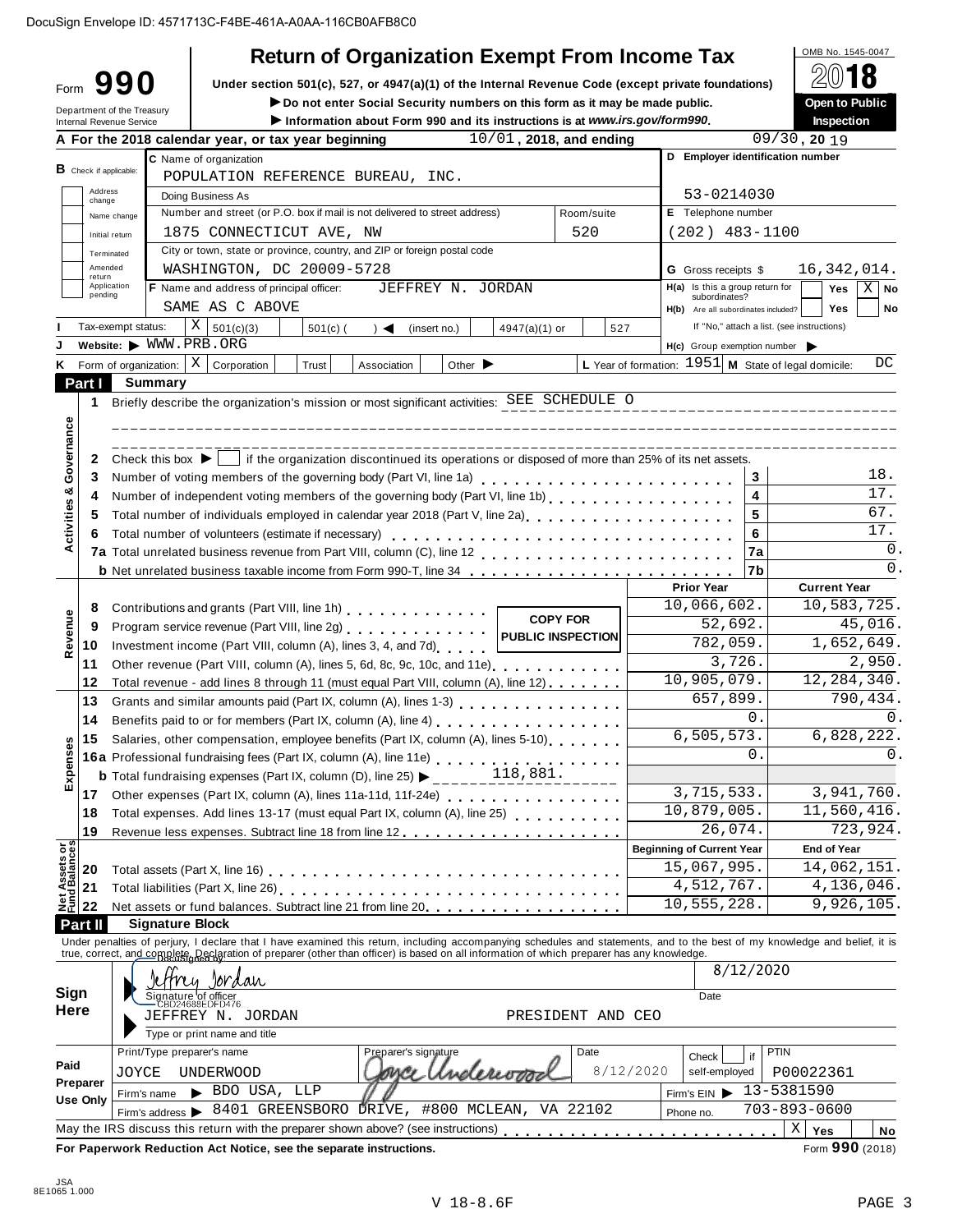POPULATION REFERENCE BUREAU, INC. 53-0214030

|            | Form 990 (2018)                                                                                                                                                                                                                                                                                                                                                                                    | Page 2                             |
|------------|----------------------------------------------------------------------------------------------------------------------------------------------------------------------------------------------------------------------------------------------------------------------------------------------------------------------------------------------------------------------------------------------------|------------------------------------|
| Part III   | <b>Statement of Program Service Accomplishments</b>                                                                                                                                                                                                                                                                                                                                                |                                    |
|            |                                                                                                                                                                                                                                                                                                                                                                                                    | $\mathbf{X}$                       |
|            | 1 Briefly describe the organization's mission:<br>PRB TRANSLATES SCIENTIFIC INFORMATION ABOUT POPULATION, HEALTH AND                                                                                                                                                                                                                                                                               |                                    |
|            | THE ENVIRONMENT INTO UNDERSTANDABLE LANGUAGE FOR POLICYMAKERS,                                                                                                                                                                                                                                                                                                                                     |                                    |
|            | JOURNALISTS, EDUCATORS AND THE PUBLIC.                                                                                                                                                                                                                                                                                                                                                             |                                    |
|            |                                                                                                                                                                                                                                                                                                                                                                                                    |                                    |
|            | 2 Did the organization undertake any significant program services during the year which were not listed on the<br>If "Yes," describe these new services on Schedule O.                                                                                                                                                                                                                             | $ X $ No<br>Yes                    |
| 3          | Did the organization cease conducting, or make significant changes in how it conducts, any program                                                                                                                                                                                                                                                                                                 | $\lceil x \rceil$ No<br><b>Yes</b> |
| 4          | If "Yes," describe these changes on Schedule O.<br>Describe the organization's program service accomplishments for each of its three largest program services, as measured by<br>expenses. Section $501(c)(3)$ and $501(c)(4)$ organizations are required to report the amount of grants and allocations to others,<br>the total expenses, and revenue, if any, for each program service reported. |                                    |
|            | $(\text{Expenses }$ 8, 309, 982. including grants of \$ 790, 434. $(\text{Revenue }$ 31, 344. $)\$<br>4a (Code:<br>ATTACHMENT 1                                                                                                                                                                                                                                                                    |                                    |
|            |                                                                                                                                                                                                                                                                                                                                                                                                    |                                    |
|            | ) (Expenses $\frac{1}{3}$ 1, 505, 741. including grants of \$<br>0. ) (Revenue \$<br>4b (Code:<br>ATTACHMENT                                                                                                                                                                                                                                                                                       | $7,969.$ )                         |
|            |                                                                                                                                                                                                                                                                                                                                                                                                    |                                    |
|            | 4c (Code: ) (Expenses \$1,222,303. including grants of \$ 0. ) (Revenue \$<br>COMMUNICATIONS PROGRAMS:<br>SINCE ITS DEBUT IN 1965, THE WORLD POPULATION DATA SHEET HAS<br>BECOME A PRB SIGNATURE PRODUCT, RELIED UPON BY POLICYMAKERS,                                                                                                                                                             | $5.703.$ )                         |
|            | RESEARCHERS, EDUCATORS, AND STUDENTS IN NEARLY 100 COUNTRIES. THE<br>2019 EDITION PROVIDED DEMOGRAPHIC DATA ON 210 COUNTRIES ACROSS 24<br>INDICATORS, WITH A SPECIAL FOCUS ON THE HISTORY OF CENSUS TAKING<br>AROUND THE WORLD.                                                                                                                                                                    |                                    |
|            | 4d Other program services (Describe in Schedule O.)                                                                                                                                                                                                                                                                                                                                                |                                    |
|            | (Expenses \$<br>including grants of \$<br>) (Revenue \$                                                                                                                                                                                                                                                                                                                                            |                                    |
|            | 4e Total program service expenses $\blacktriangleright$ $\overline{11,038,026}$ .                                                                                                                                                                                                                                                                                                                  |                                    |
| <b>JSA</b> | 8E1020 1.000<br>$V$ 18-8.6F                                                                                                                                                                                                                                                                                                                                                                        | Form 990 (2018)<br>PAGE 4          |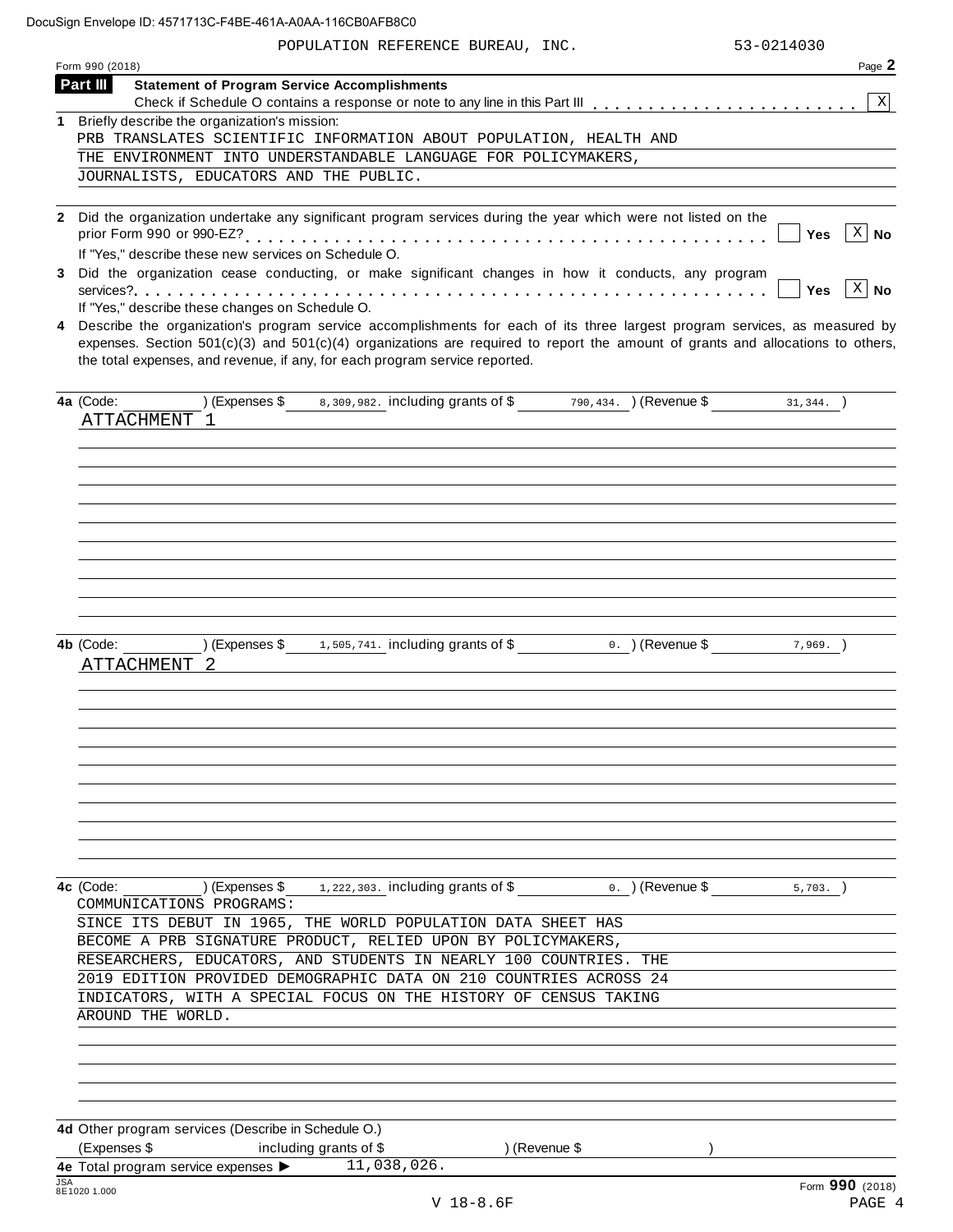POPULATION REFERENCE BUREAU, INC. 53-0214030

|            | Form 990 (2018)                                                                                                                                                                                                                                                                                                                                                                               |                 |             | Page 3 |
|------------|-----------------------------------------------------------------------------------------------------------------------------------------------------------------------------------------------------------------------------------------------------------------------------------------------------------------------------------------------------------------------------------------------|-----------------|-------------|--------|
| Part IV    | <b>Checklist of Required Schedules</b>                                                                                                                                                                                                                                                                                                                                                        |                 |             |        |
|            |                                                                                                                                                                                                                                                                                                                                                                                               |                 | Yes         | No     |
| 1          | Is the organization described in section $501(c)(3)$ or $4947(a)(1)$ (other than a private foundation)? If "Yes,"                                                                                                                                                                                                                                                                             | 1               | Χ           |        |
| 2          | Is the organization required to complete Schedule B, Schedule of Contributors (see instructions)?                                                                                                                                                                                                                                                                                             | $\mathbf{2}$    | $\mathbf X$ |        |
| 3          | Did the organization engage in direct or indirect political campaign activities on behalf of or in opposition to                                                                                                                                                                                                                                                                              |                 |             |        |
|            | candidates for public office? If "Yes," complete Schedule C, Part I.                                                                                                                                                                                                                                                                                                                          | 3               |             | Χ      |
| 4          | Section 501(c)(3) organizations. Did the organization engage in lobbying activities, or have a section 501(h)                                                                                                                                                                                                                                                                                 |                 |             |        |
|            |                                                                                                                                                                                                                                                                                                                                                                                               | 4               |             | Χ      |
| 5          | Is the organization a section $501(c)(4)$ , $501(c)(5)$ , or $501(c)(6)$ organization that receives membership dues,                                                                                                                                                                                                                                                                          |                 |             |        |
|            | assessments, or similar amounts as defined in Revenue Procedure 98-19? If "Yes," complete Schedule C, Part III                                                                                                                                                                                                                                                                                | 5               |             | Χ      |
| 6          | Did the organization maintain any donor advised funds or any similar funds or accounts for which donors                                                                                                                                                                                                                                                                                       |                 |             |        |
|            | have the right to provide advice on the distribution or investment of amounts in such funds or accounts? If                                                                                                                                                                                                                                                                                   |                 |             |        |
|            | "Yes," complete Schedule D, Part $l_1, \ldots, l_k, \ldots, l_k, \ldots, l_k, \ldots, l_k, \ldots, l_k, \ldots, l_k, \ldots, l_k, \ldots, l_k, \ldots, l_k, \ldots, l_k, \ldots, l_k, \ldots, l_k, \ldots, l_k, \ldots, l_k, \ldots, l_k, \ldots, l_k, \ldots, l_k, \ldots, l_k, \ldots, l_k, \ldots, l_k, \ldots, l_k, \ldots, l_k, \ldots, l_k, \ldots, l_k, \ldots, l_k, \ldots, l_k, \ld$ | 6               |             | Χ      |
| 7          | Did the organization receive or hold a conservation easement, including easements to preserve open space,                                                                                                                                                                                                                                                                                     |                 |             |        |
|            | the environment, historic land areas, or historic structures? If "Yes," complete Schedule D, Part II.                                                                                                                                                                                                                                                                                         | $\overline{7}$  |             | Χ      |
| 8          | Did the organization maintain collections of works of art, historical treasures, or other similar assets? If "Yes,"                                                                                                                                                                                                                                                                           |                 |             |        |
|            |                                                                                                                                                                                                                                                                                                                                                                                               | 8               |             | Χ      |
| 9          | Did the organization report an amount in Part X, line 21, for escrow or custodial account liability, serve as a                                                                                                                                                                                                                                                                               |                 |             |        |
|            | custodian for amounts not listed in Part X; or provide credit counseling, debt management, credit repair, or                                                                                                                                                                                                                                                                                  | 9               |             | Χ      |
| 10         | Did the organization, directly or through a related organization, hold assets in temporarily restricted                                                                                                                                                                                                                                                                                       |                 |             |        |
|            | endowments, permanent endowments, or quasi-endowments? If "Yes," complete Schedule D, Part V.                                                                                                                                                                                                                                                                                                 | 10              | Χ           |        |
| 11         | If the organization's answer to any of the following questions is "Yes," then complete Schedule D, Parts VI,                                                                                                                                                                                                                                                                                  |                 |             |        |
|            | VII, VIII, IX, or X as applicable.                                                                                                                                                                                                                                                                                                                                                            |                 |             |        |
|            | a Did the organization report an amount for land, buildings, and equipment in Part X, line 10? If "Yes,"                                                                                                                                                                                                                                                                                      |                 |             |        |
|            |                                                                                                                                                                                                                                                                                                                                                                                               | 11a             | Χ           |        |
|            | <b>b</b> Did the organization report an amount for investments-other securities in Part X, line 12 that is 5% or more                                                                                                                                                                                                                                                                         |                 |             |        |
|            |                                                                                                                                                                                                                                                                                                                                                                                               | 11 <sub>b</sub> |             | Χ      |
|            | c Did the organization report an amount for investments-program related in Part X, line 13 that is 5% or more                                                                                                                                                                                                                                                                                 |                 |             |        |
|            |                                                                                                                                                                                                                                                                                                                                                                                               | 11c             |             | Χ      |
|            | d Did the organization report an amount for other assets in Part X, line 15 that is 5% or more of its total assets                                                                                                                                                                                                                                                                            |                 |             |        |
|            | reported in Part X, line 16? If "Yes," complete Schedule D, Part IX.                                                                                                                                                                                                                                                                                                                          | 11d             |             | Χ      |
|            | e Did the organization report an amount for other liabilities in Part X, line 25? If "Yes," complete Schedule D, Part X                                                                                                                                                                                                                                                                       | 11e             | Χ           |        |
|            | f Did the organization's separate or consolidated financial statements for the tax year include a footnote that addresses                                                                                                                                                                                                                                                                     |                 | Χ           |        |
|            | the organization's liability for uncertain tax positions under FIN 48 (ASC 740)? If "Yes," complete Schedule D, Part $X$ ,                                                                                                                                                                                                                                                                    | 11f             |             |        |
|            | 12a Did the organization obtain separate, independent audited financial statements for the tax year? If "Yes," complete                                                                                                                                                                                                                                                                       | 12a             | Χ           |        |
|            | <b>b</b> Was the organization included in consolidated, independent audited financial statements for the tax year? If                                                                                                                                                                                                                                                                         |                 |             |        |
|            | "Yes," and if the organization answered "No" to line 12a, then completing Schedule D, Parts XI and XII is optional .                                                                                                                                                                                                                                                                          | 12 <sub>b</sub> |             | Χ      |
| 13         | Is the organization a school described in section $170(b)(1)(A)(ii)?$ If "Yes," complete Schedule E.                                                                                                                                                                                                                                                                                          | 13              |             | Χ      |
|            | 14a Did the organization maintain an office, employees, or agents outside of the United States?                                                                                                                                                                                                                                                                                               | 14a             |             | X      |
|            | <b>b</b> Did the organization have aggregate revenues or expenses of more than \$10,000 from grantmaking,                                                                                                                                                                                                                                                                                     |                 |             |        |
|            | fundraising, business, investment, and program service activities outside the United States, or aggregate                                                                                                                                                                                                                                                                                     |                 |             |        |
|            | foreign investments valued at \$100,000 or more? If "Yes," complete Schedule F, Parts I and IV                                                                                                                                                                                                                                                                                                | 14 <sub>b</sub> |             | Χ      |
| 15         | Did the organization report on Part IX, column (A), line 3, more than \$5,000 of grants or other assistance to or                                                                                                                                                                                                                                                                             |                 |             |        |
|            |                                                                                                                                                                                                                                                                                                                                                                                               | 15              | Χ           |        |
| 16         | Did the organization report on Part IX, column (A), line 3, more than \$5,000 of aggregate grants or other                                                                                                                                                                                                                                                                                    |                 |             |        |
|            | assistance to or for foreign individuals? If "Yes," complete Schedule F, Parts III and IV                                                                                                                                                                                                                                                                                                     | 16              |             | Χ      |
| 17         | Did the organization report a total of more than \$15,000 of expenses for professional fundraising services on                                                                                                                                                                                                                                                                                |                 |             |        |
|            | Part IX, column (A), lines 6 and 11e? If "Yes," complete Schedule G, Part I (see instructions)                                                                                                                                                                                                                                                                                                | 17              |             | Χ      |
| 18         | Did the organization report more than \$15,000 total of fundraising event gross income and contributions on                                                                                                                                                                                                                                                                                   |                 |             |        |
|            |                                                                                                                                                                                                                                                                                                                                                                                               | 18              |             | Χ      |
| 19         | Did the organization report more than \$15,000 of gross income from gaming activities on Part VIII, line 9a?                                                                                                                                                                                                                                                                                  |                 |             |        |
|            |                                                                                                                                                                                                                                                                                                                                                                                               | 19              |             | Χ<br>Χ |
|            | 20a Did the organization operate one or more hospital facilities? If "Yes," complete Schedule H                                                                                                                                                                                                                                                                                               | 20a             |             |        |
| 21         | <b>b</b> If "Yes" to line 20a, did the organization attach a copy of its audited financial statements to this return?<br>Did the organization report more than \$5,000 of grants or other assistance to any domestic organization or                                                                                                                                                          | 20 <sub>b</sub> |             |        |
|            | domestic government on Part IX, column (A), line 1? If "Yes," complete Schedule I, Parts I and II                                                                                                                                                                                                                                                                                             | 21              | Χ           |        |
| <b>JSA</b> |                                                                                                                                                                                                                                                                                                                                                                                               |                 |             |        |

8E1021 <sup>1</sup> Form **990** (2018) .000 V 18-8.6F PAGE 5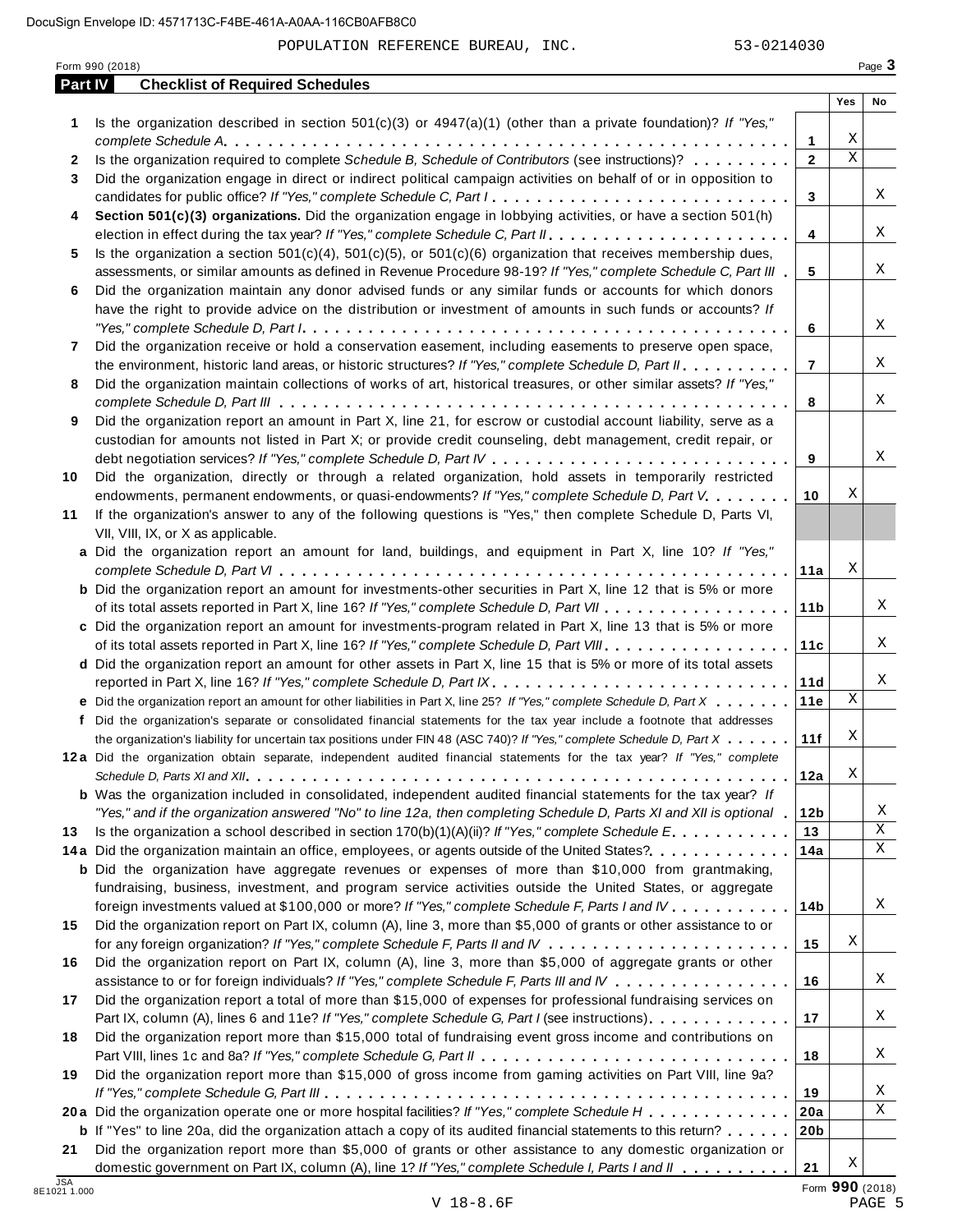Form <sup>990</sup> (2018) Page **4**

| Part IV | <b>Checklist of Required Schedules (continued)</b>                                                                                                                                                                |                 |                 |        |
|---------|-------------------------------------------------------------------------------------------------------------------------------------------------------------------------------------------------------------------|-----------------|-----------------|--------|
|         |                                                                                                                                                                                                                   |                 | Yes             | No     |
| 22      | Did the organization report more than \$5,000 of grants or other assistance to or for domestic individuals on                                                                                                     |                 |                 |        |
|         | Part IX, column (A), line 2? If "Yes," complete Schedule I, Parts I and III                                                                                                                                       | 22              |                 | Χ      |
| 23      | Did the organization answer "Yes" to Part VII, Section A, line 3, 4, or 5 about compensation of the                                                                                                               |                 |                 |        |
|         | organization's current and former officers, directors, trustees, key employees, and highest compensated                                                                                                           |                 |                 |        |
|         |                                                                                                                                                                                                                   | 23              | Χ               |        |
|         | 24a Did the organization have a tax-exempt bond issue with an outstanding principal amount of more than                                                                                                           |                 |                 |        |
|         | \$100,000 as of the last day of the year, that was issued after December 31, 2002? If "Yes," answer lines 24b                                                                                                     |                 |                 |        |
|         |                                                                                                                                                                                                                   | 24a             |                 | Χ      |
|         | <b>b</b> Did the organization invest any proceeds of tax-exempt bonds beyond a temporary period exception?                                                                                                        | 24 <sub>b</sub> |                 |        |
|         | c Did the organization maintain an escrow account other than a refunding escrow at any time during the year                                                                                                       |                 |                 |        |
|         |                                                                                                                                                                                                                   | 24c             |                 |        |
|         | d Did the organization act as an "on behalf of" issuer for bonds outstanding at any time during the year?                                                                                                         | 24d             |                 |        |
|         | 25a Section 501(c)(3), 501(c)(4), and 501(c)(29) organizations. Did the organization engage in an excess benefit                                                                                                  |                 |                 |        |
|         | transaction with a disqualified person during the year? If "Yes," complete Schedule L, Part I.                                                                                                                    | 25a             |                 | X      |
|         | <b>b</b> Is the organization aware that it engaged in an excess benefit transaction with a disqualified person in a prior                                                                                         |                 |                 |        |
|         | year, and that the transaction has not been reported on any of the organization's prior Forms 990 or 990-EZ?                                                                                                      |                 |                 | X      |
|         | Did the organization report any amount on Part X, line 5, 6, or 22 for receivables from or payables to any                                                                                                        | 25 <sub>b</sub> |                 |        |
| 26      |                                                                                                                                                                                                                   |                 |                 |        |
|         | current or former officers, directors, trustees, key employees, highest compensated employees, or                                                                                                                 | 26              |                 | X      |
| 27      | Did the organization provide a grant or other assistance to an officer, director, trustee, key employee,                                                                                                          |                 |                 |        |
|         | substantial contributor or employee thereof, a grant selection committee member, or to a 35% controlled                                                                                                           |                 |                 |        |
|         | entity or family member of any of these persons? If "Yes," complete Schedule L, Part III                                                                                                                          | 27              |                 | Χ      |
| 28      | Was the organization a party to a business transaction with one of the following parties (see Schedule L,                                                                                                         |                 |                 |        |
|         | Part IV instructions for applicable filing thresholds, conditions, and exceptions):                                                                                                                               |                 |                 |        |
|         | a A current or former officer, director, trustee, or key employee? If "Yes," complete Schedule L, Part IV                                                                                                         | 28a             |                 | Χ      |
|         | <b>b</b> A family member of a current or former officer, director, trustee, or key employee? If "Yes," complete                                                                                                   |                 |                 |        |
|         |                                                                                                                                                                                                                   | 28b             |                 | X      |
|         | c An entity of which a current or former officer, director, trustee, or key employee (or a family member thereof)                                                                                                 |                 |                 |        |
|         | was an officer, director, trustee, or direct or indirect owner? If "Yes," complete Schedule L, Part IV                                                                                                            | 28c             |                 | Χ      |
| 29      | Did the organization receive more than \$25,000 in non-cash contributions? If "Yes," complete Schedule M                                                                                                          | 29              |                 | X      |
| 30      | Did the organization receive contributions of art, historical treasures, or other similar assets, or qualified                                                                                                    |                 |                 |        |
|         |                                                                                                                                                                                                                   | 30              |                 | X      |
| 31      | Did the organization liquidate, terminate, or dissolve and cease operations? If "Yes," complete Schedule N, Part I                                                                                                | 31              |                 | X      |
| 32      | Did the organization sell, exchange, dispose of, or transfer more than 25% of its net assets? If "Yes,"                                                                                                           |                 |                 |        |
|         |                                                                                                                                                                                                                   | 32              |                 | X      |
| 33      | Did the organization own 100% of an entity disregarded as separate from the organization under Regulations                                                                                                        |                 |                 |        |
|         |                                                                                                                                                                                                                   | 33              |                 | Χ      |
| 34      | Was the organization related to any tax-exempt or taxable entity? If "Yes," complete Schedule R, Part II, III,                                                                                                    |                 |                 |        |
|         |                                                                                                                                                                                                                   | 34              |                 | Χ<br>X |
|         | 35a Did the organization have a controlled entity within the meaning of section 512(b)(13)?                                                                                                                       | 35a             |                 |        |
|         | <b>b</b> If "Yes" to line 35a, did the organization receive any payment from or engage in any transaction with a                                                                                                  |                 |                 |        |
| 36      | controlled entity within the meaning of section 512(b)(13)? If "Yes," complete Schedule R, Part V, line 2<br>Section 501(c)(3) organizations. Did the organization make any transfers to an exempt non-charitable | 35 <sub>b</sub> |                 |        |
|         |                                                                                                                                                                                                                   | 36              |                 | Χ      |
| 37      | Did the organization conduct more than 5% of its activities through an entity that is not a related organization                                                                                                  |                 |                 |        |
|         | and that is treated as a partnership for federal income tax purposes? If "Yes," complete Schedule R, Part VI                                                                                                      | 37              |                 | Χ      |
| 38      | Did the organization complete Schedule O and provide explanations in Schedule O for Part VI, lines 11b and                                                                                                        |                 |                 |        |
|         | 19? Note. All Form 990 filers are required to complete Schedule O.                                                                                                                                                | 38              | Χ               |        |
| Part V  | <b>Statements Regarding Other IRS Filings and Tax Compliance</b>                                                                                                                                                  |                 |                 |        |
|         | Check if Schedule O contains a response or note to any line in this Part V.                                                                                                                                       |                 |                 |        |
|         |                                                                                                                                                                                                                   |                 | Yes             | No     |
|         | 36<br>1a Enter the number reported in Box 3 of Form 1096. Enter -0- if not applicable<br>1a                                                                                                                       |                 |                 |        |
|         | 0.<br><b>b</b> Enter the number of Forms W-2G included in line 1a. Enter -0- if not applicable<br>1b                                                                                                              |                 |                 |        |
|         | c Did the organization comply with backup withholding rules for reportable payments to vendors and                                                                                                                |                 |                 |        |
|         |                                                                                                                                                                                                                   | 1c              | Χ               |        |
| JSA     |                                                                                                                                                                                                                   |                 | Form 990 (2018) |        |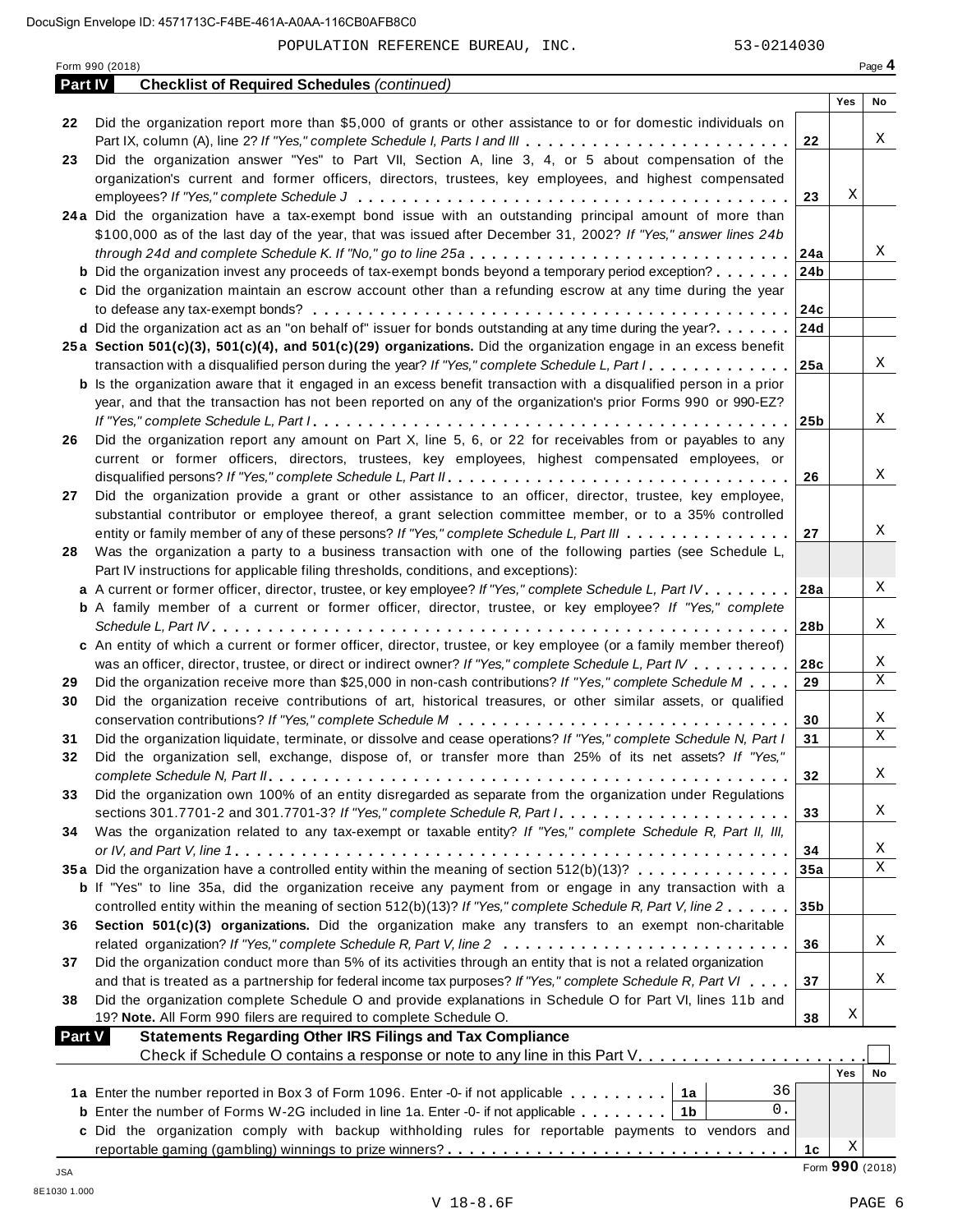|        | Form 990 (2018)                                                                                                                      |     |     | Page 5 |
|--------|--------------------------------------------------------------------------------------------------------------------------------------|-----|-----|--------|
| Part V | Statements Regarding Other IRS Filings and Tax Compliance (continued)                                                                |     |     |        |
|        |                                                                                                                                      |     | Yes | No     |
|        | 2a Enter the number of employees reported on Form W-3, Transmittal of Wage and Tax                                                   |     |     |        |
|        | 67<br>2a<br>Statements, filed for the calendar year ending with or within the year covered by this return. .                         |     |     |        |
|        | <b>b</b> If at least one is reported on line 2a, did the organization file all required federal employment tax returns?              | 2b  | Χ   |        |
|        | Note. If the sum of lines 1a and 2a is greater than 250, you may be required to e-file (see instructions)                            |     |     |        |
|        | 3a Did the organization have unrelated business gross income of \$1,000 or more during the year?                                     | 3a  |     | Χ      |
|        | <b>b</b> If "Yes," has it filed a Form 990-T for this year? If "No" to line 3b, provide an explanation in Schedule O                 | 3b  |     |        |
|        | 4a At any time during the calendar year, did the organization have an interest in, or a signature or other authority over,           |     |     |        |
|        | a financial account in a foreign country (such as a bank account, securities account, or other financial account)?                   | 4a  |     | Χ      |
|        | <b>b</b> If "Yes," enter the name of the foreign country: $\blacktriangleright$                                                      |     |     |        |
|        | See instructions for filing requirements for FinCEN Form 114, Report of Foreign Bank and Financial Accounts (FBAR).                  |     |     |        |
|        | 5a Was the organization a party to a prohibited tax shelter transaction at any time during the tax year?                             | 5a  |     | Χ      |
|        | <b>b</b> Did any taxable party notify the organization that it was or is a party to a prohibited tax shelter transaction?            | 5b  |     | Χ      |
|        | c If "Yes" to line 5a or 5b, did the organization file Form 8886-T?                                                                  | 5c  |     |        |
|        | 6a Does the organization have annual gross receipts that are normally greater than \$100,000, and did the organization               |     |     |        |
|        | solicit any contributions that were not tax deductible as charitable contributions?                                                  | 6a  |     | Χ      |
|        | <b>b</b> If "Yes," did the organization include with every solicitation an express statement that such contributions or              |     |     |        |
|        |                                                                                                                                      | 6b  |     |        |
| 7      | Organizations that may receive deductible contributions under section 170(c).                                                        |     |     |        |
|        | a Did the organization receive a payment in excess of \$75 made partly as a contribution and partly for goods                        |     |     |        |
|        |                                                                                                                                      | 7a  |     | Χ      |
|        |                                                                                                                                      | 7b  |     |        |
|        | <b>b</b> If "Yes," did the organization notify the donor of the value of the goods or services provided?                             |     |     |        |
|        | c Did the organization sell, exchange, or otherwise dispose of tangible personal property for which it was                           | 7c  |     | Χ      |
|        |                                                                                                                                      |     |     |        |
|        | 7d<br>d If "Yes," indicate the number of Forms 8282 filed during the year $\dots \dots \dots \dots \dots$                            |     |     | Χ      |
|        | e Did the organization receive any funds, directly or indirectly, to pay premiums on a personal benefit contract?                    | 7е  |     | Χ      |
|        | Did the organization, during the year, pay premiums, directly or indirectly, on a personal benefit contract?                         | 7f  |     |        |
|        | If the organization received a contribution of qualified intellectual property, did the organization file Form 8899 as required?     | 7g  |     |        |
|        | h If the organization received a contribution of cars, boats, airplanes, or other vehicles, did the organization file a Form 1098-C? | 7h  |     |        |
| 8      | Sponsoring organizations maintaining donor advised funds. Did a donor advised fund maintained by the                                 |     |     |        |
|        | sponsoring organization have excess business holdings at any time during the year?                                                   | 8   |     |        |
| 9      | Sponsoring organizations maintaining donor advised funds.                                                                            |     |     |        |
|        | <b>a</b> Did the sponsoring organization make any taxable distributions under section 4966?                                          | 9a  |     |        |
|        | <b>b</b> Did the sponsoring organization make a distribution to a donor, donor advisor, or related person?                           | 9b  |     |        |
|        | 10 Section 501(c)(7) organizations. Enter:                                                                                           |     |     |        |
|        | 10a <br>a Initiation fees and capital contributions included on Part VIII, line 12                                                   |     |     |        |
|        | <b>b</b> Gross receipts, included on Form 990, Part VIII, line 12, for public use of club facilities  10b                            |     |     |        |
| 11     | Section 501(c)(12) organizations. Enter:                                                                                             |     |     |        |
|        | 11a<br>a Gross income from members or shareholders                                                                                   |     |     |        |
|        | b Gross income from other sources (Do not net amounts due or paid to other sources                                                   |     |     |        |
|        | 11 <sub>b</sub>                                                                                                                      |     |     |        |
|        | 12a Section 4947(a)(1) non-exempt charitable trusts. Is the organization filing Form 990 in lieu of Form 1041?                       | 12a |     |        |
|        | <b>b</b> If "Yes," enter the amount of tax-exempt interest received or accrued during the year 12b                                   |     |     |        |
| 13     | Section 501(c)(29) qualified nonprofit health insurance issuers.                                                                     |     |     |        |
|        | a Is the organization licensed to issue qualified health plans in more than one state?                                               | 13а |     |        |
|        | Note. See the instructions for additional information the organization must report on Schedule O.                                    |     |     |        |
|        | <b>b</b> Enter the amount of reserves the organization is required to maintain by the states in which                                |     |     |        |
|        |                                                                                                                                      |     |     |        |
|        |                                                                                                                                      |     |     |        |
|        |                                                                                                                                      | 14a |     | Χ      |
|        | 14a Did the organization receive any payments for indoor tanning services during the tax year?                                       | 14b |     |        |
|        | <b>b</b> If "Yes," has it filed a Form 720 to report these payments? If "No," provide an explanation in Schedule O                   |     |     |        |
| 15.    | Is the organization subject to the section 4960 tax on payment(s) of more than \$1,000,000 in remuneration or                        |     |     | Χ      |
|        |                                                                                                                                      | 15  |     |        |
|        | If "Yes," see instructions and file Form 4720, Schedule N.                                                                           |     |     |        |
| 16     | Is the organization an educational institution subject to the section 4968 excise tax on net investment income?                      | 16  |     | Χ      |
|        | If "Yes," complete Form 4720, Schedule O.                                                                                            |     |     |        |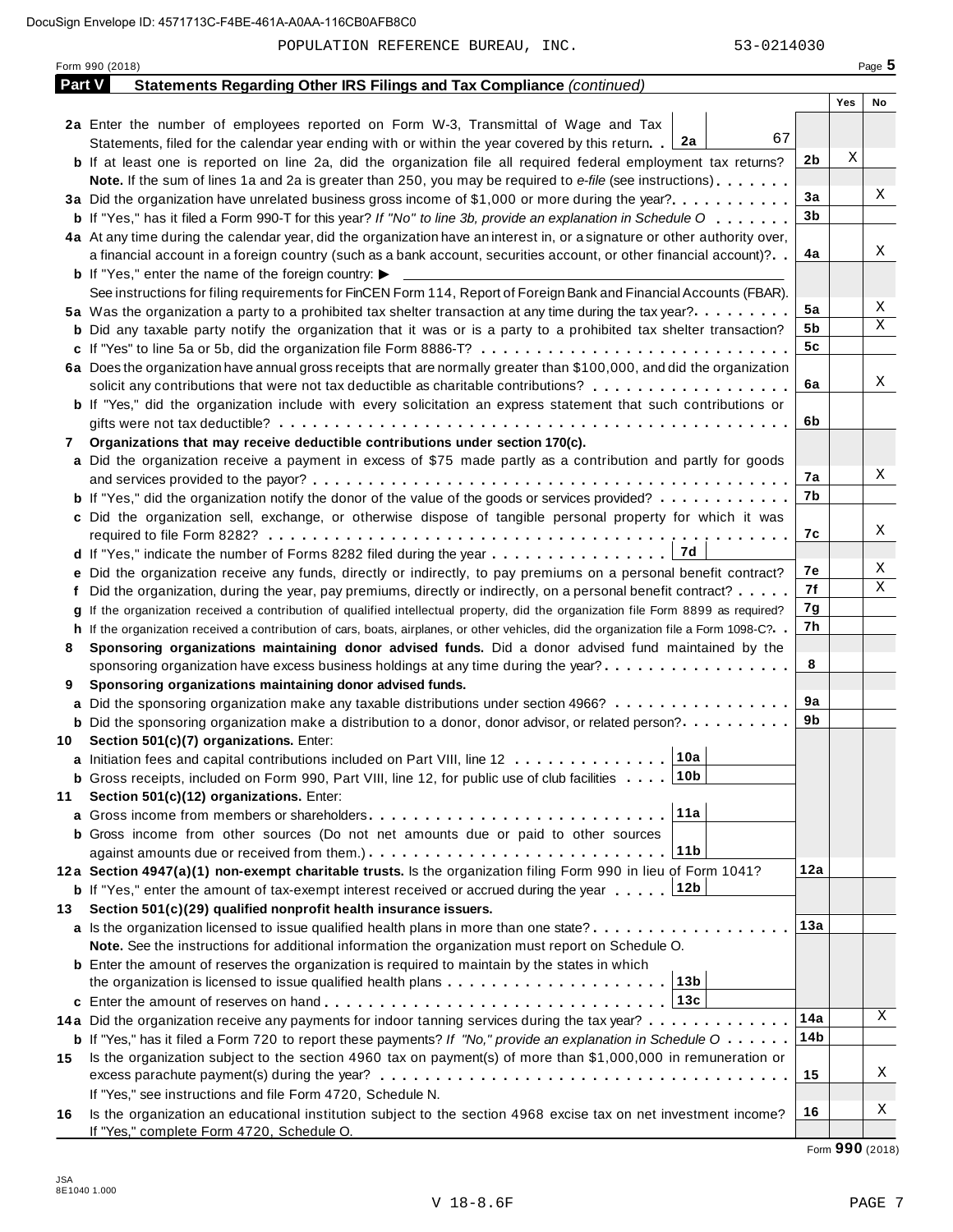|      | <b>Part VI</b><br>Governance, Management, and Disclosure For each "Yes" response to lines 2 through 7b below, and for a "No"                                                                                                             |                        |     |    |
|------|------------------------------------------------------------------------------------------------------------------------------------------------------------------------------------------------------------------------------------------|------------------------|-----|----|
|      |                                                                                                                                                                                                                                          |                        |     |    |
|      | response to line 8a, 8b, or 10b below, describe the circumstances, processes, or changes in Schedule O. See instructions.                                                                                                                |                        |     |    |
|      |                                                                                                                                                                                                                                          |                        |     | X  |
|      | <b>Section A. Governing Body and Management</b>                                                                                                                                                                                          |                        |     |    |
|      |                                                                                                                                                                                                                                          |                        | Yes | No |
|      | 18<br>1a<br>1a Enter the number of voting members of the governing body at the end of the tax year                                                                                                                                       |                        |     |    |
|      | If there are material differences in voting rights among members of the governing body, or<br>if the governing body delegated broad authority to an executive committee or similar                                                       |                        |     |    |
|      | committee, explain in Schedule O.                                                                                                                                                                                                        |                        |     |    |
| b    | 17<br>1b<br>Enter the number of voting members included in line 1a, above, who are independent                                                                                                                                           |                        |     |    |
| 2    | Did any officer, director, trustee, or key employee have a family relationship or a business relationship with                                                                                                                           |                        |     | X  |
| 3    |                                                                                                                                                                                                                                          | 2                      |     |    |
|      | Did the organization delegate control over management duties customarily performed by or under the direct                                                                                                                                |                        |     | Χ  |
| 4    | supervision of officers, directors, or trustees, or key employees to a management company or other person?                                                                                                                               | 3<br>4                 |     | X  |
|      | Did the organization make any significant changes to its governing documents since the prior Form 990 was filed?.                                                                                                                        | 5                      |     | X  |
|      | Did the organization become aware during the year of a significant diversion of the organization's assets?                                                                                                                               | 6                      |     | X  |
|      | Did the organization have members, stockholders, or other persons who had the power to elect or appoint                                                                                                                                  |                        |     |    |
| 7a   |                                                                                                                                                                                                                                          | 7a                     |     | X  |
|      | <b>b</b> Are any governance decisions of the organization reserved to (or subject to approval by) members,                                                                                                                               |                        |     |    |
|      |                                                                                                                                                                                                                                          | 7b                     |     | Χ  |
|      | Did the organization contemporaneously document the meetings held or written actions undertaken during                                                                                                                                   |                        |     |    |
|      | the year by the following:                                                                                                                                                                                                               |                        |     |    |
| a    |                                                                                                                                                                                                                                          | 8a                     | Χ   |    |
| b    |                                                                                                                                                                                                                                          | 8b                     | Χ   |    |
| 9    | Is there any officer, director, trustee, or key employee listed in Part VII, Section A, who cannot be reached at                                                                                                                         |                        |     |    |
|      | the organization's mailing address? If "Yes," provide the names and addresses in Schedule O                                                                                                                                              | 9                      |     | X  |
|      | Section B. Policies (This Section B requests information about policies not required by the Internal Revenue Code.)                                                                                                                      |                        |     |    |
|      |                                                                                                                                                                                                                                          |                        | Yes | No |
|      | 10a Did the organization have local chapters, branches, or affiliates?                                                                                                                                                                   | 10a                    |     | Χ  |
|      | <b>b</b> If "Yes," did the organization have written policies and procedures governing the activities of such chapters,                                                                                                                  |                        |     |    |
|      | affiliates, and branches to ensure their operations are consistent with the organization's exempt purposes?                                                                                                                              | 10 <sub>b</sub>        |     |    |
| 11 a | Has the organization provided a complete copy of this Form 990 to all members of its governing body before filing the form?                                                                                                              | 11a                    | Χ   |    |
| b    | Describe in Schedule O the process, if any, used by the organization to review this Form 990.                                                                                                                                            |                        |     |    |
| 12a  | Did the organization have a written conflict of interest policy? If "No," go to line 13                                                                                                                                                  | 12a                    | Χ   |    |
|      | <b>b</b> Were officers, directors, or trustees, and key employees required to disclose annually interests that could give                                                                                                                |                        |     |    |
|      |                                                                                                                                                                                                                                          | 12 <sub>b</sub>        | X   |    |
|      | Did the organization regularly and consistently monitor and enforce compliance with the policy? If "Yes,"                                                                                                                                |                        |     |    |
|      |                                                                                                                                                                                                                                          | 12c                    | X   |    |
|      | Did the organization have a written whistleblower policy?                                                                                                                                                                                | 13                     | Χ   |    |
|      | Did the organization have a written document retention and destruction policy?                                                                                                                                                           | 14                     | Χ   |    |
|      | Did the process for determining compensation of the following persons include a review and approval by                                                                                                                                   |                        |     |    |
|      | independent persons, comparability data, and contemporaneous substantiation of the deliberation and decision?                                                                                                                            |                        | Χ   |    |
| a    |                                                                                                                                                                                                                                          | 15a<br>15 <sub>b</sub> | Χ   |    |
| b    |                                                                                                                                                                                                                                          |                        |     |    |
|      | If "Yes" to line 15a or 15b, describe the process in Schedule O (see instructions).                                                                                                                                                      |                        |     |    |
|      | 16a Did the organization invest in, contribute assets to, or participate in a joint venture or similar arrangement                                                                                                                       | 16a                    |     | Χ  |
|      |                                                                                                                                                                                                                                          |                        |     |    |
|      | <b>b</b> If "Yes," did the organization follow a written policy or procedure requiring the organization to evaluate its<br>participation in joint venture arrangements under applicable federal tax law, and take steps to safeguard the |                        |     |    |
|      |                                                                                                                                                                                                                                          | 16 <sub>b</sub>        |     |    |
|      | <b>Section C. Disclosure</b>                                                                                                                                                                                                             |                        |     |    |
|      | List the states with which a copy of this Form 990 is required to be filed $\blacktriangleright^{\underline{NY}}$ .                                                                                                                      |                        |     |    |
|      | Section 6104 requires an organization to make its Forms 1023 (1024 or 1024-A if applicable), 990, and 990-T (Section 501(c)                                                                                                              |                        |     |    |
|      | (3)s only) available for public inspection. Indicate how you made these available. Check all that apply.                                                                                                                                 |                        |     |    |
|      | $\mathbf{X}$<br>X<br>Own website<br>Another's website<br>Upon request<br>Other (explain in Schedule O)                                                                                                                                   |                        |     |    |
|      | Describe in Schedule O whether (and if so, how) the organization made its governing documents, conflict of interest policy, and                                                                                                          |                        |     |    |
|      | financial statements available to the public during the tax year.                                                                                                                                                                        |                        |     |    |

**20** nnancial statements available to the public during the tax year.<br>State the name, address, and telephone number of the person who possesses the organization's books and records<br>VIRESH DESAI, CFO 1875 CONNECTICUT AVE, NW, ST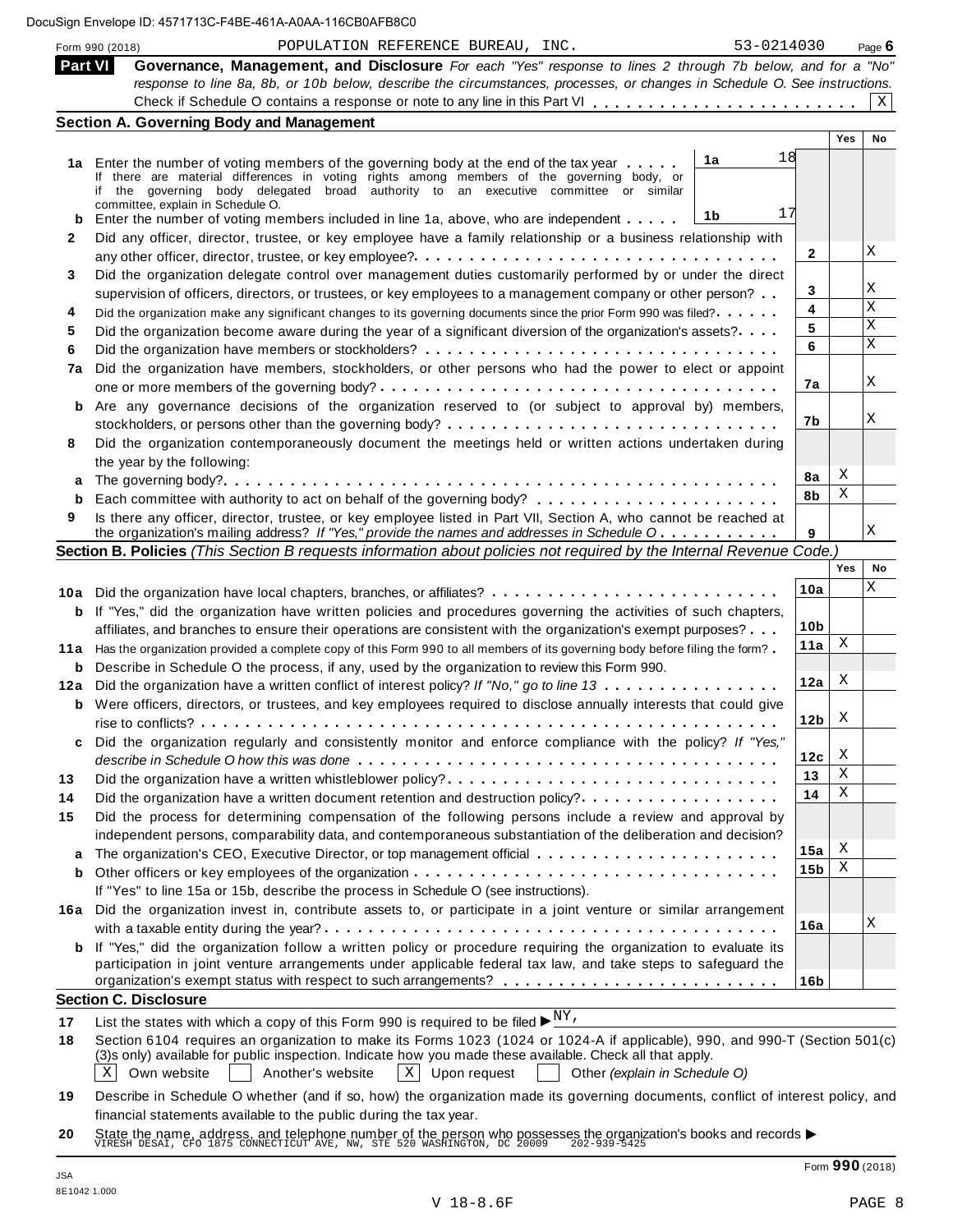| Form 990 (2018)                                                                            |                                                                                                                                                    |  | POPULATION REFERENCE BUREAU, INC. |  | 53-0214030 | Page 7 |  |  |  |  |
|--------------------------------------------------------------------------------------------|----------------------------------------------------------------------------------------------------------------------------------------------------|--|-----------------------------------|--|------------|--------|--|--|--|--|
|                                                                                            | <b>Part VII</b> Compensation of Officers, Directors, Trustees, Key Employees, Highest Compensated Employees, and<br><b>Independent Contractors</b> |  |                                   |  |            |        |  |  |  |  |
|                                                                                            |                                                                                                                                                    |  |                                   |  |            |        |  |  |  |  |
| Section A. Officers, Directors, Trustees, Key Employees, and Highest Compensated Employees |                                                                                                                                                    |  |                                   |  |            |        |  |  |  |  |
|                                                                                            | 1a Complete this table for all persons required to be listed. Report compensation for the calendar year ending with or within the                  |  |                                   |  |            |        |  |  |  |  |

organization's tax year.

anization's lax year.<br>● List all of the organization's **current** officers, directors, trustees (whether individuals or organizations), regardless of amount of<br>nnensation Enter -0- in columns (D) (E) and (E) if no compensa compensation. Enter -0- in columns (D), (E), and (F) if no compensation was paid.

• List all of the organization's **current** key employees, if any. See instructions for definition of "key employee."<br>● List the experientials five expect highest expressed explores (other than an efficer director of

**Example in the organization's current** key employees, if any. See instructions for definition of key employee.<br>• List the organization's five **current** highest compensated employees (other than an officer, director, trust who received reportable compensation (Box 5 of Form W-2 and/or Box 7 of Form 1099-MISC) of more than \$100,000 from the

organization and any related organizations.<br>• List all of the organization's **former** officers, key employees, and highest compensated employees who received more than<br>\$1.00.000 of reportable componention from the erganiza \$100,000 of reportable compensation from the organization and any related organizations.

% List all of the organization's **former directors or trustees** that received, in the capacity as a former director or trustee of the organization, more than \$10,000 of reportable compensation from the organization and any related organizations.

List persons in the following order: individual trustees or directors; institutional trustees; officers; key employees; highest compensated employees; and former such persons.

Check this box if neither the organization nor any related organization compensated any current officer, director, or trustee.

| (A)<br>Name and Title      | (B)<br>Average<br>hours per<br>week (list an<br>hours for<br>related<br>organizations<br>below dotted<br>line) | or director<br>Individual trustee | Institutional trustee | (C)<br>Officer | Position<br>Key employee | (do not check more than one<br>box, unless person is both an<br>officer and a director/trustee)<br>Highest compensated<br>employee | Former | (D)<br>Reportable<br>compensation<br>from<br>the<br>organization<br>(W-2/1099-MISC) | (E)<br>Reportable<br>compensation from<br>related<br>organizations<br>(W-2/1099-MISC) | (F)<br>Estimated<br>amount of<br>other<br>compensation<br>from the<br>organization<br>and related<br>organizations |
|----------------------------|----------------------------------------------------------------------------------------------------------------|-----------------------------------|-----------------------|----------------|--------------------------|------------------------------------------------------------------------------------------------------------------------------------|--------|-------------------------------------------------------------------------------------|---------------------------------------------------------------------------------------|--------------------------------------------------------------------------------------------------------------------|
| (1) ISABELLA ABODERIN      | 1.00                                                                                                           |                                   |                       |                |                          |                                                                                                                                    |        |                                                                                     |                                                                                       |                                                                                                                    |
| TRUSTEE                    | $0$ .                                                                                                          | Χ                                 |                       |                |                          |                                                                                                                                    |        | $0$ .                                                                               | 0.                                                                                    | 0.                                                                                                                 |
| (2) CHRISTINE A. BACHRACH  | 1.00                                                                                                           |                                   |                       |                |                          |                                                                                                                                    |        |                                                                                     |                                                                                       |                                                                                                                    |
| TRUSTEE                    | 0.                                                                                                             | Χ                                 |                       |                |                          |                                                                                                                                    |        | 0.                                                                                  | 0.                                                                                    | 0.                                                                                                                 |
| (3) ALAKA BASU             | 1.00                                                                                                           |                                   |                       |                |                          |                                                                                                                                    |        |                                                                                     |                                                                                       |                                                                                                                    |
| TRUSTEE                    | 0.                                                                                                             | Χ                                 |                       |                |                          |                                                                                                                                    |        | $0$ .                                                                               | $\boldsymbol{0}$ .                                                                    | $\mathsf 0$ .                                                                                                      |
| (4) GEOFF DABELKO          | 1.00                                                                                                           |                                   |                       |                |                          |                                                                                                                                    |        |                                                                                     |                                                                                       |                                                                                                                    |
| TRUSTEE                    | $0$ .                                                                                                          | Χ                                 |                       |                |                          |                                                                                                                                    |        | $0$ .                                                                               | $0$ .                                                                                 | $\mathsf 0$ .                                                                                                      |
| (5) SANDY DAVIS            | 1.00                                                                                                           |                                   |                       |                |                          |                                                                                                                                    |        |                                                                                     |                                                                                       |                                                                                                                    |
| TRUSTEE                    | 0.                                                                                                             | Χ                                 |                       |                |                          |                                                                                                                                    |        | 0.                                                                                  | $0$ .                                                                                 | $\mathsf 0$ .                                                                                                      |
| (6) DAVID FINN             | 1.00                                                                                                           |                                   |                       |                |                          |                                                                                                                                    |        |                                                                                     |                                                                                       |                                                                                                                    |
| TRUSTEE, VICE CHAIR        | $0$ .                                                                                                          | Χ                                 |                       | Χ              |                          |                                                                                                                                    |        | 0.                                                                                  | 0.                                                                                    | 0.                                                                                                                 |
| (7) NIHAL GOONEWARDENE     | 1.00                                                                                                           |                                   |                       |                |                          |                                                                                                                                    |        |                                                                                     |                                                                                       |                                                                                                                    |
| TRUSTEE                    | 0.                                                                                                             | Χ                                 |                       |                |                          |                                                                                                                                    |        | 0.                                                                                  | 0.                                                                                    | 0.                                                                                                                 |
| (8) AMANDA GLASSMAN        | 5.00                                                                                                           |                                   |                       |                |                          |                                                                                                                                    |        |                                                                                     |                                                                                       |                                                                                                                    |
| TRUSTEE, CHAIR             | $0$ .                                                                                                          | Χ                                 |                       | Χ              |                          |                                                                                                                                    |        | $0\,$ .                                                                             | 0.                                                                                    | 0.                                                                                                                 |
| (9) JAMIE HERRING          | 2.00                                                                                                           |                                   |                       |                |                          |                                                                                                                                    |        |                                                                                     |                                                                                       |                                                                                                                    |
| TRUSTEE, TREASURER         | 0.                                                                                                             | Χ                                 |                       | Χ              |                          |                                                                                                                                    |        | $\mathsf{O}$ .                                                                      | 0.                                                                                    | 0.                                                                                                                 |
| (10) THOMAS LEGRAND        | 1.00                                                                                                           |                                   |                       |                |                          |                                                                                                                                    |        |                                                                                     |                                                                                       |                                                                                                                    |
| <b>TRUSTEE</b>             | 0.                                                                                                             | X                                 |                       |                |                          |                                                                                                                                    |        | 0.                                                                                  | $0$ .                                                                                 | 0.                                                                                                                 |
| (11) JENNIFER MADANS       | 1.00                                                                                                           |                                   |                       |                |                          |                                                                                                                                    |        |                                                                                     |                                                                                       |                                                                                                                    |
| TRUSTEE                    | $0$ .                                                                                                          | Χ                                 |                       |                |                          |                                                                                                                                    |        | 0.                                                                                  | 0.                                                                                    | 0.                                                                                                                 |
| (12) SCOTT MCDONALD        | 1.00                                                                                                           |                                   |                       |                |                          |                                                                                                                                    |        |                                                                                     |                                                                                       |                                                                                                                    |
| TRUSTEE                    | 0.                                                                                                             | Χ                                 |                       |                |                          |                                                                                                                                    |        | 0.                                                                                  | $0$ .                                                                                 | 0.                                                                                                                 |
| (13) SUSAN MCGREGOR        | 2.00                                                                                                           |                                   |                       |                |                          |                                                                                                                                    |        |                                                                                     |                                                                                       |                                                                                                                    |
| TRUSTEE, SECRETARY         | 0.                                                                                                             | Χ                                 |                       | Χ              |                          |                                                                                                                                    |        | О.                                                                                  | $0$ .                                                                                 | 0.                                                                                                                 |
| (14) ELIZABETH SCHOENECKER | 1.00                                                                                                           |                                   |                       |                |                          |                                                                                                                                    |        |                                                                                     |                                                                                       |                                                                                                                    |
| TRUSTEE                    | 0.                                                                                                             | Χ                                 |                       |                |                          |                                                                                                                                    |        | 0.                                                                                  | 0.                                                                                    | $0$ .                                                                                                              |

JSA Form **990** (2018)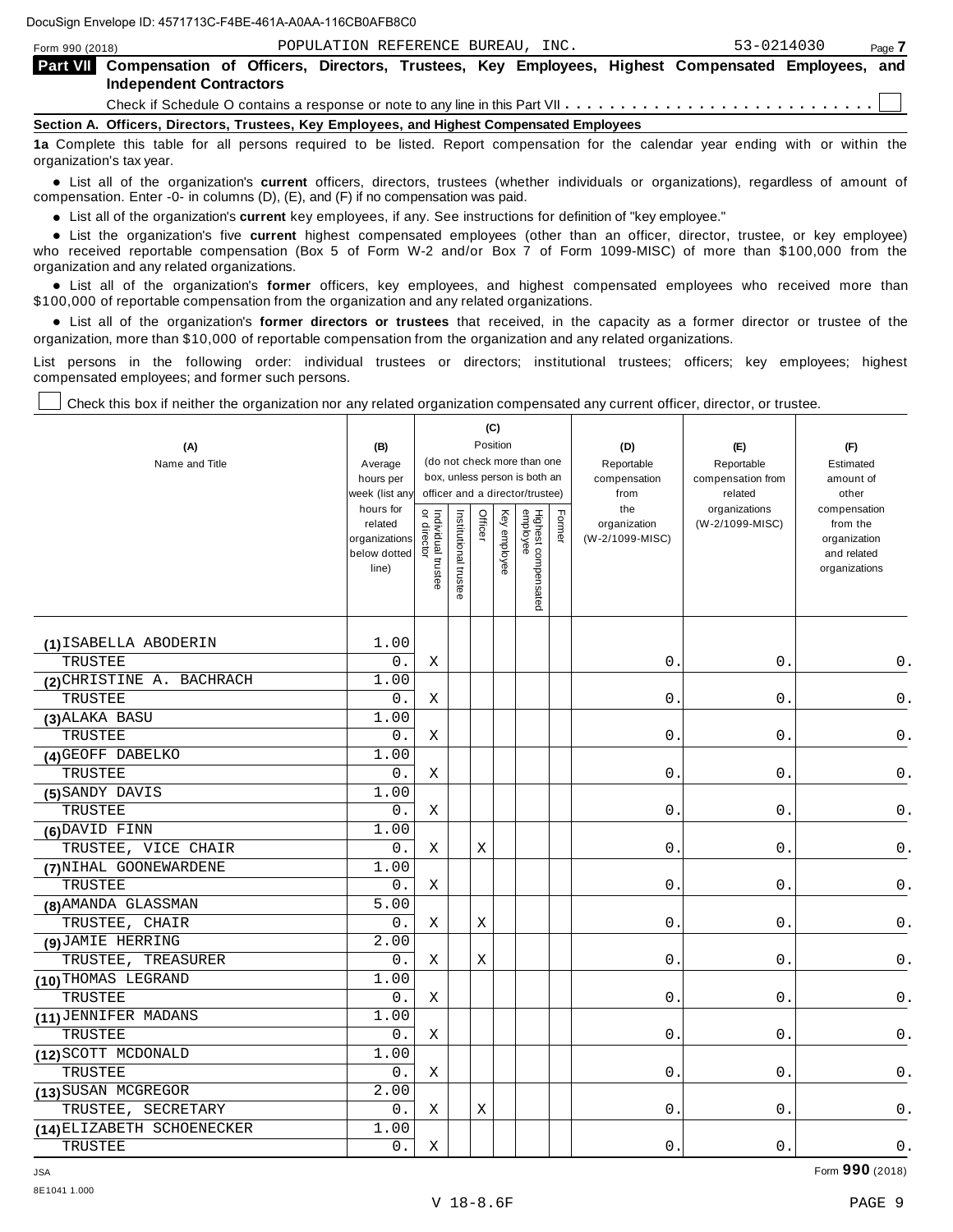POPULATION REFERENCE BUREAU, INC. 53-0214030

| (A)                                                                                                                                                                                                                                                             | (B)                                                                                                                |                                      |                       | (C)     |              |                                                                    |        | (D)                                    | (E)                                        | (F)                                                                      |
|-----------------------------------------------------------------------------------------------------------------------------------------------------------------------------------------------------------------------------------------------------------------|--------------------------------------------------------------------------------------------------------------------|--------------------------------------|-----------------------|---------|--------------|--------------------------------------------------------------------|--------|----------------------------------------|--------------------------------------------|--------------------------------------------------------------------------|
| Name and title                                                                                                                                                                                                                                                  | Position<br>Average<br>(do not check more than one<br>hours per<br>box, unless person is both an<br>week (list any |                                      |                       |         |              |                                                                    |        | Reportable<br>compensation<br>from     | Reportable<br>compensation from<br>related | Estimated<br>amount of<br>other                                          |
|                                                                                                                                                                                                                                                                 | hours for<br>related<br>organizations<br>below dotted<br>line)                                                     | Individual trustee<br>   or director | Institutional trustee | Officer | Key employee | officer and a director/trustee)<br>Highest compensated<br>employee | Former | the<br>organization<br>(W-2/1099-MISC) | organizations<br>(W-2/1099-MISC)           | compensation<br>from the<br>organization<br>and related<br>organizations |
| JENNIFER SCIUBBA<br>(15)                                                                                                                                                                                                                                        | 1.00                                                                                                               |                                      |                       |         |              |                                                                    |        |                                        |                                            |                                                                          |
| TRUSTEE<br>(16) CAROLYN L. WEST                                                                                                                                                                                                                                 | 0.<br>1.00                                                                                                         | Χ                                    |                       |         |              |                                                                    |        | 0.                                     | 0.                                         | $0$ .                                                                    |
| TRUSTEE                                                                                                                                                                                                                                                         | 0.                                                                                                                 | Χ                                    |                       |         |              |                                                                    |        | 0.                                     | 0                                          | 0.                                                                       |
| (17) RICHARD WOODS                                                                                                                                                                                                                                              | 1.00                                                                                                               |                                      |                       |         |              |                                                                    |        |                                        |                                            |                                                                          |
| TRUSTEE                                                                                                                                                                                                                                                         | 0.                                                                                                                 | Χ                                    |                       |         |              |                                                                    |        | 0.                                     | 0                                          | 0.                                                                       |
| (18) JEFFREY JORDAN                                                                                                                                                                                                                                             | 50.00                                                                                                              |                                      |                       |         |              |                                                                    |        |                                        |                                            |                                                                          |
| TRUSTEE, PRESIDENT AND CEO                                                                                                                                                                                                                                      | 0.                                                                                                                 | Χ                                    |                       | Χ       |              |                                                                    |        | 301,578.                               | 0.                                         | 52,626.                                                                  |
| (19) VIRESH DESAI                                                                                                                                                                                                                                               | 50.00                                                                                                              |                                      |                       |         |              |                                                                    |        |                                        |                                            |                                                                          |
| CFO                                                                                                                                                                                                                                                             | 0.                                                                                                                 |                                      |                       | Χ       |              |                                                                    |        | 205,572.                               | 0.                                         | 37,704.                                                                  |
| (20) LINDA A. JACOBSEN                                                                                                                                                                                                                                          | 50.00                                                                                                              |                                      |                       |         |              |                                                                    |        |                                        |                                            |                                                                          |
| VP-U.S. PROGRAMS                                                                                                                                                                                                                                                | 0.                                                                                                                 |                                      |                       |         |              | X                                                                  |        | 194,432.                               | 0.                                         | 39,955.                                                                  |
| (21) BARBARA SELIGMAN                                                                                                                                                                                                                                           | 50.00                                                                                                              |                                      |                       |         |              |                                                                    |        |                                        |                                            |                                                                          |
| VP-INTERNATIONAL PROGRAMS<br>(22) PETER C. GOLDSTEIN                                                                                                                                                                                                            | 0.<br>50.00                                                                                                        |                                      |                       |         |              | X                                                                  |        | 224,043.                               | 0.                                         | 19,065.                                                                  |
| VP-COMMUNICATIONS & MARKETING                                                                                                                                                                                                                                   | 0.                                                                                                                 |                                      |                       |         |              | Χ                                                                  |        | 146,788.                               | 0.                                         | 13,011.                                                                  |
| (23) MARK S. MATHER                                                                                                                                                                                                                                             | 50.00                                                                                                              |                                      |                       |         |              |                                                                    |        |                                        |                                            |                                                                          |
| ASSOCIATE VP-U.S. PROGRAMS                                                                                                                                                                                                                                      | 0.                                                                                                                 |                                      |                       |         |              | Χ                                                                  |        | 152,367.                               | 0.                                         | 11,567.                                                                  |
| (24) MARLENE LEE                                                                                                                                                                                                                                                | 50.00                                                                                                              |                                      |                       |         |              |                                                                    |        |                                        |                                            |                                                                          |
| SENIOR PROGRAM DIRECTOR                                                                                                                                                                                                                                         | 0.                                                                                                                 |                                      |                       |         |              | Χ                                                                  |        | 138,477.                               | 0.                                         | 18,041.                                                                  |
|                                                                                                                                                                                                                                                                 |                                                                                                                    |                                      |                       |         |              |                                                                    |        |                                        |                                            |                                                                          |
|                                                                                                                                                                                                                                                                 |                                                                                                                    |                                      |                       |         |              |                                                                    |        | 0<br>1,363,257.                        | $\mathbf 0$ .<br>0.                        | 0.<br>191,969.                                                           |
| c Total from continuation sheets to Part VII, Section A                                                                                                                                                                                                         |                                                                                                                    |                                      |                       |         |              |                                                                    |        | 1,363,257.                             | 0.                                         | 191,969.                                                                 |
| 2 Total number of individuals (including but not limited to those listed above) who received more than \$100,000 of                                                                                                                                             |                                                                                                                    |                                      |                       |         |              |                                                                    | ▶      |                                        |                                            |                                                                          |
| reportable compensation from the organization ▶                                                                                                                                                                                                                 |                                                                                                                    | 18                                   |                       |         |              |                                                                    |        |                                        |                                            |                                                                          |
|                                                                                                                                                                                                                                                                 |                                                                                                                    |                                      |                       |         |              |                                                                    |        |                                        |                                            | <b>Yes</b><br>No.                                                        |
| Did the organization list any former officer, director, or trustee, key employee, or highest compensated<br>3<br>employee on line 1a? If "Yes," complete Schedule J for such individual                                                                         |                                                                                                                    |                                      |                       |         |              |                                                                    |        |                                        |                                            | X<br>3                                                                   |
| For any individual listed on line 1a, is the sum of reportable compensation and other compensation from the<br>4<br>organization and related organizations greater than \$150,000? If "Yes," complete Schedule J for such                                       |                                                                                                                    |                                      |                       |         |              |                                                                    |        |                                        |                                            | Χ                                                                        |
| Did any person listed on line 1a receive or accrue compensation from any unrelated organization or individual<br>5.                                                                                                                                             |                                                                                                                    |                                      |                       |         |              |                                                                    |        |                                        |                                            | 4                                                                        |
| for services rendered to the organization? If "Yes," complete Schedule J for such person                                                                                                                                                                        |                                                                                                                    |                                      |                       |         |              |                                                                    |        |                                        |                                            | х<br>5                                                                   |
| <b>Section B. Independent Contractors</b>                                                                                                                                                                                                                       |                                                                                                                    |                                      |                       |         |              |                                                                    |        |                                        |                                            |                                                                          |
| Complete this table for your five highest compensated independent contractors that received more than \$100,000 of<br>1.<br>compensation from the organization. Report compensation for the calendar year ending with or within the organization's tax<br>year. |                                                                                                                    |                                      |                       |         |              |                                                                    |        |                                        |                                            |                                                                          |
| (A)<br>Name and business address                                                                                                                                                                                                                                |                                                                                                                    |                                      |                       |         |              |                                                                    |        | (B)<br>Description of services         |                                            | (C)<br>Compensation                                                      |
|                                                                                                                                                                                                                                                                 |                                                                                                                    |                                      |                       |         |              |                                                                    |        |                                        |                                            |                                                                          |
| ATTACHMENT 3                                                                                                                                                                                                                                                    |                                                                                                                    |                                      |                       |         |              |                                                                    |        |                                        |                                            |                                                                          |

**2** Total number of independent contractors (including but not limited to those listed above) who received more than \$100,000 in compensation from the organization  $\triangleright$  2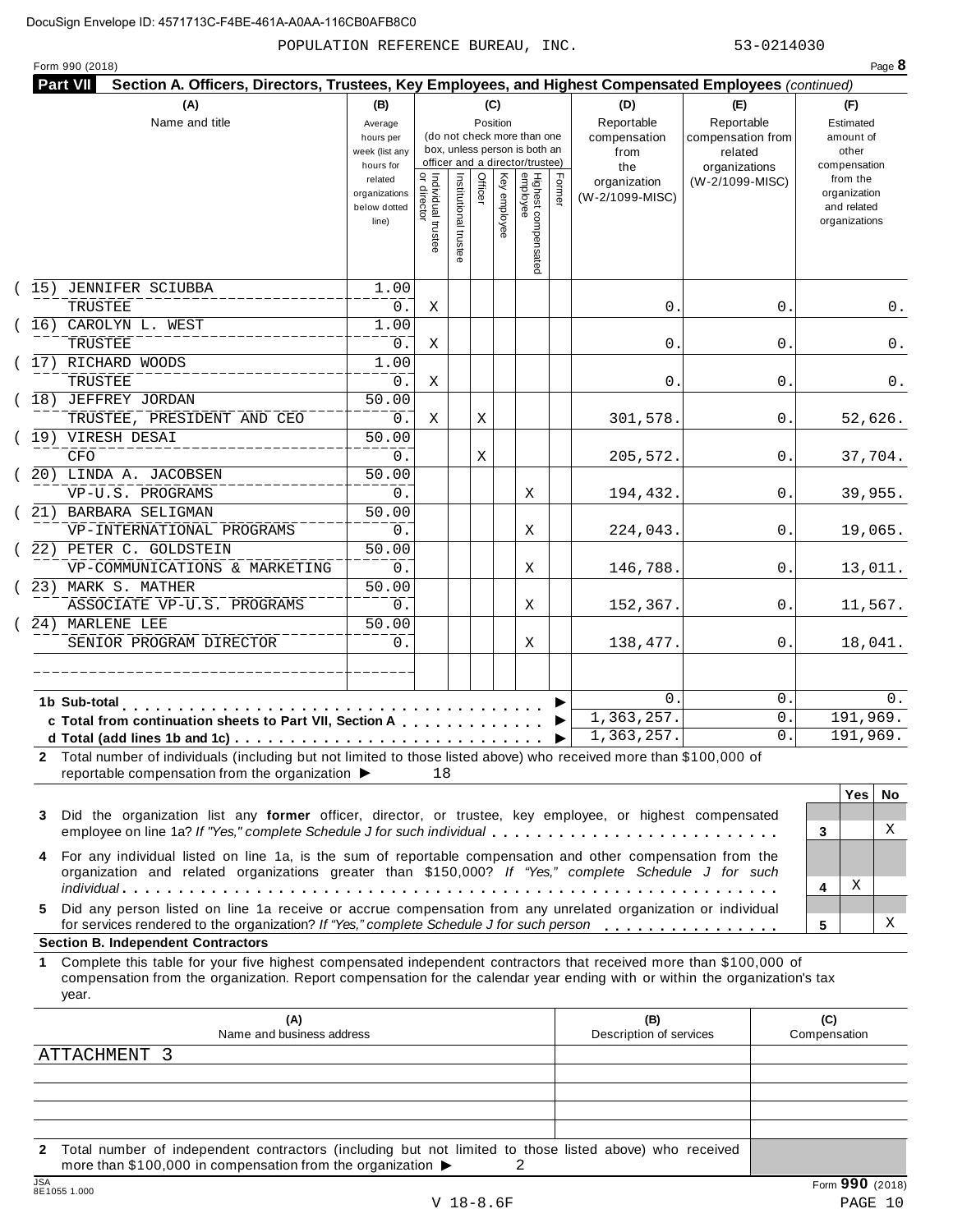| <b>Part VIII</b>                                                 | Check if Schedule O contains a response or note to any line in this Part VIII                                                                                                                                                             |                      |                      |                                                    |                                         |                                                                  |
|------------------------------------------------------------------|-------------------------------------------------------------------------------------------------------------------------------------------------------------------------------------------------------------------------------------------|----------------------|----------------------|----------------------------------------------------|-----------------------------------------|------------------------------------------------------------------|
|                                                                  |                                                                                                                                                                                                                                           |                      | (A)<br>Total revenue | (B)<br>Related or<br>exempt<br>function<br>revenue | (C)<br>Unrelated<br>business<br>revenue | (D)<br>Revenue<br>excluded from tax<br>under sections<br>512-514 |
| 1a                                                               | 1а<br>Federated campaigns                                                                                                                                                                                                                 |                      |                      |                                                    |                                         |                                                                  |
| b                                                                | 1b<br>Membership dues                                                                                                                                                                                                                     |                      |                      |                                                    |                                         |                                                                  |
| c                                                                | 1с<br>Fundraising events <b>Exercise State of America</b>                                                                                                                                                                                 |                      |                      |                                                    |                                         |                                                                  |
| d                                                                | 1d<br>Related organizations <b>contains</b> and the Related organizations and the Relations of the Relations of the Relations of the Relations of the Relations of Relations and Relations of Relations and Relations of Relations and Re |                      |                      |                                                    |                                         |                                                                  |
| е                                                                | 1е<br>Government grants (contributions)                                                                                                                                                                                                   | 5,061,543.           |                      |                                                    |                                         |                                                                  |
| f                                                                | All other contributions, gifts, grants,                                                                                                                                                                                                   |                      |                      |                                                    |                                         |                                                                  |
| <b>Contributions, Gifts, Grants</b><br>and Other Similar Amounts | and similar amounts not included above<br>1f                                                                                                                                                                                              | 5,522,182.           |                      |                                                    |                                         |                                                                  |
| g<br>h                                                           | Noncash contributions included in lines 1a-1f: \$                                                                                                                                                                                         | ▸                    | 10,583,725           |                                                    |                                         |                                                                  |
|                                                                  |                                                                                                                                                                                                                                           | <b>Business Code</b> |                      |                                                    |                                         |                                                                  |
| 2a                                                               | MEMBERSHIP DUES                                                                                                                                                                                                                           | 900099               | 37,455.              | 37,455.                                            |                                         |                                                                  |
| b                                                                | PUBLICATIONS                                                                                                                                                                                                                              | 900099               | 7,561.               | 7,561.                                             |                                         |                                                                  |
| c                                                                |                                                                                                                                                                                                                                           |                      |                      |                                                    |                                         |                                                                  |
| d                                                                |                                                                                                                                                                                                                                           |                      |                      |                                                    |                                         |                                                                  |
| е                                                                |                                                                                                                                                                                                                                           |                      |                      |                                                    |                                         |                                                                  |
| Program Service Revenue<br>f                                     | All other program service revenue                                                                                                                                                                                                         |                      |                      |                                                    |                                         |                                                                  |
| g                                                                | Total. Add lines 2a-2f ▶                                                                                                                                                                                                                  |                      | 45,016.              |                                                    |                                         |                                                                  |
| 3                                                                | Investment<br>income<br>including)<br>dividends,                                                                                                                                                                                          | interest.            |                      |                                                    |                                         |                                                                  |
|                                                                  |                                                                                                                                                                                                                                           |                      | 291,813.             |                                                    |                                         | 291,813.                                                         |
| 4                                                                | Income from investment of tax-exempt bond proceeds $\blacksquare$                                                                                                                                                                         |                      | $\mathbf 0$ .        |                                                    |                                         |                                                                  |
| 5                                                                | (i) Real                                                                                                                                                                                                                                  | (ii) Personal        | 2,950.               |                                                    |                                         | 2,950.                                                           |
|                                                                  |                                                                                                                                                                                                                                           |                      |                      |                                                    |                                         |                                                                  |
| 6a                                                               | Gross rents <b>contains a state of the state of the state of the state of the state of the state of the state of the state of the state of the state of the state of the state of the state of the state of the state of the sta</b>      |                      |                      |                                                    |                                         |                                                                  |
| b<br>c                                                           | Less: rental expenses<br>Rental income or (loss)                                                                                                                                                                                          |                      |                      |                                                    |                                         |                                                                  |
| d                                                                | Net rental income or (loss) $\ldots$ , $\ldots$ , $\ldots$ , $\blacktriangleright$                                                                                                                                                        |                      | $\mathbb O$ .        |                                                    |                                         |                                                                  |
| 7a                                                               | (i) Securities<br>Gross amount from sales of                                                                                                                                                                                              | (ii) Other           |                      |                                                    |                                         |                                                                  |
|                                                                  | 5, 418, 510.<br>assets other than inventory                                                                                                                                                                                               |                      |                      |                                                    |                                         |                                                                  |
| b                                                                | Less: cost or other basis                                                                                                                                                                                                                 |                      |                      |                                                    |                                         |                                                                  |
|                                                                  | 4,057,674.<br>and sales expenses                                                                                                                                                                                                          |                      |                      |                                                    |                                         |                                                                  |
| c                                                                | 1,360,836.<br>Gain or (loss) example.                                                                                                                                                                                                     |                      |                      |                                                    |                                         |                                                                  |
| d                                                                | Net gain or (loss) enterprise that is a set of the set of the set of the set of the set of the set of the set of the set of the set of the set of the set of the set of the set of the set of the set of the set of the set of            |                      | 1,360,836.           |                                                    |                                         | 1,360,836.                                                       |
| 8а                                                               | Gross income from fundraising                                                                                                                                                                                                             |                      |                      |                                                    |                                         |                                                                  |
|                                                                  | events (not including \$                                                                                                                                                                                                                  |                      |                      |                                                    |                                         |                                                                  |
|                                                                  | of contributions reported on line 1c).                                                                                                                                                                                                    | 0.                   |                      |                                                    |                                         |                                                                  |
| Other Revenue<br>b                                               | See Part IV, line 18 a<br>Less: direct expenses b                                                                                                                                                                                         | 0.                   |                      |                                                    |                                         |                                                                  |
| c                                                                | Net income or (loss) from fundraising events <u></u> ▶                                                                                                                                                                                    |                      | $\mathbf{0}$ .       |                                                    |                                         |                                                                  |
| 9а                                                               | Gross income from gaming activities.                                                                                                                                                                                                      |                      |                      |                                                    |                                         |                                                                  |
|                                                                  | See Part IV, line 19 and the Lines of Allen and Allen and Allen and Allen and Allen and Allen and Allen and Allen                                                                                                                         | 0.                   |                      |                                                    |                                         |                                                                  |
| b                                                                | Less: direct expenses by the state of the basic of the basic state of the basic state of the basic state of the basic state of the basic state of the basic state of the basic state of the basic state of the basic state of             | 0.                   |                      |                                                    |                                         |                                                                  |
| c                                                                | Net income or (loss) from gaming activities ________ ▶                                                                                                                                                                                    |                      | 0.                   |                                                    |                                         |                                                                  |
| 10a                                                              | Gross sales of inventory,<br>less                                                                                                                                                                                                         |                      |                      |                                                    |                                         |                                                                  |
|                                                                  | returns and allowances and allowances                                                                                                                                                                                                     | 0.                   |                      |                                                    |                                         |                                                                  |
| b                                                                | Less: $cost$ of goods sold b                                                                                                                                                                                                              | 0.                   | $\mathbf{0}$ .       |                                                    |                                         |                                                                  |
|                                                                  | Net income or (loss) from sales of inventory entitled by Denian Denian Denian Denian Denian Denian Denian Denia<br>Miscellaneous Revenue                                                                                                  | <b>Business Code</b> |                      |                                                    |                                         |                                                                  |
|                                                                  |                                                                                                                                                                                                                                           |                      |                      |                                                    |                                         |                                                                  |
| 11a                                                              | <u> 1989 - Johann Harry Harry Harry Harry Harry Harry Harry Harry Harry Harry Harry Harry Harry Harry Harry Harry</u><br><u> 1989 - Johann Barn, mars et al. (</u>                                                                        |                      |                      |                                                    |                                         |                                                                  |
| b<br>c                                                           | <u> 1989 - Andrea Station, amerikansk politik (</u>                                                                                                                                                                                       |                      |                      |                                                    |                                         |                                                                  |
| d                                                                | All other revenue                                                                                                                                                                                                                         |                      |                      |                                                    |                                         |                                                                  |
| е                                                                |                                                                                                                                                                                                                                           |                      | 0.                   |                                                    |                                         |                                                                  |
| 12                                                               |                                                                                                                                                                                                                                           |                      | 12, 284, 340.        | 45,016.                                            |                                         | 1,655,599.                                                       |

 $\blacksquare$  JSA  $\blacksquare$   $\blacksquare$   $\blacksquare$   $\blacksquare$   $\blacksquare$   $\blacksquare$   $\blacksquare$   $\blacksquare$   $\blacksquare$   $\blacksquare$   $\blacksquare$   $\blacksquare$   $\blacksquare$   $\blacksquare$   $\blacksquare$   $\blacksquare$   $\blacksquare$   $\blacksquare$   $\blacksquare$   $\blacksquare$   $\blacksquare$   $\blacksquare$   $\blacksquare$   $\blacksquare$   $\blacksquare$   $\blacksquare$   $\blacksquare$   $\blacksquare$   $\blacksquare$   $\blacksquare$  8E1051 1.000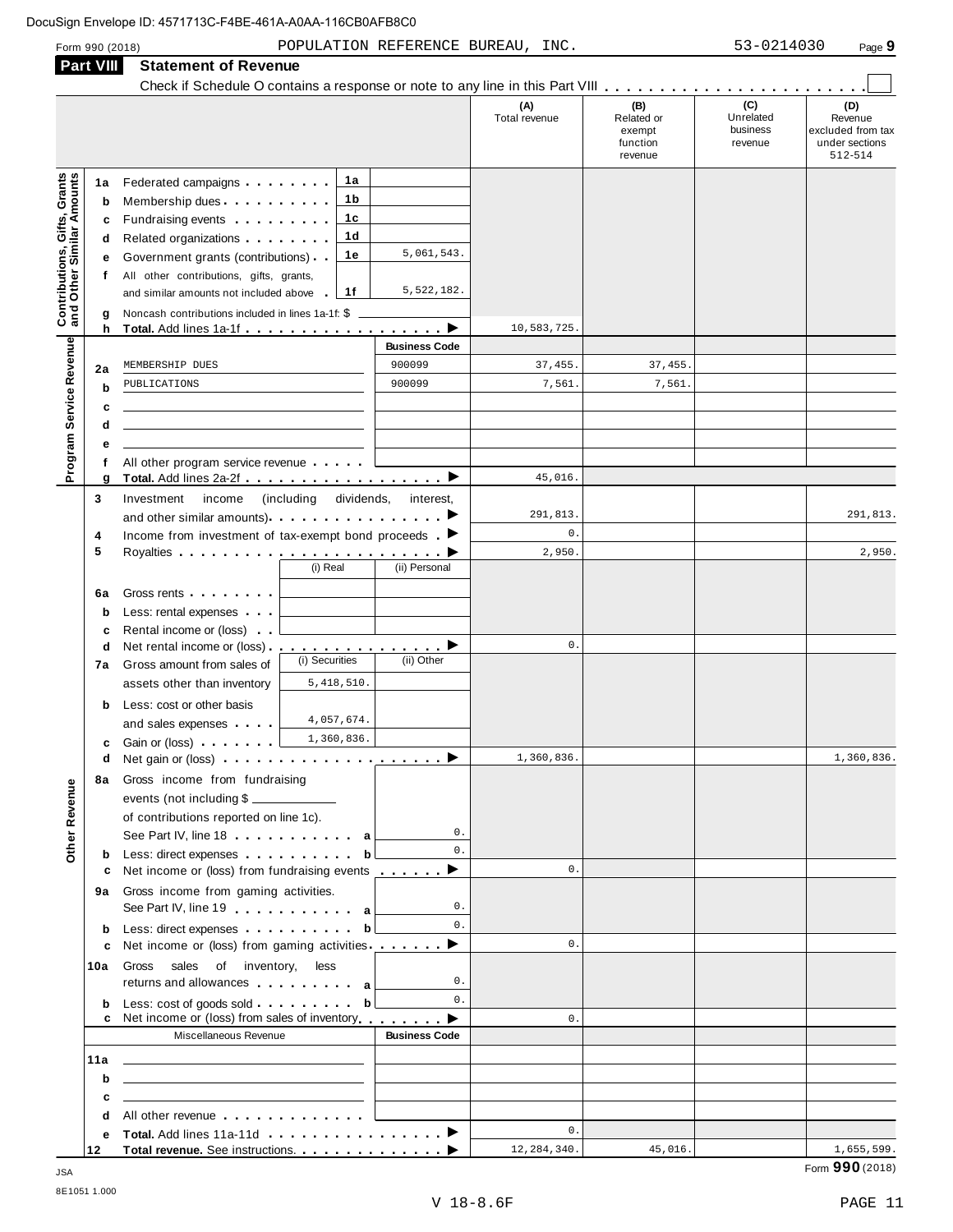|    | <b>Part IX</b> Statement of Functional Expenses                                                                                                                                                                                      |                       |                                    |                                           |                                |  |  |  |  |  |  |  |
|----|--------------------------------------------------------------------------------------------------------------------------------------------------------------------------------------------------------------------------------------|-----------------------|------------------------------------|-------------------------------------------|--------------------------------|--|--|--|--|--|--|--|
|    | Section 501(c)(3) and 501(c)(4) organizations must complete all columns. All other organizations must complete column (A).                                                                                                           |                       |                                    |                                           |                                |  |  |  |  |  |  |  |
|    |                                                                                                                                                                                                                                      |                       |                                    |                                           |                                |  |  |  |  |  |  |  |
|    | Do not include amounts reported on lines 6b, 7b,<br>8b, 9b, and 10b of Part VIII.                                                                                                                                                    | (A)<br>Total expenses | (B)<br>Program service<br>expenses | (C)<br>Management and<br>general expenses | (D)<br>Fundraising<br>expenses |  |  |  |  |  |  |  |
|    | 1 Grants and other assistance to domestic organizations                                                                                                                                                                              |                       |                                    |                                           |                                |  |  |  |  |  |  |  |
|    | and domestic governments. See Part IV, line 21                                                                                                                                                                                       | 300,000.              | 300,000.                           |                                           |                                |  |  |  |  |  |  |  |
|    | 2 Grants and other assistance to domestic<br>individuals. See Part IV, line 22                                                                                                                                                       | $\mathsf{O}$          |                                    |                                           |                                |  |  |  |  |  |  |  |
|    | 3 Grants and other assistance to foreign                                                                                                                                                                                             |                       |                                    |                                           |                                |  |  |  |  |  |  |  |
|    | organizations, foreign governments, and foreign                                                                                                                                                                                      |                       |                                    |                                           |                                |  |  |  |  |  |  |  |
|    | individuals. See Part IV, lines 15 and 16                                                                                                                                                                                            | 490,434.<br>$\Omega$  | 490,434.                           |                                           |                                |  |  |  |  |  |  |  |
|    | Benefits paid to or for members                                                                                                                                                                                                      |                       |                                    |                                           |                                |  |  |  |  |  |  |  |
|    | 5 Compensation of current officers, directors,<br>trustees, and key employees                                                                                                                                                        | 520, 316.             | 1,254.                             | 511,600.                                  | 7,462.                         |  |  |  |  |  |  |  |
|    | 6 Compensation not included above, to disqualified                                                                                                                                                                                   |                       |                                    |                                           |                                |  |  |  |  |  |  |  |
|    | persons (as defined under section 4958(f)(1)) and                                                                                                                                                                                    | 0                     |                                    |                                           |                                |  |  |  |  |  |  |  |
|    | persons described in section 4958(c)(3)(B)                                                                                                                                                                                           | 4,320,227.            | 3,508,093.                         | 808,209.                                  | 3,925.                         |  |  |  |  |  |  |  |
|    | 7 Other salaries and wages                                                                                                                                                                                                           |                       |                                    |                                           |                                |  |  |  |  |  |  |  |
|    | 8 Pension plan accruals and contributions (include<br>section 401(k) and 403(b) employer contributions)                                                                                                                              | 318,978.              | 234,960.                           | 83,906.                                   | 112.                           |  |  |  |  |  |  |  |
|    | Other employee benefits                                                                                                                                                                                                              | 1,269,923.            | 870,747.                           | 397, 427.                                 | 1,749.                         |  |  |  |  |  |  |  |
| 10 |                                                                                                                                                                                                                                      | 398,778.              | 262,632.                           | 135,392.                                  | 754.                           |  |  |  |  |  |  |  |
|    | 11 Fees for services (non-employees):                                                                                                                                                                                                |                       |                                    |                                           |                                |  |  |  |  |  |  |  |
|    | a Management                                                                                                                                                                                                                         | $\mathsf{O}$          |                                    |                                           |                                |  |  |  |  |  |  |  |
|    | b Legal entering the service of the service of the service of the service of the service of the service of the                                                                                                                       | 3,681.                | 202.                               | 3,479.                                    |                                |  |  |  |  |  |  |  |
|    | c Accounting                                                                                                                                                                                                                         | 55,960.               | 10,793.                            | 45,167.                                   |                                |  |  |  |  |  |  |  |
|    |                                                                                                                                                                                                                                      | 0                     |                                    |                                           |                                |  |  |  |  |  |  |  |
|    | e Professional fundraising services. See Part IV, line 17                                                                                                                                                                            | $\Omega$              |                                    |                                           |                                |  |  |  |  |  |  |  |
|    | f Investment management fees                                                                                                                                                                                                         | 62,779.               |                                    |                                           | 62,779.                        |  |  |  |  |  |  |  |
|    | 9 Other. (If line 11g amount exceeds 10% of line 25, column<br>(A) amount, list line 11g expenses on Schedule O.) $\text{ATCH} \quad 4$ .                                                                                            | 1,284,353.            | 1,105,013.                         | 179,295.                                  | 45.                            |  |  |  |  |  |  |  |
|    | 12 Advertising and promotion                                                                                                                                                                                                         | $\Omega$ .            |                                    |                                           |                                |  |  |  |  |  |  |  |
| 13 | Office expenses extensive and the set of the set of the set of the set of the set of the set of the set of the                                                                                                                       | 286,944.              | 161,034.                           | 124,165.                                  | 1,745.                         |  |  |  |  |  |  |  |
| 14 | Information technology                                                                                                                                                                                                               | 210, 256.<br>$\Omega$ | 36,984.                            | 173, 272.                                 |                                |  |  |  |  |  |  |  |
| 15 |                                                                                                                                                                                                                                      | 718,639.              | 192,670.                           | 525,969.                                  |                                |  |  |  |  |  |  |  |
|    | 16 Occupancy                                                                                                                                                                                                                         | 642,952.              | 569,528.                           | 70,071.                                   | 3,353.                         |  |  |  |  |  |  |  |
| 17 | 18 Payments of travel or entertainment expenses                                                                                                                                                                                      |                       |                                    |                                           |                                |  |  |  |  |  |  |  |
|    | for any federal, state, or local public officials                                                                                                                                                                                    | 0                     |                                    |                                           |                                |  |  |  |  |  |  |  |
|    | 19 Conferences, conventions, and meetings                                                                                                                                                                                            | 406,880.              | 282,010.                           | 112,990.                                  | 11,880.                        |  |  |  |  |  |  |  |
| 20 | Interest experience and the set of the set of the set of the set of the set of the set of the set of the set of the set of the set of the set of the set of the set of the set of the set of the set of the set of the set of        | $\Omega$              |                                    |                                           |                                |  |  |  |  |  |  |  |
| 21 | Payments to affiliates.                                                                                                                                                                                                              | 0                     |                                    |                                           |                                |  |  |  |  |  |  |  |
| 22 | Depreciation, depletion, and amortization                                                                                                                                                                                            | 110,118.              |                                    | 110,118.                                  |                                |  |  |  |  |  |  |  |
| 23 | Insurance <b>All According to the Contract of the Contract of the Contract of the Contract of the Contract of the Contract of the Contract of the Contract of the Contract of the Contract of the Contract of the Contract of th</b> | 57,353.               | 10,400.                            | 46,953.                                   |                                |  |  |  |  |  |  |  |
| 24 | Other expenses. Itemize expenses not covered                                                                                                                                                                                         |                       |                                    |                                           |                                |  |  |  |  |  |  |  |
|    | above (List miscellaneous expenses in line 24e. If                                                                                                                                                                                   |                       |                                    |                                           |                                |  |  |  |  |  |  |  |
|    | line 24e amount exceeds 10% of line 25, column<br>(A) amount, list line 24e expenses on Schedule O.)                                                                                                                                 |                       |                                    |                                           |                                |  |  |  |  |  |  |  |
|    | SUPPORTING SERVICES                                                                                                                                                                                                                  |                       | 2,982,762.                         | $-2,991,324.$                             | 8,562.                         |  |  |  |  |  |  |  |
|    | <b>bOTHER EXPENSES</b>                                                                                                                                                                                                               | 101,845.              | 18,510.                            | 66,820.                                   | 16,515.                        |  |  |  |  |  |  |  |
|    | <u> 1980 - Johann Barn, amerikansk politiker (d. 1980)</u><br>c.                                                                                                                                                                     |                       |                                    |                                           |                                |  |  |  |  |  |  |  |
| d  | <u> 1989 - Johann Barbara, martxa alemaniar arg</u>                                                                                                                                                                                  |                       |                                    |                                           |                                |  |  |  |  |  |  |  |
|    | <b>e</b> All other expenses <b>Example 20</b>                                                                                                                                                                                        |                       |                                    |                                           |                                |  |  |  |  |  |  |  |
|    | 25 Total functional expenses. Add lines 1 through 24e                                                                                                                                                                                | 11,560,416.           | 11,038,026.                        | 403,509.                                  | 118,881.                       |  |  |  |  |  |  |  |
|    | 26 Joint costs. Complete this line only if the<br>organization reported in column (B) joint costs<br>from a combined educational campaign and                                                                                        |                       |                                    |                                           |                                |  |  |  |  |  |  |  |
|    | fundraising solicitation. Check here<br>lif<br>following SOP 98-2 (ASC 958-720)                                                                                                                                                      | $\mathbf 0$ .         |                                    |                                           |                                |  |  |  |  |  |  |  |
|    |                                                                                                                                                                                                                                      |                       |                                    |                                           |                                |  |  |  |  |  |  |  |

8E1052 1.000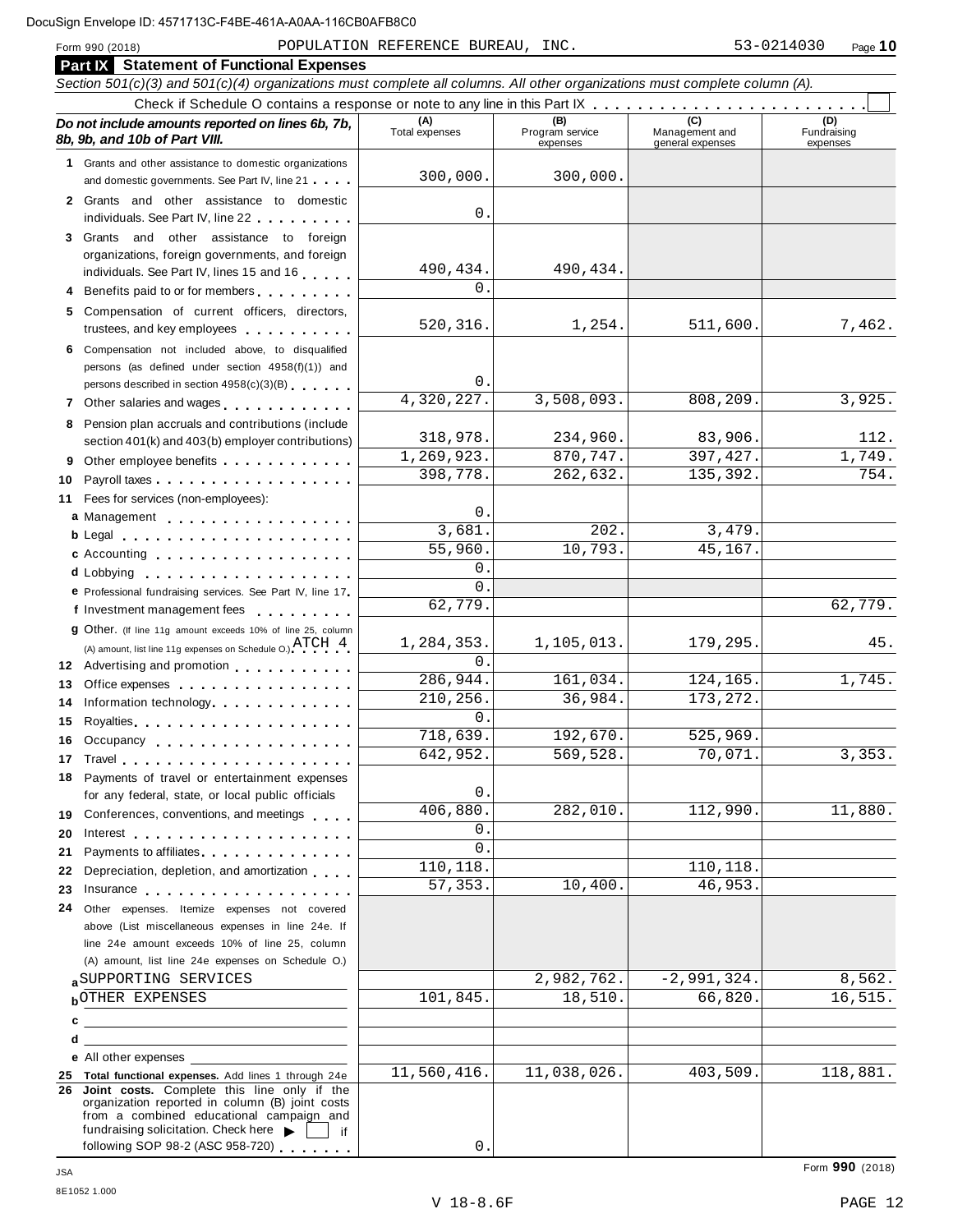POPULATION REFERENCE BUREAU, INC. 53-0214030

| Form 990 (2018) | $-11$<br>Page |  |
|-----------------|---------------|--|
|                 |               |  |

|                      | Part X       | <b>Balance Sheet</b>                                                                                                          |                               |                         |                      |
|----------------------|--------------|-------------------------------------------------------------------------------------------------------------------------------|-------------------------------|-------------------------|----------------------|
|                      |              | Check if Schedule O contains a response or note to any line in this Part X                                                    |                               |                         |                      |
|                      |              |                                                                                                                               | (A)<br>Beginning of year      |                         | (B)<br>End of year   |
|                      | 1            |                                                                                                                               | 4,140.                        | $\mathbf 1$             | $\overline{2}3,909.$ |
|                      | $\mathbf{2}$ |                                                                                                                               | 3,503,390.                    | $\overline{2}$          | 2,710,776.           |
|                      | 3            | Pledges and grants receivable, net enterprise and produce and grants receivable, net enterprise and produce and               | 0.                            | $\mathbf{3}$            | 0.                   |
|                      | 4            |                                                                                                                               | 935, 160.                     | $\overline{\mathbf{4}}$ | 810,008.             |
|                      | 5            | Loans and other receivables from current and former officers, directors,                                                      |                               |                         |                      |
|                      |              | trustees,<br>key employees, and highest compensated employees.                                                                |                               |                         |                      |
|                      |              | Complete Part II of Schedule L<br>Loans and other receivables from other disqualified persons (as defined under section       | 0.                            | $5\phantom{.0}$         | $0$ .                |
|                      | 6            | $4958(f)(1)$ , persons described in section $4958(c)(3)(B)$ , and contributing employers                                      |                               |                         |                      |
|                      |              | and sponsoring organizations of section $501(c)(9)$ voluntary employees' beneficiary                                          |                               |                         |                      |
|                      |              | organizations (see instructions). Complete Part II of Schedule L.                                                             | 0.                            | 6                       | $0$ .                |
| Assets               | 7            |                                                                                                                               | 0.                            | $\overline{7}$          | $0$ .                |
|                      | 8            | Inventories for sale or use enterpreteral and and an enterpreteral and an enterpreteral and an enterpreteral a                | 0.                            | 8                       | 0.                   |
|                      | 9            | Prepaid expenses and deferred charges                                                                                         | 81,416.                       | $\overline{9}$          | 58,102.              |
|                      |              | 10a Land, buildings, and equipment: cost or                                                                                   |                               |                         |                      |
|                      |              | 1,840,488.<br>other basis. Complete Part VI of Schedule D<br>│ 10a │                                                          |                               |                         |                      |
|                      |              | 1,447,742.<br><b>b</b> Less: accumulated depreciation   10b                                                                   | $442,086.$ 10c<br>10,044,924. |                         | 392,746.             |
|                      | 11           |                                                                                                                               |                               | 11                      | 9,971,719.<br>0.     |
|                      | 12           | Investments - other securities. See Part IV, line 11.                                                                         | 0.<br>0.                      | 12                      | $0$ .                |
|                      | 13<br>14     | Investments - program-related. See Part IV, line 11                                                                           | 0.                            | 13<br>14                | 0.                   |
|                      | 15           |                                                                                                                               | $\overline{56,879}$ .         | 15                      | 94,891.              |
|                      | 16           | Total assets. Add lines 1 through 15 (must equal line 34)                                                                     | 15,067,995.                   | 16                      | 14,062,151.          |
|                      | 17           | Accounts payable and accrued expenses entitled and accounts payable and accrued expenses                                      | 687,354.                      | 17                      | 859,305.             |
|                      | 18           |                                                                                                                               | 0.                            | 18                      | 0.                   |
|                      | 19           |                                                                                                                               | 2,992,705.                    | 19                      | 2,569,771.           |
|                      | 20           |                                                                                                                               | 0.                            | 20                      | 0.                   |
|                      | 21           | Escrow or custodial account liability. Complete Part IV of Schedule D                                                         | 0.                            | 21                      | 0.                   |
|                      | 22           | Loans and other payables to current and former officers, directors,                                                           |                               |                         |                      |
| Liabilities          |              | trustees, key employees, highest compensated employees, and                                                                   |                               |                         |                      |
|                      |              | disqualified persons. Complete Part II of Schedule L.                                                                         | 0.                            | 22                      | 0.                   |
|                      | 23           | Secured mortgages and notes payable to unrelated third parties                                                                | 0.                            | 23                      | 0.                   |
|                      | 24           | Unsecured notes and loans payable to unrelated third parties <b>contained</b>                                                 | 0.                            | 24                      | $0$ .                |
|                      | 25           | Other liabilities (including federal income tax, payables to related third                                                    |                               |                         |                      |
|                      |              | parties, and other liabilities not included on lines 17-24). Complete Part X                                                  |                               |                         |                      |
|                      |              | of Schedule D                                                                                                                 | 832,708.                      | 25                      | 706,970.             |
|                      | 26           |                                                                                                                               | 4,512,767.                    | 26                      | 4,136,046.           |
|                      |              | Organizations that follow SFAS 117 (ASC 958), check here ▶ │<br>$X$ and<br>complete lines 27 through 29, and lines 33 and 34. |                               |                         |                      |
|                      | 27           | Unrestricted net assets                                                                                                       | 10,498,348.                   | 27                      | 9,869,225.           |
|                      | 28           |                                                                                                                               | $\overline{0}$                | 28                      | 0.                   |
| <b>Fund Balances</b> | 29           | Permanently restricted net assets entertainment resumes and research and research and response to the results                 | 56,880.                       | 29                      | 56,880.              |
|                      |              | Organizations that do not follow SFAS 117 (ASC 958), check here ▶<br>and                                                      |                               |                         |                      |
|                      |              | complete lines 30 through 34.                                                                                                 |                               |                         |                      |
| Net Assets or        | 30           |                                                                                                                               |                               | 30                      |                      |
|                      | 31           | Paid-in or capital surplus, or land, building, or equipment fund                                                              |                               | 31                      |                      |
|                      | 32           | Retained earnings, endowment, accumulated income, or other funds                                                              |                               | 32                      |                      |
|                      | 33           |                                                                                                                               | 10, 555, 228.                 | 33                      | 9,926,105.           |
|                      | 34           |                                                                                                                               | 15,067,995.                   | 34                      | 14,062,151.          |

Form **990** (2018)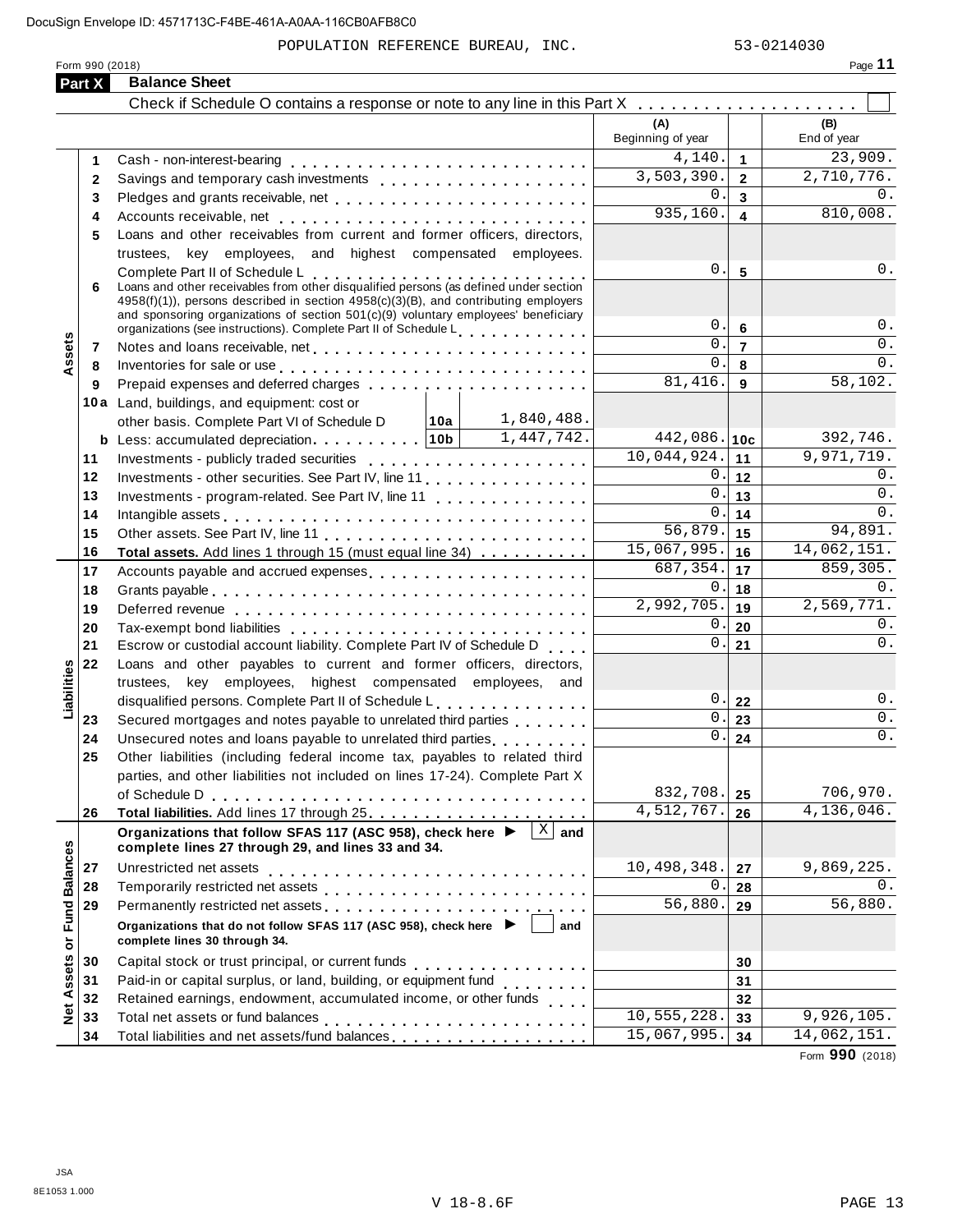POPULATION REFERENCE BUREAU, INC. 53-0214030

|                | Form 990 (2018)                                                                                                                                                                                                                                                                                                                                                   |                |                 |            | Page 12     |
|----------------|-------------------------------------------------------------------------------------------------------------------------------------------------------------------------------------------------------------------------------------------------------------------------------------------------------------------------------------------------------------------|----------------|-----------------|------------|-------------|
| Part XI        | <b>Reconciliation of Net Assets</b>                                                                                                                                                                                                                                                                                                                               |                |                 |            |             |
|                |                                                                                                                                                                                                                                                                                                                                                                   |                |                 |            |             |
| 1              |                                                                                                                                                                                                                                                                                                                                                                   | $\mathbf{1}$   | 12, 284, 340.   |            |             |
| $\mathbf{2}$   |                                                                                                                                                                                                                                                                                                                                                                   | $\overline{2}$ | 11,560,416.     |            |             |
| 3              | Revenue less expenses. Subtract line 2 from line 1                                                                                                                                                                                                                                                                                                                | 3              |                 | 723,924.   |             |
| 4              | Net assets or fund balances at beginning of year (must equal Part X, line 33, column (A))                                                                                                                                                                                                                                                                         | 4              | 10,555,228.     |            |             |
| 5              | Net unrealized gains (losses) on investments                                                                                                                                                                                                                                                                                                                      | 5              | $-1, 353, 047.$ |            |             |
| 6              |                                                                                                                                                                                                                                                                                                                                                                   | 6              |                 |            | 0.          |
| $\overline{7}$ |                                                                                                                                                                                                                                                                                                                                                                   | $\overline{7}$ |                 |            | 0.          |
| 8              |                                                                                                                                                                                                                                                                                                                                                                   | 8              |                 |            | 0.          |
| 9              | Other changes in net assets or fund balances (explain in Schedule O)                                                                                                                                                                                                                                                                                              | 9              |                 |            | 0.          |
| 10             | Net assets or fund balances at end of year. Combine lines 3 through 9 (must equal Part X, line                                                                                                                                                                                                                                                                    |                |                 |            |             |
|                |                                                                                                                                                                                                                                                                                                                                                                   | 10             |                 | 9,926,105. |             |
| Part XII       | <b>Financial Statements and Reporting</b>                                                                                                                                                                                                                                                                                                                         |                |                 |            |             |
|                |                                                                                                                                                                                                                                                                                                                                                                   |                |                 |            | $\mathbf X$ |
| 1              | $X$ Accrual<br>Accounting method used to prepare the Form 990:  <br>Cash<br>Other<br>If the organization changed its method of accounting from a prior year or checked "Other," explain in<br>Schedule O.                                                                                                                                                         |                |                 | Yes        | <b>No</b>   |
|                | 2a Were the organization's financial statements compiled or reviewed by an independent accountant?<br>If "Yes," check a box below to indicate whether the financial statements for the year were compiled or<br>reviewed on a separate basis, consolidated basis, or both:<br>Separate basis<br><b>Consolidated basis</b><br>Both consolidated and separate basis |                | 2a              |            | Χ           |
|                | <b>b</b> Were the organization's financial statements audited by an independent accountant?                                                                                                                                                                                                                                                                       |                | 2 <sub>b</sub>  | Χ          |             |
|                | If "Yes," check a box below to indicate whether the financial statements for the year were audited on a<br>separate basis, consolidated basis, or both:<br>$X$ Separate basis<br>Consolidated basis<br>Both consolidated and separate basis                                                                                                                       |                |                 |            |             |
|                | c If "Yes" to line 2a or 2b, does the organization have a committee that assumes responsibility for oversight                                                                                                                                                                                                                                                     |                |                 |            |             |
|                | of the audit, review, or compilation of its financial statements and selection of an independent accountant?                                                                                                                                                                                                                                                      |                | 2c              | Χ          |             |
|                | If the organization changed either its oversight process or selection process during the tax year, explain in<br>Schedule O.                                                                                                                                                                                                                                      |                |                 |            |             |
|                | 3a As a result of a federal award, was the organization required to undergo an audit or audits as set forth in                                                                                                                                                                                                                                                    |                | 3a              | Χ          |             |
|                | <b>b</b> If "Yes," did the organization undergo the required audit or audits? If the organization did not undergo the                                                                                                                                                                                                                                             |                |                 |            |             |
|                | required audit or audits, explain why in Schedule O and describe any steps taken to undergo such audits.                                                                                                                                                                                                                                                          |                | 3 <sub>b</sub>  | Χ          |             |

Form **990** (2018)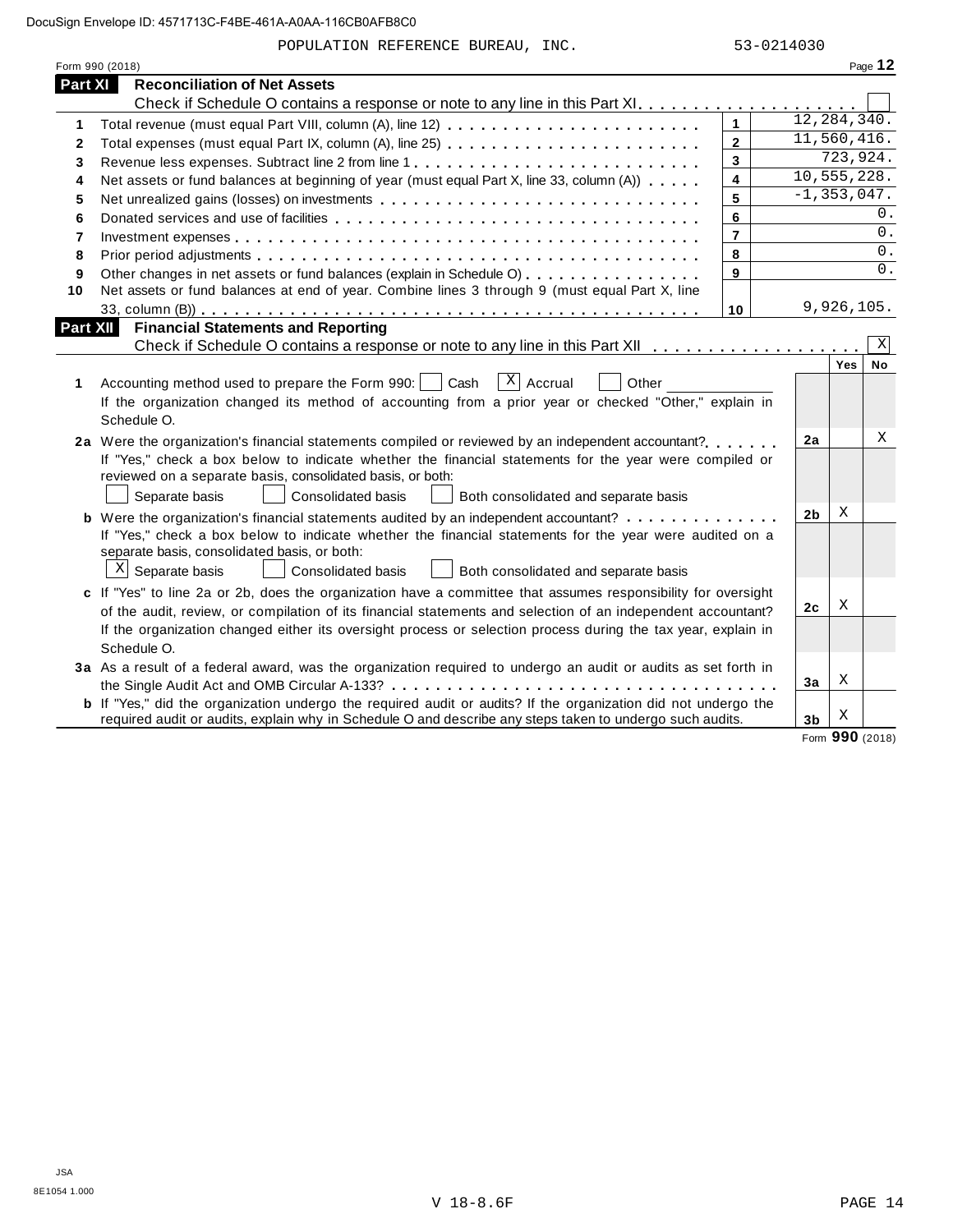| <b>SCHEDULE A</b> | <b>Public Charity Status and Public Support</b>                                                                                                                                                              | OMB No. 1545-0047 |
|-------------------|--------------------------------------------------------------------------------------------------------------------------------------------------------------------------------------------------------------|-------------------|
|                   | $(\mathsf{Form}\ 990\ \mathsf{or}\ 990\text{-}\mathsf{EZ})\ \mathsf{\Big }$ Complete if the organization is a section 501(c)(3) organization or a section 4947(a)(1) nonexempt charitable trust. $\mathsf I$ | 2018              |
|                   | $\blacktriangleright$ Attach to Earm 000 or Earm 000 EZ                                                                                                                                                      |                   |

|                                                               |                                                                                                                           |                                                            | Complete if the organization is a section 501(c)(3) organization or a section 4947(a)(1) nonexempt charitable trust. |                          |                          |                                                                                                                                  | 4V<br>10                                                                                                                     |  |
|---------------------------------------------------------------|---------------------------------------------------------------------------------------------------------------------------|------------------------------------------------------------|----------------------------------------------------------------------------------------------------------------------|--------------------------|--------------------------|----------------------------------------------------------------------------------------------------------------------------------|------------------------------------------------------------------------------------------------------------------------------|--|
| Department of the Treasury<br><b>Internal Revenue Service</b> |                                                                                                                           |                                                            | Attach to Form 990 or Form 990-EZ.<br>Go to www.irs.gov/Form990 for instructions and the latest information.         |                          |                          |                                                                                                                                  | Open to Public<br><b>Inspection</b>                                                                                          |  |
| Name of the organization                                      |                                                                                                                           |                                                            |                                                                                                                      |                          |                          | <b>Employer identification number</b>                                                                                            |                                                                                                                              |  |
| POPULATION REFERENCE BUREAU, INC.                             |                                                                                                                           |                                                            |                                                                                                                      |                          |                          | 53-0214030                                                                                                                       |                                                                                                                              |  |
| Part I                                                        |                                                                                                                           |                                                            |                                                                                                                      |                          |                          | Reason for Public Charity Status (All organizations must complete this part.) See instructions.                                  |                                                                                                                              |  |
|                                                               |                                                                                                                           |                                                            | The organization is not a private foundation because it is: (For lines 1 through 12, check only one box.)            |                          |                          |                                                                                                                                  |                                                                                                                              |  |
| 1                                                             |                                                                                                                           |                                                            | A church, convention of churches, or association of churches described in section 170(b)(1)(A)(i).                   |                          |                          |                                                                                                                                  |                                                                                                                              |  |
| 2                                                             |                                                                                                                           |                                                            | A school described in section 170(b)(1)(A)(ii). (Attach Schedule E (Form 990 or 990-EZ).)                            |                          |                          |                                                                                                                                  |                                                                                                                              |  |
| 3                                                             |                                                                                                                           |                                                            | A hospital or a cooperative hospital service organization described in section 170(b)(1)(A)(iii).                    |                          |                          |                                                                                                                                  |                                                                                                                              |  |
| 4                                                             | A medical research organization operated in conjunction with a hospital described in section 170(b)(1)(A)(iii). Enter the |                                                            |                                                                                                                      |                          |                          |                                                                                                                                  |                                                                                                                              |  |
|                                                               | hospital's name, city, and state:                                                                                         |                                                            |                                                                                                                      |                          |                          |                                                                                                                                  |                                                                                                                              |  |
| 5                                                             |                                                                                                                           |                                                            |                                                                                                                      |                          |                          |                                                                                                                                  | An organization operated for the benefit of a college or university owned or operated by a governmental unit described in    |  |
|                                                               |                                                                                                                           | section 170(b)(1)(A)(iv). (Complete Part II.)              |                                                                                                                      |                          |                          |                                                                                                                                  |                                                                                                                              |  |
| 6                                                             |                                                                                                                           |                                                            | A federal, state, or local government or governmental unit described in section 170(b)(1)(A)(v).                     |                          |                          |                                                                                                                                  |                                                                                                                              |  |
| ΙX<br>7                                                       |                                                                                                                           |                                                            |                                                                                                                      |                          |                          |                                                                                                                                  | An organization that normally receives a substantial part of its support from a governmental unit or from the general public |  |
|                                                               |                                                                                                                           | described in section 170(b)(1)(A)(vi). (Complete Part II.) |                                                                                                                      |                          |                          |                                                                                                                                  |                                                                                                                              |  |
| 8                                                             |                                                                                                                           |                                                            | A community trust described in section 170(b)(1)(A)(vi). (Complete Part II.)                                         |                          |                          |                                                                                                                                  |                                                                                                                              |  |
| 9                                                             |                                                                                                                           |                                                            |                                                                                                                      |                          |                          | An agricultural research organization described in section 170(b)(1)(A)(ix) operated in conjunction with a land-grant college    |                                                                                                                              |  |
|                                                               |                                                                                                                           |                                                            |                                                                                                                      |                          |                          | or university or a non-land-grant college of agriculture (see instructions). Enter the name, city, and state of the college or   |                                                                                                                              |  |
| university:                                                   |                                                                                                                           |                                                            |                                                                                                                      |                          |                          |                                                                                                                                  |                                                                                                                              |  |
| 10                                                            |                                                                                                                           |                                                            |                                                                                                                      |                          |                          | An organization that normally receives: (1) more than 331/3% of its support from contributions, membership fees, and gross       |                                                                                                                              |  |
|                                                               |                                                                                                                           |                                                            |                                                                                                                      |                          |                          | receipts from activities related to its exempt functions - subject to certain exceptions, and (2) no more than 331/3% of its     |                                                                                                                              |  |
|                                                               |                                                                                                                           |                                                            | acquired by the organization after June 30, 1975. See section 509(a)(2). (Complete Part III.)                        |                          |                          | support from gross investment income and unrelated business taxable income (less section 511 tax) from businesses                |                                                                                                                              |  |
| 11                                                            |                                                                                                                           |                                                            | An organization organized and operated exclusively to test for public safety. See section 509(a)(4).                 |                          |                          |                                                                                                                                  |                                                                                                                              |  |
| 12                                                            |                                                                                                                           |                                                            |                                                                                                                      |                          |                          | An organization organized and operated exclusively for the benefit of, to perform the functions of, or to carry out the purposes |                                                                                                                              |  |
|                                                               |                                                                                                                           |                                                            |                                                                                                                      |                          |                          | of one or more publicly supported organizations described in section 509(a)(1) or section 509(a)(2). See section 509(a)(3).      |                                                                                                                              |  |
|                                                               |                                                                                                                           |                                                            |                                                                                                                      |                          |                          | Check the box in lines 12a through 12d that describes the type of supporting organization and complete lines 12e, 12f, and 12g.  |                                                                                                                              |  |
| a                                                             |                                                                                                                           |                                                            |                                                                                                                      |                          |                          | Type I. A supporting organization operated, supervised, or controlled by its supported organization(s), typically by giving      |                                                                                                                              |  |
|                                                               |                                                                                                                           |                                                            |                                                                                                                      |                          |                          | the supported organization(s) the power to regularly appoint or elect a majority of the directors or trustees of the             |                                                                                                                              |  |
|                                                               |                                                                                                                           |                                                            | supporting organization. You must complete Part IV, Sections A and B.                                                |                          |                          |                                                                                                                                  |                                                                                                                              |  |
| b                                                             |                                                                                                                           |                                                            |                                                                                                                      |                          |                          | Type II. A supporting organization supervised or controlled in connection with its supported organization(s), by having          |                                                                                                                              |  |
|                                                               |                                                                                                                           |                                                            |                                                                                                                      |                          |                          | control or management of the supporting organization vested in the same persons that control or manage the supported             |                                                                                                                              |  |
|                                                               |                                                                                                                           |                                                            | organization(s). You must complete Part IV, Sections A and C.                                                        |                          |                          |                                                                                                                                  |                                                                                                                              |  |
| c                                                             |                                                                                                                           |                                                            |                                                                                                                      |                          |                          | Type III functionally integrated. A supporting organization operated in connection with, and functionally integrated with,       |                                                                                                                              |  |
|                                                               |                                                                                                                           |                                                            | its supported organization(s) (see instructions). You must complete Part IV, Sections A, D, and E.                   |                          |                          |                                                                                                                                  |                                                                                                                              |  |
| d                                                             |                                                                                                                           |                                                            |                                                                                                                      |                          |                          | Type III non-functionally integrated. A supporting organization operated in connection with its supported organization(s)        |                                                                                                                              |  |
|                                                               |                                                                                                                           |                                                            |                                                                                                                      |                          |                          | that is not functionally integrated. The organization generally must satisfy a distribution requirement and an attentiveness     |                                                                                                                              |  |
|                                                               |                                                                                                                           |                                                            | requirement (see instructions). You must complete Part IV, Sections A and D, and Part V.                             |                          |                          |                                                                                                                                  |                                                                                                                              |  |
| е                                                             |                                                                                                                           |                                                            |                                                                                                                      |                          |                          | Check this box if the organization received a written determination from the IRS that it is a Type I, Type II, Type III          |                                                                                                                              |  |
|                                                               |                                                                                                                           |                                                            | functionally integrated, or Type III non-functionally integrated supporting organization.                            |                          |                          |                                                                                                                                  |                                                                                                                              |  |
| f                                                             |                                                                                                                           |                                                            |                                                                                                                      |                          |                          |                                                                                                                                  |                                                                                                                              |  |
| g                                                             |                                                                                                                           |                                                            | Provide the following information about the supported organization(s).                                               |                          |                          |                                                                                                                                  |                                                                                                                              |  |
| (i) Name of supported organization                            |                                                                                                                           | (ii) EIN                                                   | (iii) Type of organization                                                                                           |                          | (iv) Is the organization | (v) Amount of monetary                                                                                                           | (vi) Amount of                                                                                                               |  |
|                                                               |                                                                                                                           |                                                            | (described on lines 1-10<br>above (see instructions))                                                                | listed in your governing | document?                | support (see<br>instructions)                                                                                                    | other support (see<br>instructions)                                                                                          |  |
|                                                               |                                                                                                                           |                                                            |                                                                                                                      | Yes                      | No                       |                                                                                                                                  |                                                                                                                              |  |
| (A)                                                           |                                                                                                                           |                                                            |                                                                                                                      |                          |                          |                                                                                                                                  |                                                                                                                              |  |
|                                                               |                                                                                                                           |                                                            |                                                                                                                      |                          |                          |                                                                                                                                  |                                                                                                                              |  |
| (B)                                                           |                                                                                                                           |                                                            |                                                                                                                      |                          |                          |                                                                                                                                  |                                                                                                                              |  |
| (C)                                                           |                                                                                                                           |                                                            |                                                                                                                      |                          |                          |                                                                                                                                  |                                                                                                                              |  |
| (D)                                                           |                                                                                                                           |                                                            |                                                                                                                      |                          |                          |                                                                                                                                  |                                                                                                                              |  |
| (E)                                                           |                                                                                                                           |                                                            |                                                                                                                      |                          |                          |                                                                                                                                  |                                                                                                                              |  |
|                                                               |                                                                                                                           |                                                            |                                                                                                                      |                          |                          |                                                                                                                                  |                                                                                                                              |  |
| <b>Total</b>                                                  |                                                                                                                           |                                                            |                                                                                                                      |                          |                          |                                                                                                                                  |                                                                                                                              |  |

For Paperwork Reduction Act Notice, see the Instructions for Form 990 or 990-EZ. Schedule A (Form 990 or 990-EZ) 2018

JSA 8E1210 1.000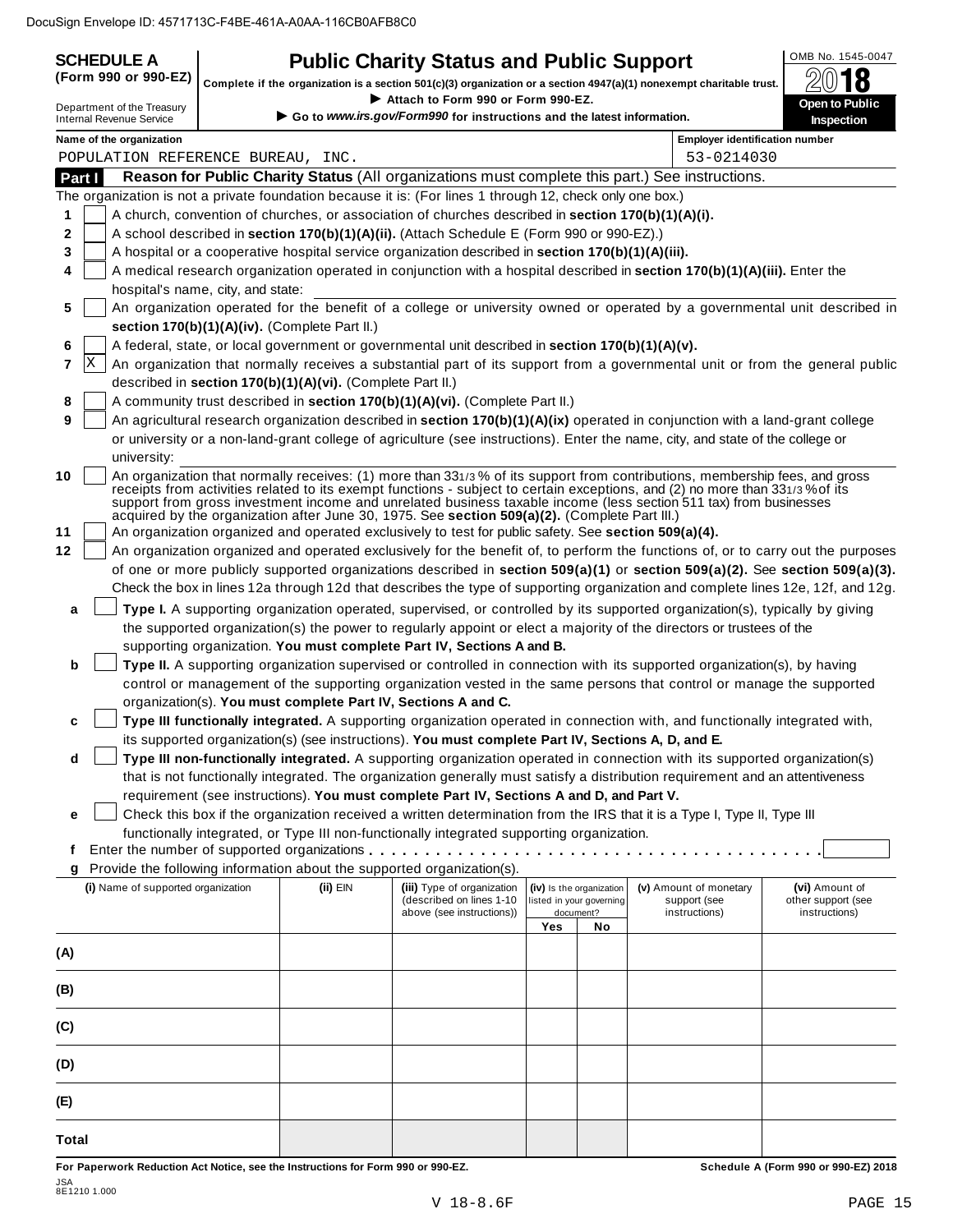POPULATION REFERENCE BUREAU, INC. 53-0214030

Schedule <sup>A</sup> (Form <sup>990</sup> or 990-EZ) <sup>2018</sup> Page **2**

**Support Schedule for Organizations Described in Sections 170(b)(1)(A)(iv) and 170(b)(1)(A)(vi)** (Complete only if you checked the box on line 5, 7, or 8 of Part I or if the organization failed to qualify under Part III. If the organization fails to qualify under the tests listed below, please complete Part III.) **Part II**

|              | <b>Section A. Public Support</b>                                                                                                                                                                                                                                                                                |             |            |            |             |              |                      |
|--------------|-----------------------------------------------------------------------------------------------------------------------------------------------------------------------------------------------------------------------------------------------------------------------------------------------------------------|-------------|------------|------------|-------------|--------------|----------------------|
|              | Calendar year (or fiscal year beginning in) ▶                                                                                                                                                                                                                                                                   | (a) 2014    | (b) 2015   | (c) 2016   | $(d)$ 2017  | (e) 2018     | (f) Total            |
| 1            | Gifts,<br>grants,<br>contributions,<br>and<br>membership fees received. (Do not<br>include any "unusual grants.")                                                                                                                                                                                               | 10,089,382. | 7,956,835. | 8,603,764. | 10,066,602. | 10,583,725.  | 47,300,308.          |
| $\mathbf{2}$ | Tax<br>levied<br>revenues<br>for<br>the<br>organization's benefit and either paid<br>to or expended on its behalf                                                                                                                                                                                               |             |            |            |             |              | 0.                   |
| 3            | The value of services or facilities<br>furnished by a governmental unit to the<br>organization without charge                                                                                                                                                                                                   |             |            |            |             |              | 0.                   |
|              | Total. Add lines 1 through 3                                                                                                                                                                                                                                                                                    | 10,089,382. | 7,956,835. | 8,603,764. | 10,066,602. | 10,583,725.  | 47,300,308.          |
| 5            | The portion of total contributions by<br>(other<br>each<br>person<br>than<br>a<br>governmental<br>unit<br>publicly<br>or<br>supported organization) included on<br>line 1 that exceeds 2% of the amount                                                                                                         |             |            |            |             |              |                      |
|              | shown on line 11, column (f).                                                                                                                                                                                                                                                                                   |             |            |            |             |              | 13,082,969.          |
| 6            | Public support. Subtract line 5 from line 4<br><b>Section B. Total Support</b>                                                                                                                                                                                                                                  |             |            |            |             |              | 34, 217, 339.        |
|              | Calendar year (or fiscal year beginning in) ▶                                                                                                                                                                                                                                                                   | (a) $2014$  | (b) 2015   | (c) 2016   | $(d)$ 2017  | (e) 2018     | (f) Total            |
| 7            | Amounts from line 4                                                                                                                                                                                                                                                                                             | 10,089,382. | 7,956,835. | 8,603,764. | 10,066,602  | 10,583,725.  | 47,300,308.          |
| 8            | Gross income from interest, dividends,<br>payments received on securities loans,<br>rents, royalties, and income from<br>similar sources experiences                                                                                                                                                            | 268,789.    | 243, 314.  | 195,200    | 169,327.    | 294,763.     | 1,171,393.           |
| 9            | Net income from unrelated business<br>activities, whether or not the business<br>is regularly carried on the control of the set of the control of the control of the control of the control of the control of the control of the control of the control of the control of the control of the control of the con |             |            |            |             |              | 0.                   |
| 10           | Other income. Do not include gain or<br>loss from the sale of capital assets<br>(Explain in Part VI.) ATCH 1                                                                                                                                                                                                    |             | 1,627.     |            |             |              | 1,627.               |
| 11           | <b>Total support.</b> Add lines 7 through 10                                                                                                                                                                                                                                                                    |             |            |            |             |              | 48, 473, 328.        |
| 12           |                                                                                                                                                                                                                                                                                                                 |             |            |            |             | $ 12\rangle$ | 291,594.             |
| 13           | First five years. If the Form 990 is for the organization's first, second, third, fourth, or fifth tax year as a section 501(c)(3)                                                                                                                                                                              |             |            |            |             |              |                      |
|              |                                                                                                                                                                                                                                                                                                                 |             |            |            |             |              |                      |
|              | <b>Section C. Computation of Public Support Percentage</b>                                                                                                                                                                                                                                                      |             |            |            |             |              |                      |
|              | Public support percentage for 2018 (line 6, column (f) divided by line 11, column (f) $\ldots \ldots \ldots$                                                                                                                                                                                                    |             |            |            |             |              | $\frac{1}{70}$ . 59% |
|              |                                                                                                                                                                                                                                                                                                                 |             |            |            |             |              | 70.57%               |
|              | 16a 331/3% support test - 2018. If the organization did not check the box on line 13, and line 14 is 331/3% or more, check this                                                                                                                                                                                 |             |            |            |             |              |                      |
|              | box and stop here. The organization qualifies as a publicly supported organization                                                                                                                                                                                                                              |             |            |            |             |              | Χ                    |
|              | b 331/3% support test - 2017. If the organization did not check a box on line 13 or 16a, and line 15 is 331/3% or more, check                                                                                                                                                                                   |             |            |            |             |              |                      |
|              |                                                                                                                                                                                                                                                                                                                 |             |            |            |             |              |                      |
|              | 17a 10%-facts-and-circumstances test - 2018. If the organization did not check a box on line 13, 16a, or 16b, and line 14 is                                                                                                                                                                                    |             |            |            |             |              |                      |
|              | 10% or more, and if the organization meets the "facts-and-circumstances" test, check this box and stop here. Explain in                                                                                                                                                                                         |             |            |            |             |              |                      |
|              | Part VI how the organization meets the "facts-and-circumstances" test. The organization qualifies as a publicly supported                                                                                                                                                                                       |             |            |            |             |              |                      |
|              |                                                                                                                                                                                                                                                                                                                 |             |            |            |             |              |                      |
| 14<br>15     | b 10%-facts-and-circumstances test - 2017. If the organization did not check a box on line 13, 16a, 16b, or 17a, and line                                                                                                                                                                                       |             |            |            |             |              |                      |
|              | 15 is 10% or more, and if the organization meets the "facts-and-circumstances" test, check this box and stop here.                                                                                                                                                                                              |             |            |            |             |              |                      |
|              | Explain in Part VI how the organization meets the "facts-and-circumstances" test. The organization qualifies as a publicly                                                                                                                                                                                      |             |            |            |             |              |                      |
|              |                                                                                                                                                                                                                                                                                                                 |             |            |            |             |              |                      |
| 18           | Private foundation. If the organization did not check a box on line 13, 16a, 16b, 17a, or 17b, check this box and see                                                                                                                                                                                           |             |            |            |             |              |                      |

**Schedule A (Form 990 or 990-EZ) 2018**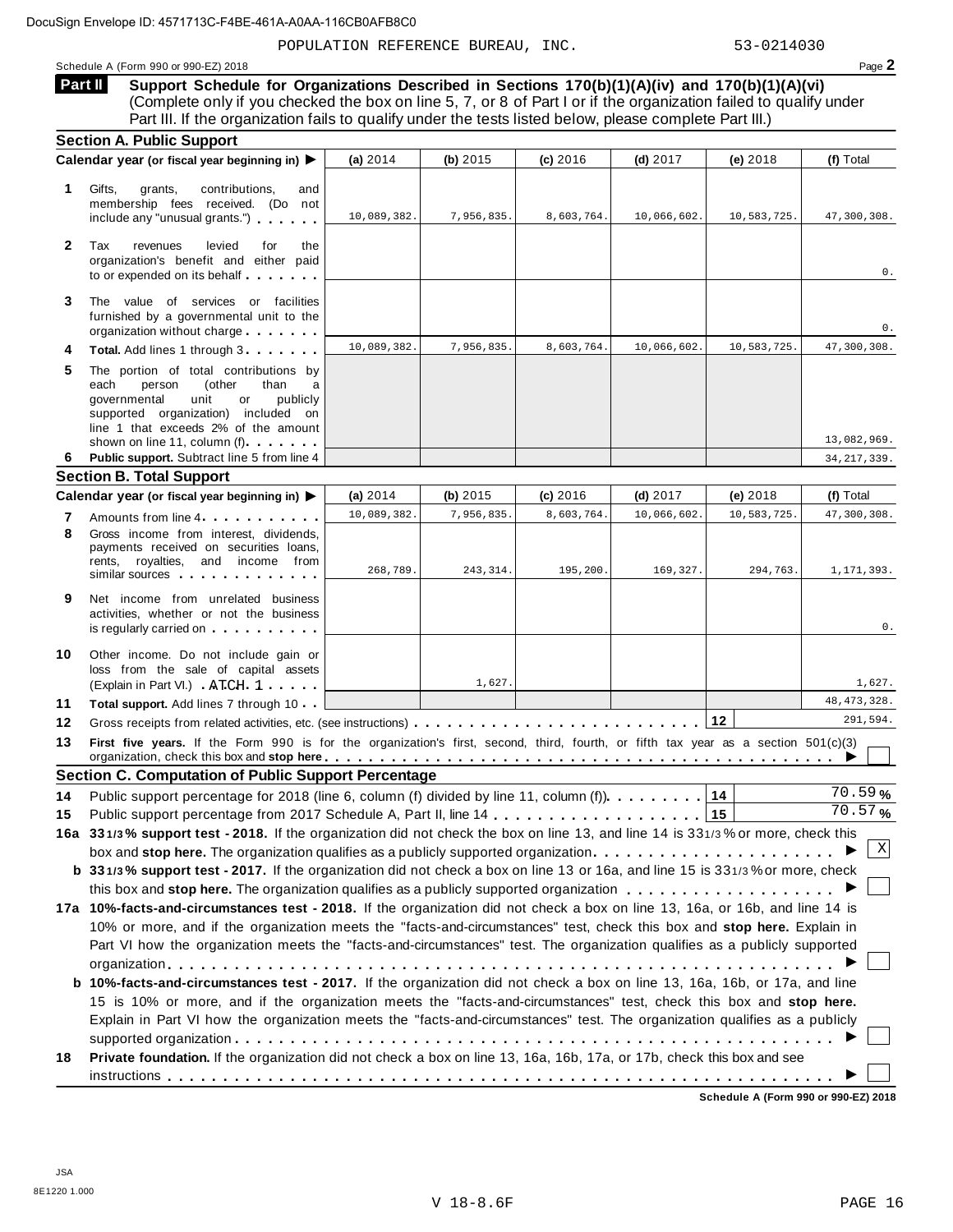POPULATION REFERENCE BUREAU, INC. 53-0214030

Schedule A (Form 990 or 990-EZ) 2018 Page 3

**Support Schedule for Organizations Described in Section 509(a)(2) Part III**

(Complete only if you checked the box on line 10 of Part I or if the organization failed to qualify under Part II. If the organization fails to qualify under the tests listed below, please complete Part II.)

|              | <b>Section A. Public Support</b>                                                                                                                                                                                                     |            |            |            |            |                                      |           |
|--------------|--------------------------------------------------------------------------------------------------------------------------------------------------------------------------------------------------------------------------------------|------------|------------|------------|------------|--------------------------------------|-----------|
|              | Calendar year (or fiscal year beginning in) $\blacktriangleright$                                                                                                                                                                    | (a) $2014$ | (b) $2015$ | (c) 2016   | (d) $2017$ | $(e)$ 2018                           | (f) Total |
| $\mathbf{1}$ | Gifts, grants, contributions, and membership fees                                                                                                                                                                                    |            |            |            |            |                                      |           |
|              | received. (Do not include any "unusual grants.")                                                                                                                                                                                     |            |            |            |            |                                      |           |
| 2            | Gross receipts from admissions, merchandise                                                                                                                                                                                          |            |            |            |            |                                      |           |
|              | sold or services performed, or facilities                                                                                                                                                                                            |            |            |            |            |                                      |           |
|              | furnished in any activity that is related to the                                                                                                                                                                                     |            |            |            |            |                                      |           |
|              | organization's tax-exempt purpose                                                                                                                                                                                                    |            |            |            |            |                                      |           |
| 3            | Gross receipts from activities that are not an                                                                                                                                                                                       |            |            |            |            |                                      |           |
|              | unrelated trade or business under section 513.                                                                                                                                                                                       |            |            |            |            |                                      |           |
| 4            | Tax<br>revenues<br>levied<br>for<br>the                                                                                                                                                                                              |            |            |            |            |                                      |           |
|              | organization's benefit and either paid to                                                                                                                                                                                            |            |            |            |            |                                      |           |
|              | or expended on its behalf <b>contains the set of the set of the set of the set of the set of the set of the set of the set of the set of the set of the set of the set of the set of the set of the set of the set of the set of</b> |            |            |            |            |                                      |           |
| 5            | The value of services or facilities                                                                                                                                                                                                  |            |            |            |            |                                      |           |
|              | furnished by a governmental unit to the                                                                                                                                                                                              |            |            |            |            |                                      |           |
|              | organization without charge                                                                                                                                                                                                          |            |            |            |            |                                      |           |
| 6            | <b>Total.</b> Add lines 1 through 5                                                                                                                                                                                                  |            |            |            |            |                                      |           |
|              | 7a Amounts included on lines 1, 2, and 3                                                                                                                                                                                             |            |            |            |            |                                      |           |
|              | received from disqualified persons                                                                                                                                                                                                   |            |            |            |            |                                      |           |
|              | <b>b</b> Amounts included on lines 2 and 3                                                                                                                                                                                           |            |            |            |            |                                      |           |
|              | received from other than disqualified                                                                                                                                                                                                |            |            |            |            |                                      |           |
|              | persons that exceed the greater of \$5,000                                                                                                                                                                                           |            |            |            |            |                                      |           |
|              | or 1% of the amount on line 13 for the year                                                                                                                                                                                          |            |            |            |            |                                      |           |
|              | c Add lines 7a and 7b.                                                                                                                                                                                                               |            |            |            |            |                                      |           |
| 8            | <b>Public support.</b> (Subtract line 7c from                                                                                                                                                                                        |            |            |            |            |                                      |           |
|              | $line 6.)$ $\ldots$ $\ldots$ $\ldots$ $\ldots$ $\ldots$ $\ldots$                                                                                                                                                                     |            |            |            |            |                                      |           |
|              | <b>Section B. Total Support</b>                                                                                                                                                                                                      |            |            |            |            |                                      |           |
|              | Calendar year (or fiscal year beginning in) ▶                                                                                                                                                                                        | (a) $2014$ | (b) $2015$ | $(c)$ 2016 | (d) $2017$ | $(e)$ 2018                           | (f) Total |
| 9            | Amounts from line 6                                                                                                                                                                                                                  |            |            |            |            |                                      |           |
|              | 10a Gross income from interest, dividends,<br>payments received on securities loans,                                                                                                                                                 |            |            |            |            |                                      |           |
|              | rents, royalties, and income from similar<br>sources                                                                                                                                                                                 |            |            |            |            |                                      |           |
|              | <b>b</b> Unrelated business taxable income (less                                                                                                                                                                                     |            |            |            |            |                                      |           |
|              | section 511 taxes) from businesses                                                                                                                                                                                                   |            |            |            |            |                                      |           |
|              | acquired after June 30, 1975                                                                                                                                                                                                         |            |            |            |            |                                      |           |
|              | c Add lines 10a and 10b                                                                                                                                                                                                              |            |            |            |            |                                      |           |
| 11           | Net income from unrelated business                                                                                                                                                                                                   |            |            |            |            |                                      |           |
|              | activities not included in line 10b,                                                                                                                                                                                                 |            |            |            |            |                                      |           |
|              | whether or not the business is regularly                                                                                                                                                                                             |            |            |            |            |                                      |           |
|              | carried on each carried on the carried on the case of the case of the case of the case of the case of the case of the case of the case of the case of the case of the case of the case of the case of the case of the case of        |            |            |            |            |                                      |           |
| 12           | Other income. Do not include gain or                                                                                                                                                                                                 |            |            |            |            |                                      |           |
|              | loss from the sale of capital assets<br>(Explain in Part VI.) <b>All Accords</b>                                                                                                                                                     |            |            |            |            |                                      |           |
| 13           | Total support. (Add lines 9, 10c, 11,                                                                                                                                                                                                |            |            |            |            |                                      |           |
|              | and $12.$ ) $\cdots$ $\cdots$ $\cdots$ $\cdots$ $\cdots$                                                                                                                                                                             |            |            |            |            |                                      |           |
| 14           | First five years. If the Form 990 is for the organization's first, second, third, fourth, or fifth tax year as a section 501(c)(3)                                                                                                   |            |            |            |            |                                      |           |
|              |                                                                                                                                                                                                                                      |            |            |            |            |                                      |           |
|              |                                                                                                                                                                                                                                      |            |            |            |            |                                      |           |
|              | <b>Section C. Computation of Public Support Percentage</b><br>Public support percentage for 2018 (line 8, column (f), divided by line 13, column (f))                                                                                |            |            |            |            |                                      | %         |
| 15           |                                                                                                                                                                                                                                      |            |            |            |            | 15                                   |           |
| 16           |                                                                                                                                                                                                                                      |            |            |            |            | 16                                   | %         |
|              | Section D. Computation of Investment Income Percentage                                                                                                                                                                               |            |            |            |            |                                      |           |
| 17           | Investment income percentage for 2018 (line 10c, column (f), divided by line 13, column (f) $\ldots$ , , , , , , ,                                                                                                                   |            |            |            |            | 17                                   | %         |
| 18           |                                                                                                                                                                                                                                      |            |            |            |            | 18                                   | %         |
|              | 19a 331/3% support tests - 2018. If the organization did not check the box on line 14, and line 15 is more than 331/3%, and line                                                                                                     |            |            |            |            |                                      |           |
|              | 17 is not more than 331/3%, check this box and stop here. The organization qualifies as a publicly supported organization                                                                                                            |            |            |            |            |                                      |           |
|              | <b>b</b> 331/3% support tests - 2017. If the organization did not check a box on line 14 or line 19a, and line 16 is more than 331/3%, and                                                                                           |            |            |            |            |                                      |           |
|              | line 18 is not more than 331/3%, check this box and stop here. The organization qualifies as a publicly supported organization                                                                                                       |            |            |            |            |                                      |           |
| 20           | Private foundation. If the organization did not check a box on line 14, 19a, or 19b, check this box and see instructions                                                                                                             |            |            |            |            |                                      |           |
| <b>JSA</b>   |                                                                                                                                                                                                                                      |            |            |            |            | Schedule A (Form 990 or 990-EZ) 2018 |           |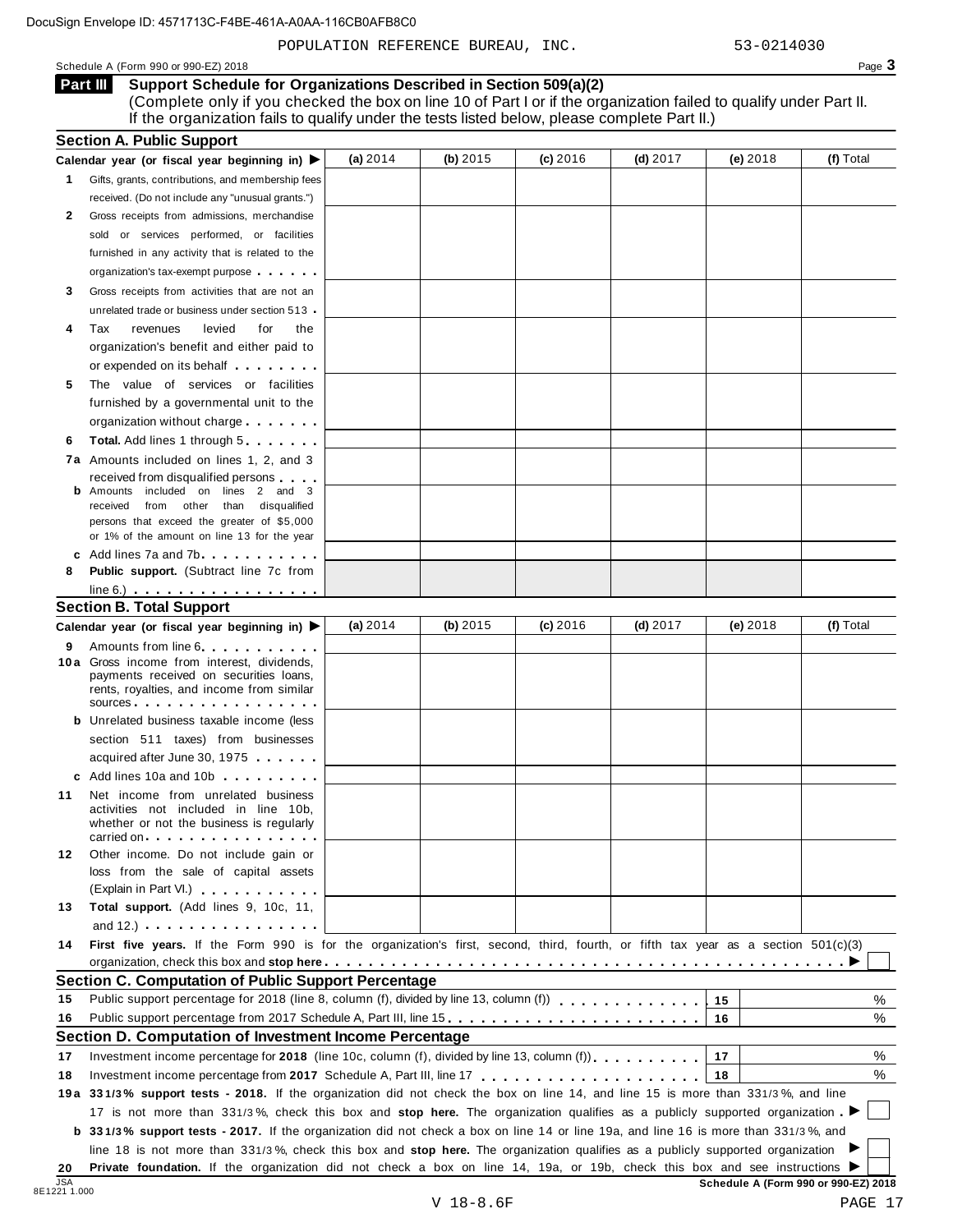**Yes No**

**2**

**3a**

**3b**

**3c**

**4a**

**4b**

**4c**

**5a**

**5b 5c**

**6**

**7**

**8**

**9a**

**9b**

**9c**

**10a**

Schedule <sup>A</sup> (Form <sup>990</sup> or 990-EZ) <sup>2018</sup> Page **4**

**Part IV Supporting Organizations**

(Complete only if you checked a box in line 12 on Part I. If you checked 12a of Part I, complete Sections A and B. If you checked 12b of Part I, complete Sections A and C. If you checked 12c of Part I, complete Sections A, D, and E. If you checked 12d of Part I, complete Sections A and D, and complete Part V.)

# **Section A. All Supporting Organizations**

- **1** Are all of the organization's supported organizations listed by name in the organization's governing documents? *If "No," describe in Part VI how the supported organizations are designated. If designated by class or purpose, describe the designation. If historic and continuing relationship, explain.* **1**
- **2** Did the organization have any supported organization that does not have an IRS determination of status under section 509(a)(1) or (2)? *If"Yes," explain in Part VI how the organization determined that the supported organization was described in section 509(a)(1) or (2).*
- **3 a** Did the organization have a supported organization described in section 501(c)(4), (5), or (6)? *If "Yes," answer (b) and (c) below.*
- **b** Did the organization confirm that each supported organization qualified under section 501(c)(4), (5), or (6) and | satisfied the public support tests under section 509(a)(2)? *If "Yes," describe in Part VI when and how the organization made the determination.*
- **c** Did the organization ensure that all support to such organizations was used exclusively for section 170(c)(2)(B) purposes? *If"Yes," explain in Part VI what controls the organization put in place to ensure such use.*
- **4 a** Was any supported organization not organized in the United States ("foreign supported organization")? *If "Yes," and if you checked 12a or 12b in Part I, answer (b) and (c) below.*
- **b** Did the organization have ultimate control and discretion in deciding whether to make grants to the foreign | supported organization? *If "Yes," describe in Part VI how the organization had such control and discretion despite being controlled or supervised by or in connection with its supported organizations.*
- **c** Did the organization support any foreign supported organization that does not have an IRS determination under sections 501(c)(3) and 509(a)(1) or (2)? *If "Yes," explain in Part VI what controls the organization used to ensure that all support to the foreign supported organization was used exclusively for section 170(c)(2)(B) purposes.*
- **5 a** Did the organization add, substitute, or remove any supported organizations during the tax year? *If "Yes,"* answer (b) and (c) below (if applicable). Also, provide detail in Part VI, including (i) the names and EIN *numbers of the supported organizations added, substituted, or removed; (ii) the reasons for each such action;* (iii) the authority under the organization's organizing document authorizing such action; and (iv) how the action *was accomplished (such as by amendment to the organizing document).*
- **b Type I or Type II only.** Was any added or substituted supported organization part of a class already designated in the organization's organizing document?
- **c Substitutions only.** Was the substitution the result of an event beyond the organization's control?
- **6** Did the organization provide support (whether in the form of grants or the provision of services or facilities) to anyone other than (i) its supported organizations, (ii) individuals that are part of the charitable class benefited by one or more of its supported organizations, or (iii) other supporting organizations that also support or benefit one or more of the filing organization's supported organizations? *If"Yes," provide detail in Part VI.*
- **7** Did the organization provide a grant, loan, compensation, or other similar payment to a substantial contributor (as defined in section 4958(c)(3)(C)), a family member of a substantial contributor, or a 35% controlled entity with regard to a substantial contributor? *If"Yes," complete Part I of Schedule L (Form 990 or 990-EZ).*
- **8** Did the organization make a loan to a disqualified person (as defined in section 4958) not described in line 7? *If "Yes," complete Part I of Schedule L (Form 990 or 990-EZ).*
- **9a** Was the organization controlled directly or indirectly at any time during the tax year by one or more | disqualified persons as defined in section 4946 (other than foundation managers and organizations described in section 509(a)(1) or (2))? *If"Yes," provide detail in Part VI.*
- **b** Did one or more disqualified persons (as defined in line 9a) hold a controlling interest in any entity in which | the supporting organization had an interest? *If"Yes," provide detail in Part VI.*
- **c** Did a disqualified person (as defined in line 9a) have an ownership interest in, or derive any personal benefit from, assets in which the supporting organization also had an interest? *If"Yes," provide detail in Part VI.*
- **10a** Was the organization subject to the excess business holdings rules of section 4943 because of section | 4943(f) (regarding certain Type II supporting organizations, and all Type III non-functionally integrated supporting organizations)? *If"Yes," answer 10b below.*
	- **b** Did the organization have any excess business holdings in the tax year? *(Use Schedule C, Form 4720, to determine whether the organization had excess business holdings.)*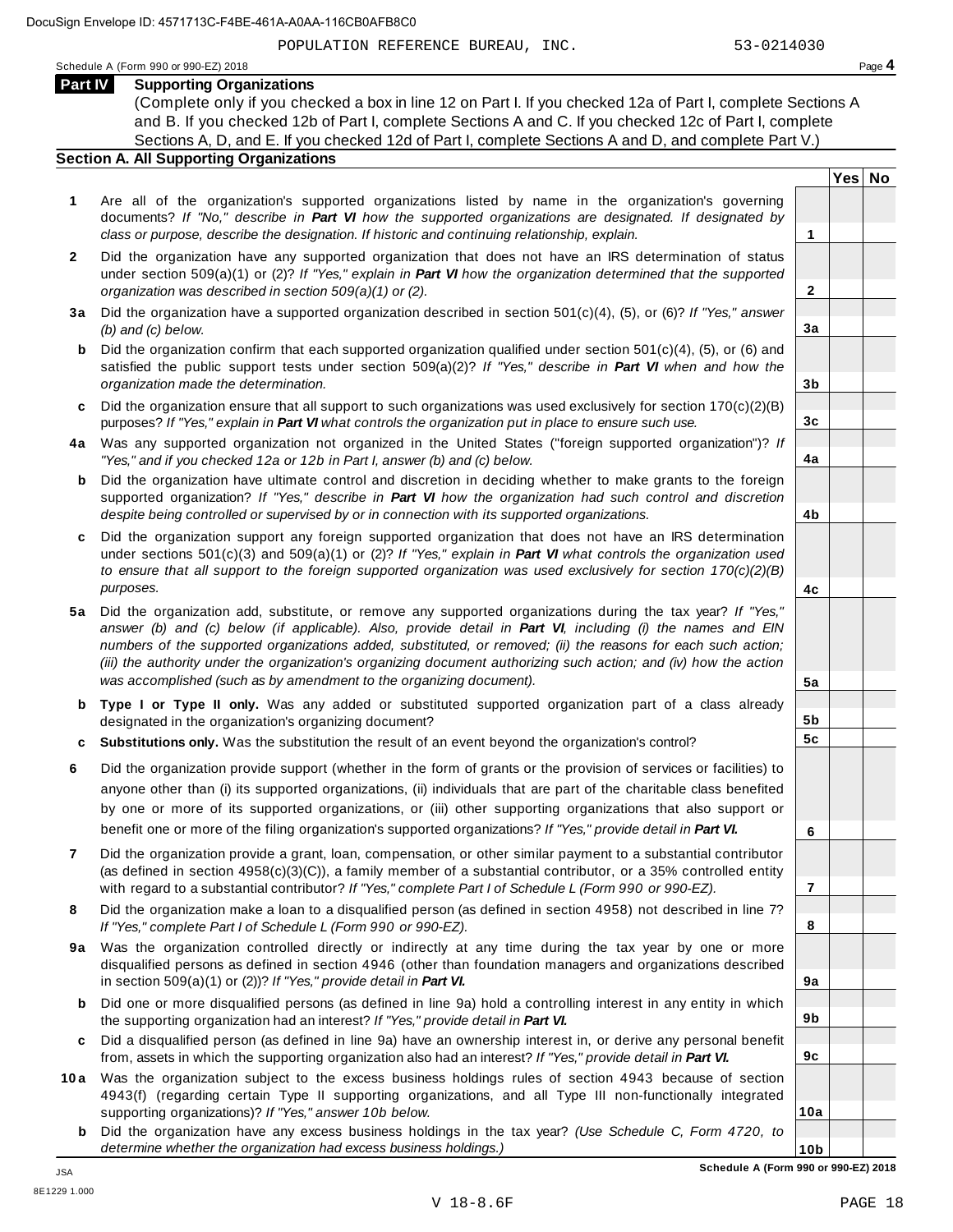POPULATION REFERENCE BUREAU, INC. 53-0214030

A person who directly or indirectly controls, either alone or together with persons described in (b) and (c) **a**

**11** Has the organization accepted a gift or contribution from any of the following persons?

|                  | <b>b</b> A family member of a person described in (a) above?                                                                                                                                                                                                                                                                                                                                                                                                                                                                                                                                                                                                                 | 11 <sub>b</sub> |         |  |
|------------------|------------------------------------------------------------------------------------------------------------------------------------------------------------------------------------------------------------------------------------------------------------------------------------------------------------------------------------------------------------------------------------------------------------------------------------------------------------------------------------------------------------------------------------------------------------------------------------------------------------------------------------------------------------------------------|-----------------|---------|--|
|                  | c A 35% controlled entity of a person described in (a) or (b) above? If "Yes" to a, b, or c, provide detail in Part VI.                                                                                                                                                                                                                                                                                                                                                                                                                                                                                                                                                      | 11c             |         |  |
|                  | <b>Section B. Type I Supporting Organizations</b>                                                                                                                                                                                                                                                                                                                                                                                                                                                                                                                                                                                                                            |                 |         |  |
|                  |                                                                                                                                                                                                                                                                                                                                                                                                                                                                                                                                                                                                                                                                              |                 | Yes No  |  |
| 1                | Did the directors, trustees, or membership of one or more supported organizations have the power to<br>regularly appoint or elect at least a majority of the organization's directors or trustees at all times during the<br>tax year? If "No," describe in Part VI how the supported organization(s) effectively operated, supervised, or<br>controlled the organization's activities. If the organization had more than one supported organization,<br>describe how the powers to appoint and/or remove directors or trustees were allocated among the supported<br>organizations and what conditions or restrictions, if any, applied to such powers during the tax year. | 1               |         |  |
| 2                | Did the organization operate for the benefit of any supported organization other than the supported<br>organization(s) that operated, supervised, or controlled the supporting organization? If "Yes," explain in Part<br>VI how providing such benefit carried out the purposes of the supported organization(s) that operated,<br>supervised, or controlled the supporting organization.                                                                                                                                                                                                                                                                                   | $\mathbf{2}$    |         |  |
|                  | <b>Section C. Type II Supporting Organizations</b>                                                                                                                                                                                                                                                                                                                                                                                                                                                                                                                                                                                                                           |                 |         |  |
|                  |                                                                                                                                                                                                                                                                                                                                                                                                                                                                                                                                                                                                                                                                              |                 | Yes No  |  |
| 1                | Were a majority of the organization's directors or trustees during the tax year also a majority of the directors<br>or trustees of each of the organization's supported organization(s)? If "No," describe in Part VI how control<br>or management of the supporting organization was vested in the same persons that controlled or managed<br>the supported organization(s).                                                                                                                                                                                                                                                                                                | 1               |         |  |
|                  | <b>Section D. All Type III Supporting Organizations</b>                                                                                                                                                                                                                                                                                                                                                                                                                                                                                                                                                                                                                      |                 |         |  |
| 1                | Did the organization provide to each of its supported organizations, by the last day of the fifth month of the<br>organization's tax year, (i) a written notice describing the type and amount of support provided during the prior<br>tax year, (ii) a copy of the Form 990 that was most recently filed as of the date of notification, and (iii) copies of<br>the organization's governing documents in effect on the date of notification, to the extent not previously<br>provided?                                                                                                                                                                                     | 1               | Yes No  |  |
| 2                | Were any of the organization's officers, directors, or trustees either (i) appointed or elected by the supported<br>organization(s) or (ii) serving on the governing body of a supported organization? If "No," explain in Part VI how<br>the organization maintained a close and continuous working relationship with the supported organization(s).                                                                                                                                                                                                                                                                                                                        | $\mathbf{2}$    |         |  |
| 3                | By reason of the relationship described in (2), did the organization's supported organizations have a<br>significant voice in the organization's investment policies and in directing the use of the organization's<br>income or assets at all times during the tax year? If "Yes," describe in Part VI the role the organization's<br>supported organizations played in this regard.                                                                                                                                                                                                                                                                                        | 3               |         |  |
|                  | Section E. Type III Functionally Integrated Supporting Organizations                                                                                                                                                                                                                                                                                                                                                                                                                                                                                                                                                                                                         |                 |         |  |
| 1<br>a<br>b<br>c | Check the box next to the method that the organization used to satisfy the Integral Part Test during the year (see instructions).<br>The organization satisfied the Activities Test. Complete line 2 below.<br>The organization is the parent of each of its supported organizations. Complete line 3 below.<br>The organization supported a governmental entity. Describe in Part VI how you supported a government entity (see instructions).                                                                                                                                                                                                                              |                 |         |  |
|                  |                                                                                                                                                                                                                                                                                                                                                                                                                                                                                                                                                                                                                                                                              |                 | Yes∣ No |  |
| 2                | Activities Test. Answer (a) and (b) below.                                                                                                                                                                                                                                                                                                                                                                                                                                                                                                                                                                                                                                   |                 |         |  |
| a                | Did substantially all of the organization's activities during the tax year directly further the exempt purposes of<br>the supported organization(s) to which the organization was responsive? If "Yes," then in Part VI identify<br>those supported organizations and explain how these activities directly furthered their exempt purposes,<br>how the organization was responsive to those supported organizations, and how the organization determined                                                                                                                                                                                                                    |                 |         |  |

| <b>b</b> Did the activities described in (a) constitute activities that, but for the organization's involvement, one or more                                 |  |  |  |
|--------------------------------------------------------------------------------------------------------------------------------------------------------------|--|--|--|
| of the organization's supported organization(s) would have been engaged in? If "Yes," explain in Part VI the                                                 |  |  |  |
| reasons for the organization's position that its supported organization(s) would have engaged in these<br>activities but for the organization's involvement. |  |  |  |
|                                                                                                                                                              |  |  |  |

*that these activities constituted substantially all of its activities.* **2a**

- **3** Parent of Supported Organizations. *Answer (a) and (b) below.*
- **a** Did the organization have the power to regularly appoint or elect a majority of the officers, directors, or trustees of each of the supported organizations? *Provide details in Part VI.*
- **b** Did the organization exercise a substantial degree of direction over the policies, programs, and activities of each of its supported organizations? *If"Yes," describe in Part VI the role played by the organization in this regard.*

**3b Schedule A (Form 990 or 990-EZ) 2018**

**2b**

**3a**

below, the governing body of a supported organization?

**Yes No**

**11a**

| describe in <b>Part VI</b> the role played by the organiz |  |  |
|-----------------------------------------------------------|--|--|
|                                                           |  |  |
|                                                           |  |  |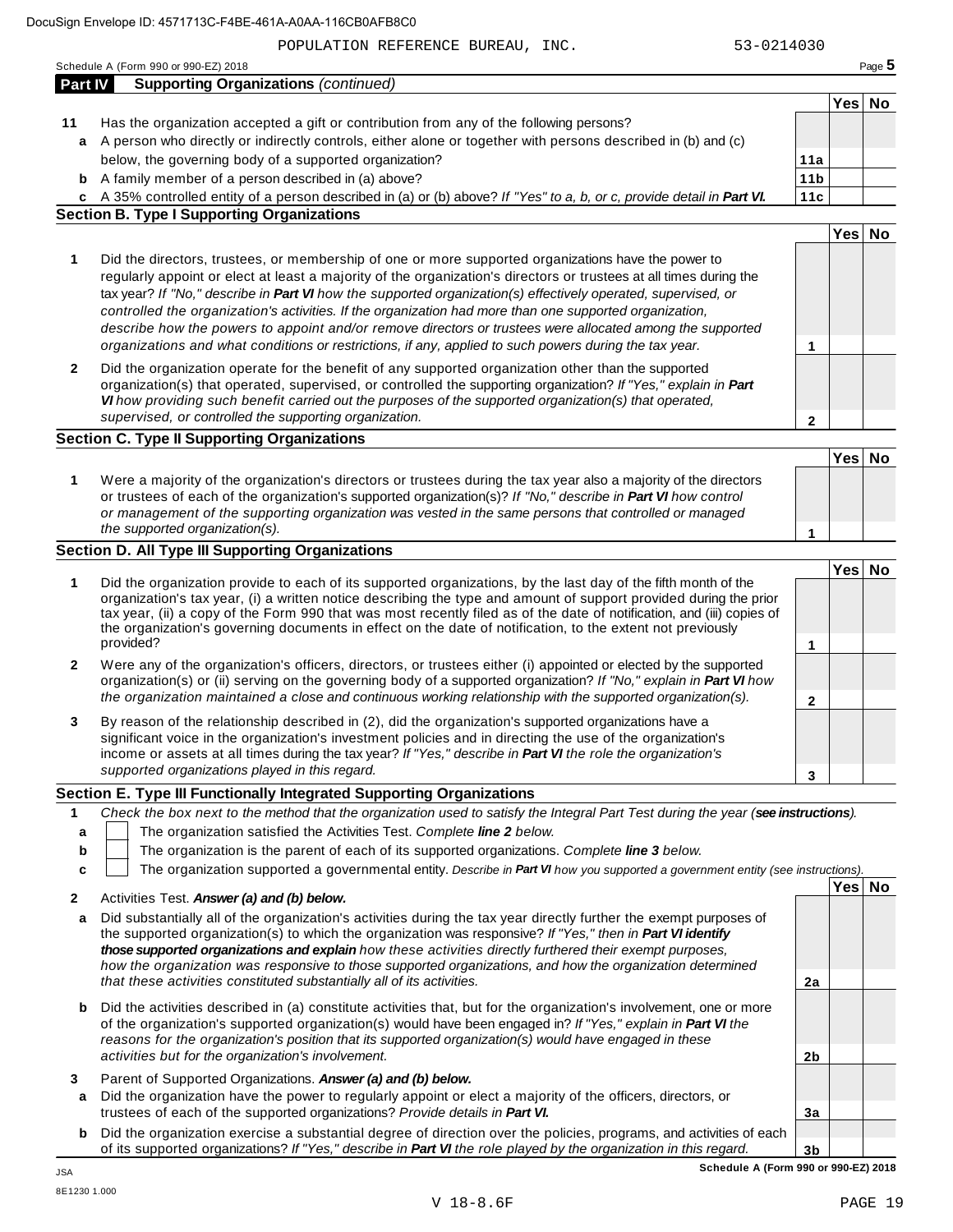POPULATION REFERENCE BUREAU, INC. 53-0214030

| Schedule A (Form 990 or 990-EZ) 2018                                                                                                   |                         |                | Page $6$                       |
|----------------------------------------------------------------------------------------------------------------------------------------|-------------------------|----------------|--------------------------------|
| Type III Non-Functionally Integrated 509(a)(3) Supporting Organizations<br>Part V                                                      |                         |                |                                |
| Check here if the organization satisfied the Integral Part Test as a qualifying trust on Nov. 20, 1970 (explain in Part VI). See<br>1. |                         |                |                                |
| instructions. All other Type III non-functionally integrated supporting organizations must complete Sections A through E.              |                         |                |                                |
| <b>Section A - Adjusted Net Income</b>                                                                                                 |                         | (A) Prior Year | (B) Current Year               |
|                                                                                                                                        |                         |                | (optional)                     |
| 1 Net short-term capital gain                                                                                                          | $\mathbf{1}$            |                |                                |
| 2 Recoveries of prior-year distributions                                                                                               | $\mathbf{2}$            |                |                                |
| 3 Other gross income (see instructions)                                                                                                | 3                       |                |                                |
| 4 Add lines 1 through 3.                                                                                                               | $\overline{\mathbf{4}}$ |                |                                |
| 5 Depreciation and depletion                                                                                                           | 5                       |                |                                |
| 6 Portion of operating expenses paid or incurred for production or                                                                     |                         |                |                                |
| collection of gross income or for management, conservation, or                                                                         |                         |                |                                |
| maintenance of property held for production of income (see instructions)                                                               | 6                       |                |                                |
| 7 Other expenses (see instructions)                                                                                                    | $\overline{7}$          |                |                                |
| 8 Adjusted Net Income (subtract lines 5, 6, and 7 from line 4)                                                                         | 8                       |                |                                |
| <b>Section B - Minimum Asset Amount</b>                                                                                                |                         | (A) Prior Year | (B) Current Year<br>(optional) |
| 1 Aggregate fair market value of all non-exempt-use assets (see                                                                        |                         |                |                                |
| instructions for short tax year or assets held for part of year):                                                                      |                         |                |                                |
| a Average monthly value of securities                                                                                                  | 1a                      |                |                                |
| <b>b</b> Average monthly cash balances                                                                                                 | 1 <sub>b</sub>          |                |                                |
| c Fair market value of other non-exempt-use assets                                                                                     | 1 <sub>c</sub>          |                |                                |
| d Total (add lines 1a, 1b, and 1c)                                                                                                     | 1 <sub>d</sub>          |                |                                |
| e Discount claimed for blockage or other                                                                                               |                         |                |                                |
| factors (explain in detail in Part VI):                                                                                                |                         |                |                                |
| 2 Acquisition indebtedness applicable to non-exempt-use assets                                                                         | $\overline{2}$          |                |                                |
| 3 Subtract line 2 from line 1d.                                                                                                        | 3                       |                |                                |
| 4 Cash deemed held for exempt use. Enter 1-1/2% of line 3 (for greater amount,                                                         |                         |                |                                |
| see instructions).                                                                                                                     | 4                       |                |                                |
| 5 Net value of non-exempt-use assets (subtract line 4 from line 3)                                                                     | 5                       |                |                                |
| 6 Multiply line 5 by .035.                                                                                                             | 6                       |                |                                |
| 7 Recoveries of prior-year distributions                                                                                               | $\overline{7}$          |                |                                |
| 8 Minimum Asset Amount (add line 7 to line 6)                                                                                          | 8                       |                |                                |
| <b>Section C - Distributable Amount</b>                                                                                                |                         |                | <b>Current Year</b>            |
| 1 Adjusted net income for prior year (from Section A, line 8, Column A)                                                                | $\mathbf{1}$            |                |                                |
| 2 Enter 85% of line 1.                                                                                                                 | $\overline{2}$          |                |                                |
| 3 Minimum asset amount for prior year (from Section B, line 8, Column A)                                                               | 3                       |                |                                |
| 4 Enter greater of line 2 or line 3.                                                                                                   | 4                       |                |                                |
| 5 Income tax imposed in prior year                                                                                                     | 5                       |                |                                |
| 6 Distributable Amount. Subtract line 5 from line 4, unless subject to                                                                 |                         |                |                                |
|                                                                                                                                        |                         |                |                                |

emergency temporary reduction (see instructions).

**7** | Check here if the current year is the organization's first as a non-functionally integrated Type III supporting organization (see instructions).

**6**

**Schedule A (Form 990 or 990-EZ) 2018**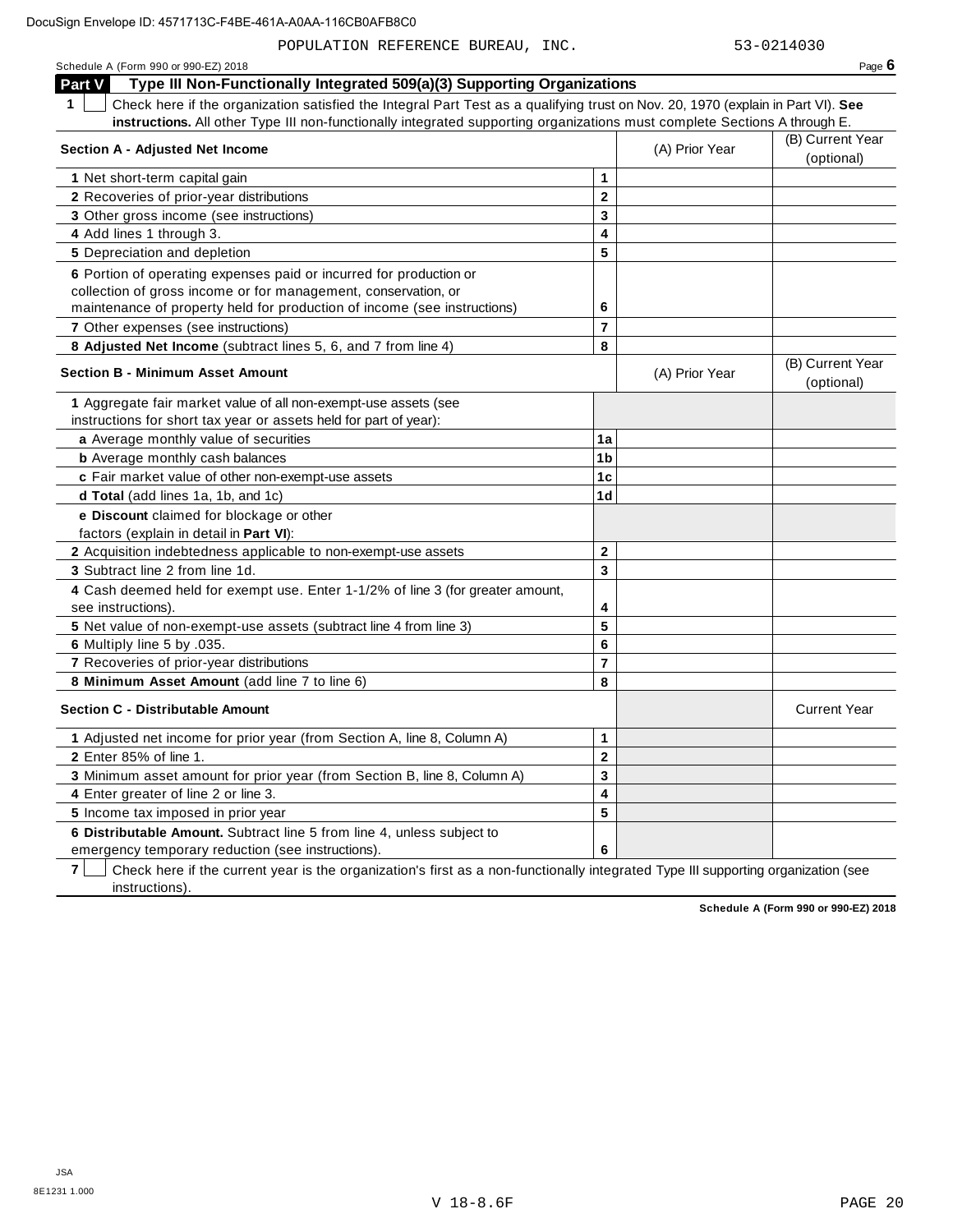| Schedule A (Form 990 or 990-EZ) 2018 | Page |
|--------------------------------------|------|
|                                      |      |

| <b>Part V</b>  | Type III Non-Functionally Integrated 509(a)(3) Supporting Organizations (continued)        |                                    |                                               |                                                  |
|----------------|--------------------------------------------------------------------------------------------|------------------------------------|-----------------------------------------------|--------------------------------------------------|
|                | <b>Section D - Distributions</b>                                                           |                                    |                                               | <b>Current Year</b>                              |
| 1              | Amounts paid to supported organizations to accomplish exempt purposes                      |                                    |                                               |                                                  |
| $\mathbf{2}$   | Amounts paid to perform activity that directly furthers exempt purposes of supported       |                                    |                                               |                                                  |
|                | organizations, in excess of income from activity                                           |                                    |                                               |                                                  |
| 3              | Administrative expenses paid to accomplish exempt purposes of supported organizations      |                                    |                                               |                                                  |
| 4              | Amounts paid to acquire exempt-use assets                                                  |                                    |                                               |                                                  |
| 5              | Qualified set-aside amounts (prior IRS approval required)                                  |                                    |                                               |                                                  |
| 6              | Other distributions (describe in Part VI). See instructions.                               |                                    |                                               |                                                  |
| $\overline{7}$ | Total annual distributions. Add lines 1 through 6.                                         |                                    |                                               |                                                  |
| 8              | Distributions to attentive supported organizations to which the organization is responsive |                                    |                                               |                                                  |
|                | (provide details in Part VI). See instructions.                                            |                                    |                                               |                                                  |
| 9              | Distributable amount for 2018 from Section C, line 6                                       |                                    |                                               |                                                  |
| 10             | Line 8 amount divided by line 9 amount                                                     |                                    |                                               |                                                  |
|                | Section E - Distribution Allocations (see instructions)                                    | (i)<br><b>Excess Distributions</b> | (ii)<br><b>Underdistributions</b><br>Pre-2018 | (iii)<br><b>Distributable</b><br>Amount for 2018 |
| 1              | Distributable amount for 2018 from Section C, line 6                                       |                                    |                                               |                                                  |
| $\mathbf{2}$   | Underdistributions, if any, for years prior to 2018                                        |                                    |                                               |                                                  |
|                | (reasonable cause required - explain in Part VI). See                                      |                                    |                                               |                                                  |
|                | instructions.                                                                              |                                    |                                               |                                                  |
| 3              | Excess distributions carryover, if any, to 2018                                            |                                    |                                               |                                                  |
| a              | From 2013                                                                                  |                                    |                                               |                                                  |
| b              | From 2014 $\frac{201}{20}$                                                                 |                                    |                                               |                                                  |
| c              | From 2015 $\frac{1}{2}$                                                                    |                                    |                                               |                                                  |
| d              | From 2016 $\frac{2016}{200}$                                                               |                                    |                                               |                                                  |
| е              | From 2017                                                                                  |                                    |                                               |                                                  |
| f              | Total of lines 3a through e                                                                |                                    |                                               |                                                  |
| g              | Applied to underdistributions of prior years                                               |                                    |                                               |                                                  |
| h              | Applied to 2018 distributable amount<br>Carryover from 2013 not applied (see instructions) |                                    |                                               |                                                  |
| j.             | Remainder. Subtract lines 3g, 3h, and 3i from 3f.                                          |                                    |                                               |                                                  |
| 4              | Distributions for 2018 from                                                                |                                    |                                               |                                                  |
|                | Section D, line 7:                                                                         |                                    |                                               |                                                  |
| a              | Applied to underdistributions of prior years                                               |                                    |                                               |                                                  |
| b              | Applied to 2018 distributable amount                                                       |                                    |                                               |                                                  |
| c              | Remainder. Subtract lines 4a and 4b from 4.                                                |                                    |                                               |                                                  |
| 5              | Remaining underdistributions for years prior to 2018, if                                   |                                    |                                               |                                                  |
|                | any. Subtract lines 3g and 4a from line 2. For result                                      |                                    |                                               |                                                  |
|                | greater than zero, explain in Part VI. See instructions.                                   |                                    |                                               |                                                  |
| 6              | Remaining underdistributions for 2018. Subtract lines 3h                                   |                                    |                                               |                                                  |
|                | and 4b from line 1. For result greater than zero, explain in                               |                                    |                                               |                                                  |
|                | Part VI. See instructions.                                                                 |                                    |                                               |                                                  |
| $\overline{7}$ | Excess distributions carryover to 2019. Add lines 3j                                       |                                    |                                               |                                                  |
|                | and 4c.                                                                                    |                                    |                                               |                                                  |
| 8              | Breakdown of line 7:                                                                       |                                    |                                               |                                                  |
| a              | Excess from 2014                                                                           |                                    |                                               |                                                  |
| b              | Excess from 2015                                                                           |                                    |                                               |                                                  |
| c              | Excess from 2016                                                                           |                                    |                                               |                                                  |
| d              | Excess from 2017                                                                           |                                    |                                               |                                                  |
| е              | Excess from 2018                                                                           |                                    |                                               |                                                  |

**Schedule A (Form 990 or 990-EZ) 2018**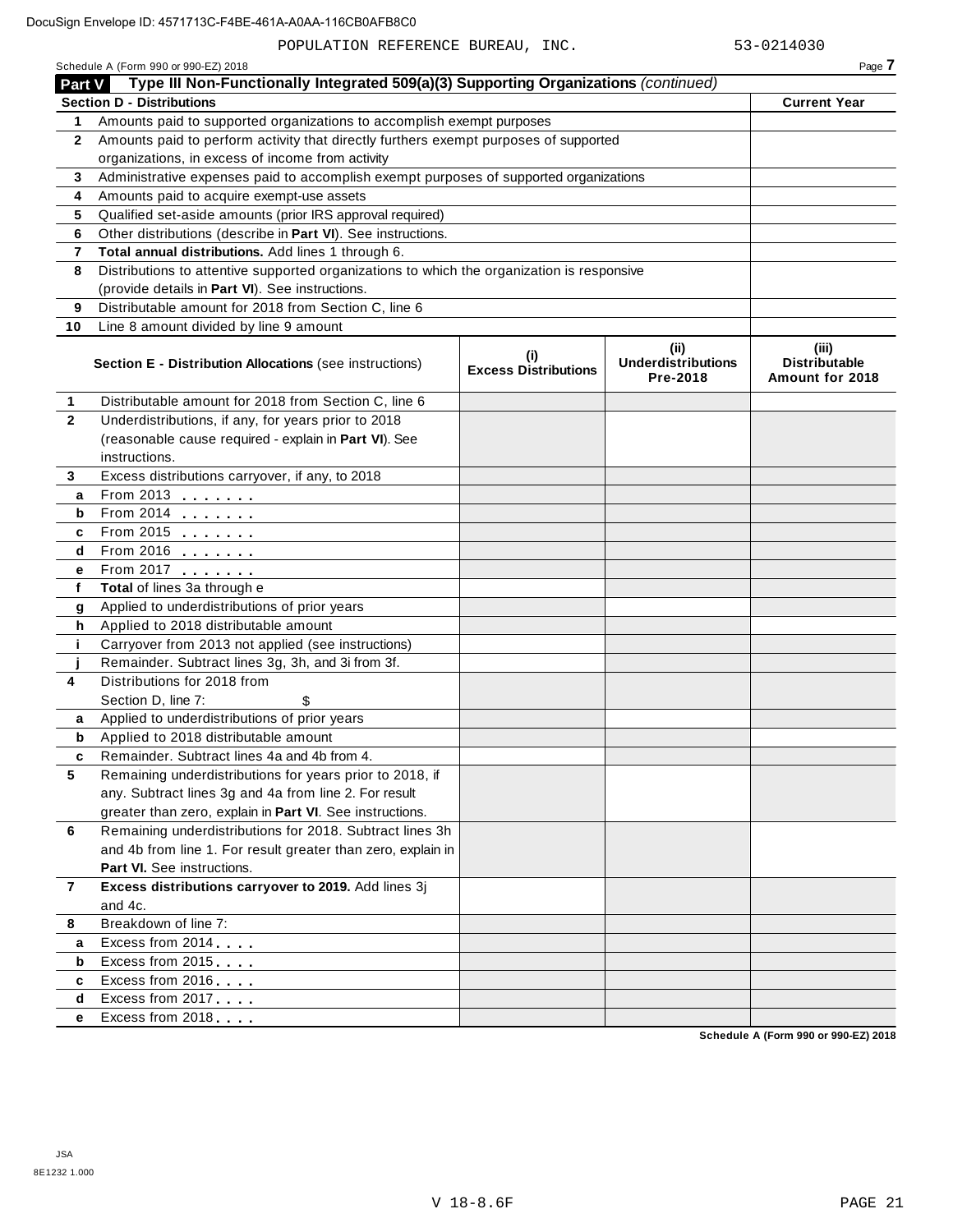POPULATION REFERENCE BUREAU, INC. 53-0214030

Schedule <sup>A</sup> (Form <sup>990</sup> or 990-EZ) <sup>2018</sup> Page **8**

| <b>Part VI</b> | Supplemental Information. Provide the explanations required by Part II, line 10; Part II, line 17a or 17b; Part        |
|----------------|------------------------------------------------------------------------------------------------------------------------|
|                | III, line 12; Part IV, Section A, lines 1, 2, 3b, 3c, 4b, 4c, 5a, 6, 9a, 9b, 9c, 11a, 11b, and 11c; Part IV, Section   |
|                | B, lines 1 and 2; Part IV, Section C, line 1; Part IV, Section D, lines 2 and 3; Part IV, Section E, lines 1c, 2a, 2b, |
|                | 3a and 3b; Part V, line 1; Part V, Section B, line 1e; Part V, Section D, lines 5, 6, and 8; and Part V, Section E,    |
|                | lines 2, 5, and 6. Also complete this part for any additional information. (See instructions.)                         |

|                                    |      |        |      |      | ATTACHMENT |        |
|------------------------------------|------|--------|------|------|------------|--------|
| SCHEDULE A, PART II - OTHER INCOME |      |        |      |      |            |        |
|                                    |      |        |      |      |            |        |
| DESCRIPTION                        | 2014 | 2015   | 2016 | 2017 | 2018       | TOTAL  |
| OTHER INCOME                       |      | 1,627. |      |      |            | 1,627. |
|                                    |      |        |      |      |            |        |
| TOTALS                             |      | 1,627. |      |      |            | 1,627. |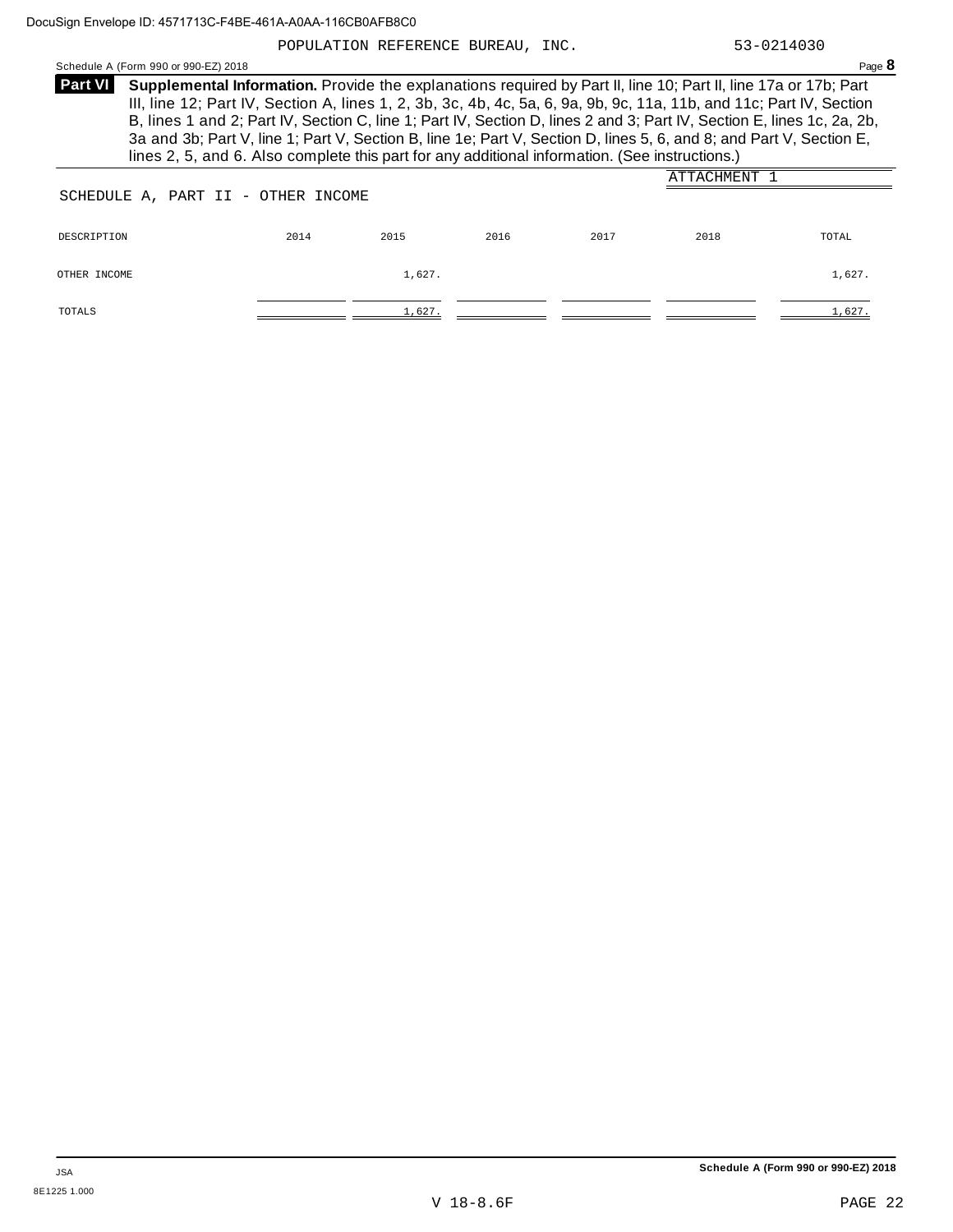| <b>Schedule B</b>                                                                          | <b>Schedule of Contributors</b>                                           |                                                                       | OMB No. 1545-0047                     |  |  |  |  |
|--------------------------------------------------------------------------------------------|---------------------------------------------------------------------------|-----------------------------------------------------------------------|---------------------------------------|--|--|--|--|
| (Form 990, 990-EZ,<br>or 990-PF)<br>Department of the Treasury<br>Internal Revenue Service | $20$ 18                                                                   |                                                                       |                                       |  |  |  |  |
| Name of the organization                                                                   |                                                                           |                                                                       | <b>Employer identification number</b> |  |  |  |  |
|                                                                                            | POPULATION REFERENCE BUREAU, INC.                                         | 53-0214030                                                            |                                       |  |  |  |  |
| Organization type (check one):                                                             |                                                                           |                                                                       |                                       |  |  |  |  |
| Filers of:                                                                                 | Section:                                                                  |                                                                       |                                       |  |  |  |  |
| Form 990 or 990-EZ                                                                         | Χ<br>501(c)(3)<br>) (enter number) organization                           |                                                                       |                                       |  |  |  |  |
|                                                                                            | 4947(a)(1) nonexempt charitable trust not treated as a private foundation |                                                                       |                                       |  |  |  |  |
|                                                                                            | 527 political organization                                                |                                                                       |                                       |  |  |  |  |
| Form 990-PF                                                                                | 501(c)(3) exempt private foundation                                       |                                                                       |                                       |  |  |  |  |
|                                                                                            |                                                                           | 4947(a)(1) nonexempt charitable trust treated as a private foundation |                                       |  |  |  |  |
|                                                                                            | $501(c)(3)$ taxable private foundation                                    |                                                                       |                                       |  |  |  |  |

Check if your organization is covered by the **General Rule** or a **Special Rule.**

**Note:** Only a section 501(c)(7), (8), or (10) organization can check boxes for both the General Rule and a Special Rule. See instructions.

#### **General Rule**

For an organization filing Form 990, 990-EZ, or 990-PF that received, during the year, contributions totaling \$5,000 or more (in money or property) from any one contributor. Complete Parts I and II. See instructions for determining a contributor's total contributions.

#### **Special Rules**

 $\text{X}$  For an organization described in section 501(c)(3) filing Form 990 or 990-EZ that met the 33 1/3% support test of the regulations under sections 509(a)(1) and 170(b)(1)(A)(vi), that checked Schedule A (Form 990 or 990-EZ), Part II, line 13, 16a, or 16b, and that received from any one contributor, during the year, total contributions of the greater of **(1)** \$5,000; or **(2)** 2% of the amount on (i) Form 990, Part VIII, line 1h; or (ii) Form 990-EZ, line 1. Complete Parts I and II.

For an organization described in section 501(c)(7), (8), or (10) filing Form 990 or 990-EZ that received from any one contributor, during the year, total contributions of more than \$1,000 *exclusively* for religious, charitable, scientific, literary, or educational purposes, or for the prevention of cruelty to children or animals. Complete Parts I (entering "N/A" in column (b) instead of the contributor name and address), II, and III.

For an organization described in section 501(c)(7), (8), or (10) filing Form 990 or 990-EZ that received from any one contributor, during the year, contributions *exclusively* for religious, charitable, etc., purposes, but no such contributions totaled more than \$1,000. If this box is checked, enter here the total contributions that were received during the year for an *exclusively* religious, charitable, etc., purpose. Don't complete any of the parts unless the **General Rule** applies to this organization because it received *nonexclusively* religious, charitable, etc., contributions totaling \$5,000 or more during the year m m m m m m m m m m m m m m m m m m m m m m m m m m m m m m m I \$

**Caution:** An organization that isn't covered by the General Rule and/or the Special Rules doesn't file Schedule B (Form 990, 990-EZ, or 990-PF), but it **must** answer "No" on Part IV, line 2, of its Form 990; or check the box on line H of its Form 990-EZ or on its Form 990-PF, Part I, line 2, to certify that it doesn't meet the filing requirements of Schedule B (Form 990, 990-EZ, or 990-PF).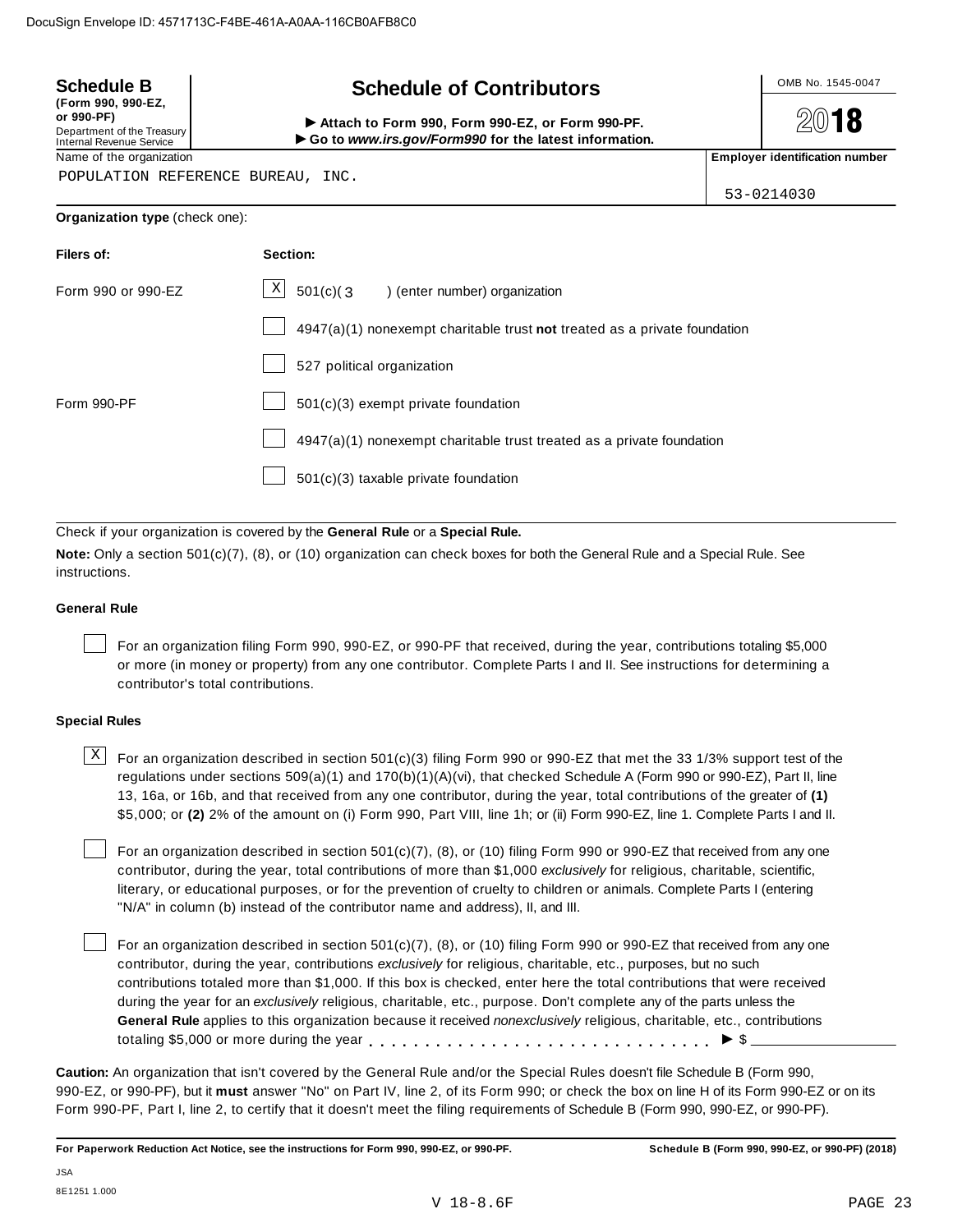| Page $\mathbb{Z}$<br>Schedule B (Form 990, 990-EZ, or 990-PF) (2018) |                                                                                                    |                                                     |  |  |  |  |  |
|----------------------------------------------------------------------|----------------------------------------------------------------------------------------------------|-----------------------------------------------------|--|--|--|--|--|
| Name of organization                                                 | POPULATION REFERENCE BUREAU, INC.                                                                  | <b>Employer identification number</b><br>53-0214030 |  |  |  |  |  |
| <b>Part II</b>                                                       | <b>Contributors</b> (see instructions) Use duplicate copies of Part Lif additional space is needed |                                                     |  |  |  |  |  |

| <b>raill</b> | <b>CONTIGUÕIS</b> (SEE INSTRUCTIONS). OSE UUPIICATE COPIES OF FAITE II AUDITIONAL SPACE IS HEEUEU. |                                         |                                                                                                        |
|--------------|----------------------------------------------------------------------------------------------------|-----------------------------------------|--------------------------------------------------------------------------------------------------------|
| (a)<br>No.   | (b)<br>Name, address, and ZIP + 4                                                                  | (c)<br><b>Total contributions</b>       | (d)<br>Type of contribution                                                                            |
| 1            |                                                                                                    | 4,066,457.<br>$\boldsymbol{\mathsf{S}}$ | Χ<br>Person<br>Payroll<br>Noncash<br>(Complete Part II for<br>noncash contributions.)                  |
| (a)<br>No.   | (b)<br>Name, address, and ZIP + 4                                                                  | (c)<br><b>Total contributions</b>       | (d)<br>Type of contribution                                                                            |
| 2            |                                                                                                    | 833, 328.<br>\$                         | Χ<br>Person<br>Payroll<br><b>Noncash</b><br>(Complete Part II for<br>noncash contributions.)           |
| (a)<br>No.   | (b)<br>Name, address, and ZIP + 4                                                                  | (c)<br><b>Total contributions</b>       | (d)<br>Type of contribution                                                                            |
| 3            |                                                                                                    | 675,967.<br>\$                          | Χ<br>Person<br>Payroll<br><b>Noncash</b><br>(Complete Part II for<br>noncash contributions.)           |
| (a)<br>No.   | (b)<br>Name, address, and ZIP + 4                                                                  | (c)<br><b>Total contributions</b>       | (d)<br>Type of contribution                                                                            |
| 4            |                                                                                                    | 1,052,865.<br>$\boldsymbol{\mathsf{S}}$ | Χ<br>Person<br>Payroll<br><b>Noncash</b><br>(Complete Part II for<br>noncash contributions.)           |
| (a)<br>No.   | (b)<br>Name, address, and ZIP + 4                                                                  | (c)<br><b>Total contributions</b>       | (d)<br>Type of contribution                                                                            |
| 5            |                                                                                                    | 318, 119.<br>\$                         | $\mathbf X$<br>Person<br>Payroll<br><b>Noncash</b><br>(Complete Part II for<br>noncash contributions.) |
| (a)<br>No.   | (b)<br>Name, address, and ZIP + 4                                                                  | (c)<br><b>Total contributions</b>       | (d)<br>Type of contribution                                                                            |
| 6            |                                                                                                    | 428, 429.<br>\$                         | $\mathbf X$<br>Person<br>Payroll<br>Noncash<br>(Complete Part II for<br>noncash contributions.)        |

**Schedule B (Form 990, 990-EZ, or 990-PF) (2018)** JSA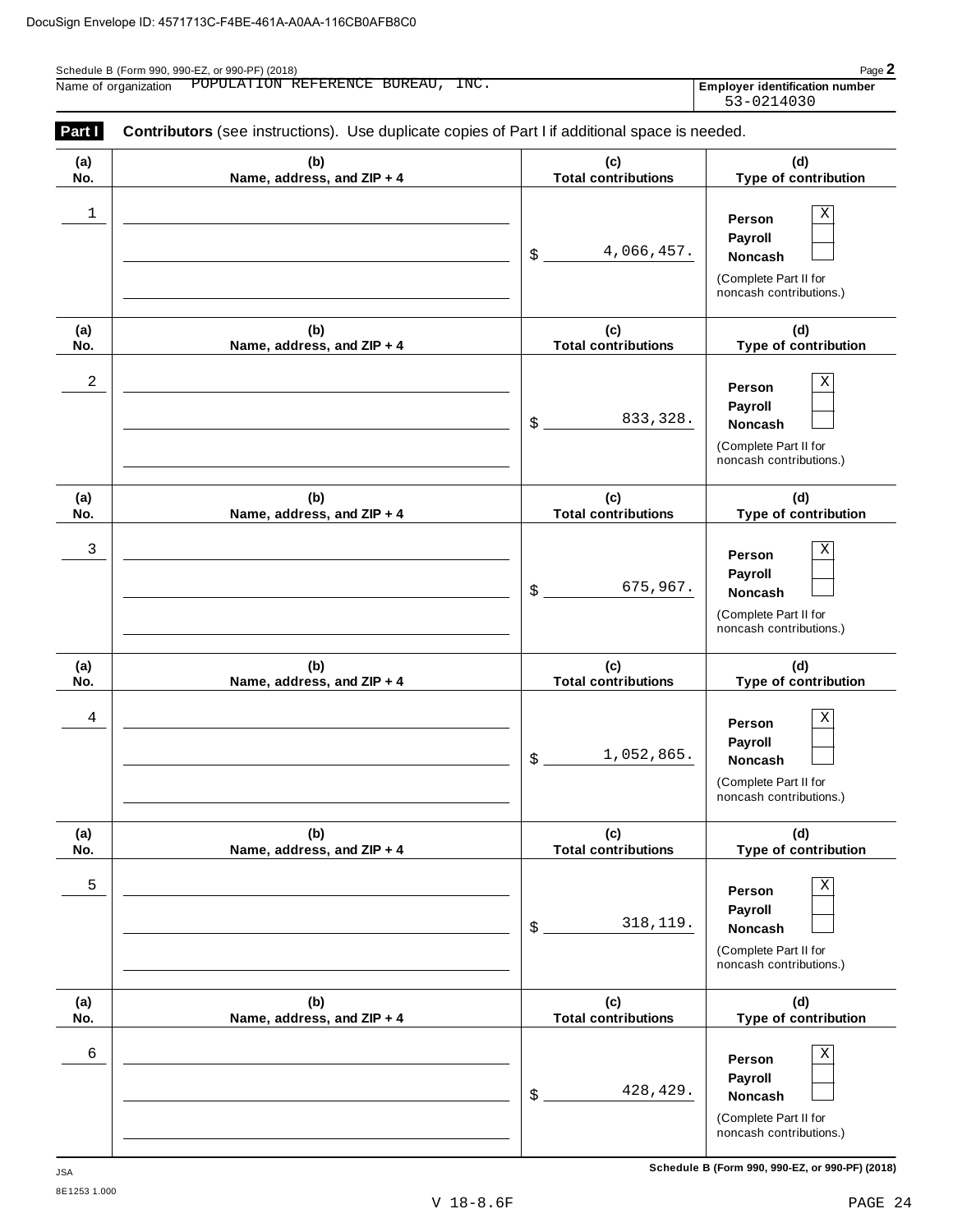| Name of organization POPULATION REFERENCE BUREAU, INC. | <b>Employer identification number</b> |
|--------------------------------------------------------|---------------------------------------|
|                                                        | 53-0214030                            |

| Part I     | <b>Contributors</b> (see instructions). Use duplicate copies of Part I if additional space is needed. |                                   |                                                                                              |
|------------|-------------------------------------------------------------------------------------------------------|-----------------------------------|----------------------------------------------------------------------------------------------|
| (a)<br>No. | (b)<br>Name, address, and ZIP + 4                                                                     | (c)<br><b>Total contributions</b> | (d)<br>Type of contribution                                                                  |
| 7          |                                                                                                       | 264,496.<br>\$                    | Χ<br>Person<br>Payroll<br>Noncash<br>(Complete Part II for<br>noncash contributions.)        |
| (a)<br>No. | (b)<br>Name, address, and ZIP + 4                                                                     | (c)<br><b>Total contributions</b> | (d)<br>Type of contribution                                                                  |
| 8          |                                                                                                       | 211,958.<br>\$                    | Χ<br>Person<br>Payroll<br><b>Noncash</b><br>(Complete Part II for<br>noncash contributions.) |
| (a)<br>No. | (b)<br>Name, address, and ZIP + 4                                                                     | (c)<br><b>Total contributions</b> | (d)<br>Type of contribution                                                                  |
| 9          |                                                                                                       | 253,394.<br>\$                    | Χ<br>Person<br>Payroll<br>Noncash<br>(Complete Part II for<br>noncash contributions.)        |
| (a)<br>No. | (b)<br>Name, address, and ZIP + 4                                                                     | (c)<br><b>Total contributions</b> | (d)<br>Type of contribution                                                                  |
| 10         |                                                                                                       | 417,850.<br>\$                    | Χ<br>Person<br>Payroll<br>Noncash<br>(Complete Part II for<br>noncash contributions.)        |
| (a)<br>No. | (b)<br>Name, address, and ZIP + 4                                                                     | (c)<br><b>Total contributions</b> | (d)<br>Type of contribution                                                                  |
| $11$       |                                                                                                       | 1,352,717.<br>\$                  | Χ<br>Person<br>Payroll<br>Noncash<br>(Complete Part II for<br>noncash contributions.)        |
| (a)<br>No. | (b)<br>Name, address, and ZIP + 4                                                                     | (c)<br><b>Total contributions</b> | (d)<br>Type of contribution                                                                  |
| 12         |                                                                                                       | 268,172.<br>\$                    | Χ<br>Person<br>Payroll<br>Noncash<br>(Complete Part II for<br>noncash contributions.)        |

**Schedule B (Form 990, 990-EZ, or 990-PF) (2018)** JSA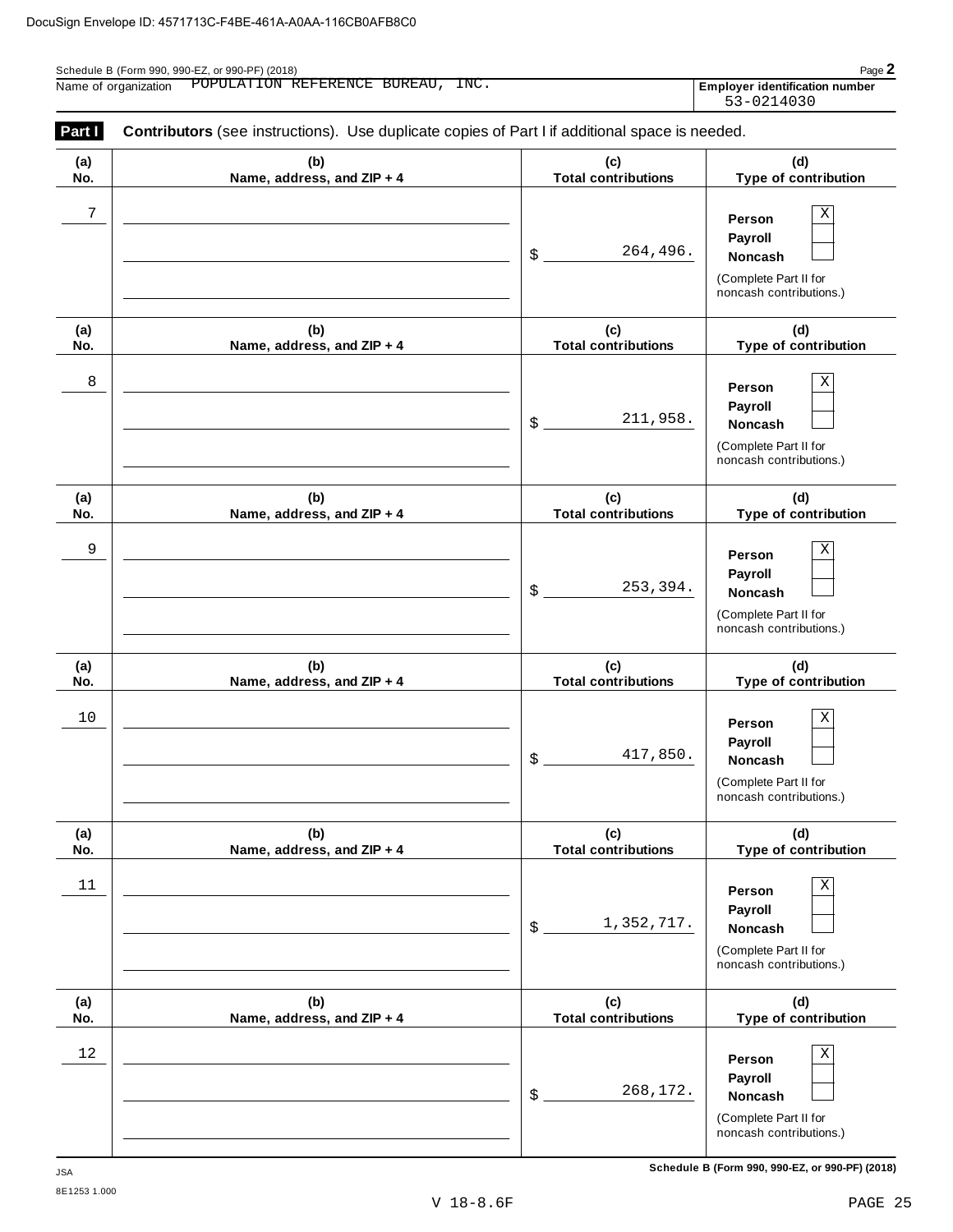| Schedule B (Form 990, 990-EZ, or 990-PF) (2018) |                              |  |  |      | $P$ aqe $\bullet$                     |  |
|-------------------------------------------------|------------------------------|--|--|------|---------------------------------------|--|
| Name of organization                            | POPULATION REFERENCE BUREAU, |  |  | INC. | <b>Employer identification number</b> |  |
|                                                 |                              |  |  |      | 53-0214030                            |  |

| (b)<br>Description of noncash property given | (c)<br>FMV (or estimate)<br>(See instructions.) | (d)<br>Date received                                                                                |
|----------------------------------------------|-------------------------------------------------|-----------------------------------------------------------------------------------------------------|
|                                              | $\mathcal{L}_{-}$                               |                                                                                                     |
| (b)<br>Description of noncash property given | (c)<br>FMV (or estimate)<br>(See instructions.) | (d)<br>Date received                                                                                |
|                                              | $\mathcal{L}_{-}$                               |                                                                                                     |
| (b)<br>Description of noncash property given | (c)<br>FMV (or estimate)<br>(See instructions.) | (d)<br>Date received                                                                                |
|                                              | $\mathcal{L}$                                   |                                                                                                     |
| (b)<br>Description of noncash property given | (c)<br>FMV (or estimate)<br>(See instructions.) | (d)<br>Date received                                                                                |
|                                              | \$                                              |                                                                                                     |
| (b)<br>Description of noncash property given | (c)<br>FMV (or estimate)<br>(See instructions.) | (d)<br>Date received                                                                                |
|                                              | \$                                              |                                                                                                     |
| (b)<br>Description of noncash property given | (c)<br>FMV (or estimate)<br>(See instructions.) | (d)<br>Date received                                                                                |
|                                              | $$$ .                                           |                                                                                                     |
|                                              |                                                 | Noncash Property (see instructions). Use duplicate copies of Part II if additional space is needed. |

**Schedule B (Form 990, 990-EZ, or 990-PF) (2018)** JSA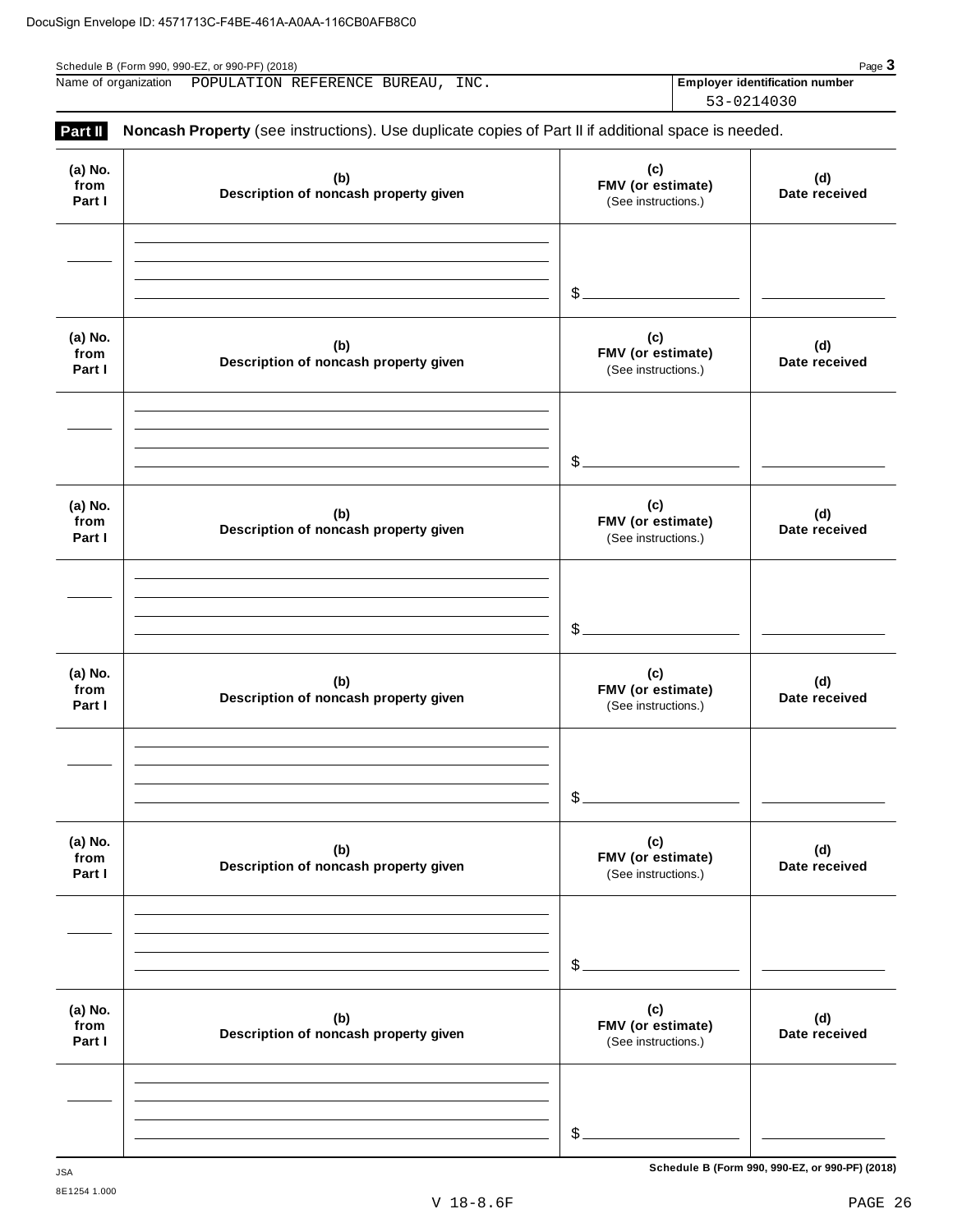| Schedule B (Form 990, 990-EZ, or 990-PF) (2018) | Page 4 |
|-------------------------------------------------|--------|
|-------------------------------------------------|--------|

| Name of organization | POPULATION REFERENCE BUREAU. |  | INC. | <b>Employer identification number</b> |
|----------------------|------------------------------|--|------|---------------------------------------|
|                      |                              |  |      | 53-0214030                            |

| Part III                    | Exclusively religious, charitable, etc., contributions to organizations described in section 501(c)(7), (8), or<br>(10) that total more than \$1,000 for the year from any one contributor. Complete columns (a) through (e) and<br>the following line entry. For organizations completing Part III, enter the total of exclusively religious, charitable, etc.,<br>contributions of \$1,000 or less for the year. (Enter this information once. See instructions.) $\triangleright$ \$<br>Use duplicate copies of Part III if additional space is needed. |                      |  | JJ-UZIIUJU                                      |
|-----------------------------|------------------------------------------------------------------------------------------------------------------------------------------------------------------------------------------------------------------------------------------------------------------------------------------------------------------------------------------------------------------------------------------------------------------------------------------------------------------------------------------------------------------------------------------------------------|----------------------|--|-------------------------------------------------|
| (a) No.<br>`from<br>Part I  | (b) Purpose of gift                                                                                                                                                                                                                                                                                                                                                                                                                                                                                                                                        | (c) Use of gift      |  | (d) Description of how gift is held             |
|                             |                                                                                                                                                                                                                                                                                                                                                                                                                                                                                                                                                            |                      |  |                                                 |
|                             |                                                                                                                                                                                                                                                                                                                                                                                                                                                                                                                                                            | (e) Transfer of gift |  |                                                 |
|                             | Transferee's name, address, and ZIP + 4                                                                                                                                                                                                                                                                                                                                                                                                                                                                                                                    |                      |  | Relationship of transferor to transferee        |
| $(a)$ No.<br>from<br>Part I | (b) Purpose of gift                                                                                                                                                                                                                                                                                                                                                                                                                                                                                                                                        | (c) Use of gift      |  | (d) Description of how gift is held             |
|                             |                                                                                                                                                                                                                                                                                                                                                                                                                                                                                                                                                            |                      |  |                                                 |
|                             |                                                                                                                                                                                                                                                                                                                                                                                                                                                                                                                                                            | (e) Transfer of gift |  |                                                 |
|                             | Transferee's name, address, and ZIP + 4                                                                                                                                                                                                                                                                                                                                                                                                                                                                                                                    |                      |  | Relationship of transferor to transferee        |
| (a) No.<br>from<br>Part I   | (b) Purpose of gift                                                                                                                                                                                                                                                                                                                                                                                                                                                                                                                                        | (c) Use of gift      |  | (d) Description of how gift is held             |
|                             |                                                                                                                                                                                                                                                                                                                                                                                                                                                                                                                                                            | (e) Transfer of gift |  |                                                 |
|                             | Transferee's name, address, and ZIP + 4                                                                                                                                                                                                                                                                                                                                                                                                                                                                                                                    |                      |  | Relationship of transferor to transferee        |
| (a) No.                     |                                                                                                                                                                                                                                                                                                                                                                                                                                                                                                                                                            |                      |  |                                                 |
| from<br>Part I              | (b) Purpose of gift                                                                                                                                                                                                                                                                                                                                                                                                                                                                                                                                        | (c) Use of gift      |  | (d) Description of how gift is held             |
|                             |                                                                                                                                                                                                                                                                                                                                                                                                                                                                                                                                                            | (e) Transfer of gift |  |                                                 |
|                             | Transferee's name, address, and ZIP + 4                                                                                                                                                                                                                                                                                                                                                                                                                                                                                                                    |                      |  | Relationship of transferor to transferee        |
|                             |                                                                                                                                                                                                                                                                                                                                                                                                                                                                                                                                                            |                      |  |                                                 |
| <b>JSA</b>                  |                                                                                                                                                                                                                                                                                                                                                                                                                                                                                                                                                            |                      |  | Schedule B (Form 990, 990-EZ, or 990-PF) (2018) |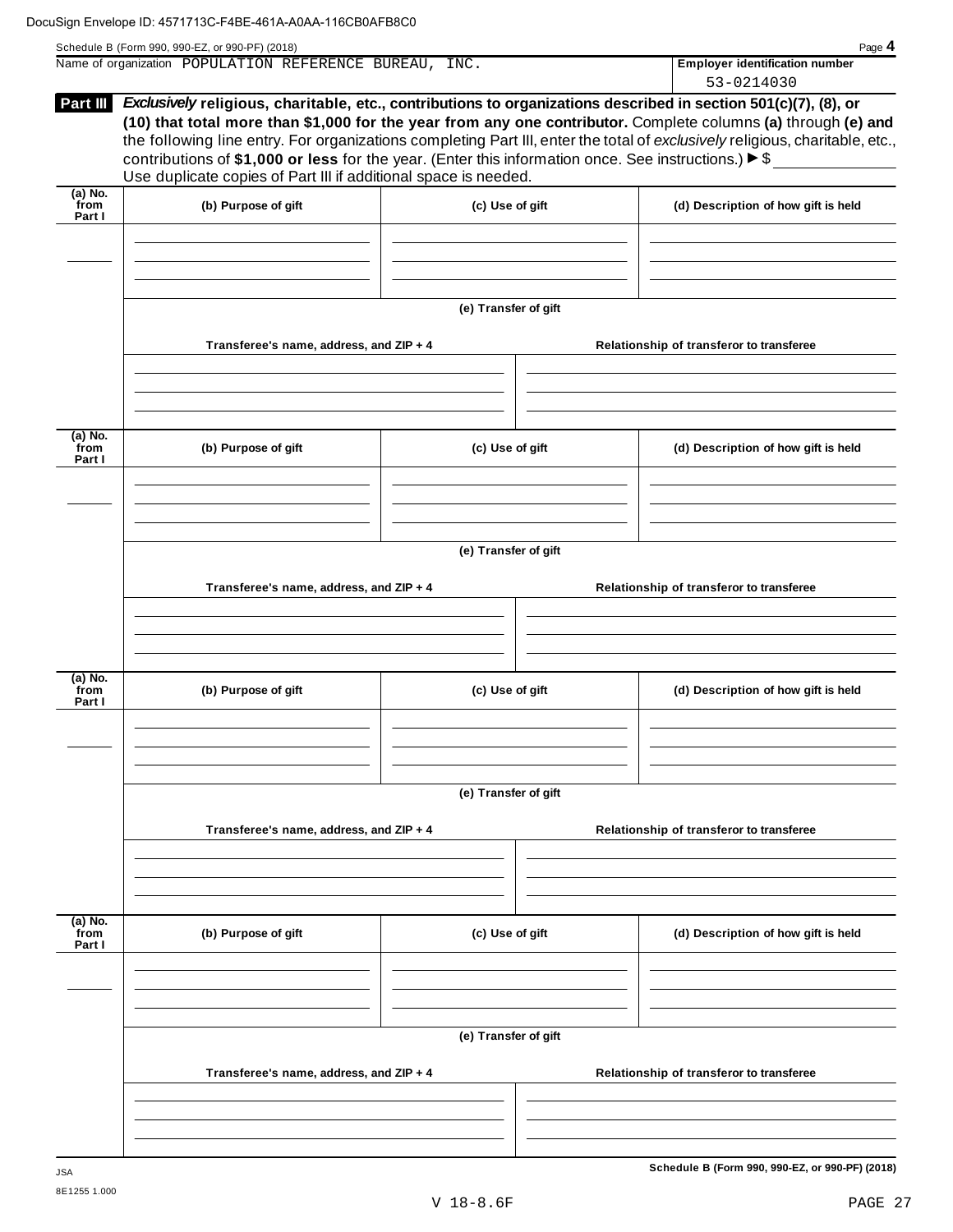| (Form 990)<br>Complete if the organization answered "Yes" on Form 990,<br>2018<br>Part IV, line 6, 7, 8, 9, 10, 11a, 11b, 11c, 11d, 11e, 11f, 12a, or 12b.<br><b>Open to Public</b><br>Attach to Form 990.<br>Department of the Treasury<br>Go to www.irs.gov/Form990 for instructions and the latest information.<br><b>Inspection</b><br><b>Internal Revenue Service</b><br>Name of the organization<br><b>Employer identification number</b><br>53-0214030<br>POPULATION REFERENCE BUREAU, INC.<br>Organizations Maintaining Donor Advised Funds or Other Similar Funds or Accounts.<br>Part I<br>Complete if the organization answered "Yes" on Form 990, Part IV, line 6.<br>(a) Donor advised funds<br>(b) Funds and other accounts<br>Total number at end of year example.<br>1<br>Aggregate value of contributions to (during year)<br>2<br>3<br>Aggregate value of grants from (during year)<br>Aggregate value at end of year<br>4<br>Did the organization inform all donors and donor advisors in writing that the assets held in donor advised<br>5<br>Yes<br><b>No</b><br>funds are the organization's property, subject to the organization's exclusive legal control?<br>Did the organization inform all grantees, donors, and donor advisors in writing that grant funds can be used<br>6<br>only for charitable purposes and not for the benefit of the donor or donor advisor, or for any other purpose<br><b>Yes</b><br><b>No</b><br><b>Conservation Easements.</b><br>Part II<br>Complete if the organization answered "Yes" on Form 990, Part IV, line 7.<br>Purpose(s) of conservation easements held by the organization (check all that apply).<br>1<br>Preservation of land for public use (e.g., recreation or education)<br>Preservation of a historically important land area<br>Preservation of a certified historic structure<br>Protection of natural habitat<br>Preservation of open space<br>Complete lines 2a through 2d if the organization held a qualified conservation contribution in the form of a conservation<br>$\mathbf{2}$<br>Held at the End of the Tax Year<br>easement on the last day of the tax year.<br>2a<br>a<br>2 <sub>b</sub><br>b<br>Number of conservation easements on a certified historic structure included in (a)<br>2 <sub>c</sub><br>c<br>Number of conservation easements included in (c) acquired after 7/25/06, and not on a<br>d<br>2d<br>Number of conservation easements modified, transferred, released, extinguished, or terminated by the organization during the<br>3<br>tax year $\blacktriangleright$ $\lrcorner$<br>Number of states where property subject to conservation easement is located ▶ _________<br>4<br>Does the organization have a written policy regarding the periodic monitoring, inspection, handling of<br>5<br>Yes<br>No<br>Staff and volunteer hours devoted to monitoring, inspecting, handling of violations, and enforcing conservation easements during the year<br>6<br>Amount of expenses incurred in monitoring, inspecting, handling of violations, and enforcing conservation easements during the year<br>7<br>Does each conservation easement reported on line 2(d) above satisfy the requirements of section 170(h)(4)(B)(i)<br>8<br>$\Box$ Yes $\Box$<br><b>No</b><br>In Part XIII, describe how the organization reports conservation easements in its revenue and expense statement, and<br>9<br>balance sheet, and include, if applicable, the text of the footnote to the organization's financial statements that describes the<br>organization's accounting for conservation easements.<br>Organizations Maintaining Collections of Art, Historical Treasures, or Other Similar Assets.<br>Part III<br>Complete if the organization answered "Yes" on Form 990, Part IV, line 8.<br>If the organization elected, as permitted under SFAS 116 (ASC 958), not to report in its revenue statement and balance sheet works of art, historical treasures, or other similar assets held for public exhibition, education<br>1a<br>public service, provide, in Part XIII, the text of the footnote to its financial statements that describes these items.<br>If the organization elected, as permitted under SFAS 116 (ASC 958), to report in its revenue statement and balance sheet<br>b<br>works of art, historical treasures, or other similar assets held for public exhibition, education, or research in furtherance of<br>public service, provide the following amounts relating to these items:<br>If the organization received or held works of art, historical treasures, or other similar assets for financial gain, provide the<br>2<br>following amounts required to be reported under SFAS 116 (ASC 958) relating to these items:<br>а<br>$>$ \$<br>b |  | <b>SCHEDULE D</b> |  | <b>Supplemental Financial Statements</b> |  | OMB No. 1545-0047 |
|-------------------------------------------------------------------------------------------------------------------------------------------------------------------------------------------------------------------------------------------------------------------------------------------------------------------------------------------------------------------------------------------------------------------------------------------------------------------------------------------------------------------------------------------------------------------------------------------------------------------------------------------------------------------------------------------------------------------------------------------------------------------------------------------------------------------------------------------------------------------------------------------------------------------------------------------------------------------------------------------------------------------------------------------------------------------------------------------------------------------------------------------------------------------------------------------------------------------------------------------------------------------------------------------------------------------------------------------------------------------------------------------------------------------------------------------------------------------------------------------------------------------------------------------------------------------------------------------------------------------------------------------------------------------------------------------------------------------------------------------------------------------------------------------------------------------------------------------------------------------------------------------------------------------------------------------------------------------------------------------------------------------------------------------------------------------------------------------------------------------------------------------------------------------------------------------------------------------------------------------------------------------------------------------------------------------------------------------------------------------------------------------------------------------------------------------------------------------------------------------------------------------------------------------------------------------------------------------------------------------------------------------------------------------------------------------------------------------------------------------------------------------------------------------------------------------------------------------------------------------------------------------------------------------------------------------------------------------------------------------------------------------------------------------------------------------------------------------------------------------------------------------------------------------------------------------------------------------------------------------------------------------------------------------------------------------------------------------------------------------------------------------------------------------------------------------------------------------------------------------------------------------------------------------------------------------------------------------------------------------------------------------------------------------------------------------------------------------------------------------------------------------------------------------------------------------------------------------------------------------------------------------------------------------------------------------------------------------------------------------------------------------------------------------------------------------------------------------------------------------------------------------------------------------------------------------------------------------------------------------------------------------------------------------------------------------------------------------------------------------------------------------------------------------------------------------------------------------------------------------------------------------------------------------------------------------------------------------------------------------------------------------------------------------------------------------------------------------------------------------------------------------------------------|--|-------------------|--|------------------------------------------|--|-------------------|
|                                                                                                                                                                                                                                                                                                                                                                                                                                                                                                                                                                                                                                                                                                                                                                                                                                                                                                                                                                                                                                                                                                                                                                                                                                                                                                                                                                                                                                                                                                                                                                                                                                                                                                                                                                                                                                                                                                                                                                                                                                                                                                                                                                                                                                                                                                                                                                                                                                                                                                                                                                                                                                                                                                                                                                                                                                                                                                                                                                                                                                                                                                                                                                                                                                                                                                                                                                                                                                                                                                                                                                                                                                                                                                                                                                                                                                                                                                                                                                                                                                                                                                                                                                                                                                                                                                                                                                                                                                                                                                                                                                                                                                                                                                                                                                                     |  |                   |  |                                          |  |                   |
|                                                                                                                                                                                                                                                                                                                                                                                                                                                                                                                                                                                                                                                                                                                                                                                                                                                                                                                                                                                                                                                                                                                                                                                                                                                                                                                                                                                                                                                                                                                                                                                                                                                                                                                                                                                                                                                                                                                                                                                                                                                                                                                                                                                                                                                                                                                                                                                                                                                                                                                                                                                                                                                                                                                                                                                                                                                                                                                                                                                                                                                                                                                                                                                                                                                                                                                                                                                                                                                                                                                                                                                                                                                                                                                                                                                                                                                                                                                                                                                                                                                                                                                                                                                                                                                                                                                                                                                                                                                                                                                                                                                                                                                                                                                                                                                     |  |                   |  |                                          |  |                   |
|                                                                                                                                                                                                                                                                                                                                                                                                                                                                                                                                                                                                                                                                                                                                                                                                                                                                                                                                                                                                                                                                                                                                                                                                                                                                                                                                                                                                                                                                                                                                                                                                                                                                                                                                                                                                                                                                                                                                                                                                                                                                                                                                                                                                                                                                                                                                                                                                                                                                                                                                                                                                                                                                                                                                                                                                                                                                                                                                                                                                                                                                                                                                                                                                                                                                                                                                                                                                                                                                                                                                                                                                                                                                                                                                                                                                                                                                                                                                                                                                                                                                                                                                                                                                                                                                                                                                                                                                                                                                                                                                                                                                                                                                                                                                                                                     |  |                   |  |                                          |  |                   |
|                                                                                                                                                                                                                                                                                                                                                                                                                                                                                                                                                                                                                                                                                                                                                                                                                                                                                                                                                                                                                                                                                                                                                                                                                                                                                                                                                                                                                                                                                                                                                                                                                                                                                                                                                                                                                                                                                                                                                                                                                                                                                                                                                                                                                                                                                                                                                                                                                                                                                                                                                                                                                                                                                                                                                                                                                                                                                                                                                                                                                                                                                                                                                                                                                                                                                                                                                                                                                                                                                                                                                                                                                                                                                                                                                                                                                                                                                                                                                                                                                                                                                                                                                                                                                                                                                                                                                                                                                                                                                                                                                                                                                                                                                                                                                                                     |  |                   |  |                                          |  |                   |
|                                                                                                                                                                                                                                                                                                                                                                                                                                                                                                                                                                                                                                                                                                                                                                                                                                                                                                                                                                                                                                                                                                                                                                                                                                                                                                                                                                                                                                                                                                                                                                                                                                                                                                                                                                                                                                                                                                                                                                                                                                                                                                                                                                                                                                                                                                                                                                                                                                                                                                                                                                                                                                                                                                                                                                                                                                                                                                                                                                                                                                                                                                                                                                                                                                                                                                                                                                                                                                                                                                                                                                                                                                                                                                                                                                                                                                                                                                                                                                                                                                                                                                                                                                                                                                                                                                                                                                                                                                                                                                                                                                                                                                                                                                                                                                                     |  |                   |  |                                          |  |                   |
|                                                                                                                                                                                                                                                                                                                                                                                                                                                                                                                                                                                                                                                                                                                                                                                                                                                                                                                                                                                                                                                                                                                                                                                                                                                                                                                                                                                                                                                                                                                                                                                                                                                                                                                                                                                                                                                                                                                                                                                                                                                                                                                                                                                                                                                                                                                                                                                                                                                                                                                                                                                                                                                                                                                                                                                                                                                                                                                                                                                                                                                                                                                                                                                                                                                                                                                                                                                                                                                                                                                                                                                                                                                                                                                                                                                                                                                                                                                                                                                                                                                                                                                                                                                                                                                                                                                                                                                                                                                                                                                                                                                                                                                                                                                                                                                     |  |                   |  |                                          |  |                   |
|                                                                                                                                                                                                                                                                                                                                                                                                                                                                                                                                                                                                                                                                                                                                                                                                                                                                                                                                                                                                                                                                                                                                                                                                                                                                                                                                                                                                                                                                                                                                                                                                                                                                                                                                                                                                                                                                                                                                                                                                                                                                                                                                                                                                                                                                                                                                                                                                                                                                                                                                                                                                                                                                                                                                                                                                                                                                                                                                                                                                                                                                                                                                                                                                                                                                                                                                                                                                                                                                                                                                                                                                                                                                                                                                                                                                                                                                                                                                                                                                                                                                                                                                                                                                                                                                                                                                                                                                                                                                                                                                                                                                                                                                                                                                                                                     |  |                   |  |                                          |  |                   |
|                                                                                                                                                                                                                                                                                                                                                                                                                                                                                                                                                                                                                                                                                                                                                                                                                                                                                                                                                                                                                                                                                                                                                                                                                                                                                                                                                                                                                                                                                                                                                                                                                                                                                                                                                                                                                                                                                                                                                                                                                                                                                                                                                                                                                                                                                                                                                                                                                                                                                                                                                                                                                                                                                                                                                                                                                                                                                                                                                                                                                                                                                                                                                                                                                                                                                                                                                                                                                                                                                                                                                                                                                                                                                                                                                                                                                                                                                                                                                                                                                                                                                                                                                                                                                                                                                                                                                                                                                                                                                                                                                                                                                                                                                                                                                                                     |  |                   |  |                                          |  |                   |
|                                                                                                                                                                                                                                                                                                                                                                                                                                                                                                                                                                                                                                                                                                                                                                                                                                                                                                                                                                                                                                                                                                                                                                                                                                                                                                                                                                                                                                                                                                                                                                                                                                                                                                                                                                                                                                                                                                                                                                                                                                                                                                                                                                                                                                                                                                                                                                                                                                                                                                                                                                                                                                                                                                                                                                                                                                                                                                                                                                                                                                                                                                                                                                                                                                                                                                                                                                                                                                                                                                                                                                                                                                                                                                                                                                                                                                                                                                                                                                                                                                                                                                                                                                                                                                                                                                                                                                                                                                                                                                                                                                                                                                                                                                                                                                                     |  |                   |  |                                          |  |                   |
|                                                                                                                                                                                                                                                                                                                                                                                                                                                                                                                                                                                                                                                                                                                                                                                                                                                                                                                                                                                                                                                                                                                                                                                                                                                                                                                                                                                                                                                                                                                                                                                                                                                                                                                                                                                                                                                                                                                                                                                                                                                                                                                                                                                                                                                                                                                                                                                                                                                                                                                                                                                                                                                                                                                                                                                                                                                                                                                                                                                                                                                                                                                                                                                                                                                                                                                                                                                                                                                                                                                                                                                                                                                                                                                                                                                                                                                                                                                                                                                                                                                                                                                                                                                                                                                                                                                                                                                                                                                                                                                                                                                                                                                                                                                                                                                     |  |                   |  |                                          |  |                   |
|                                                                                                                                                                                                                                                                                                                                                                                                                                                                                                                                                                                                                                                                                                                                                                                                                                                                                                                                                                                                                                                                                                                                                                                                                                                                                                                                                                                                                                                                                                                                                                                                                                                                                                                                                                                                                                                                                                                                                                                                                                                                                                                                                                                                                                                                                                                                                                                                                                                                                                                                                                                                                                                                                                                                                                                                                                                                                                                                                                                                                                                                                                                                                                                                                                                                                                                                                                                                                                                                                                                                                                                                                                                                                                                                                                                                                                                                                                                                                                                                                                                                                                                                                                                                                                                                                                                                                                                                                                                                                                                                                                                                                                                                                                                                                                                     |  |                   |  |                                          |  |                   |
|                                                                                                                                                                                                                                                                                                                                                                                                                                                                                                                                                                                                                                                                                                                                                                                                                                                                                                                                                                                                                                                                                                                                                                                                                                                                                                                                                                                                                                                                                                                                                                                                                                                                                                                                                                                                                                                                                                                                                                                                                                                                                                                                                                                                                                                                                                                                                                                                                                                                                                                                                                                                                                                                                                                                                                                                                                                                                                                                                                                                                                                                                                                                                                                                                                                                                                                                                                                                                                                                                                                                                                                                                                                                                                                                                                                                                                                                                                                                                                                                                                                                                                                                                                                                                                                                                                                                                                                                                                                                                                                                                                                                                                                                                                                                                                                     |  |                   |  |                                          |  |                   |
|                                                                                                                                                                                                                                                                                                                                                                                                                                                                                                                                                                                                                                                                                                                                                                                                                                                                                                                                                                                                                                                                                                                                                                                                                                                                                                                                                                                                                                                                                                                                                                                                                                                                                                                                                                                                                                                                                                                                                                                                                                                                                                                                                                                                                                                                                                                                                                                                                                                                                                                                                                                                                                                                                                                                                                                                                                                                                                                                                                                                                                                                                                                                                                                                                                                                                                                                                                                                                                                                                                                                                                                                                                                                                                                                                                                                                                                                                                                                                                                                                                                                                                                                                                                                                                                                                                                                                                                                                                                                                                                                                                                                                                                                                                                                                                                     |  |                   |  |                                          |  |                   |
|                                                                                                                                                                                                                                                                                                                                                                                                                                                                                                                                                                                                                                                                                                                                                                                                                                                                                                                                                                                                                                                                                                                                                                                                                                                                                                                                                                                                                                                                                                                                                                                                                                                                                                                                                                                                                                                                                                                                                                                                                                                                                                                                                                                                                                                                                                                                                                                                                                                                                                                                                                                                                                                                                                                                                                                                                                                                                                                                                                                                                                                                                                                                                                                                                                                                                                                                                                                                                                                                                                                                                                                                                                                                                                                                                                                                                                                                                                                                                                                                                                                                                                                                                                                                                                                                                                                                                                                                                                                                                                                                                                                                                                                                                                                                                                                     |  |                   |  |                                          |  |                   |
|                                                                                                                                                                                                                                                                                                                                                                                                                                                                                                                                                                                                                                                                                                                                                                                                                                                                                                                                                                                                                                                                                                                                                                                                                                                                                                                                                                                                                                                                                                                                                                                                                                                                                                                                                                                                                                                                                                                                                                                                                                                                                                                                                                                                                                                                                                                                                                                                                                                                                                                                                                                                                                                                                                                                                                                                                                                                                                                                                                                                                                                                                                                                                                                                                                                                                                                                                                                                                                                                                                                                                                                                                                                                                                                                                                                                                                                                                                                                                                                                                                                                                                                                                                                                                                                                                                                                                                                                                                                                                                                                                                                                                                                                                                                                                                                     |  |                   |  |                                          |  |                   |
|                                                                                                                                                                                                                                                                                                                                                                                                                                                                                                                                                                                                                                                                                                                                                                                                                                                                                                                                                                                                                                                                                                                                                                                                                                                                                                                                                                                                                                                                                                                                                                                                                                                                                                                                                                                                                                                                                                                                                                                                                                                                                                                                                                                                                                                                                                                                                                                                                                                                                                                                                                                                                                                                                                                                                                                                                                                                                                                                                                                                                                                                                                                                                                                                                                                                                                                                                                                                                                                                                                                                                                                                                                                                                                                                                                                                                                                                                                                                                                                                                                                                                                                                                                                                                                                                                                                                                                                                                                                                                                                                                                                                                                                                                                                                                                                     |  |                   |  |                                          |  |                   |
|                                                                                                                                                                                                                                                                                                                                                                                                                                                                                                                                                                                                                                                                                                                                                                                                                                                                                                                                                                                                                                                                                                                                                                                                                                                                                                                                                                                                                                                                                                                                                                                                                                                                                                                                                                                                                                                                                                                                                                                                                                                                                                                                                                                                                                                                                                                                                                                                                                                                                                                                                                                                                                                                                                                                                                                                                                                                                                                                                                                                                                                                                                                                                                                                                                                                                                                                                                                                                                                                                                                                                                                                                                                                                                                                                                                                                                                                                                                                                                                                                                                                                                                                                                                                                                                                                                                                                                                                                                                                                                                                                                                                                                                                                                                                                                                     |  |                   |  |                                          |  |                   |
|                                                                                                                                                                                                                                                                                                                                                                                                                                                                                                                                                                                                                                                                                                                                                                                                                                                                                                                                                                                                                                                                                                                                                                                                                                                                                                                                                                                                                                                                                                                                                                                                                                                                                                                                                                                                                                                                                                                                                                                                                                                                                                                                                                                                                                                                                                                                                                                                                                                                                                                                                                                                                                                                                                                                                                                                                                                                                                                                                                                                                                                                                                                                                                                                                                                                                                                                                                                                                                                                                                                                                                                                                                                                                                                                                                                                                                                                                                                                                                                                                                                                                                                                                                                                                                                                                                                                                                                                                                                                                                                                                                                                                                                                                                                                                                                     |  |                   |  |                                          |  |                   |
|                                                                                                                                                                                                                                                                                                                                                                                                                                                                                                                                                                                                                                                                                                                                                                                                                                                                                                                                                                                                                                                                                                                                                                                                                                                                                                                                                                                                                                                                                                                                                                                                                                                                                                                                                                                                                                                                                                                                                                                                                                                                                                                                                                                                                                                                                                                                                                                                                                                                                                                                                                                                                                                                                                                                                                                                                                                                                                                                                                                                                                                                                                                                                                                                                                                                                                                                                                                                                                                                                                                                                                                                                                                                                                                                                                                                                                                                                                                                                                                                                                                                                                                                                                                                                                                                                                                                                                                                                                                                                                                                                                                                                                                                                                                                                                                     |  |                   |  |                                          |  |                   |
|                                                                                                                                                                                                                                                                                                                                                                                                                                                                                                                                                                                                                                                                                                                                                                                                                                                                                                                                                                                                                                                                                                                                                                                                                                                                                                                                                                                                                                                                                                                                                                                                                                                                                                                                                                                                                                                                                                                                                                                                                                                                                                                                                                                                                                                                                                                                                                                                                                                                                                                                                                                                                                                                                                                                                                                                                                                                                                                                                                                                                                                                                                                                                                                                                                                                                                                                                                                                                                                                                                                                                                                                                                                                                                                                                                                                                                                                                                                                                                                                                                                                                                                                                                                                                                                                                                                                                                                                                                                                                                                                                                                                                                                                                                                                                                                     |  |                   |  |                                          |  |                   |
|                                                                                                                                                                                                                                                                                                                                                                                                                                                                                                                                                                                                                                                                                                                                                                                                                                                                                                                                                                                                                                                                                                                                                                                                                                                                                                                                                                                                                                                                                                                                                                                                                                                                                                                                                                                                                                                                                                                                                                                                                                                                                                                                                                                                                                                                                                                                                                                                                                                                                                                                                                                                                                                                                                                                                                                                                                                                                                                                                                                                                                                                                                                                                                                                                                                                                                                                                                                                                                                                                                                                                                                                                                                                                                                                                                                                                                                                                                                                                                                                                                                                                                                                                                                                                                                                                                                                                                                                                                                                                                                                                                                                                                                                                                                                                                                     |  |                   |  |                                          |  |                   |
|                                                                                                                                                                                                                                                                                                                                                                                                                                                                                                                                                                                                                                                                                                                                                                                                                                                                                                                                                                                                                                                                                                                                                                                                                                                                                                                                                                                                                                                                                                                                                                                                                                                                                                                                                                                                                                                                                                                                                                                                                                                                                                                                                                                                                                                                                                                                                                                                                                                                                                                                                                                                                                                                                                                                                                                                                                                                                                                                                                                                                                                                                                                                                                                                                                                                                                                                                                                                                                                                                                                                                                                                                                                                                                                                                                                                                                                                                                                                                                                                                                                                                                                                                                                                                                                                                                                                                                                                                                                                                                                                                                                                                                                                                                                                                                                     |  |                   |  |                                          |  |                   |
|                                                                                                                                                                                                                                                                                                                                                                                                                                                                                                                                                                                                                                                                                                                                                                                                                                                                                                                                                                                                                                                                                                                                                                                                                                                                                                                                                                                                                                                                                                                                                                                                                                                                                                                                                                                                                                                                                                                                                                                                                                                                                                                                                                                                                                                                                                                                                                                                                                                                                                                                                                                                                                                                                                                                                                                                                                                                                                                                                                                                                                                                                                                                                                                                                                                                                                                                                                                                                                                                                                                                                                                                                                                                                                                                                                                                                                                                                                                                                                                                                                                                                                                                                                                                                                                                                                                                                                                                                                                                                                                                                                                                                                                                                                                                                                                     |  |                   |  |                                          |  |                   |
|                                                                                                                                                                                                                                                                                                                                                                                                                                                                                                                                                                                                                                                                                                                                                                                                                                                                                                                                                                                                                                                                                                                                                                                                                                                                                                                                                                                                                                                                                                                                                                                                                                                                                                                                                                                                                                                                                                                                                                                                                                                                                                                                                                                                                                                                                                                                                                                                                                                                                                                                                                                                                                                                                                                                                                                                                                                                                                                                                                                                                                                                                                                                                                                                                                                                                                                                                                                                                                                                                                                                                                                                                                                                                                                                                                                                                                                                                                                                                                                                                                                                                                                                                                                                                                                                                                                                                                                                                                                                                                                                                                                                                                                                                                                                                                                     |  |                   |  |                                          |  |                   |
|                                                                                                                                                                                                                                                                                                                                                                                                                                                                                                                                                                                                                                                                                                                                                                                                                                                                                                                                                                                                                                                                                                                                                                                                                                                                                                                                                                                                                                                                                                                                                                                                                                                                                                                                                                                                                                                                                                                                                                                                                                                                                                                                                                                                                                                                                                                                                                                                                                                                                                                                                                                                                                                                                                                                                                                                                                                                                                                                                                                                                                                                                                                                                                                                                                                                                                                                                                                                                                                                                                                                                                                                                                                                                                                                                                                                                                                                                                                                                                                                                                                                                                                                                                                                                                                                                                                                                                                                                                                                                                                                                                                                                                                                                                                                                                                     |  |                   |  |                                          |  |                   |
|                                                                                                                                                                                                                                                                                                                                                                                                                                                                                                                                                                                                                                                                                                                                                                                                                                                                                                                                                                                                                                                                                                                                                                                                                                                                                                                                                                                                                                                                                                                                                                                                                                                                                                                                                                                                                                                                                                                                                                                                                                                                                                                                                                                                                                                                                                                                                                                                                                                                                                                                                                                                                                                                                                                                                                                                                                                                                                                                                                                                                                                                                                                                                                                                                                                                                                                                                                                                                                                                                                                                                                                                                                                                                                                                                                                                                                                                                                                                                                                                                                                                                                                                                                                                                                                                                                                                                                                                                                                                                                                                                                                                                                                                                                                                                                                     |  |                   |  |                                          |  |                   |
|                                                                                                                                                                                                                                                                                                                                                                                                                                                                                                                                                                                                                                                                                                                                                                                                                                                                                                                                                                                                                                                                                                                                                                                                                                                                                                                                                                                                                                                                                                                                                                                                                                                                                                                                                                                                                                                                                                                                                                                                                                                                                                                                                                                                                                                                                                                                                                                                                                                                                                                                                                                                                                                                                                                                                                                                                                                                                                                                                                                                                                                                                                                                                                                                                                                                                                                                                                                                                                                                                                                                                                                                                                                                                                                                                                                                                                                                                                                                                                                                                                                                                                                                                                                                                                                                                                                                                                                                                                                                                                                                                                                                                                                                                                                                                                                     |  |                   |  |                                          |  |                   |
|                                                                                                                                                                                                                                                                                                                                                                                                                                                                                                                                                                                                                                                                                                                                                                                                                                                                                                                                                                                                                                                                                                                                                                                                                                                                                                                                                                                                                                                                                                                                                                                                                                                                                                                                                                                                                                                                                                                                                                                                                                                                                                                                                                                                                                                                                                                                                                                                                                                                                                                                                                                                                                                                                                                                                                                                                                                                                                                                                                                                                                                                                                                                                                                                                                                                                                                                                                                                                                                                                                                                                                                                                                                                                                                                                                                                                                                                                                                                                                                                                                                                                                                                                                                                                                                                                                                                                                                                                                                                                                                                                                                                                                                                                                                                                                                     |  |                   |  |                                          |  |                   |
|                                                                                                                                                                                                                                                                                                                                                                                                                                                                                                                                                                                                                                                                                                                                                                                                                                                                                                                                                                                                                                                                                                                                                                                                                                                                                                                                                                                                                                                                                                                                                                                                                                                                                                                                                                                                                                                                                                                                                                                                                                                                                                                                                                                                                                                                                                                                                                                                                                                                                                                                                                                                                                                                                                                                                                                                                                                                                                                                                                                                                                                                                                                                                                                                                                                                                                                                                                                                                                                                                                                                                                                                                                                                                                                                                                                                                                                                                                                                                                                                                                                                                                                                                                                                                                                                                                                                                                                                                                                                                                                                                                                                                                                                                                                                                                                     |  |                   |  |                                          |  |                   |
|                                                                                                                                                                                                                                                                                                                                                                                                                                                                                                                                                                                                                                                                                                                                                                                                                                                                                                                                                                                                                                                                                                                                                                                                                                                                                                                                                                                                                                                                                                                                                                                                                                                                                                                                                                                                                                                                                                                                                                                                                                                                                                                                                                                                                                                                                                                                                                                                                                                                                                                                                                                                                                                                                                                                                                                                                                                                                                                                                                                                                                                                                                                                                                                                                                                                                                                                                                                                                                                                                                                                                                                                                                                                                                                                                                                                                                                                                                                                                                                                                                                                                                                                                                                                                                                                                                                                                                                                                                                                                                                                                                                                                                                                                                                                                                                     |  |                   |  |                                          |  |                   |
|                                                                                                                                                                                                                                                                                                                                                                                                                                                                                                                                                                                                                                                                                                                                                                                                                                                                                                                                                                                                                                                                                                                                                                                                                                                                                                                                                                                                                                                                                                                                                                                                                                                                                                                                                                                                                                                                                                                                                                                                                                                                                                                                                                                                                                                                                                                                                                                                                                                                                                                                                                                                                                                                                                                                                                                                                                                                                                                                                                                                                                                                                                                                                                                                                                                                                                                                                                                                                                                                                                                                                                                                                                                                                                                                                                                                                                                                                                                                                                                                                                                                                                                                                                                                                                                                                                                                                                                                                                                                                                                                                                                                                                                                                                                                                                                     |  |                   |  |                                          |  |                   |
|                                                                                                                                                                                                                                                                                                                                                                                                                                                                                                                                                                                                                                                                                                                                                                                                                                                                                                                                                                                                                                                                                                                                                                                                                                                                                                                                                                                                                                                                                                                                                                                                                                                                                                                                                                                                                                                                                                                                                                                                                                                                                                                                                                                                                                                                                                                                                                                                                                                                                                                                                                                                                                                                                                                                                                                                                                                                                                                                                                                                                                                                                                                                                                                                                                                                                                                                                                                                                                                                                                                                                                                                                                                                                                                                                                                                                                                                                                                                                                                                                                                                                                                                                                                                                                                                                                                                                                                                                                                                                                                                                                                                                                                                                                                                                                                     |  |                   |  |                                          |  |                   |
|                                                                                                                                                                                                                                                                                                                                                                                                                                                                                                                                                                                                                                                                                                                                                                                                                                                                                                                                                                                                                                                                                                                                                                                                                                                                                                                                                                                                                                                                                                                                                                                                                                                                                                                                                                                                                                                                                                                                                                                                                                                                                                                                                                                                                                                                                                                                                                                                                                                                                                                                                                                                                                                                                                                                                                                                                                                                                                                                                                                                                                                                                                                                                                                                                                                                                                                                                                                                                                                                                                                                                                                                                                                                                                                                                                                                                                                                                                                                                                                                                                                                                                                                                                                                                                                                                                                                                                                                                                                                                                                                                                                                                                                                                                                                                                                     |  |                   |  |                                          |  |                   |
|                                                                                                                                                                                                                                                                                                                                                                                                                                                                                                                                                                                                                                                                                                                                                                                                                                                                                                                                                                                                                                                                                                                                                                                                                                                                                                                                                                                                                                                                                                                                                                                                                                                                                                                                                                                                                                                                                                                                                                                                                                                                                                                                                                                                                                                                                                                                                                                                                                                                                                                                                                                                                                                                                                                                                                                                                                                                                                                                                                                                                                                                                                                                                                                                                                                                                                                                                                                                                                                                                                                                                                                                                                                                                                                                                                                                                                                                                                                                                                                                                                                                                                                                                                                                                                                                                                                                                                                                                                                                                                                                                                                                                                                                                                                                                                                     |  |                   |  |                                          |  |                   |
|                                                                                                                                                                                                                                                                                                                                                                                                                                                                                                                                                                                                                                                                                                                                                                                                                                                                                                                                                                                                                                                                                                                                                                                                                                                                                                                                                                                                                                                                                                                                                                                                                                                                                                                                                                                                                                                                                                                                                                                                                                                                                                                                                                                                                                                                                                                                                                                                                                                                                                                                                                                                                                                                                                                                                                                                                                                                                                                                                                                                                                                                                                                                                                                                                                                                                                                                                                                                                                                                                                                                                                                                                                                                                                                                                                                                                                                                                                                                                                                                                                                                                                                                                                                                                                                                                                                                                                                                                                                                                                                                                                                                                                                                                                                                                                                     |  |                   |  |                                          |  |                   |
|                                                                                                                                                                                                                                                                                                                                                                                                                                                                                                                                                                                                                                                                                                                                                                                                                                                                                                                                                                                                                                                                                                                                                                                                                                                                                                                                                                                                                                                                                                                                                                                                                                                                                                                                                                                                                                                                                                                                                                                                                                                                                                                                                                                                                                                                                                                                                                                                                                                                                                                                                                                                                                                                                                                                                                                                                                                                                                                                                                                                                                                                                                                                                                                                                                                                                                                                                                                                                                                                                                                                                                                                                                                                                                                                                                                                                                                                                                                                                                                                                                                                                                                                                                                                                                                                                                                                                                                                                                                                                                                                                                                                                                                                                                                                                                                     |  |                   |  |                                          |  |                   |
|                                                                                                                                                                                                                                                                                                                                                                                                                                                                                                                                                                                                                                                                                                                                                                                                                                                                                                                                                                                                                                                                                                                                                                                                                                                                                                                                                                                                                                                                                                                                                                                                                                                                                                                                                                                                                                                                                                                                                                                                                                                                                                                                                                                                                                                                                                                                                                                                                                                                                                                                                                                                                                                                                                                                                                                                                                                                                                                                                                                                                                                                                                                                                                                                                                                                                                                                                                                                                                                                                                                                                                                                                                                                                                                                                                                                                                                                                                                                                                                                                                                                                                                                                                                                                                                                                                                                                                                                                                                                                                                                                                                                                                                                                                                                                                                     |  |                   |  |                                          |  |                   |
|                                                                                                                                                                                                                                                                                                                                                                                                                                                                                                                                                                                                                                                                                                                                                                                                                                                                                                                                                                                                                                                                                                                                                                                                                                                                                                                                                                                                                                                                                                                                                                                                                                                                                                                                                                                                                                                                                                                                                                                                                                                                                                                                                                                                                                                                                                                                                                                                                                                                                                                                                                                                                                                                                                                                                                                                                                                                                                                                                                                                                                                                                                                                                                                                                                                                                                                                                                                                                                                                                                                                                                                                                                                                                                                                                                                                                                                                                                                                                                                                                                                                                                                                                                                                                                                                                                                                                                                                                                                                                                                                                                                                                                                                                                                                                                                     |  |                   |  |                                          |  |                   |
|                                                                                                                                                                                                                                                                                                                                                                                                                                                                                                                                                                                                                                                                                                                                                                                                                                                                                                                                                                                                                                                                                                                                                                                                                                                                                                                                                                                                                                                                                                                                                                                                                                                                                                                                                                                                                                                                                                                                                                                                                                                                                                                                                                                                                                                                                                                                                                                                                                                                                                                                                                                                                                                                                                                                                                                                                                                                                                                                                                                                                                                                                                                                                                                                                                                                                                                                                                                                                                                                                                                                                                                                                                                                                                                                                                                                                                                                                                                                                                                                                                                                                                                                                                                                                                                                                                                                                                                                                                                                                                                                                                                                                                                                                                                                                                                     |  |                   |  |                                          |  |                   |
|                                                                                                                                                                                                                                                                                                                                                                                                                                                                                                                                                                                                                                                                                                                                                                                                                                                                                                                                                                                                                                                                                                                                                                                                                                                                                                                                                                                                                                                                                                                                                                                                                                                                                                                                                                                                                                                                                                                                                                                                                                                                                                                                                                                                                                                                                                                                                                                                                                                                                                                                                                                                                                                                                                                                                                                                                                                                                                                                                                                                                                                                                                                                                                                                                                                                                                                                                                                                                                                                                                                                                                                                                                                                                                                                                                                                                                                                                                                                                                                                                                                                                                                                                                                                                                                                                                                                                                                                                                                                                                                                                                                                                                                                                                                                                                                     |  |                   |  |                                          |  |                   |
|                                                                                                                                                                                                                                                                                                                                                                                                                                                                                                                                                                                                                                                                                                                                                                                                                                                                                                                                                                                                                                                                                                                                                                                                                                                                                                                                                                                                                                                                                                                                                                                                                                                                                                                                                                                                                                                                                                                                                                                                                                                                                                                                                                                                                                                                                                                                                                                                                                                                                                                                                                                                                                                                                                                                                                                                                                                                                                                                                                                                                                                                                                                                                                                                                                                                                                                                                                                                                                                                                                                                                                                                                                                                                                                                                                                                                                                                                                                                                                                                                                                                                                                                                                                                                                                                                                                                                                                                                                                                                                                                                                                                                                                                                                                                                                                     |  |                   |  |                                          |  |                   |
|                                                                                                                                                                                                                                                                                                                                                                                                                                                                                                                                                                                                                                                                                                                                                                                                                                                                                                                                                                                                                                                                                                                                                                                                                                                                                                                                                                                                                                                                                                                                                                                                                                                                                                                                                                                                                                                                                                                                                                                                                                                                                                                                                                                                                                                                                                                                                                                                                                                                                                                                                                                                                                                                                                                                                                                                                                                                                                                                                                                                                                                                                                                                                                                                                                                                                                                                                                                                                                                                                                                                                                                                                                                                                                                                                                                                                                                                                                                                                                                                                                                                                                                                                                                                                                                                                                                                                                                                                                                                                                                                                                                                                                                                                                                                                                                     |  |                   |  |                                          |  |                   |
|                                                                                                                                                                                                                                                                                                                                                                                                                                                                                                                                                                                                                                                                                                                                                                                                                                                                                                                                                                                                                                                                                                                                                                                                                                                                                                                                                                                                                                                                                                                                                                                                                                                                                                                                                                                                                                                                                                                                                                                                                                                                                                                                                                                                                                                                                                                                                                                                                                                                                                                                                                                                                                                                                                                                                                                                                                                                                                                                                                                                                                                                                                                                                                                                                                                                                                                                                                                                                                                                                                                                                                                                                                                                                                                                                                                                                                                                                                                                                                                                                                                                                                                                                                                                                                                                                                                                                                                                                                                                                                                                                                                                                                                                                                                                                                                     |  |                   |  |                                          |  |                   |
|                                                                                                                                                                                                                                                                                                                                                                                                                                                                                                                                                                                                                                                                                                                                                                                                                                                                                                                                                                                                                                                                                                                                                                                                                                                                                                                                                                                                                                                                                                                                                                                                                                                                                                                                                                                                                                                                                                                                                                                                                                                                                                                                                                                                                                                                                                                                                                                                                                                                                                                                                                                                                                                                                                                                                                                                                                                                                                                                                                                                                                                                                                                                                                                                                                                                                                                                                                                                                                                                                                                                                                                                                                                                                                                                                                                                                                                                                                                                                                                                                                                                                                                                                                                                                                                                                                                                                                                                                                                                                                                                                                                                                                                                                                                                                                                     |  |                   |  |                                          |  |                   |
|                                                                                                                                                                                                                                                                                                                                                                                                                                                                                                                                                                                                                                                                                                                                                                                                                                                                                                                                                                                                                                                                                                                                                                                                                                                                                                                                                                                                                                                                                                                                                                                                                                                                                                                                                                                                                                                                                                                                                                                                                                                                                                                                                                                                                                                                                                                                                                                                                                                                                                                                                                                                                                                                                                                                                                                                                                                                                                                                                                                                                                                                                                                                                                                                                                                                                                                                                                                                                                                                                                                                                                                                                                                                                                                                                                                                                                                                                                                                                                                                                                                                                                                                                                                                                                                                                                                                                                                                                                                                                                                                                                                                                                                                                                                                                                                     |  |                   |  |                                          |  |                   |
|                                                                                                                                                                                                                                                                                                                                                                                                                                                                                                                                                                                                                                                                                                                                                                                                                                                                                                                                                                                                                                                                                                                                                                                                                                                                                                                                                                                                                                                                                                                                                                                                                                                                                                                                                                                                                                                                                                                                                                                                                                                                                                                                                                                                                                                                                                                                                                                                                                                                                                                                                                                                                                                                                                                                                                                                                                                                                                                                                                                                                                                                                                                                                                                                                                                                                                                                                                                                                                                                                                                                                                                                                                                                                                                                                                                                                                                                                                                                                                                                                                                                                                                                                                                                                                                                                                                                                                                                                                                                                                                                                                                                                                                                                                                                                                                     |  |                   |  |                                          |  |                   |
|                                                                                                                                                                                                                                                                                                                                                                                                                                                                                                                                                                                                                                                                                                                                                                                                                                                                                                                                                                                                                                                                                                                                                                                                                                                                                                                                                                                                                                                                                                                                                                                                                                                                                                                                                                                                                                                                                                                                                                                                                                                                                                                                                                                                                                                                                                                                                                                                                                                                                                                                                                                                                                                                                                                                                                                                                                                                                                                                                                                                                                                                                                                                                                                                                                                                                                                                                                                                                                                                                                                                                                                                                                                                                                                                                                                                                                                                                                                                                                                                                                                                                                                                                                                                                                                                                                                                                                                                                                                                                                                                                                                                                                                                                                                                                                                     |  |                   |  |                                          |  |                   |
|                                                                                                                                                                                                                                                                                                                                                                                                                                                                                                                                                                                                                                                                                                                                                                                                                                                                                                                                                                                                                                                                                                                                                                                                                                                                                                                                                                                                                                                                                                                                                                                                                                                                                                                                                                                                                                                                                                                                                                                                                                                                                                                                                                                                                                                                                                                                                                                                                                                                                                                                                                                                                                                                                                                                                                                                                                                                                                                                                                                                                                                                                                                                                                                                                                                                                                                                                                                                                                                                                                                                                                                                                                                                                                                                                                                                                                                                                                                                                                                                                                                                                                                                                                                                                                                                                                                                                                                                                                                                                                                                                                                                                                                                                                                                                                                     |  |                   |  |                                          |  |                   |
|                                                                                                                                                                                                                                                                                                                                                                                                                                                                                                                                                                                                                                                                                                                                                                                                                                                                                                                                                                                                                                                                                                                                                                                                                                                                                                                                                                                                                                                                                                                                                                                                                                                                                                                                                                                                                                                                                                                                                                                                                                                                                                                                                                                                                                                                                                                                                                                                                                                                                                                                                                                                                                                                                                                                                                                                                                                                                                                                                                                                                                                                                                                                                                                                                                                                                                                                                                                                                                                                                                                                                                                                                                                                                                                                                                                                                                                                                                                                                                                                                                                                                                                                                                                                                                                                                                                                                                                                                                                                                                                                                                                                                                                                                                                                                                                     |  |                   |  |                                          |  |                   |
|                                                                                                                                                                                                                                                                                                                                                                                                                                                                                                                                                                                                                                                                                                                                                                                                                                                                                                                                                                                                                                                                                                                                                                                                                                                                                                                                                                                                                                                                                                                                                                                                                                                                                                                                                                                                                                                                                                                                                                                                                                                                                                                                                                                                                                                                                                                                                                                                                                                                                                                                                                                                                                                                                                                                                                                                                                                                                                                                                                                                                                                                                                                                                                                                                                                                                                                                                                                                                                                                                                                                                                                                                                                                                                                                                                                                                                                                                                                                                                                                                                                                                                                                                                                                                                                                                                                                                                                                                                                                                                                                                                                                                                                                                                                                                                                     |  |                   |  |                                          |  |                   |
|                                                                                                                                                                                                                                                                                                                                                                                                                                                                                                                                                                                                                                                                                                                                                                                                                                                                                                                                                                                                                                                                                                                                                                                                                                                                                                                                                                                                                                                                                                                                                                                                                                                                                                                                                                                                                                                                                                                                                                                                                                                                                                                                                                                                                                                                                                                                                                                                                                                                                                                                                                                                                                                                                                                                                                                                                                                                                                                                                                                                                                                                                                                                                                                                                                                                                                                                                                                                                                                                                                                                                                                                                                                                                                                                                                                                                                                                                                                                                                                                                                                                                                                                                                                                                                                                                                                                                                                                                                                                                                                                                                                                                                                                                                                                                                                     |  |                   |  |                                          |  |                   |
| For Paperwork Reduction Act Notice, see the Instructions for Form 990.<br>Schedule D (Form 990) 2018                                                                                                                                                                                                                                                                                                                                                                                                                                                                                                                                                                                                                                                                                                                                                                                                                                                                                                                                                                                                                                                                                                                                                                                                                                                                                                                                                                                                                                                                                                                                                                                                                                                                                                                                                                                                                                                                                                                                                                                                                                                                                                                                                                                                                                                                                                                                                                                                                                                                                                                                                                                                                                                                                                                                                                                                                                                                                                                                                                                                                                                                                                                                                                                                                                                                                                                                                                                                                                                                                                                                                                                                                                                                                                                                                                                                                                                                                                                                                                                                                                                                                                                                                                                                                                                                                                                                                                                                                                                                                                                                                                                                                                                                                |  |                   |  |                                          |  |                   |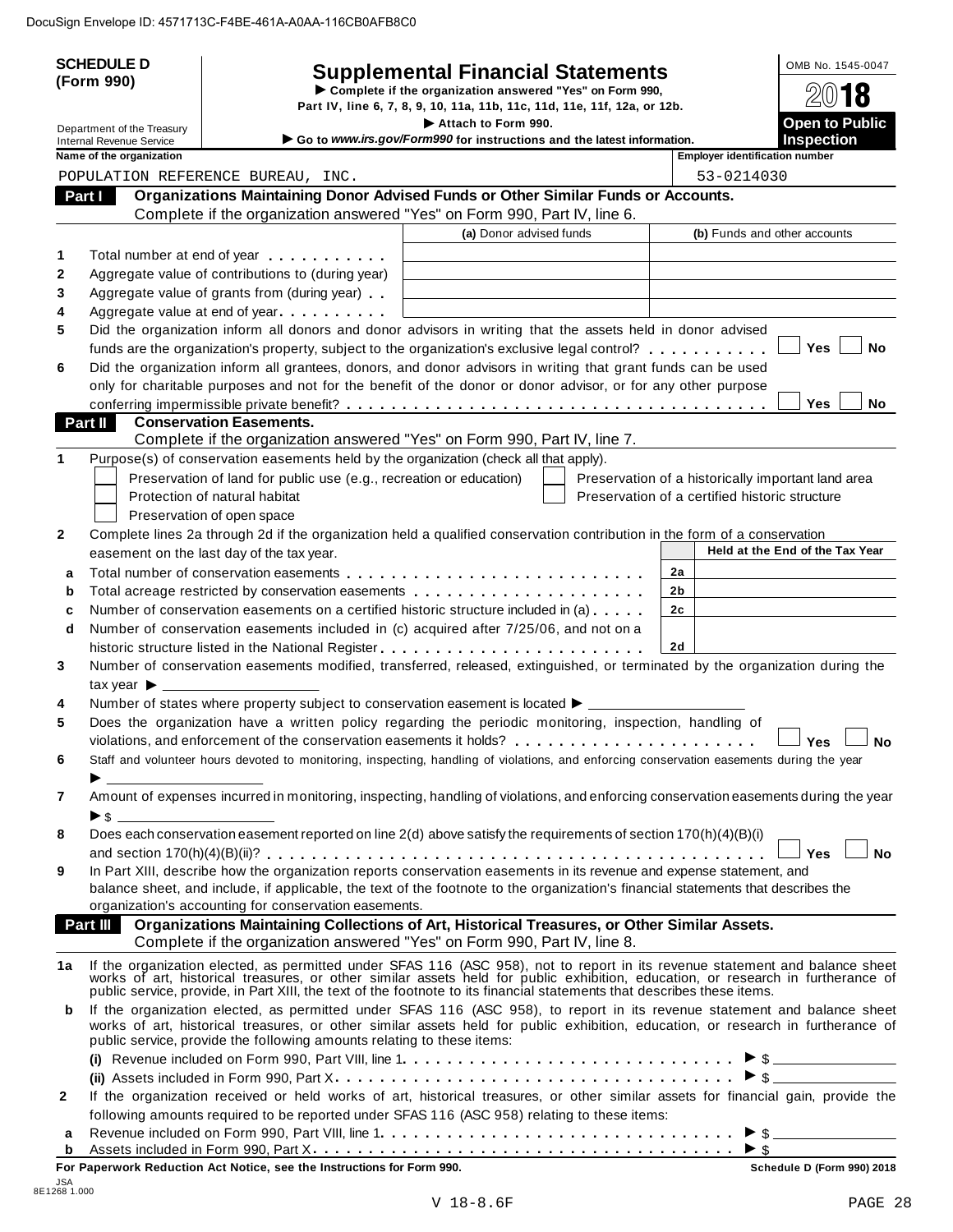| Schedule D (Form 990) 2018<br>Page 2<br>Part III Organizations Maintaining Collections of Art, Historical Treasures, or Other Similar Assets (continued)<br>Using the organization's acquisition, accession, and other records, check any of the following that are a significant use of its<br>3<br>collection items (check all that apply):<br>Public exhibition<br>Loan or exchange programs<br>a<br>d<br>Other the contract of the contract of the contract of the contract of the contract of the contract of the contract of the contract of the contract of the contract of the contract of the contract of the contract of the cont<br>Scholarly research<br>b<br>e<br>Preservation for future generations<br>c<br>Provide a description of the organization's collections and explain how they further the organization's exempt purpose in Part<br>4<br>XIII.<br>During the year, did the organization solicit or receive donations of art, historical treasures, or other similar<br>5<br>assets to be sold to raise funds rather than to be maintained as part of the organization's collection?<br>No<br>Yes<br><b>Escrow and Custodial Arrangements.</b><br><b>Part IV</b><br>Complete if the organization answered "Yes" on Form 990, Part IV, line 9, or reported an amount on Form<br>990, Part X, line 21.<br>1a Is the organization an agent, trustee, custodian or other intermediary for contributions or other assets not<br>No<br>Yes<br><b>b</b> If "Yes," explain the arrangement in Part XIII and complete the following table:<br>Amount<br>1c<br>c<br>1d<br>d<br>е<br>1е<br>Ending balance enterprise and the series of the series are series and the series of the series of the series o<br>f<br>1f<br>Did the organization include an amount on Form 990, Part X, line 21, for escrow or custodial account liability?<br><b>Yes</b><br>No<br>2a<br><b>b</b> If "Yes," explain the arrangement in Part XIII. Check here if the explanation has been provided on Part XIII<br><b>Endowment Funds.</b><br>Part V<br>Complete if the organization answered "Yes" on Form 990, Part IV, line 10.<br>(c) Two years back<br>(d) Three years back<br>(e) Four years back<br>(b) Prior year<br>(a) Current year<br>56,880.<br>56,880.<br>56,880.<br>56,880.<br>56,880.<br>Beginning of year balance<br>1a<br>Contributions <b>Contributions</b><br>b<br>Net investment earnings, gains,<br>c<br>and losses<br>Grants or scholarships<br>d<br>Other expenditures for facilities<br>е<br>and programs<br>Administrative expenses<br>56,880.<br>56,880.<br>56,880.<br>56,880.<br>56,880.<br>End of year balance expansion of year balance<br>g<br>Provide the estimated percentage of the current year end balance (line 1g, column (a)) held as:<br>2<br>Board designated or quasi-endowment ><br>a<br>Permanent endowment ▶ 100.0000 %<br>b<br>Temporarily restricted endowment ▶<br>%<br>c<br>The percentages on lines 2a, 2b, and 2c should equal 100%.<br>3a Are there endowment funds not in the possession of the organization that are held and administered for the<br>Yes<br>No<br>organization by:<br>Χ<br>3a(i)<br>Χ<br>3a(ii)<br>(ii) related organizations enterpresent respectively in the content of the content of the content of the content of the content of the content of the content of the content of the content of the content of the content of t<br>If "Yes" on line 3a(ii), are the related organizations listed as required on Schedule R?<br>3 <sub>b</sub><br>Describe in Part XIII the intended uses of the organization's endowment funds.<br>4<br>Land, Buildings, and Equipment.<br><b>Part VI</b><br>Complete if the organization answered "Yes" on Form 990, Part IV, line 11a. See Form 990, Part X, line 10.<br>Description of property<br>(a) Cost or other basis<br>(b) Cost or other basis<br>(c) Accumulated<br>(d) Book value<br>(investment)<br>(other)<br>depreciation<br>$Land.$<br>1а<br>Buildings <b>Example 20</b> Section 20 and 20 and 20 and 20 and 20 and 20 and 20 and 20 and 20 and 20 and 20 and 20 and 20 and 20 and 20 and 20 and 20 and 20 and 20 and 20 and 20 and 20 and 20 and 20 and 20 and 20 and 20 and 20<br>b<br>849,134.<br>188,302.<br>660,832.<br>Leasehold improvements entitled as a set of the set of the set of the set of the set of the set of the set of the set of the set of the set of the set of the set of the set of the set of the set of the set of the set of th<br>c<br>991,354.<br>786,910.<br>204,444.<br>Equipment<br>d<br>е<br>Total. Add lines 1a through 1e. (Column (d) must equal Form 990, Part X, column (B), line 10c.)<br>392,746. |  | POPULATION REFERENCE BUREAU, INC. |  |  | 53-0214030 |  |
|------------------------------------------------------------------------------------------------------------------------------------------------------------------------------------------------------------------------------------------------------------------------------------------------------------------------------------------------------------------------------------------------------------------------------------------------------------------------------------------------------------------------------------------------------------------------------------------------------------------------------------------------------------------------------------------------------------------------------------------------------------------------------------------------------------------------------------------------------------------------------------------------------------------------------------------------------------------------------------------------------------------------------------------------------------------------------------------------------------------------------------------------------------------------------------------------------------------------------------------------------------------------------------------------------------------------------------------------------------------------------------------------------------------------------------------------------------------------------------------------------------------------------------------------------------------------------------------------------------------------------------------------------------------------------------------------------------------------------------------------------------------------------------------------------------------------------------------------------------------------------------------------------------------------------------------------------------------------------------------------------------------------------------------------------------------------------------------------------------------------------------------------------------------------------------------------------------------------------------------------------------------------------------------------------------------------------------------------------------------------------------------------------------------------------------------------------------------------------------------------------------------------------------------------------------------------------------------------------------------------------------------------------------------------------------------------------------------------------------------------------------------------------------------------------------------------------------------------------------------------------------------------------------------------------------------------------------------------------------------------------------------------------------------------------------------------------------------------------------------------------------------------------------------------------------------------------------------------------------------------------------------------------------------------------------------------------------------------------------------------------------------------------------------------------------------------------------------------------------------------------------------------------------------------------------------------------------------------------------------------------------------------------------------------------------------------------------------------------------------------------------------------------------------------------------------------------------------------------------------------------------------------------------------------------------------------------------------------------------------------------------------------------------------------------------------------------------------------------------------------------------------------------------------------------------------------------------------------------------------------------------------------------------------------------------------------------------------------------------------------------------------------------------------------------------------------------------------------------------------------------------------------------------------------------------------------------------------------------------------------------------------------------------|--|-----------------------------------|--|--|------------|--|
|                                                                                                                                                                                                                                                                                                                                                                                                                                                                                                                                                                                                                                                                                                                                                                                                                                                                                                                                                                                                                                                                                                                                                                                                                                                                                                                                                                                                                                                                                                                                                                                                                                                                                                                                                                                                                                                                                                                                                                                                                                                                                                                                                                                                                                                                                                                                                                                                                                                                                                                                                                                                                                                                                                                                                                                                                                                                                                                                                                                                                                                                                                                                                                                                                                                                                                                                                                                                                                                                                                                                                                                                                                                                                                                                                                                                                                                                                                                                                                                                                                                                                                                                                                                                                                                                                                                                                                                                                                                                                                                                                                                                                                                            |  |                                   |  |  |            |  |
|                                                                                                                                                                                                                                                                                                                                                                                                                                                                                                                                                                                                                                                                                                                                                                                                                                                                                                                                                                                                                                                                                                                                                                                                                                                                                                                                                                                                                                                                                                                                                                                                                                                                                                                                                                                                                                                                                                                                                                                                                                                                                                                                                                                                                                                                                                                                                                                                                                                                                                                                                                                                                                                                                                                                                                                                                                                                                                                                                                                                                                                                                                                                                                                                                                                                                                                                                                                                                                                                                                                                                                                                                                                                                                                                                                                                                                                                                                                                                                                                                                                                                                                                                                                                                                                                                                                                                                                                                                                                                                                                                                                                                                                            |  |                                   |  |  |            |  |
|                                                                                                                                                                                                                                                                                                                                                                                                                                                                                                                                                                                                                                                                                                                                                                                                                                                                                                                                                                                                                                                                                                                                                                                                                                                                                                                                                                                                                                                                                                                                                                                                                                                                                                                                                                                                                                                                                                                                                                                                                                                                                                                                                                                                                                                                                                                                                                                                                                                                                                                                                                                                                                                                                                                                                                                                                                                                                                                                                                                                                                                                                                                                                                                                                                                                                                                                                                                                                                                                                                                                                                                                                                                                                                                                                                                                                                                                                                                                                                                                                                                                                                                                                                                                                                                                                                                                                                                                                                                                                                                                                                                                                                                            |  |                                   |  |  |            |  |
|                                                                                                                                                                                                                                                                                                                                                                                                                                                                                                                                                                                                                                                                                                                                                                                                                                                                                                                                                                                                                                                                                                                                                                                                                                                                                                                                                                                                                                                                                                                                                                                                                                                                                                                                                                                                                                                                                                                                                                                                                                                                                                                                                                                                                                                                                                                                                                                                                                                                                                                                                                                                                                                                                                                                                                                                                                                                                                                                                                                                                                                                                                                                                                                                                                                                                                                                                                                                                                                                                                                                                                                                                                                                                                                                                                                                                                                                                                                                                                                                                                                                                                                                                                                                                                                                                                                                                                                                                                                                                                                                                                                                                                                            |  |                                   |  |  |            |  |
|                                                                                                                                                                                                                                                                                                                                                                                                                                                                                                                                                                                                                                                                                                                                                                                                                                                                                                                                                                                                                                                                                                                                                                                                                                                                                                                                                                                                                                                                                                                                                                                                                                                                                                                                                                                                                                                                                                                                                                                                                                                                                                                                                                                                                                                                                                                                                                                                                                                                                                                                                                                                                                                                                                                                                                                                                                                                                                                                                                                                                                                                                                                                                                                                                                                                                                                                                                                                                                                                                                                                                                                                                                                                                                                                                                                                                                                                                                                                                                                                                                                                                                                                                                                                                                                                                                                                                                                                                                                                                                                                                                                                                                                            |  |                                   |  |  |            |  |
|                                                                                                                                                                                                                                                                                                                                                                                                                                                                                                                                                                                                                                                                                                                                                                                                                                                                                                                                                                                                                                                                                                                                                                                                                                                                                                                                                                                                                                                                                                                                                                                                                                                                                                                                                                                                                                                                                                                                                                                                                                                                                                                                                                                                                                                                                                                                                                                                                                                                                                                                                                                                                                                                                                                                                                                                                                                                                                                                                                                                                                                                                                                                                                                                                                                                                                                                                                                                                                                                                                                                                                                                                                                                                                                                                                                                                                                                                                                                                                                                                                                                                                                                                                                                                                                                                                                                                                                                                                                                                                                                                                                                                                                            |  |                                   |  |  |            |  |
|                                                                                                                                                                                                                                                                                                                                                                                                                                                                                                                                                                                                                                                                                                                                                                                                                                                                                                                                                                                                                                                                                                                                                                                                                                                                                                                                                                                                                                                                                                                                                                                                                                                                                                                                                                                                                                                                                                                                                                                                                                                                                                                                                                                                                                                                                                                                                                                                                                                                                                                                                                                                                                                                                                                                                                                                                                                                                                                                                                                                                                                                                                                                                                                                                                                                                                                                                                                                                                                                                                                                                                                                                                                                                                                                                                                                                                                                                                                                                                                                                                                                                                                                                                                                                                                                                                                                                                                                                                                                                                                                                                                                                                                            |  |                                   |  |  |            |  |
|                                                                                                                                                                                                                                                                                                                                                                                                                                                                                                                                                                                                                                                                                                                                                                                                                                                                                                                                                                                                                                                                                                                                                                                                                                                                                                                                                                                                                                                                                                                                                                                                                                                                                                                                                                                                                                                                                                                                                                                                                                                                                                                                                                                                                                                                                                                                                                                                                                                                                                                                                                                                                                                                                                                                                                                                                                                                                                                                                                                                                                                                                                                                                                                                                                                                                                                                                                                                                                                                                                                                                                                                                                                                                                                                                                                                                                                                                                                                                                                                                                                                                                                                                                                                                                                                                                                                                                                                                                                                                                                                                                                                                                                            |  |                                   |  |  |            |  |
|                                                                                                                                                                                                                                                                                                                                                                                                                                                                                                                                                                                                                                                                                                                                                                                                                                                                                                                                                                                                                                                                                                                                                                                                                                                                                                                                                                                                                                                                                                                                                                                                                                                                                                                                                                                                                                                                                                                                                                                                                                                                                                                                                                                                                                                                                                                                                                                                                                                                                                                                                                                                                                                                                                                                                                                                                                                                                                                                                                                                                                                                                                                                                                                                                                                                                                                                                                                                                                                                                                                                                                                                                                                                                                                                                                                                                                                                                                                                                                                                                                                                                                                                                                                                                                                                                                                                                                                                                                                                                                                                                                                                                                                            |  |                                   |  |  |            |  |
|                                                                                                                                                                                                                                                                                                                                                                                                                                                                                                                                                                                                                                                                                                                                                                                                                                                                                                                                                                                                                                                                                                                                                                                                                                                                                                                                                                                                                                                                                                                                                                                                                                                                                                                                                                                                                                                                                                                                                                                                                                                                                                                                                                                                                                                                                                                                                                                                                                                                                                                                                                                                                                                                                                                                                                                                                                                                                                                                                                                                                                                                                                                                                                                                                                                                                                                                                                                                                                                                                                                                                                                                                                                                                                                                                                                                                                                                                                                                                                                                                                                                                                                                                                                                                                                                                                                                                                                                                                                                                                                                                                                                                                                            |  |                                   |  |  |            |  |
|                                                                                                                                                                                                                                                                                                                                                                                                                                                                                                                                                                                                                                                                                                                                                                                                                                                                                                                                                                                                                                                                                                                                                                                                                                                                                                                                                                                                                                                                                                                                                                                                                                                                                                                                                                                                                                                                                                                                                                                                                                                                                                                                                                                                                                                                                                                                                                                                                                                                                                                                                                                                                                                                                                                                                                                                                                                                                                                                                                                                                                                                                                                                                                                                                                                                                                                                                                                                                                                                                                                                                                                                                                                                                                                                                                                                                                                                                                                                                                                                                                                                                                                                                                                                                                                                                                                                                                                                                                                                                                                                                                                                                                                            |  |                                   |  |  |            |  |
|                                                                                                                                                                                                                                                                                                                                                                                                                                                                                                                                                                                                                                                                                                                                                                                                                                                                                                                                                                                                                                                                                                                                                                                                                                                                                                                                                                                                                                                                                                                                                                                                                                                                                                                                                                                                                                                                                                                                                                                                                                                                                                                                                                                                                                                                                                                                                                                                                                                                                                                                                                                                                                                                                                                                                                                                                                                                                                                                                                                                                                                                                                                                                                                                                                                                                                                                                                                                                                                                                                                                                                                                                                                                                                                                                                                                                                                                                                                                                                                                                                                                                                                                                                                                                                                                                                                                                                                                                                                                                                                                                                                                                                                            |  |                                   |  |  |            |  |
|                                                                                                                                                                                                                                                                                                                                                                                                                                                                                                                                                                                                                                                                                                                                                                                                                                                                                                                                                                                                                                                                                                                                                                                                                                                                                                                                                                                                                                                                                                                                                                                                                                                                                                                                                                                                                                                                                                                                                                                                                                                                                                                                                                                                                                                                                                                                                                                                                                                                                                                                                                                                                                                                                                                                                                                                                                                                                                                                                                                                                                                                                                                                                                                                                                                                                                                                                                                                                                                                                                                                                                                                                                                                                                                                                                                                                                                                                                                                                                                                                                                                                                                                                                                                                                                                                                                                                                                                                                                                                                                                                                                                                                                            |  |                                   |  |  |            |  |
|                                                                                                                                                                                                                                                                                                                                                                                                                                                                                                                                                                                                                                                                                                                                                                                                                                                                                                                                                                                                                                                                                                                                                                                                                                                                                                                                                                                                                                                                                                                                                                                                                                                                                                                                                                                                                                                                                                                                                                                                                                                                                                                                                                                                                                                                                                                                                                                                                                                                                                                                                                                                                                                                                                                                                                                                                                                                                                                                                                                                                                                                                                                                                                                                                                                                                                                                                                                                                                                                                                                                                                                                                                                                                                                                                                                                                                                                                                                                                                                                                                                                                                                                                                                                                                                                                                                                                                                                                                                                                                                                                                                                                                                            |  |                                   |  |  |            |  |
|                                                                                                                                                                                                                                                                                                                                                                                                                                                                                                                                                                                                                                                                                                                                                                                                                                                                                                                                                                                                                                                                                                                                                                                                                                                                                                                                                                                                                                                                                                                                                                                                                                                                                                                                                                                                                                                                                                                                                                                                                                                                                                                                                                                                                                                                                                                                                                                                                                                                                                                                                                                                                                                                                                                                                                                                                                                                                                                                                                                                                                                                                                                                                                                                                                                                                                                                                                                                                                                                                                                                                                                                                                                                                                                                                                                                                                                                                                                                                                                                                                                                                                                                                                                                                                                                                                                                                                                                                                                                                                                                                                                                                                                            |  |                                   |  |  |            |  |
|                                                                                                                                                                                                                                                                                                                                                                                                                                                                                                                                                                                                                                                                                                                                                                                                                                                                                                                                                                                                                                                                                                                                                                                                                                                                                                                                                                                                                                                                                                                                                                                                                                                                                                                                                                                                                                                                                                                                                                                                                                                                                                                                                                                                                                                                                                                                                                                                                                                                                                                                                                                                                                                                                                                                                                                                                                                                                                                                                                                                                                                                                                                                                                                                                                                                                                                                                                                                                                                                                                                                                                                                                                                                                                                                                                                                                                                                                                                                                                                                                                                                                                                                                                                                                                                                                                                                                                                                                                                                                                                                                                                                                                                            |  |                                   |  |  |            |  |
|                                                                                                                                                                                                                                                                                                                                                                                                                                                                                                                                                                                                                                                                                                                                                                                                                                                                                                                                                                                                                                                                                                                                                                                                                                                                                                                                                                                                                                                                                                                                                                                                                                                                                                                                                                                                                                                                                                                                                                                                                                                                                                                                                                                                                                                                                                                                                                                                                                                                                                                                                                                                                                                                                                                                                                                                                                                                                                                                                                                                                                                                                                                                                                                                                                                                                                                                                                                                                                                                                                                                                                                                                                                                                                                                                                                                                                                                                                                                                                                                                                                                                                                                                                                                                                                                                                                                                                                                                                                                                                                                                                                                                                                            |  |                                   |  |  |            |  |
|                                                                                                                                                                                                                                                                                                                                                                                                                                                                                                                                                                                                                                                                                                                                                                                                                                                                                                                                                                                                                                                                                                                                                                                                                                                                                                                                                                                                                                                                                                                                                                                                                                                                                                                                                                                                                                                                                                                                                                                                                                                                                                                                                                                                                                                                                                                                                                                                                                                                                                                                                                                                                                                                                                                                                                                                                                                                                                                                                                                                                                                                                                                                                                                                                                                                                                                                                                                                                                                                                                                                                                                                                                                                                                                                                                                                                                                                                                                                                                                                                                                                                                                                                                                                                                                                                                                                                                                                                                                                                                                                                                                                                                                            |  |                                   |  |  |            |  |
|                                                                                                                                                                                                                                                                                                                                                                                                                                                                                                                                                                                                                                                                                                                                                                                                                                                                                                                                                                                                                                                                                                                                                                                                                                                                                                                                                                                                                                                                                                                                                                                                                                                                                                                                                                                                                                                                                                                                                                                                                                                                                                                                                                                                                                                                                                                                                                                                                                                                                                                                                                                                                                                                                                                                                                                                                                                                                                                                                                                                                                                                                                                                                                                                                                                                                                                                                                                                                                                                                                                                                                                                                                                                                                                                                                                                                                                                                                                                                                                                                                                                                                                                                                                                                                                                                                                                                                                                                                                                                                                                                                                                                                                            |  |                                   |  |  |            |  |
|                                                                                                                                                                                                                                                                                                                                                                                                                                                                                                                                                                                                                                                                                                                                                                                                                                                                                                                                                                                                                                                                                                                                                                                                                                                                                                                                                                                                                                                                                                                                                                                                                                                                                                                                                                                                                                                                                                                                                                                                                                                                                                                                                                                                                                                                                                                                                                                                                                                                                                                                                                                                                                                                                                                                                                                                                                                                                                                                                                                                                                                                                                                                                                                                                                                                                                                                                                                                                                                                                                                                                                                                                                                                                                                                                                                                                                                                                                                                                                                                                                                                                                                                                                                                                                                                                                                                                                                                                                                                                                                                                                                                                                                            |  |                                   |  |  |            |  |
|                                                                                                                                                                                                                                                                                                                                                                                                                                                                                                                                                                                                                                                                                                                                                                                                                                                                                                                                                                                                                                                                                                                                                                                                                                                                                                                                                                                                                                                                                                                                                                                                                                                                                                                                                                                                                                                                                                                                                                                                                                                                                                                                                                                                                                                                                                                                                                                                                                                                                                                                                                                                                                                                                                                                                                                                                                                                                                                                                                                                                                                                                                                                                                                                                                                                                                                                                                                                                                                                                                                                                                                                                                                                                                                                                                                                                                                                                                                                                                                                                                                                                                                                                                                                                                                                                                                                                                                                                                                                                                                                                                                                                                                            |  |                                   |  |  |            |  |
|                                                                                                                                                                                                                                                                                                                                                                                                                                                                                                                                                                                                                                                                                                                                                                                                                                                                                                                                                                                                                                                                                                                                                                                                                                                                                                                                                                                                                                                                                                                                                                                                                                                                                                                                                                                                                                                                                                                                                                                                                                                                                                                                                                                                                                                                                                                                                                                                                                                                                                                                                                                                                                                                                                                                                                                                                                                                                                                                                                                                                                                                                                                                                                                                                                                                                                                                                                                                                                                                                                                                                                                                                                                                                                                                                                                                                                                                                                                                                                                                                                                                                                                                                                                                                                                                                                                                                                                                                                                                                                                                                                                                                                                            |  |                                   |  |  |            |  |
|                                                                                                                                                                                                                                                                                                                                                                                                                                                                                                                                                                                                                                                                                                                                                                                                                                                                                                                                                                                                                                                                                                                                                                                                                                                                                                                                                                                                                                                                                                                                                                                                                                                                                                                                                                                                                                                                                                                                                                                                                                                                                                                                                                                                                                                                                                                                                                                                                                                                                                                                                                                                                                                                                                                                                                                                                                                                                                                                                                                                                                                                                                                                                                                                                                                                                                                                                                                                                                                                                                                                                                                                                                                                                                                                                                                                                                                                                                                                                                                                                                                                                                                                                                                                                                                                                                                                                                                                                                                                                                                                                                                                                                                            |  |                                   |  |  |            |  |
|                                                                                                                                                                                                                                                                                                                                                                                                                                                                                                                                                                                                                                                                                                                                                                                                                                                                                                                                                                                                                                                                                                                                                                                                                                                                                                                                                                                                                                                                                                                                                                                                                                                                                                                                                                                                                                                                                                                                                                                                                                                                                                                                                                                                                                                                                                                                                                                                                                                                                                                                                                                                                                                                                                                                                                                                                                                                                                                                                                                                                                                                                                                                                                                                                                                                                                                                                                                                                                                                                                                                                                                                                                                                                                                                                                                                                                                                                                                                                                                                                                                                                                                                                                                                                                                                                                                                                                                                                                                                                                                                                                                                                                                            |  |                                   |  |  |            |  |
|                                                                                                                                                                                                                                                                                                                                                                                                                                                                                                                                                                                                                                                                                                                                                                                                                                                                                                                                                                                                                                                                                                                                                                                                                                                                                                                                                                                                                                                                                                                                                                                                                                                                                                                                                                                                                                                                                                                                                                                                                                                                                                                                                                                                                                                                                                                                                                                                                                                                                                                                                                                                                                                                                                                                                                                                                                                                                                                                                                                                                                                                                                                                                                                                                                                                                                                                                                                                                                                                                                                                                                                                                                                                                                                                                                                                                                                                                                                                                                                                                                                                                                                                                                                                                                                                                                                                                                                                                                                                                                                                                                                                                                                            |  |                                   |  |  |            |  |
|                                                                                                                                                                                                                                                                                                                                                                                                                                                                                                                                                                                                                                                                                                                                                                                                                                                                                                                                                                                                                                                                                                                                                                                                                                                                                                                                                                                                                                                                                                                                                                                                                                                                                                                                                                                                                                                                                                                                                                                                                                                                                                                                                                                                                                                                                                                                                                                                                                                                                                                                                                                                                                                                                                                                                                                                                                                                                                                                                                                                                                                                                                                                                                                                                                                                                                                                                                                                                                                                                                                                                                                                                                                                                                                                                                                                                                                                                                                                                                                                                                                                                                                                                                                                                                                                                                                                                                                                                                                                                                                                                                                                                                                            |  |                                   |  |  |            |  |
|                                                                                                                                                                                                                                                                                                                                                                                                                                                                                                                                                                                                                                                                                                                                                                                                                                                                                                                                                                                                                                                                                                                                                                                                                                                                                                                                                                                                                                                                                                                                                                                                                                                                                                                                                                                                                                                                                                                                                                                                                                                                                                                                                                                                                                                                                                                                                                                                                                                                                                                                                                                                                                                                                                                                                                                                                                                                                                                                                                                                                                                                                                                                                                                                                                                                                                                                                                                                                                                                                                                                                                                                                                                                                                                                                                                                                                                                                                                                                                                                                                                                                                                                                                                                                                                                                                                                                                                                                                                                                                                                                                                                                                                            |  |                                   |  |  |            |  |
|                                                                                                                                                                                                                                                                                                                                                                                                                                                                                                                                                                                                                                                                                                                                                                                                                                                                                                                                                                                                                                                                                                                                                                                                                                                                                                                                                                                                                                                                                                                                                                                                                                                                                                                                                                                                                                                                                                                                                                                                                                                                                                                                                                                                                                                                                                                                                                                                                                                                                                                                                                                                                                                                                                                                                                                                                                                                                                                                                                                                                                                                                                                                                                                                                                                                                                                                                                                                                                                                                                                                                                                                                                                                                                                                                                                                                                                                                                                                                                                                                                                                                                                                                                                                                                                                                                                                                                                                                                                                                                                                                                                                                                                            |  |                                   |  |  |            |  |
|                                                                                                                                                                                                                                                                                                                                                                                                                                                                                                                                                                                                                                                                                                                                                                                                                                                                                                                                                                                                                                                                                                                                                                                                                                                                                                                                                                                                                                                                                                                                                                                                                                                                                                                                                                                                                                                                                                                                                                                                                                                                                                                                                                                                                                                                                                                                                                                                                                                                                                                                                                                                                                                                                                                                                                                                                                                                                                                                                                                                                                                                                                                                                                                                                                                                                                                                                                                                                                                                                                                                                                                                                                                                                                                                                                                                                                                                                                                                                                                                                                                                                                                                                                                                                                                                                                                                                                                                                                                                                                                                                                                                                                                            |  |                                   |  |  |            |  |
|                                                                                                                                                                                                                                                                                                                                                                                                                                                                                                                                                                                                                                                                                                                                                                                                                                                                                                                                                                                                                                                                                                                                                                                                                                                                                                                                                                                                                                                                                                                                                                                                                                                                                                                                                                                                                                                                                                                                                                                                                                                                                                                                                                                                                                                                                                                                                                                                                                                                                                                                                                                                                                                                                                                                                                                                                                                                                                                                                                                                                                                                                                                                                                                                                                                                                                                                                                                                                                                                                                                                                                                                                                                                                                                                                                                                                                                                                                                                                                                                                                                                                                                                                                                                                                                                                                                                                                                                                                                                                                                                                                                                                                                            |  |                                   |  |  |            |  |
|                                                                                                                                                                                                                                                                                                                                                                                                                                                                                                                                                                                                                                                                                                                                                                                                                                                                                                                                                                                                                                                                                                                                                                                                                                                                                                                                                                                                                                                                                                                                                                                                                                                                                                                                                                                                                                                                                                                                                                                                                                                                                                                                                                                                                                                                                                                                                                                                                                                                                                                                                                                                                                                                                                                                                                                                                                                                                                                                                                                                                                                                                                                                                                                                                                                                                                                                                                                                                                                                                                                                                                                                                                                                                                                                                                                                                                                                                                                                                                                                                                                                                                                                                                                                                                                                                                                                                                                                                                                                                                                                                                                                                                                            |  |                                   |  |  |            |  |
|                                                                                                                                                                                                                                                                                                                                                                                                                                                                                                                                                                                                                                                                                                                                                                                                                                                                                                                                                                                                                                                                                                                                                                                                                                                                                                                                                                                                                                                                                                                                                                                                                                                                                                                                                                                                                                                                                                                                                                                                                                                                                                                                                                                                                                                                                                                                                                                                                                                                                                                                                                                                                                                                                                                                                                                                                                                                                                                                                                                                                                                                                                                                                                                                                                                                                                                                                                                                                                                                                                                                                                                                                                                                                                                                                                                                                                                                                                                                                                                                                                                                                                                                                                                                                                                                                                                                                                                                                                                                                                                                                                                                                                                            |  |                                   |  |  |            |  |
|                                                                                                                                                                                                                                                                                                                                                                                                                                                                                                                                                                                                                                                                                                                                                                                                                                                                                                                                                                                                                                                                                                                                                                                                                                                                                                                                                                                                                                                                                                                                                                                                                                                                                                                                                                                                                                                                                                                                                                                                                                                                                                                                                                                                                                                                                                                                                                                                                                                                                                                                                                                                                                                                                                                                                                                                                                                                                                                                                                                                                                                                                                                                                                                                                                                                                                                                                                                                                                                                                                                                                                                                                                                                                                                                                                                                                                                                                                                                                                                                                                                                                                                                                                                                                                                                                                                                                                                                                                                                                                                                                                                                                                                            |  |                                   |  |  |            |  |
|                                                                                                                                                                                                                                                                                                                                                                                                                                                                                                                                                                                                                                                                                                                                                                                                                                                                                                                                                                                                                                                                                                                                                                                                                                                                                                                                                                                                                                                                                                                                                                                                                                                                                                                                                                                                                                                                                                                                                                                                                                                                                                                                                                                                                                                                                                                                                                                                                                                                                                                                                                                                                                                                                                                                                                                                                                                                                                                                                                                                                                                                                                                                                                                                                                                                                                                                                                                                                                                                                                                                                                                                                                                                                                                                                                                                                                                                                                                                                                                                                                                                                                                                                                                                                                                                                                                                                                                                                                                                                                                                                                                                                                                            |  |                                   |  |  |            |  |
|                                                                                                                                                                                                                                                                                                                                                                                                                                                                                                                                                                                                                                                                                                                                                                                                                                                                                                                                                                                                                                                                                                                                                                                                                                                                                                                                                                                                                                                                                                                                                                                                                                                                                                                                                                                                                                                                                                                                                                                                                                                                                                                                                                                                                                                                                                                                                                                                                                                                                                                                                                                                                                                                                                                                                                                                                                                                                                                                                                                                                                                                                                                                                                                                                                                                                                                                                                                                                                                                                                                                                                                                                                                                                                                                                                                                                                                                                                                                                                                                                                                                                                                                                                                                                                                                                                                                                                                                                                                                                                                                                                                                                                                            |  |                                   |  |  |            |  |
|                                                                                                                                                                                                                                                                                                                                                                                                                                                                                                                                                                                                                                                                                                                                                                                                                                                                                                                                                                                                                                                                                                                                                                                                                                                                                                                                                                                                                                                                                                                                                                                                                                                                                                                                                                                                                                                                                                                                                                                                                                                                                                                                                                                                                                                                                                                                                                                                                                                                                                                                                                                                                                                                                                                                                                                                                                                                                                                                                                                                                                                                                                                                                                                                                                                                                                                                                                                                                                                                                                                                                                                                                                                                                                                                                                                                                                                                                                                                                                                                                                                                                                                                                                                                                                                                                                                                                                                                                                                                                                                                                                                                                                                            |  |                                   |  |  |            |  |
|                                                                                                                                                                                                                                                                                                                                                                                                                                                                                                                                                                                                                                                                                                                                                                                                                                                                                                                                                                                                                                                                                                                                                                                                                                                                                                                                                                                                                                                                                                                                                                                                                                                                                                                                                                                                                                                                                                                                                                                                                                                                                                                                                                                                                                                                                                                                                                                                                                                                                                                                                                                                                                                                                                                                                                                                                                                                                                                                                                                                                                                                                                                                                                                                                                                                                                                                                                                                                                                                                                                                                                                                                                                                                                                                                                                                                                                                                                                                                                                                                                                                                                                                                                                                                                                                                                                                                                                                                                                                                                                                                                                                                                                            |  |                                   |  |  |            |  |
|                                                                                                                                                                                                                                                                                                                                                                                                                                                                                                                                                                                                                                                                                                                                                                                                                                                                                                                                                                                                                                                                                                                                                                                                                                                                                                                                                                                                                                                                                                                                                                                                                                                                                                                                                                                                                                                                                                                                                                                                                                                                                                                                                                                                                                                                                                                                                                                                                                                                                                                                                                                                                                                                                                                                                                                                                                                                                                                                                                                                                                                                                                                                                                                                                                                                                                                                                                                                                                                                                                                                                                                                                                                                                                                                                                                                                                                                                                                                                                                                                                                                                                                                                                                                                                                                                                                                                                                                                                                                                                                                                                                                                                                            |  |                                   |  |  |            |  |
|                                                                                                                                                                                                                                                                                                                                                                                                                                                                                                                                                                                                                                                                                                                                                                                                                                                                                                                                                                                                                                                                                                                                                                                                                                                                                                                                                                                                                                                                                                                                                                                                                                                                                                                                                                                                                                                                                                                                                                                                                                                                                                                                                                                                                                                                                                                                                                                                                                                                                                                                                                                                                                                                                                                                                                                                                                                                                                                                                                                                                                                                                                                                                                                                                                                                                                                                                                                                                                                                                                                                                                                                                                                                                                                                                                                                                                                                                                                                                                                                                                                                                                                                                                                                                                                                                                                                                                                                                                                                                                                                                                                                                                                            |  |                                   |  |  |            |  |
|                                                                                                                                                                                                                                                                                                                                                                                                                                                                                                                                                                                                                                                                                                                                                                                                                                                                                                                                                                                                                                                                                                                                                                                                                                                                                                                                                                                                                                                                                                                                                                                                                                                                                                                                                                                                                                                                                                                                                                                                                                                                                                                                                                                                                                                                                                                                                                                                                                                                                                                                                                                                                                                                                                                                                                                                                                                                                                                                                                                                                                                                                                                                                                                                                                                                                                                                                                                                                                                                                                                                                                                                                                                                                                                                                                                                                                                                                                                                                                                                                                                                                                                                                                                                                                                                                                                                                                                                                                                                                                                                                                                                                                                            |  |                                   |  |  |            |  |
|                                                                                                                                                                                                                                                                                                                                                                                                                                                                                                                                                                                                                                                                                                                                                                                                                                                                                                                                                                                                                                                                                                                                                                                                                                                                                                                                                                                                                                                                                                                                                                                                                                                                                                                                                                                                                                                                                                                                                                                                                                                                                                                                                                                                                                                                                                                                                                                                                                                                                                                                                                                                                                                                                                                                                                                                                                                                                                                                                                                                                                                                                                                                                                                                                                                                                                                                                                                                                                                                                                                                                                                                                                                                                                                                                                                                                                                                                                                                                                                                                                                                                                                                                                                                                                                                                                                                                                                                                                                                                                                                                                                                                                                            |  |                                   |  |  |            |  |
|                                                                                                                                                                                                                                                                                                                                                                                                                                                                                                                                                                                                                                                                                                                                                                                                                                                                                                                                                                                                                                                                                                                                                                                                                                                                                                                                                                                                                                                                                                                                                                                                                                                                                                                                                                                                                                                                                                                                                                                                                                                                                                                                                                                                                                                                                                                                                                                                                                                                                                                                                                                                                                                                                                                                                                                                                                                                                                                                                                                                                                                                                                                                                                                                                                                                                                                                                                                                                                                                                                                                                                                                                                                                                                                                                                                                                                                                                                                                                                                                                                                                                                                                                                                                                                                                                                                                                                                                                                                                                                                                                                                                                                                            |  |                                   |  |  |            |  |
|                                                                                                                                                                                                                                                                                                                                                                                                                                                                                                                                                                                                                                                                                                                                                                                                                                                                                                                                                                                                                                                                                                                                                                                                                                                                                                                                                                                                                                                                                                                                                                                                                                                                                                                                                                                                                                                                                                                                                                                                                                                                                                                                                                                                                                                                                                                                                                                                                                                                                                                                                                                                                                                                                                                                                                                                                                                                                                                                                                                                                                                                                                                                                                                                                                                                                                                                                                                                                                                                                                                                                                                                                                                                                                                                                                                                                                                                                                                                                                                                                                                                                                                                                                                                                                                                                                                                                                                                                                                                                                                                                                                                                                                            |  |                                   |  |  |            |  |
|                                                                                                                                                                                                                                                                                                                                                                                                                                                                                                                                                                                                                                                                                                                                                                                                                                                                                                                                                                                                                                                                                                                                                                                                                                                                                                                                                                                                                                                                                                                                                                                                                                                                                                                                                                                                                                                                                                                                                                                                                                                                                                                                                                                                                                                                                                                                                                                                                                                                                                                                                                                                                                                                                                                                                                                                                                                                                                                                                                                                                                                                                                                                                                                                                                                                                                                                                                                                                                                                                                                                                                                                                                                                                                                                                                                                                                                                                                                                                                                                                                                                                                                                                                                                                                                                                                                                                                                                                                                                                                                                                                                                                                                            |  |                                   |  |  |            |  |
|                                                                                                                                                                                                                                                                                                                                                                                                                                                                                                                                                                                                                                                                                                                                                                                                                                                                                                                                                                                                                                                                                                                                                                                                                                                                                                                                                                                                                                                                                                                                                                                                                                                                                                                                                                                                                                                                                                                                                                                                                                                                                                                                                                                                                                                                                                                                                                                                                                                                                                                                                                                                                                                                                                                                                                                                                                                                                                                                                                                                                                                                                                                                                                                                                                                                                                                                                                                                                                                                                                                                                                                                                                                                                                                                                                                                                                                                                                                                                                                                                                                                                                                                                                                                                                                                                                                                                                                                                                                                                                                                                                                                                                                            |  |                                   |  |  |            |  |
|                                                                                                                                                                                                                                                                                                                                                                                                                                                                                                                                                                                                                                                                                                                                                                                                                                                                                                                                                                                                                                                                                                                                                                                                                                                                                                                                                                                                                                                                                                                                                                                                                                                                                                                                                                                                                                                                                                                                                                                                                                                                                                                                                                                                                                                                                                                                                                                                                                                                                                                                                                                                                                                                                                                                                                                                                                                                                                                                                                                                                                                                                                                                                                                                                                                                                                                                                                                                                                                                                                                                                                                                                                                                                                                                                                                                                                                                                                                                                                                                                                                                                                                                                                                                                                                                                                                                                                                                                                                                                                                                                                                                                                                            |  |                                   |  |  |            |  |
|                                                                                                                                                                                                                                                                                                                                                                                                                                                                                                                                                                                                                                                                                                                                                                                                                                                                                                                                                                                                                                                                                                                                                                                                                                                                                                                                                                                                                                                                                                                                                                                                                                                                                                                                                                                                                                                                                                                                                                                                                                                                                                                                                                                                                                                                                                                                                                                                                                                                                                                                                                                                                                                                                                                                                                                                                                                                                                                                                                                                                                                                                                                                                                                                                                                                                                                                                                                                                                                                                                                                                                                                                                                                                                                                                                                                                                                                                                                                                                                                                                                                                                                                                                                                                                                                                                                                                                                                                                                                                                                                                                                                                                                            |  |                                   |  |  |            |  |
|                                                                                                                                                                                                                                                                                                                                                                                                                                                                                                                                                                                                                                                                                                                                                                                                                                                                                                                                                                                                                                                                                                                                                                                                                                                                                                                                                                                                                                                                                                                                                                                                                                                                                                                                                                                                                                                                                                                                                                                                                                                                                                                                                                                                                                                                                                                                                                                                                                                                                                                                                                                                                                                                                                                                                                                                                                                                                                                                                                                                                                                                                                                                                                                                                                                                                                                                                                                                                                                                                                                                                                                                                                                                                                                                                                                                                                                                                                                                                                                                                                                                                                                                                                                                                                                                                                                                                                                                                                                                                                                                                                                                                                                            |  |                                   |  |  |            |  |
|                                                                                                                                                                                                                                                                                                                                                                                                                                                                                                                                                                                                                                                                                                                                                                                                                                                                                                                                                                                                                                                                                                                                                                                                                                                                                                                                                                                                                                                                                                                                                                                                                                                                                                                                                                                                                                                                                                                                                                                                                                                                                                                                                                                                                                                                                                                                                                                                                                                                                                                                                                                                                                                                                                                                                                                                                                                                                                                                                                                                                                                                                                                                                                                                                                                                                                                                                                                                                                                                                                                                                                                                                                                                                                                                                                                                                                                                                                                                                                                                                                                                                                                                                                                                                                                                                                                                                                                                                                                                                                                                                                                                                                                            |  |                                   |  |  |            |  |
|                                                                                                                                                                                                                                                                                                                                                                                                                                                                                                                                                                                                                                                                                                                                                                                                                                                                                                                                                                                                                                                                                                                                                                                                                                                                                                                                                                                                                                                                                                                                                                                                                                                                                                                                                                                                                                                                                                                                                                                                                                                                                                                                                                                                                                                                                                                                                                                                                                                                                                                                                                                                                                                                                                                                                                                                                                                                                                                                                                                                                                                                                                                                                                                                                                                                                                                                                                                                                                                                                                                                                                                                                                                                                                                                                                                                                                                                                                                                                                                                                                                                                                                                                                                                                                                                                                                                                                                                                                                                                                                                                                                                                                                            |  |                                   |  |  |            |  |
|                                                                                                                                                                                                                                                                                                                                                                                                                                                                                                                                                                                                                                                                                                                                                                                                                                                                                                                                                                                                                                                                                                                                                                                                                                                                                                                                                                                                                                                                                                                                                                                                                                                                                                                                                                                                                                                                                                                                                                                                                                                                                                                                                                                                                                                                                                                                                                                                                                                                                                                                                                                                                                                                                                                                                                                                                                                                                                                                                                                                                                                                                                                                                                                                                                                                                                                                                                                                                                                                                                                                                                                                                                                                                                                                                                                                                                                                                                                                                                                                                                                                                                                                                                                                                                                                                                                                                                                                                                                                                                                                                                                                                                                            |  |                                   |  |  |            |  |
|                                                                                                                                                                                                                                                                                                                                                                                                                                                                                                                                                                                                                                                                                                                                                                                                                                                                                                                                                                                                                                                                                                                                                                                                                                                                                                                                                                                                                                                                                                                                                                                                                                                                                                                                                                                                                                                                                                                                                                                                                                                                                                                                                                                                                                                                                                                                                                                                                                                                                                                                                                                                                                                                                                                                                                                                                                                                                                                                                                                                                                                                                                                                                                                                                                                                                                                                                                                                                                                                                                                                                                                                                                                                                                                                                                                                                                                                                                                                                                                                                                                                                                                                                                                                                                                                                                                                                                                                                                                                                                                                                                                                                                                            |  |                                   |  |  |            |  |
|                                                                                                                                                                                                                                                                                                                                                                                                                                                                                                                                                                                                                                                                                                                                                                                                                                                                                                                                                                                                                                                                                                                                                                                                                                                                                                                                                                                                                                                                                                                                                                                                                                                                                                                                                                                                                                                                                                                                                                                                                                                                                                                                                                                                                                                                                                                                                                                                                                                                                                                                                                                                                                                                                                                                                                                                                                                                                                                                                                                                                                                                                                                                                                                                                                                                                                                                                                                                                                                                                                                                                                                                                                                                                                                                                                                                                                                                                                                                                                                                                                                                                                                                                                                                                                                                                                                                                                                                                                                                                                                                                                                                                                                            |  |                                   |  |  |            |  |
|                                                                                                                                                                                                                                                                                                                                                                                                                                                                                                                                                                                                                                                                                                                                                                                                                                                                                                                                                                                                                                                                                                                                                                                                                                                                                                                                                                                                                                                                                                                                                                                                                                                                                                                                                                                                                                                                                                                                                                                                                                                                                                                                                                                                                                                                                                                                                                                                                                                                                                                                                                                                                                                                                                                                                                                                                                                                                                                                                                                                                                                                                                                                                                                                                                                                                                                                                                                                                                                                                                                                                                                                                                                                                                                                                                                                                                                                                                                                                                                                                                                                                                                                                                                                                                                                                                                                                                                                                                                                                                                                                                                                                                                            |  |                                   |  |  |            |  |
|                                                                                                                                                                                                                                                                                                                                                                                                                                                                                                                                                                                                                                                                                                                                                                                                                                                                                                                                                                                                                                                                                                                                                                                                                                                                                                                                                                                                                                                                                                                                                                                                                                                                                                                                                                                                                                                                                                                                                                                                                                                                                                                                                                                                                                                                                                                                                                                                                                                                                                                                                                                                                                                                                                                                                                                                                                                                                                                                                                                                                                                                                                                                                                                                                                                                                                                                                                                                                                                                                                                                                                                                                                                                                                                                                                                                                                                                                                                                                                                                                                                                                                                                                                                                                                                                                                                                                                                                                                                                                                                                                                                                                                                            |  |                                   |  |  |            |  |
|                                                                                                                                                                                                                                                                                                                                                                                                                                                                                                                                                                                                                                                                                                                                                                                                                                                                                                                                                                                                                                                                                                                                                                                                                                                                                                                                                                                                                                                                                                                                                                                                                                                                                                                                                                                                                                                                                                                                                                                                                                                                                                                                                                                                                                                                                                                                                                                                                                                                                                                                                                                                                                                                                                                                                                                                                                                                                                                                                                                                                                                                                                                                                                                                                                                                                                                                                                                                                                                                                                                                                                                                                                                                                                                                                                                                                                                                                                                                                                                                                                                                                                                                                                                                                                                                                                                                                                                                                                                                                                                                                                                                                                                            |  |                                   |  |  |            |  |

**Schedule D (Form 990) 2018**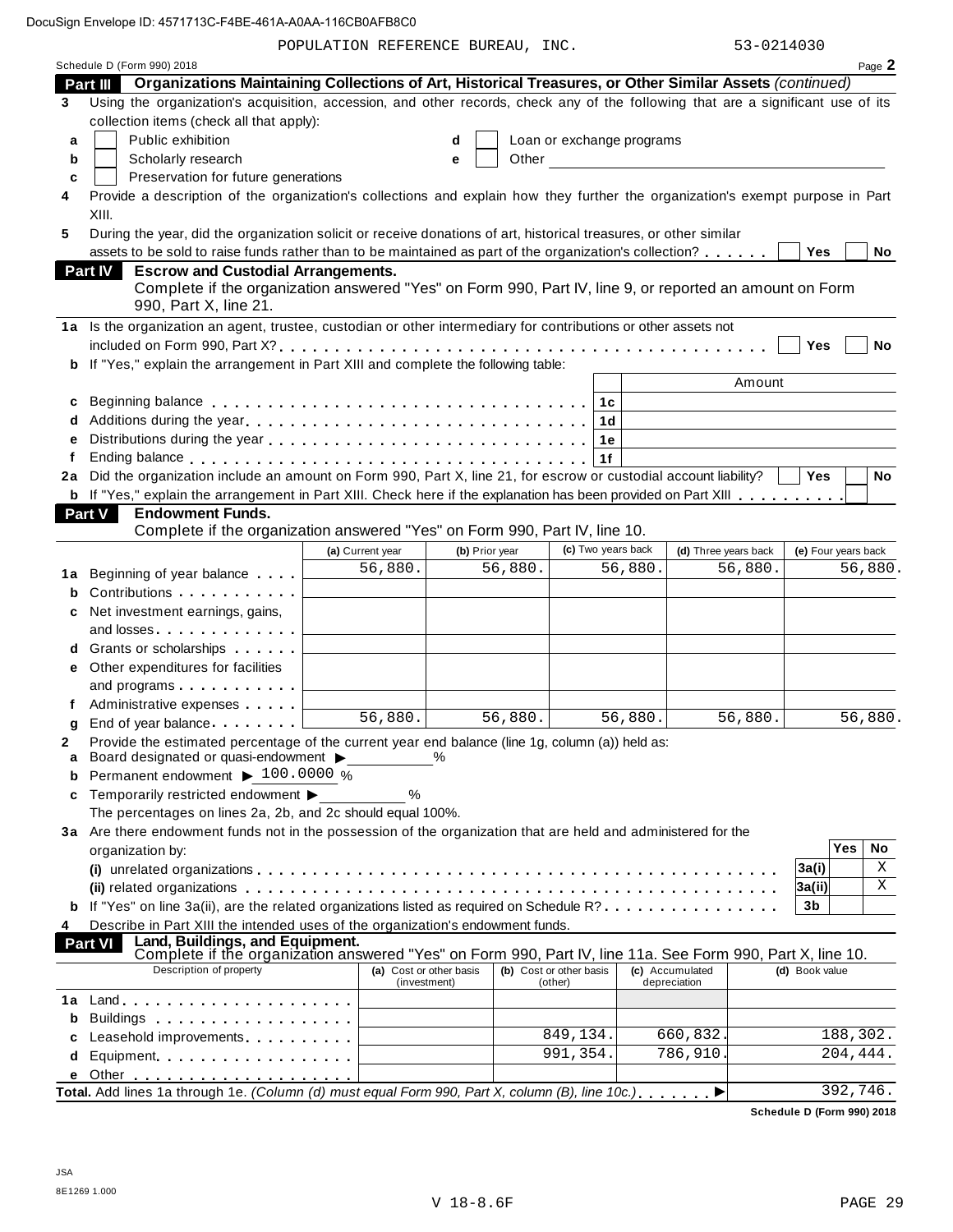POPULATION REFERENCE BUREAU, INC. 53-0214030

| ane |  |
|-----|--|

|                                                        | <b>Investments - Other Securities.</b>                                                   |                 | Page 3                                                                                                     |
|--------------------------------------------------------|------------------------------------------------------------------------------------------|-----------------|------------------------------------------------------------------------------------------------------------|
| <b>Part VII</b>                                        |                                                                                          |                 | Complete if the organization answered "Yes" on Form 990, Part IV, line 11b. See Form 990, Part X, line 12. |
|                                                        | (a) Description of security or category<br>(including name of security)                  | (b) Book value  | (c) Method of valuation:<br>Cost or end-of-year market value                                               |
|                                                        | (1) Financial derivatives                                                                |                 |                                                                                                            |
|                                                        | (2) Closely-held equity interests                                                        |                 |                                                                                                            |
|                                                        |                                                                                          |                 |                                                                                                            |
| (A)<br>(B)                                             |                                                                                          |                 |                                                                                                            |
| (C)                                                    |                                                                                          |                 |                                                                                                            |
| (D)                                                    |                                                                                          |                 |                                                                                                            |
| (E)                                                    |                                                                                          |                 |                                                                                                            |
| (F)                                                    |                                                                                          |                 |                                                                                                            |
| (G)                                                    |                                                                                          |                 |                                                                                                            |
| (H)                                                    |                                                                                          |                 |                                                                                                            |
|                                                        | Total. (Column (b) must equal Form 990, Part X, col. (B) line 12.) $\blacktriangleright$ |                 |                                                                                                            |
| Part VIII                                              | <b>Investments - Program Related.</b>                                                    |                 | Complete if the organization answered "Yes" on Form 990, Part IV, line 11c. See Form 990, Part X, line 13. |
|                                                        | (a) Description of investment                                                            | (b) Book value  | (c) Method of valuation:                                                                                   |
|                                                        |                                                                                          |                 | Cost or end-of-year market value                                                                           |
| (1)                                                    |                                                                                          |                 |                                                                                                            |
| (2)<br>(3)                                             |                                                                                          |                 |                                                                                                            |
| (4)                                                    |                                                                                          |                 |                                                                                                            |
| (5)                                                    |                                                                                          |                 |                                                                                                            |
| (6)                                                    |                                                                                          |                 |                                                                                                            |
| (7)                                                    |                                                                                          |                 |                                                                                                            |
| (8)                                                    |                                                                                          |                 |                                                                                                            |
| (9)                                                    |                                                                                          |                 |                                                                                                            |
|                                                        | Total. (Column (b) must equal Form 990, Part X, col. (B) line 13.) $\blacktriangleright$ |                 |                                                                                                            |
| Part IX                                                | Other Assets.                                                                            |                 |                                                                                                            |
|                                                        |                                                                                          |                 | Complete if the organization answered "Yes" on Form 990, Part IV, line 11d. See Form 990, Part X, line 15. |
|                                                        |                                                                                          | (a) Description | (b) Book value                                                                                             |
|                                                        |                                                                                          |                 |                                                                                                            |
| (2)                                                    |                                                                                          |                 |                                                                                                            |
| (3)                                                    |                                                                                          |                 |                                                                                                            |
|                                                        |                                                                                          |                 |                                                                                                            |
|                                                        |                                                                                          |                 |                                                                                                            |
|                                                        |                                                                                          |                 |                                                                                                            |
|                                                        |                                                                                          |                 |                                                                                                            |
|                                                        |                                                                                          |                 |                                                                                                            |
| (5)<br>(9)                                             | Total. (Column (b) must equal Form 990, Part X, col. (B) line 15.)                       |                 |                                                                                                            |
|                                                        | <b>Other Liabilities.</b><br>line 25.                                                    |                 | Complete if the organization answered "Yes" on Form 990, Part IV, line 11e or 11f. See Form 990, Part X,   |
|                                                        | (a) Description of liability                                                             | (b) Book value  |                                                                                                            |
| (1) Federal income taxes                               |                                                                                          |                 |                                                                                                            |
| (2) DEFERRED RENT                                      |                                                                                          | 706,970.        |                                                                                                            |
| (3)                                                    |                                                                                          |                 |                                                                                                            |
| (4)                                                    |                                                                                          |                 |                                                                                                            |
| (5)                                                    |                                                                                          |                 |                                                                                                            |
| (6)                                                    |                                                                                          |                 |                                                                                                            |
| (7)                                                    |                                                                                          |                 |                                                                                                            |
| (8)                                                    |                                                                                          |                 |                                                                                                            |
| (1)<br>(4)<br>(6)<br>(7)<br>(8)<br>Part X<br>1.<br>(9) | Total. (Column (b) must equal Form 990, Part X, col. (B) line 25.) $\blacktriangleright$ | 706,970.        |                                                                                                            |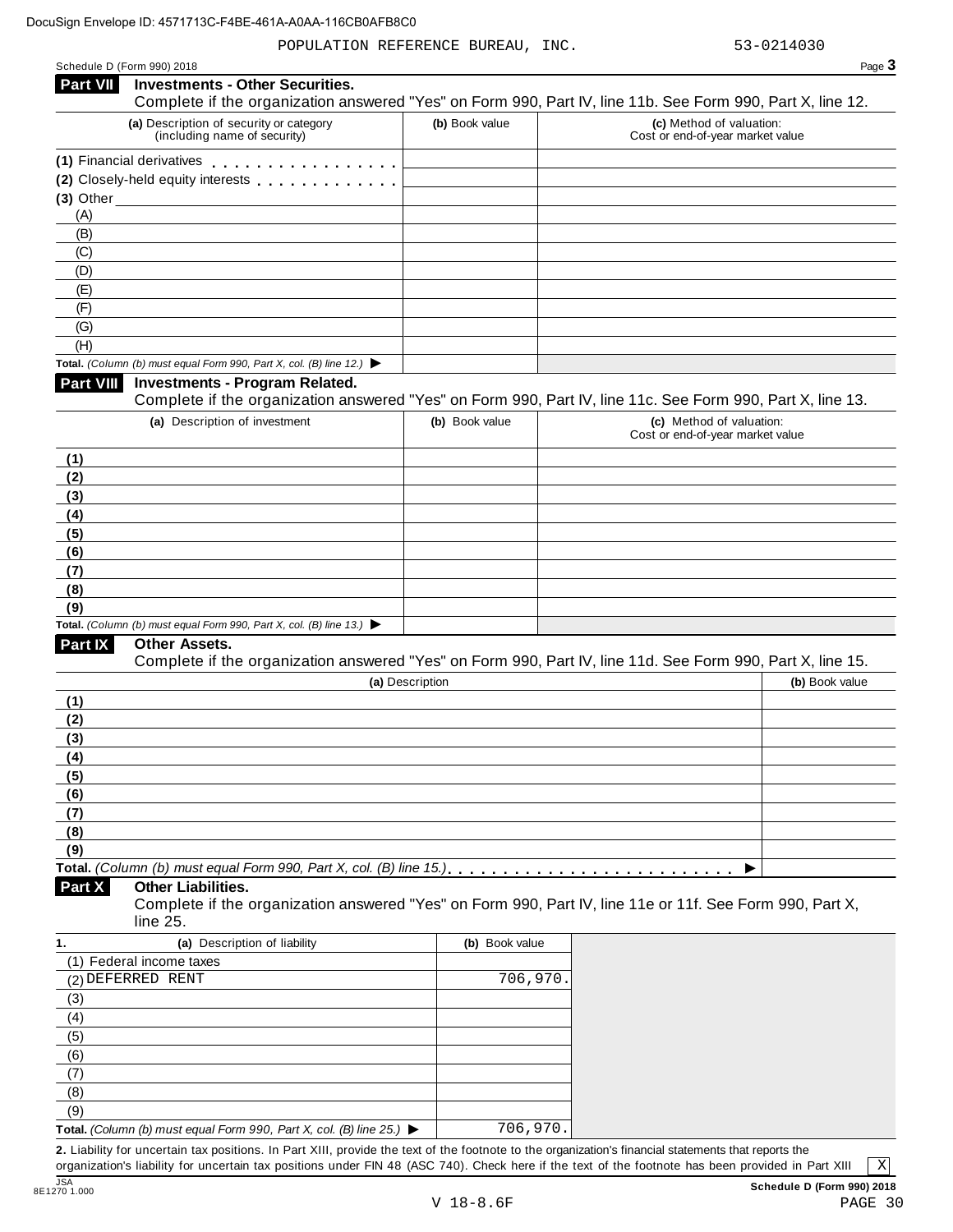POPULATION REFERENCE BUREAU, INC. 53-0214030

|              | Schedule D (Form 990) 2018                                                                                                                                         |              | Page 4          |
|--------------|--------------------------------------------------------------------------------------------------------------------------------------------------------------------|--------------|-----------------|
| Part XI      | Reconciliation of Revenue per Audited Financial Statements With Revenue per Return.<br>Complete if the organization answered "Yes" on Form 990, Part IV, line 12a. |              |                 |
| 1            | Total revenue, gains, and other support per audited financial statements                                                                                           | $\mathbf{1}$ | 10,868,514.     |
| $\mathbf{2}$ | Amounts included on line 1 but not on Form 990, Part VIII, line 12:                                                                                                |              |                 |
| a            | $-1, 353, 047.$<br>2a<br>Net unrealized gains (losses) on investments                                                                                              |              |                 |
| b            | 2 <sub>b</sub>                                                                                                                                                     |              |                 |
| c            |                                                                                                                                                                    |              |                 |
| d            |                                                                                                                                                                    |              |                 |
| e            |                                                                                                                                                                    | <b>2e</b>    | $-1, 353, 047.$ |
| 3            |                                                                                                                                                                    | 3            | 12, 221, 561.   |
| 4            | Amounts included on Form 990, Part VIII, line 12, but not on line 1:                                                                                               |              |                 |
| a            | 62,779.<br>Investment expenses not included on Form 990, Part VIII, line 7b $\boxed{4a}$                                                                           |              |                 |
| b            | 4b                                                                                                                                                                 |              |                 |
|              |                                                                                                                                                                    | 4с           | 62,779.         |
| 5.           | Total revenue. Add lines 3 and 4c. (This must equal Form 990, Part I, line 12.)                                                                                    | 5            | 12, 284, 340.   |
| Part XII     | Reconciliation of Expenses per Audited Financial Statements With Expenses per Return.                                                                              |              |                 |
|              | Complete if the organization answered "Yes" on Form 990, Part IV, line 12a.                                                                                        |              | 11,497,637.     |
| 1            |                                                                                                                                                                    | 1            |                 |
| $\mathbf{2}$ | Amounts included on line 1 but not on Form 990, Part IX, line 25:                                                                                                  |              |                 |
| a            | 2a                                                                                                                                                                 |              |                 |
| b            | 2 <sub>b</sub>                                                                                                                                                     |              |                 |
| c            | 2 <sub>c</sub>                                                                                                                                                     |              |                 |
| d            |                                                                                                                                                                    |              |                 |
| e            |                                                                                                                                                                    | <b>2e</b>    |                 |
| 3            |                                                                                                                                                                    | 3            | 11,497,637.     |
| 4            | Amounts included on Form 990, Part IX, line 25, but not on line 1:                                                                                                 |              |                 |
| a            | 62,779.<br>Investment expenses not included on Form 990, Part VIII, line 7b $\boxed{4a}$                                                                           |              |                 |
| b            |                                                                                                                                                                    |              |                 |
| c            |                                                                                                                                                                    | 4c           | 62,779.         |
| 5.           | Total expenses. Add lines 3 and 4c. (This must equal Form 990, Part I, line 18.).                                                                                  | 5            | 11,560,416.     |
|              | Part XIII Supplemental Information.                                                                                                                                |              |                 |
|              | Provide the descriptions required for Part II, lines 3, 5, and 9; Part III, lines 1a and 4; Part IV, lines 1b and 2b; Part V, line 4; Part X, line                 |              |                 |

2; Part XI, lines 2d and 4b; and Part XII, lines 2d and 4b. Also complete this part to provide any additional information.

SEE PAGE 5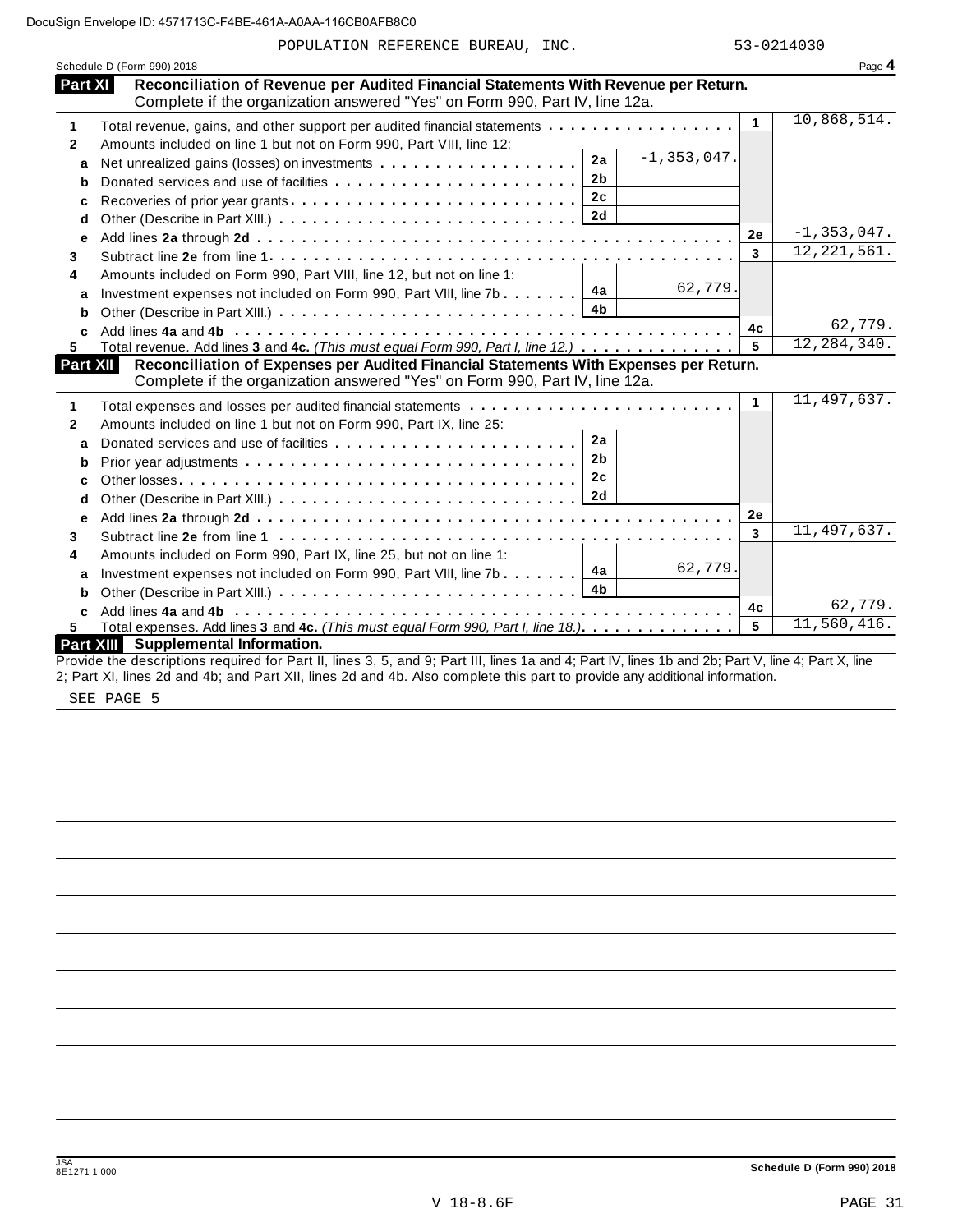**Part XIII Supplemental Information** *(continued)*

#### PART V, LINE 4:

NET ASSETS WITH DONOR RESTRICTIONS CONSIST OF CONTRIBUTIONS RECEIVED IN WHICH THE DONORS STIPULATED THE FUNDS BE MAINTAINED IN PERPETUITY FOR THE OVERALL MISSION AND PURPOSE OF PRB. THE INCOME EARNED ON THE INVESTMENTS IS DONOR RESTRICTED UNTIL APPROPRIATED AND IS GENERALLY USED IN THE PERIOD IT IS EARNED.

PART X, LINE 2:

PRB IS EXEMPT FROM FEDERAL INCOME TAXES UNDER PROVISIONS OF SECTION 501(C)(3) OF THE INTERNAL REVENUE CODE. IN ADDITION, PRB HAS BEEN CLASSIFIED BY THE INTERNAL REVENUE SERVICE AS A PUBLICLY SUPPORTED ORGANIZATION UNDER SECTION 509(A)(1) OF THE INTERNAL REVENUE CODE. PRB FOLLOWS THE PROVISIONS OF THE FINANCIAL ACCOUNTING STANDARDS BOARD (FASB) ACCOUNTING STANDARDS CODIFICATION (ASC) 740-10, ACCOUNTING FOR UNCERTAINTY IN INCOME TAXES. INCOME TAX BENEFITS ARE RECOGNIZED FOR INCOME TAX POSITIONS TAKEN OR EXPECTED TO BE TAKEN IN A TAX RETURN ONLY WHEN IT IS DETERMINED THAT THE INCOME TAX POSITION WILL MORE-LIKELY-THAN-NOT BE SUSTAINED UPON EXAMINATION BY TAXING AUTHORITIES. PRB HAS ANALYZED TAX POSITIONS TAKEN FOR FILING WITH THE INTERNAL REVENUE SERVICE AND ALL STATE JURISDICTIONS WHERE IT OPERATES. PRB BELIEVES THAT INCOME TAX FILING POSITIONS WILL BE SUSTAINED UPON EXAMINATION AND DOES NOT ANTICIPATE ANY ADJUSTMENTS THAT WOULD RESULT IN A MATERIAL ADVERSE EFFECT ON PRB'S FINANCIAL POSITION, RESULTS OF ACTIVITIES OR CASH FLOWS. ACCORDINGLY, PRB HAS NOT RECORDED ANY RESERVES OR RELATED ACCRUALS FOR TAXES, INTEREST AND PENALTIES FOR UNCERTAIN INCOME TAX POSITIONS AT SEPTEMBER 30, 2019 AND 2018. PRB IS OPEN TO EXAMINATION BY TAXING AUTHORITIES FROM 2016 FORWARD.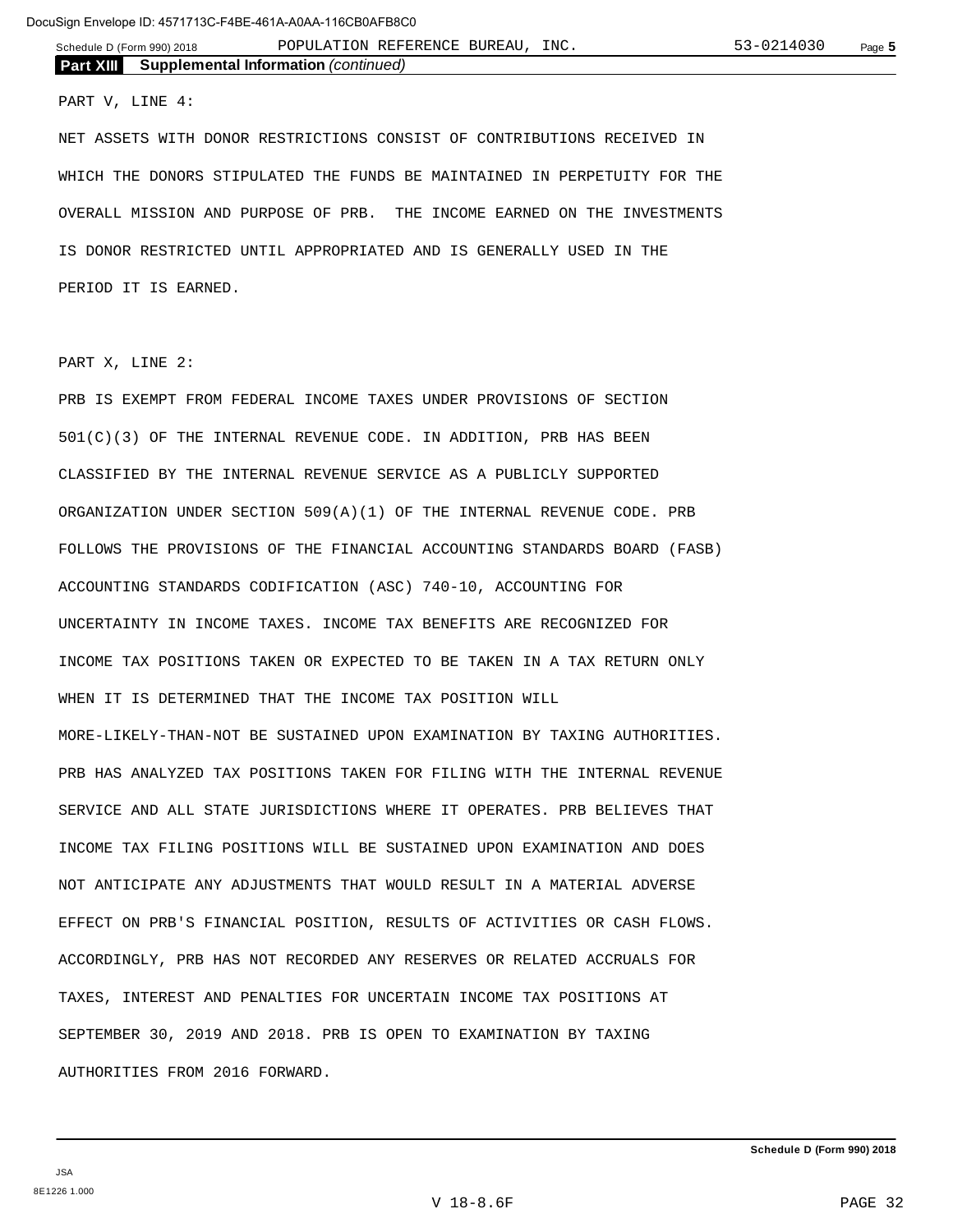| <b>SCHEDULE F</b><br>(Form 990)                        | <b>Statement of Activities Outside the United States</b>                                                                                                                                                                                                                                                                                                                                                                                                                                                                                                                                                                                                                                    | OMB No. 1545-0047                     |
|--------------------------------------------------------|---------------------------------------------------------------------------------------------------------------------------------------------------------------------------------------------------------------------------------------------------------------------------------------------------------------------------------------------------------------------------------------------------------------------------------------------------------------------------------------------------------------------------------------------------------------------------------------------------------------------------------------------------------------------------------------------|---------------------------------------|
|                                                        | Complete if the organization answered "Yes" on Form 990, Part IV, line 14b, 15, or 16.                                                                                                                                                                                                                                                                                                                                                                                                                                                                                                                                                                                                      | 2018                                  |
| Department of the Treasury<br>Internal Revenue Service | Attach to Form 990.<br><b>Open to Public</b><br>Go to www.irs.gov/Form990 for instructions and the latest information.<br><b>Inspection</b>                                                                                                                                                                                                                                                                                                                                                                                                                                                                                                                                                 |                                       |
| Name of the organization                               |                                                                                                                                                                                                                                                                                                                                                                                                                                                                                                                                                                                                                                                                                             | <b>Employer identification number</b> |
|                                                        | POPULATION REFERENCE BUREAU, INC.                                                                                                                                                                                                                                                                                                                                                                                                                                                                                                                                                                                                                                                           | $53 - 0214030$                        |
| Part I                                                 | General Information on Activities Outside the United States. Complete if the organization answered "Yes" on<br>Form 990, Part IV, line 14b.                                                                                                                                                                                                                                                                                                                                                                                                                                                                                                                                                 |                                       |
| grants or assistance?                                  | For grantmakers. Does the organization maintain records to substantiate the amount of its grants and other<br>assistance, the grantees' eligibility for the grants or assistance, and the selection criteria used to award the<br>$\mathcal{L}^{\mathcal{A}}(\mathcal{A}^{\mathcal{A}}(\mathcal{A}^{\mathcal{A}}(\mathcal{A}^{\mathcal{A}}(\mathcal{A}^{\mathcal{A}}(\mathcal{A}^{\mathcal{A}}(\mathcal{A}^{\mathcal{A}}(\mathcal{A}^{\mathcal{A}}(\mathcal{A}^{\mathcal{A}}(\mathcal{A}^{\mathcal{A}}(\mathcal{A}^{\mathcal{A}}(\mathcal{A}^{\mathcal{A}}(\mathcal{A}^{\mathcal{A}}(\mathcal{A}^{\mathcal{A}}(\mathcal{A}^{\mathcal{A}}(\mathcal{A}^{\mathcal{A}}(\mathcal{A}^{\mathcal{A$ | Yes<br>Nο                             |

- **2 For grantmakers.** Describe in Part V the organization's procedures for monitoring the use of its grants and other assistance outside the United States.
- **3** Activities per Region. (The following Part I, line 3 table can be duplicated ifadditional space is needed.)

|            | Protection por Troglom, (The Tellowing Fart I), line of table barrier adplicated if additional opace is hooded;<br>(a) Region                                                                                                 | (b) Number<br>of offices in<br>the region | (c) Number of<br>employees,<br>agents, and<br>independent<br>contractors<br>in the region | (d) Activities conducted in the<br>region (by type) (such as,<br>fundraising, program services,<br>investments, grants to recipients<br>located in the region) | (e) If activity listed in (d) is<br>a program service,<br>describe specific type of<br>service(s) in the region | (f) Total<br>expenditures for<br>and investments<br>in the region |
|------------|-------------------------------------------------------------------------------------------------------------------------------------------------------------------------------------------------------------------------------|-------------------------------------------|-------------------------------------------------------------------------------------------|----------------------------------------------------------------------------------------------------------------------------------------------------------------|-----------------------------------------------------------------------------------------------------------------|-------------------------------------------------------------------|
|            | (1) SUB-SAHARAN AFRICA                                                                                                                                                                                                        | $0$ .                                     | 0.                                                                                        | <b>GRANTMAKING</b>                                                                                                                                             | N/A                                                                                                             | 485, 335.                                                         |
| (2)        | EAST ASIA AND THE PACIFIC                                                                                                                                                                                                     | $0$ .                                     | $0$ .                                                                                     | <b>GRANTMAKING</b>                                                                                                                                             | $\rm N/A$                                                                                                       | 5,099.                                                            |
|            |                                                                                                                                                                                                                               |                                           |                                                                                           |                                                                                                                                                                |                                                                                                                 |                                                                   |
| (3)        |                                                                                                                                                                                                                               |                                           |                                                                                           |                                                                                                                                                                |                                                                                                                 |                                                                   |
| (4)        |                                                                                                                                                                                                                               |                                           |                                                                                           |                                                                                                                                                                |                                                                                                                 |                                                                   |
| (5)        |                                                                                                                                                                                                                               |                                           |                                                                                           |                                                                                                                                                                |                                                                                                                 |                                                                   |
| (6)        |                                                                                                                                                                                                                               |                                           |                                                                                           |                                                                                                                                                                |                                                                                                                 |                                                                   |
| (7)        |                                                                                                                                                                                                                               |                                           |                                                                                           |                                                                                                                                                                |                                                                                                                 |                                                                   |
| (8)        |                                                                                                                                                                                                                               |                                           |                                                                                           |                                                                                                                                                                |                                                                                                                 |                                                                   |
| (9)        |                                                                                                                                                                                                                               |                                           |                                                                                           |                                                                                                                                                                |                                                                                                                 |                                                                   |
|            |                                                                                                                                                                                                                               |                                           |                                                                                           |                                                                                                                                                                |                                                                                                                 |                                                                   |
| (10)       | <u> 1989 - Jan Stein Stein Stein Stein Stein Stein Stein Stein Stein Stein Stein Stein Stein Stein Stein Stein S</u>                                                                                                          |                                           |                                                                                           |                                                                                                                                                                |                                                                                                                 |                                                                   |
| (11)       |                                                                                                                                                                                                                               |                                           |                                                                                           |                                                                                                                                                                |                                                                                                                 |                                                                   |
| (12)       |                                                                                                                                                                                                                               |                                           |                                                                                           |                                                                                                                                                                |                                                                                                                 |                                                                   |
| (13)       |                                                                                                                                                                                                                               |                                           |                                                                                           |                                                                                                                                                                |                                                                                                                 |                                                                   |
| (14)       |                                                                                                                                                                                                                               |                                           |                                                                                           |                                                                                                                                                                |                                                                                                                 |                                                                   |
| (15)       |                                                                                                                                                                                                                               |                                           |                                                                                           |                                                                                                                                                                |                                                                                                                 |                                                                   |
| (16)       |                                                                                                                                                                                                                               |                                           |                                                                                           |                                                                                                                                                                |                                                                                                                 |                                                                   |
|            |                                                                                                                                                                                                                               |                                           |                                                                                           |                                                                                                                                                                |                                                                                                                 |                                                                   |
| (17)<br>3a | Subtotal extension and substitutions of the state of the state of the state of the state of the state of the state of the state of the state of the state of the state of the state of the state of the state of the state of |                                           |                                                                                           |                                                                                                                                                                |                                                                                                                 | 490,434.                                                          |
| b          | Total<br>from<br>continuation<br>sheets to Part I                                                                                                                                                                             |                                           |                                                                                           |                                                                                                                                                                |                                                                                                                 |                                                                   |
| c          | Totals (add lines 3a and 3b)                                                                                                                                                                                                  |                                           |                                                                                           |                                                                                                                                                                |                                                                                                                 | 490,434.                                                          |

**For Paperwork Reduction Act Notice, see the Instructions for Form 990. Schedule F (Form 990) 2018**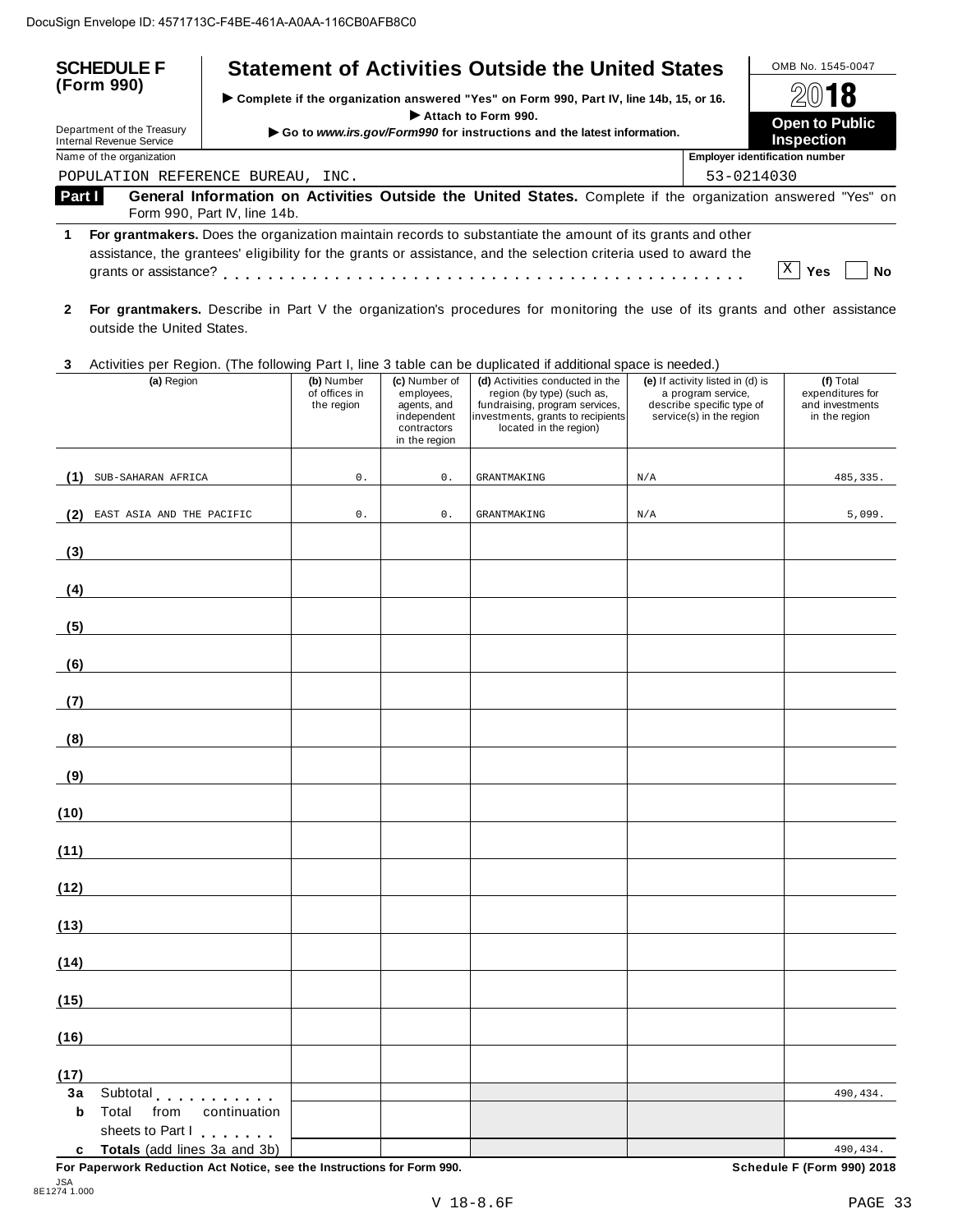POPULATION REFERENCE BUREAU, INC. 53-0214030

Schedule <sup>F</sup> (Form 990) <sup>2018</sup> Page **2**

|                | Part IV, line 15, for any recipient who received more than \$5,000. Part II can be duplicated if additional space is needed. |                                                    |                    |                         |                             |                                       |                                        |                                             |                                                                |
|----------------|------------------------------------------------------------------------------------------------------------------------------|----------------------------------------------------|--------------------|-------------------------|-----------------------------|---------------------------------------|----------------------------------------|---------------------------------------------|----------------------------------------------------------------|
| $\overline{1}$ | (a) Name of<br>organization                                                                                                  | (b) IRS code<br>section and EIN<br>(if applicable) | (c) Region         | (d) Purpose of<br>grant | (e) Amount of<br>cash grant | (f) Manner of<br>cash<br>disbursement | (g) Amount of<br>noncash<br>assistance | (h) Description<br>of noncash<br>assistance | (i) Method of<br>valuation<br>(book, FMV,<br>appraisal, other) |
| (1)            |                                                                                                                              |                                                    | SUB-SAHARAN AFRICA | ADVOCACY                | 14,474.                     | WIRE                                  |                                        |                                             |                                                                |
| (2)            |                                                                                                                              |                                                    | SUB-SAHARAN AFRICA | SEE PART V              | 95,888.                     | WIRE                                  |                                        |                                             |                                                                |
| (3)            |                                                                                                                              |                                                    | SUB-SAHARAN AFRICA | ADVOCACY<br>TRAINING    | 75,000.                     | WIRE                                  |                                        |                                             |                                                                |
| (4)            |                                                                                                                              |                                                    | SUB-SAHARAN AFRICA | CAPACITY<br>BUILDING    | 110,997.                    | WIRE                                  |                                        |                                             |                                                                |
| (5)            |                                                                                                                              |                                                    | EAST ASIA/PACIFIC  | ADVOCACY                | 5,099.                      | WIRE                                  |                                        |                                             |                                                                |
| (6)            |                                                                                                                              |                                                    | SUB-SAHARAN AFRICA | SEE PART V              | 40,511.                     | WIRE                                  |                                        |                                             |                                                                |
| (7)            |                                                                                                                              |                                                    | SUB-SAHARAN AFRICA | SEE PART V              | 46,151.                     | WIRE                                  |                                        |                                             |                                                                |
| (8)            |                                                                                                                              |                                                    | SUB-SAHARAN AFRICA | SEE PART V              | 36,041.                     | WIRE                                  |                                        |                                             |                                                                |
| (9)            |                                                                                                                              |                                                    | SUB-SAHARAN AFRICA | SEE PART V              | 5,526.                      | WIRE                                  |                                        |                                             |                                                                |
| (10)           |                                                                                                                              |                                                    | SUB-SAHARAN AFRICA | ADVOCACY                | 18,000.                     | WIRE                                  |                                        |                                             |                                                                |
| (11)           |                                                                                                                              |                                                    | SUB-SAHARAN AFRICA | ADVOCACY                | 12,000.                     | WIRE                                  |                                        |                                             |                                                                |
| (12)           |                                                                                                                              |                                                    | SUB-SAHARAN AFRICA | ADVOCACY                | 6,555.                      | WIRE                                  |                                        |                                             |                                                                |
| (13)           |                                                                                                                              |                                                    | SUB-SAHARAN AFRICA | CAPACITY<br>BUILDING    | 12,206.                     | WIRE                                  |                                        |                                             |                                                                |
| (14)           |                                                                                                                              |                                                    | SUB-SAHARAN AFRICA | SEE PART V              | 11,987.                     | WIRE                                  |                                        |                                             |                                                                |
| (15)           |                                                                                                                              |                                                    |                    |                         |                             |                                       |                                        |                                             |                                                                |
| (16)           |                                                                                                                              |                                                    |                    |                         |                             |                                       |                                        |                                             |                                                                |

**2** Enter total number of recipient organizations listed above that are recognized as charities by the foreign country, recognized as tax-exempt

 $\blacksquare$ <br>by the IRS, or for which the grantee or counsel has provided a section 501(c)(3) equivalency letter<br>3 Enter total number of other organizations or entities  $\overline{\phantom{a}}$ 14.

**Schedule F (Form 990) 2018**

Part II Grants and Other Assistance to Organizations or Entities Outside the United States. Complete if the organization answered "Yes" on Form 990,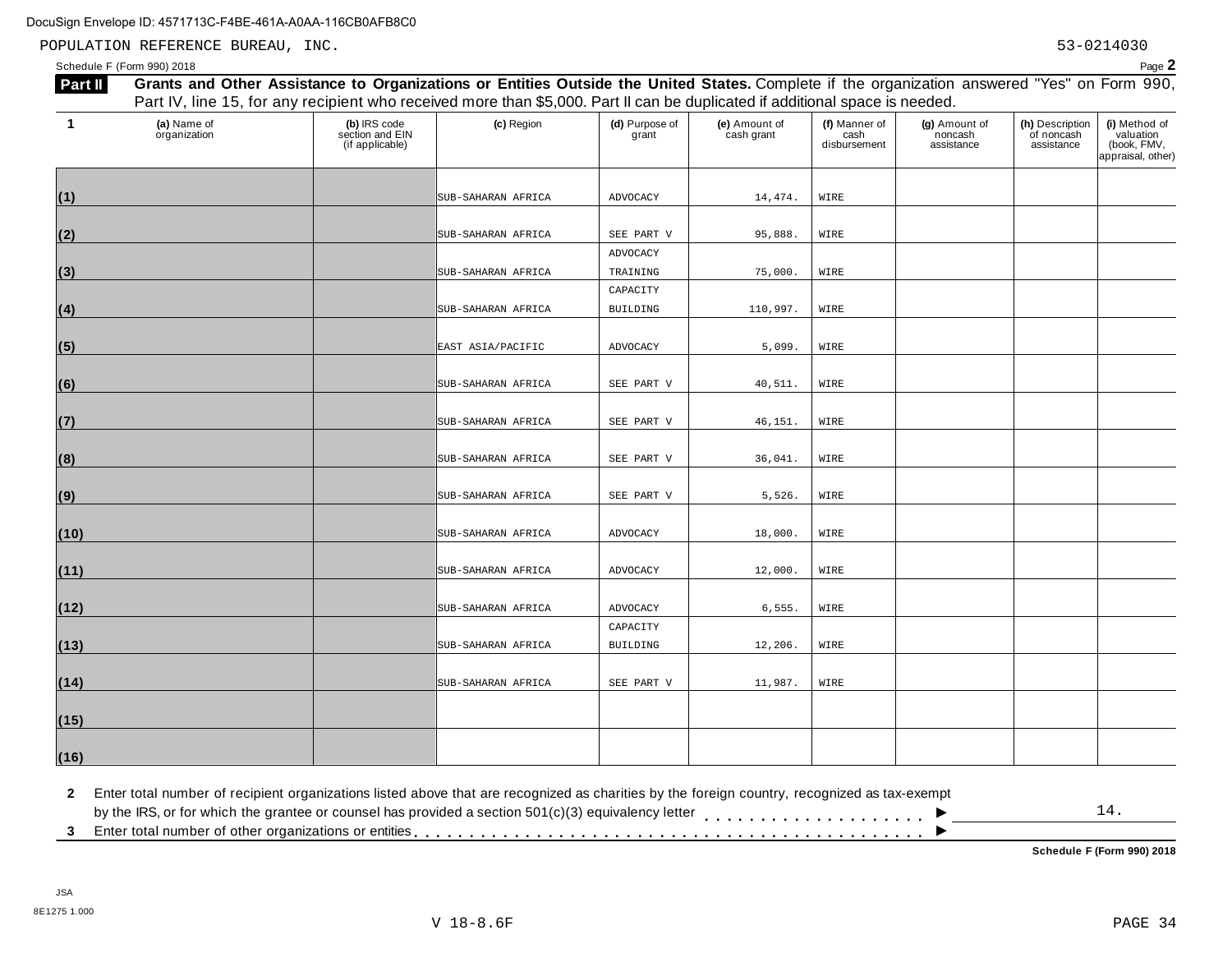POPULATION REFERENCE BUREAU, INC. 53-0214030

Schedule <sup>F</sup> (Form 990) <sup>2018</sup> Page **3**

| Grants and Other Assistance to Individuals Outside the United States. Complete if the organization answered "Yes" on Form 990, Part IV, line 16.<br>Part III<br>Part III can be duplicated if additional space is needed. |            |                             |                             |                                       |                                        |                                             |                                                                |
|---------------------------------------------------------------------------------------------------------------------------------------------------------------------------------------------------------------------------|------------|-----------------------------|-----------------------------|---------------------------------------|----------------------------------------|---------------------------------------------|----------------------------------------------------------------|
| (a) Type of grant or assistance                                                                                                                                                                                           | (b) Region | (c) Number of<br>recipients | (d) Amount of<br>cash grant | (e) Manner of<br>cash<br>disbursement | (f) Amount of<br>noncash<br>assistance | (g) Description<br>of noncash<br>assistance | (h) Method of<br>valuation<br>(book, FMV,<br>appraisal, other) |
| (1)                                                                                                                                                                                                                       |            |                             |                             |                                       |                                        |                                             |                                                                |
| (2)                                                                                                                                                                                                                       |            |                             |                             |                                       |                                        |                                             |                                                                |
| (3)<br><u> 1980 - Johann Barbara, martxa al</u>                                                                                                                                                                           |            |                             |                             |                                       |                                        |                                             |                                                                |
| (4)<br><u> 1989 - Johann Barn, mars ann an t-Aonaich an t-Aonaich an t-Aonaich an t-Aonaich an t-Aonaich an t-Aonaich an </u>                                                                                             |            |                             |                             |                                       |                                        |                                             |                                                                |
| (5)<br><u> 1980 - Andrea Station Barbara, amerikan per</u>                                                                                                                                                                |            |                             |                             |                                       |                                        |                                             |                                                                |
| (6)<br><u> 1980 - Jan Alexandria (h. 1980).</u>                                                                                                                                                                           |            |                             |                             |                                       |                                        |                                             |                                                                |
| (7)                                                                                                                                                                                                                       |            |                             |                             |                                       |                                        |                                             |                                                                |
| (8)<br><u> 1980 - Jan Stein Stein Stein Stein Stein Stein Stein Stein Stein Stein Stein Stein Stein Stein Stein Stein S</u>                                                                                               |            |                             |                             |                                       |                                        |                                             |                                                                |
| (9)                                                                                                                                                                                                                       |            |                             |                             |                                       |                                        |                                             |                                                                |
| (10)                                                                                                                                                                                                                      |            |                             |                             |                                       |                                        |                                             |                                                                |
| (11)                                                                                                                                                                                                                      |            |                             |                             |                                       |                                        |                                             |                                                                |
| (12)                                                                                                                                                                                                                      |            |                             |                             |                                       |                                        |                                             |                                                                |
| (13)                                                                                                                                                                                                                      |            |                             |                             |                                       |                                        |                                             |                                                                |
| (14)                                                                                                                                                                                                                      |            |                             |                             |                                       |                                        |                                             |                                                                |
| (15)                                                                                                                                                                                                                      |            |                             |                             |                                       |                                        |                                             |                                                                |
| (16)                                                                                                                                                                                                                      |            |                             |                             |                                       |                                        |                                             |                                                                |
| (17)                                                                                                                                                                                                                      |            |                             |                             |                                       |                                        |                                             |                                                                |
| (18)                                                                                                                                                                                                                      |            |                             |                             |                                       |                                        |                                             |                                                                |

**Schedule F (Form 990) 2018**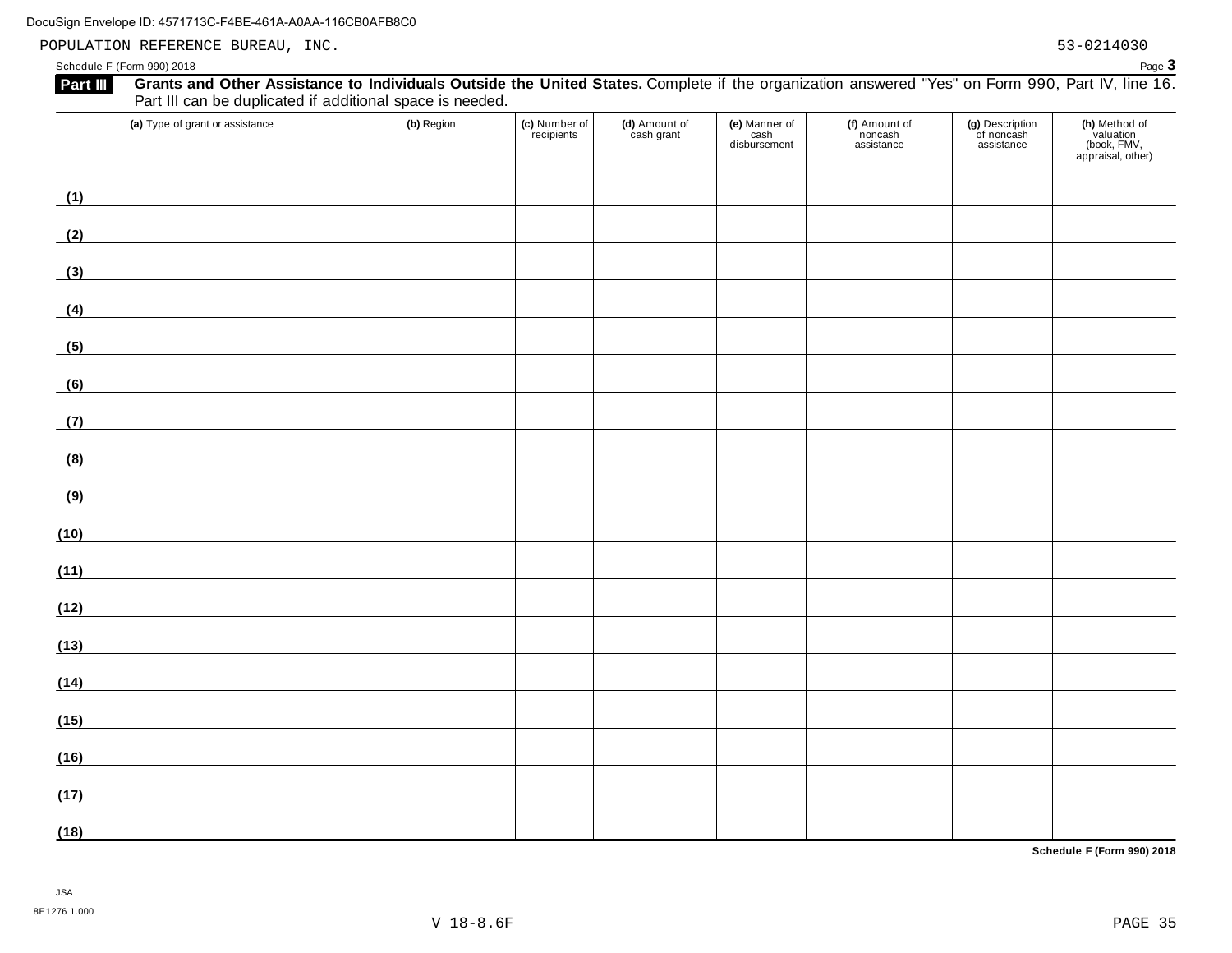|                | Schedule F (Form 990) 2018                                                                                                                                                                                                                                                                                                                                                                                                    | Page 4                       |
|----------------|-------------------------------------------------------------------------------------------------------------------------------------------------------------------------------------------------------------------------------------------------------------------------------------------------------------------------------------------------------------------------------------------------------------------------------|------------------------------|
| <b>Part IV</b> | <b>Foreign Forms</b>                                                                                                                                                                                                                                                                                                                                                                                                          |                              |
| 1              | Was the organization a U.S. transferor of property to a foreign corporation during the tax year? If "Yes,"<br>the organization may be required to file Form 926, Return by a U.S. Transferor of Property to a Foreign<br>Yes                                                                                                                                                                                                  | $\vert X \vert$<br><b>No</b> |
| $\mathbf{2}$   | Did the organization have an interest in a foreign trust during the tax year? If "Yes," the organization<br>may be required to separately file Form 3520, Annual Return To Report Transactions With Foreign<br>Trusts and Receipt of Certain Foreign Gifts, and/or Form 3520-A, Annual Information Return of Foreign<br>Trust With a U.S. Owner (see Instructions for Forms 3520 and 3520-A; don't file with Form 990)<br>Yes | X<br>No                      |
| 3              | Did the organization have an ownership interest in a foreign corporation during the tax year? If "Yes,"<br>the organization may be required to file Form 5471, Information Return of U.S. Persons With Respect To<br>Yes                                                                                                                                                                                                      | X<br><b>No</b>               |
| 4              | Was the organization a direct or indirect shareholder of a passive foreign investment company or a<br>qualified electing fund during the tax year? If "Yes," the organization may be required to file Form 8621,<br>Information Return by a Shareholder of a Passive Foreign Investment Company or Qualified Electing<br>Fund (see Instructions for Form 8621)<br>Yes                                                         | X<br><b>No</b>               |
| 5              | Did the organization have an ownership interest in a foreign partnership during the tax year? If "Yes,"<br>the organization may be required to file Form 8865, Return of U.S. Persons With Respect to Certain<br>Foreign Partnerships (see Instructions for Form 8865)<br>Yes                                                                                                                                                 | $\vert X \vert$<br><b>No</b> |
| 6              | Did the organization have any operations in or related to any boycotting countries during the tax year? If<br>"Yes," the organization may be required to separately file Form 5713, International Boycott Report (see<br>Instructions for Form 5713; don't file with Form 990)<br>Yes                                                                                                                                         | Χ<br><b>No</b>               |

**Schedule F (Form 990) 2018**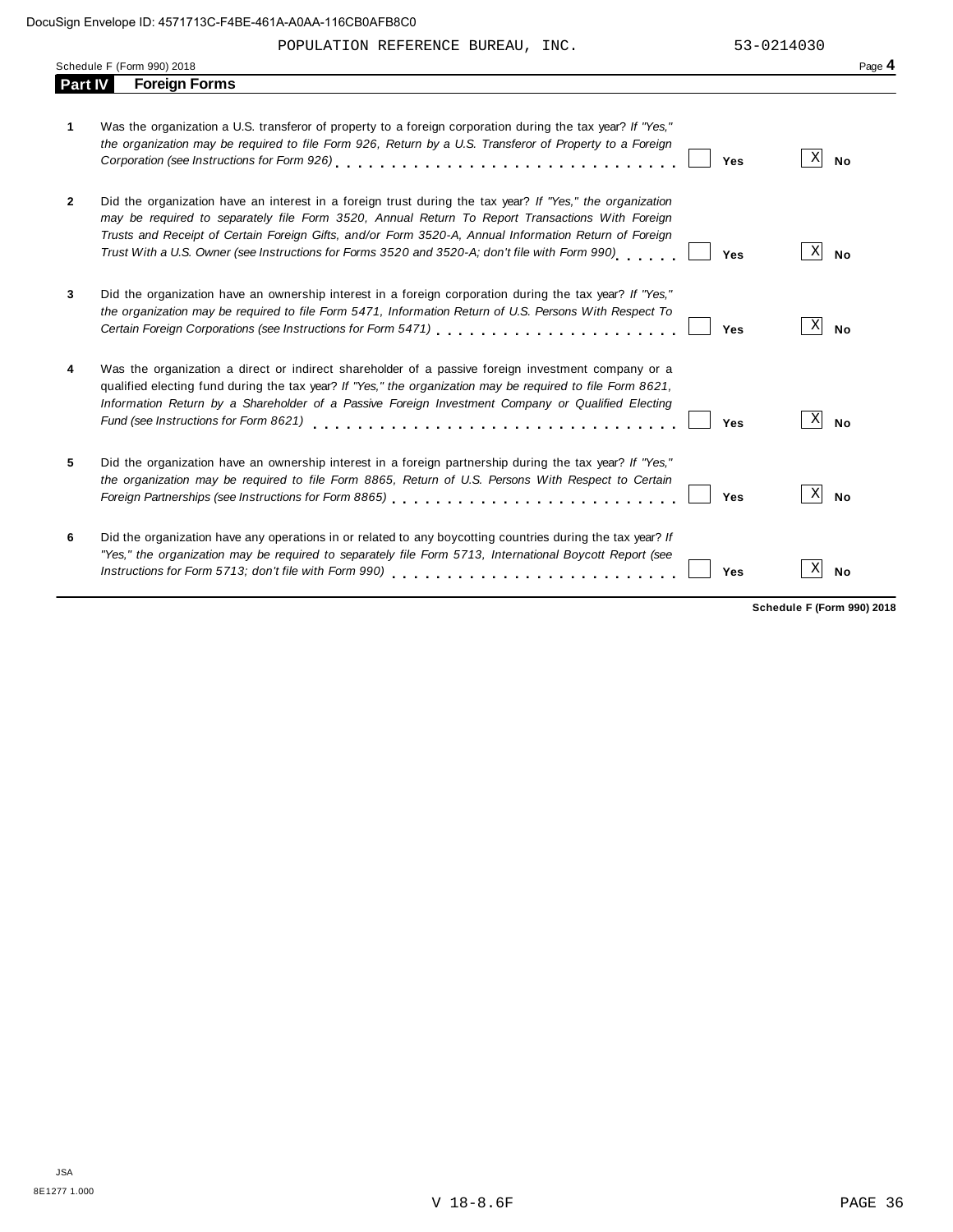|               | Schedule F (Form 990) 2018                                         | POPULATION REFERENCE BUREAU, INC.                                                                                                                                                                                                                                                                                                                                                  | 53-0214030<br>Page 5 |
|---------------|--------------------------------------------------------------------|------------------------------------------------------------------------------------------------------------------------------------------------------------------------------------------------------------------------------------------------------------------------------------------------------------------------------------------------------------------------------------|----------------------|
| <b>Part V</b> | <b>Supplemental Information</b><br>information (see instructions). | Provide the information required by Part I, line 2 (monitoring of funds); Part I, line 3, column (f) (accounting method;<br>amounts of investments vs. expenditures per region); Part II, line 1 (accounting method); Part III (accounting method); and<br>Part III, column (c) (estimated number of recipients), as applicable. Also complete this part to provide any additional |                      |
|               | PART I, LINE 2:                                                    |                                                                                                                                                                                                                                                                                                                                                                                    |                      |
|               |                                                                    | PRB ISSUES A REQUEST FOR PROPOSALS, WHICH ARE CAREFULLY REVIEWED BY BOTH                                                                                                                                                                                                                                                                                                           |                      |
|               |                                                                    | INTERNAL AND EXTERNAL REVIEWERS. ONCE THE SUCCESSFUL APPLICANTS ARE                                                                                                                                                                                                                                                                                                                |                      |
|               |                                                                    | CHOSEN, A PRB PROGRAM MANAGER AND A PRB FINANCIAL ADMINISTRATOR MANAGE                                                                                                                                                                                                                                                                                                             |                      |
| THE PROJECT.  |                                                                    |                                                                                                                                                                                                                                                                                                                                                                                    |                      |
|               | PART I AND II:                                                     |                                                                                                                                                                                                                                                                                                                                                                                    |                      |
|               |                                                                    | THE ACCRUAL BASIS OF ACCOUNTING IS USED TO REPORT AMOUNTS LISTED IN PARTS                                                                                                                                                                                                                                                                                                          |                      |
| I AND II.     |                                                                    |                                                                                                                                                                                                                                                                                                                                                                                    |                      |
| PART II:      |                                                                    |                                                                                                                                                                                                                                                                                                                                                                                    |                      |
|               |                                                                    | COLUMN (D) - PURPOSE OF GRANT OR ASSISTANCE:                                                                                                                                                                                                                                                                                                                                       |                      |
|               |                                                                    |                                                                                                                                                                                                                                                                                                                                                                                    |                      |
|               |                                                                    | 2) POLICY COMMUNICATIONS TRAINING                                                                                                                                                                                                                                                                                                                                                  |                      |
|               |                                                                    |                                                                                                                                                                                                                                                                                                                                                                                    |                      |
|               | 6) COMMUNICATION & DISSEMINATION                                   |                                                                                                                                                                                                                                                                                                                                                                                    |                      |
|               |                                                                    |                                                                                                                                                                                                                                                                                                                                                                                    |                      |
|               | 7) COMMUNICATION & DISSEMINATION                                   |                                                                                                                                                                                                                                                                                                                                                                                    |                      |
|               |                                                                    |                                                                                                                                                                                                                                                                                                                                                                                    |                      |
|               | 8) COMMUNICATION & DISSEMINATION                                   |                                                                                                                                                                                                                                                                                                                                                                                    |                      |
|               |                                                                    |                                                                                                                                                                                                                                                                                                                                                                                    |                      |
|               | 9) COMMUNICATION & DISSEMINATION                                   |                                                                                                                                                                                                                                                                                                                                                                                    |                      |
|               |                                                                    |                                                                                                                                                                                                                                                                                                                                                                                    |                      |
|               |                                                                    | 14) POLICY COMMUNICATIONS TRAINING                                                                                                                                                                                                                                                                                                                                                 |                      |

**Schedule F (Form 990) 2018**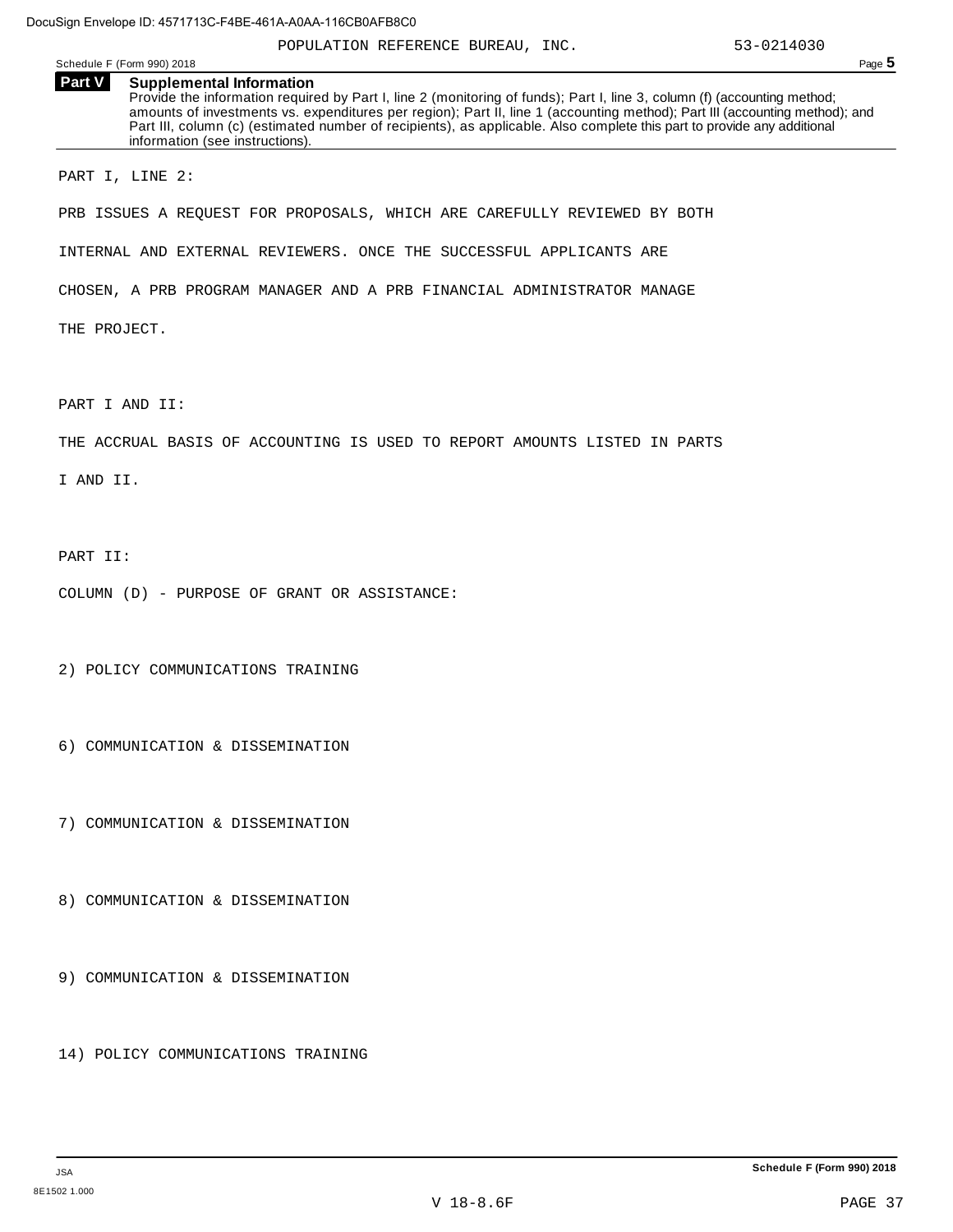Schedule <sup>F</sup> (Form 990) <sup>2018</sup> Page **5**

**Part V Supplemental Information** Provide the information required by Part I, line 2 (monitoring of funds); Part I, line 3, column (f) (accounting method; amounts of investments vs. expenditures per region); Part II, line 1 (accounting method); Part III (accounting method); and Part III, column (c) (estimated number of recipients), as applicable. Also complete this part to provide any additional information (see instructions).

14) POLICY COMMUNICATIONS TRAINING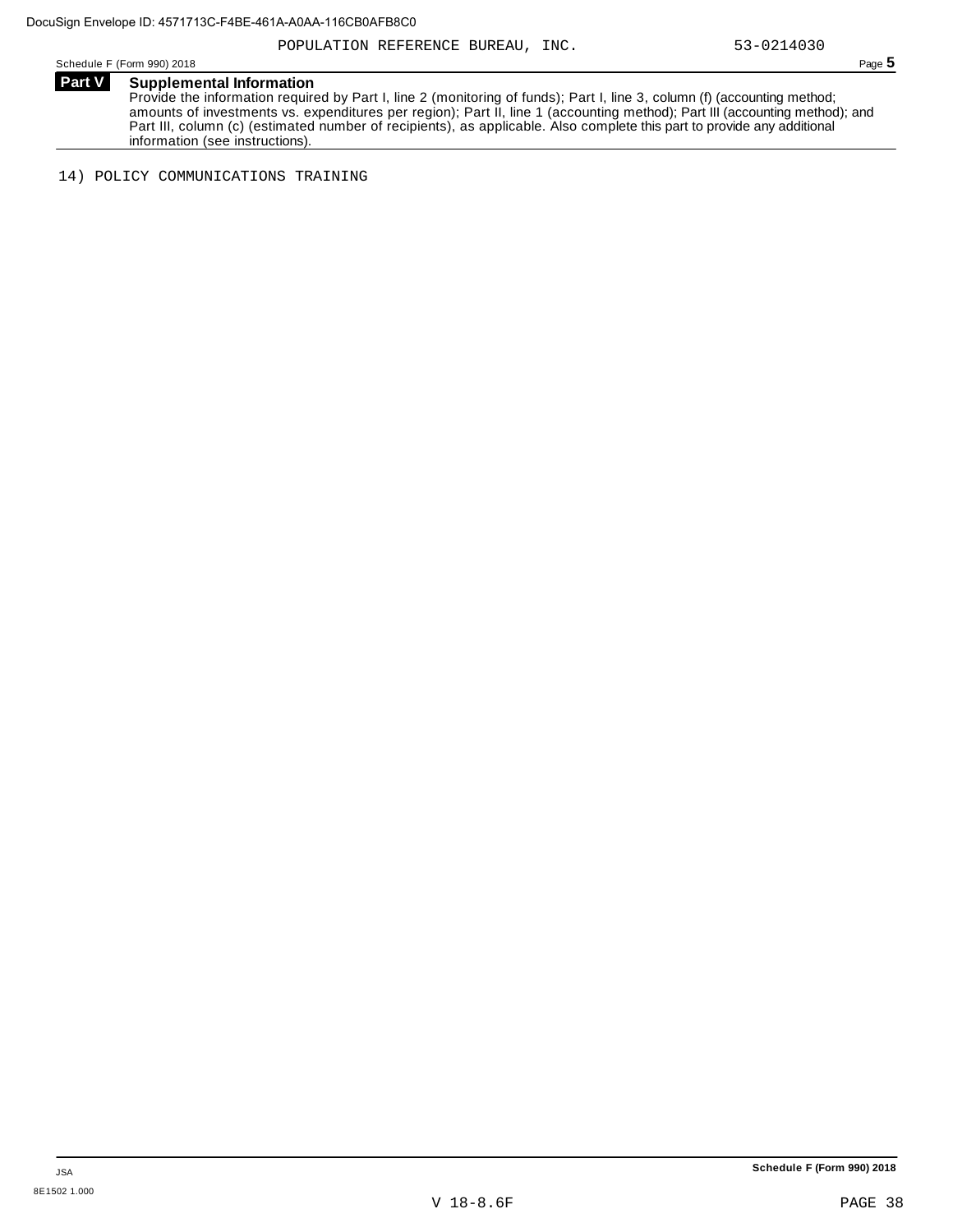| <b>Grants and Other Assistance to Organizations,</b><br><b>SCHEDULE I</b><br>Governments, and Individuals in the United States<br>(Form 990)<br>Complete if the organization answered "Yes" on Form 990, Part IV, line 21 or 22.<br>Department of the Treasury                                   |            | OMB No. 1545-0047<br>2018<br><b>Open to Public</b> |                                                       |                                       |                                                             |                                          |                                       |
|--------------------------------------------------------------------------------------------------------------------------------------------------------------------------------------------------------------------------------------------------------------------------------------------------|------------|----------------------------------------------------|-------------------------------------------------------|---------------------------------------|-------------------------------------------------------------|------------------------------------------|---------------------------------------|
| <b>Internal Revenue Service</b>                                                                                                                                                                                                                                                                  |            |                                                    | Go to www.irs.gov/Form990 for the latest information. |                                       |                                                             |                                          | Inspection                            |
| Name of the organization                                                                                                                                                                                                                                                                         |            |                                                    |                                                       |                                       |                                                             | <b>Employer identification number</b>    |                                       |
| POPULATION REFERENCE BUREAU, INC.                                                                                                                                                                                                                                                                |            |                                                    |                                                       |                                       |                                                             | 53-0214030                               |                                       |
| <b>General Information on Grants and Assistance</b><br>Part I                                                                                                                                                                                                                                    |            |                                                    |                                                       |                                       |                                                             |                                          |                                       |
| Does the organization maintain records to substantiate the amount of the grants or assistance, the grantees' eligibility for the grants or assistance, and<br>1<br>Describe in Part IV the organization's procedures for monitoring the use of grant funds in the United States.<br>$\mathbf{2}$ |            |                                                    |                                                       |                                       |                                                             |                                          | $X$ Yes<br>No                         |
| Grants and Other Assistance to Domestic Organizations and Domestic Governments. Complete if the organization answered "Yes" on Form 990,<br><b>Part II</b>                                                                                                                                       |            |                                                    |                                                       |                                       |                                                             |                                          |                                       |
| Part IV, line 21, for any recipient that received more than \$5,000. Part II can be duplicated if additional space is needed.                                                                                                                                                                    |            |                                                    |                                                       |                                       |                                                             |                                          |                                       |
| 1 (a) Name and address of organization<br>or government                                                                                                                                                                                                                                          | $(b)$ EIN  | (c) IRC section<br>(if applicable)                 | (d) Amount of cash<br>grant                           | (e) Amount of non-<br>cash assistance | (f) Method of valuation<br>(ḃook, FMV, appraisal,<br>other) | (g) Description of<br>noncash assistance | (h) Purpose of grant<br>or assistance |
| (1) INTERNATIONAL YOUTH ALLIANCE FOR FAMILY PLA                                                                                                                                                                                                                                                  |            |                                                    |                                                       |                                       |                                                             |                                          | SUB-GRANT                             |
| 1750 HARVARD ST NW, 3B WASHINGTON, DC 20009                                                                                                                                                                                                                                                      | 47-5049026 | 501(C)(3)                                          | 160,000.                                              |                                       |                                                             |                                          | SEE PART IV                           |
| (2) DEVELOPING RADIO PARTNERS                                                                                                                                                                                                                                                                    |            |                                                    |                                                       |                                       |                                                             |                                          | SUB-GRANT                             |
| 910 17TH ST, NW WASHINGTON, DC 20006                                                                                                                                                                                                                                                             | 06-1710103 | 501(C)(3)                                          | 140,000.                                              |                                       |                                                             |                                          | SEE PART IV                           |
| (3)                                                                                                                                                                                                                                                                                              |            |                                                    |                                                       |                                       |                                                             |                                          |                                       |
| (4)                                                                                                                                                                                                                                                                                              |            |                                                    |                                                       |                                       |                                                             |                                          |                                       |
| (5)                                                                                                                                                                                                                                                                                              |            |                                                    |                                                       |                                       |                                                             |                                          |                                       |
| (6)                                                                                                                                                                                                                                                                                              |            |                                                    |                                                       |                                       |                                                             |                                          |                                       |
| (7)                                                                                                                                                                                                                                                                                              |            |                                                    |                                                       |                                       |                                                             |                                          |                                       |
| (8)                                                                                                                                                                                                                                                                                              |            |                                                    |                                                       |                                       |                                                             |                                          |                                       |
| (9)                                                                                                                                                                                                                                                                                              |            |                                                    |                                                       |                                       |                                                             |                                          |                                       |
| (10)                                                                                                                                                                                                                                                                                             |            |                                                    |                                                       |                                       |                                                             |                                          |                                       |
| (11)                                                                                                                                                                                                                                                                                             |            |                                                    |                                                       |                                       |                                                             |                                          |                                       |
| (12)                                                                                                                                                                                                                                                                                             |            |                                                    |                                                       |                                       |                                                             |                                          |                                       |
| $\mathbf{2}$                                                                                                                                                                                                                                                                                     |            |                                                    |                                                       |                                       |                                                             |                                          | 2.                                    |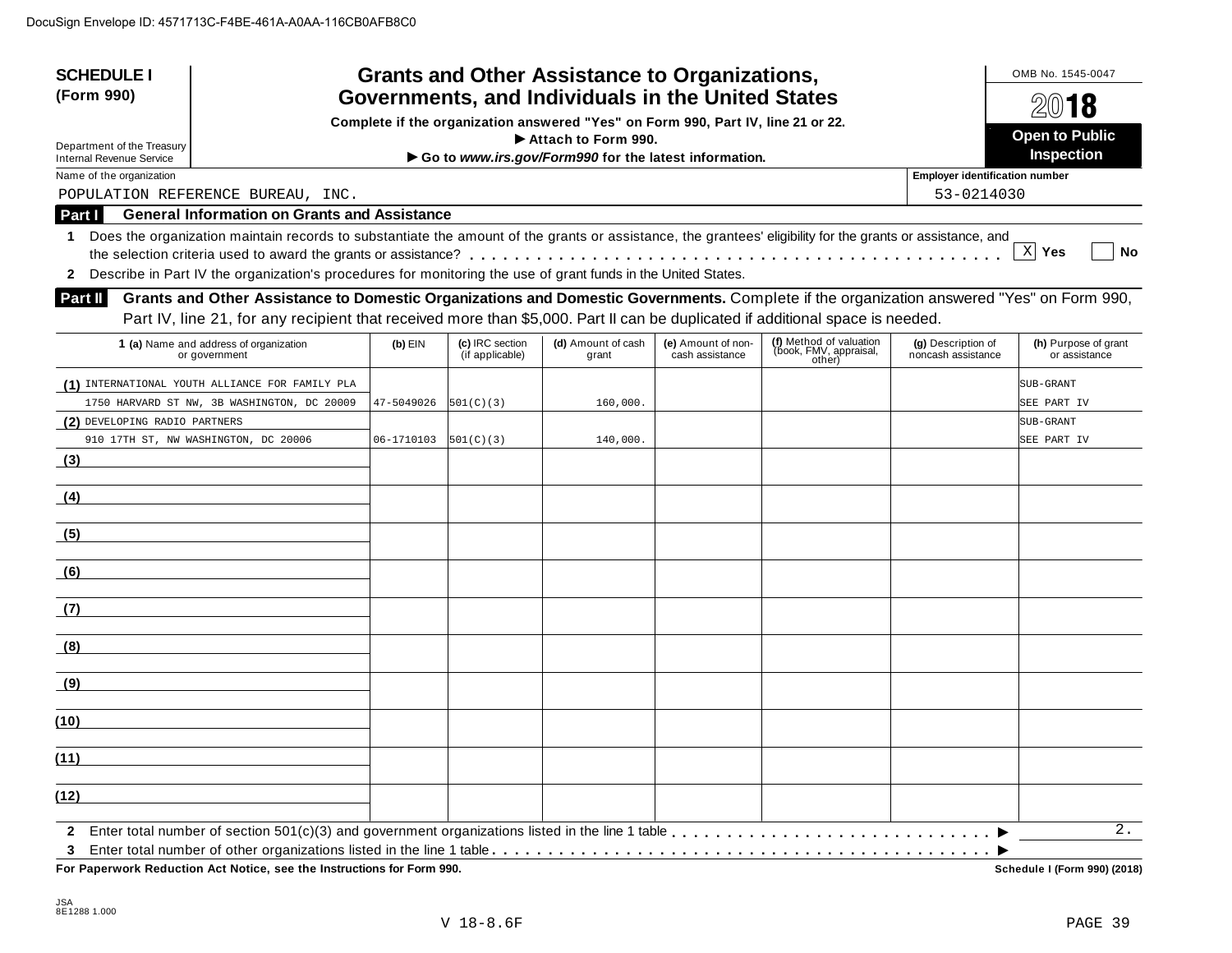POPULATION REFERENCE BUREAU, INC. 53-0214030

#### Schedule I (Form 990) (2018) Page **2**

# **Part III** Grants and Other Assistance to Domestic Individuals. Complete if the organization answered "Yes" on Form 990, Part IV, line 22.<br>Part III can be duplicated if additional space is needed.

| (a) Type of grant or assistance                                                                                                                         | (b) Number of<br>recipients | (c) Amount of<br>cash grant | (d) Amount of<br>non-cash assistance | (e) Method of valuation (book,<br>FMV, appraisal, other) | (f) Description of non-cash assistance |  |  |
|---------------------------------------------------------------------------------------------------------------------------------------------------------|-----------------------------|-----------------------------|--------------------------------------|----------------------------------------------------------|----------------------------------------|--|--|
|                                                                                                                                                         |                             |                             |                                      |                                                          |                                        |  |  |
| $\overline{2}$                                                                                                                                          |                             |                             |                                      |                                                          |                                        |  |  |
| $\mathbf{3}$                                                                                                                                            |                             |                             |                                      |                                                          |                                        |  |  |
| 4                                                                                                                                                       |                             |                             |                                      |                                                          |                                        |  |  |
| 5                                                                                                                                                       |                             |                             |                                      |                                                          |                                        |  |  |
| -6                                                                                                                                                      |                             |                             |                                      |                                                          |                                        |  |  |
|                                                                                                                                                         |                             |                             |                                      |                                                          |                                        |  |  |
| Part IV<br>Supplemental Information. Provide the information required in Part I, line 2, Part III, column (b); and any other additional<br>information. |                             |                             |                                      |                                                          |                                        |  |  |

PART I, LINE 2:

PRB FOLLOWS OMB'S UNIFORM GUIDANCE REGULATIONS BEFORE PROCURING ANY GOODS

AND SERVICES. PRB ISSUES A REQUEST FOR PROPOSALS, WHICH ARE CAREFULLY

REVIEWED BY BOTH INTERNAL AND EXTERNAL REVIEWERS. ONCE THE SUCCESSFUL

APPLICANTS ARE CHOSEN, A PRB PROGRAM MANAGER AND A PRB FINANCIAL

ADMINISTRATOR MANAGE THE PROJECT.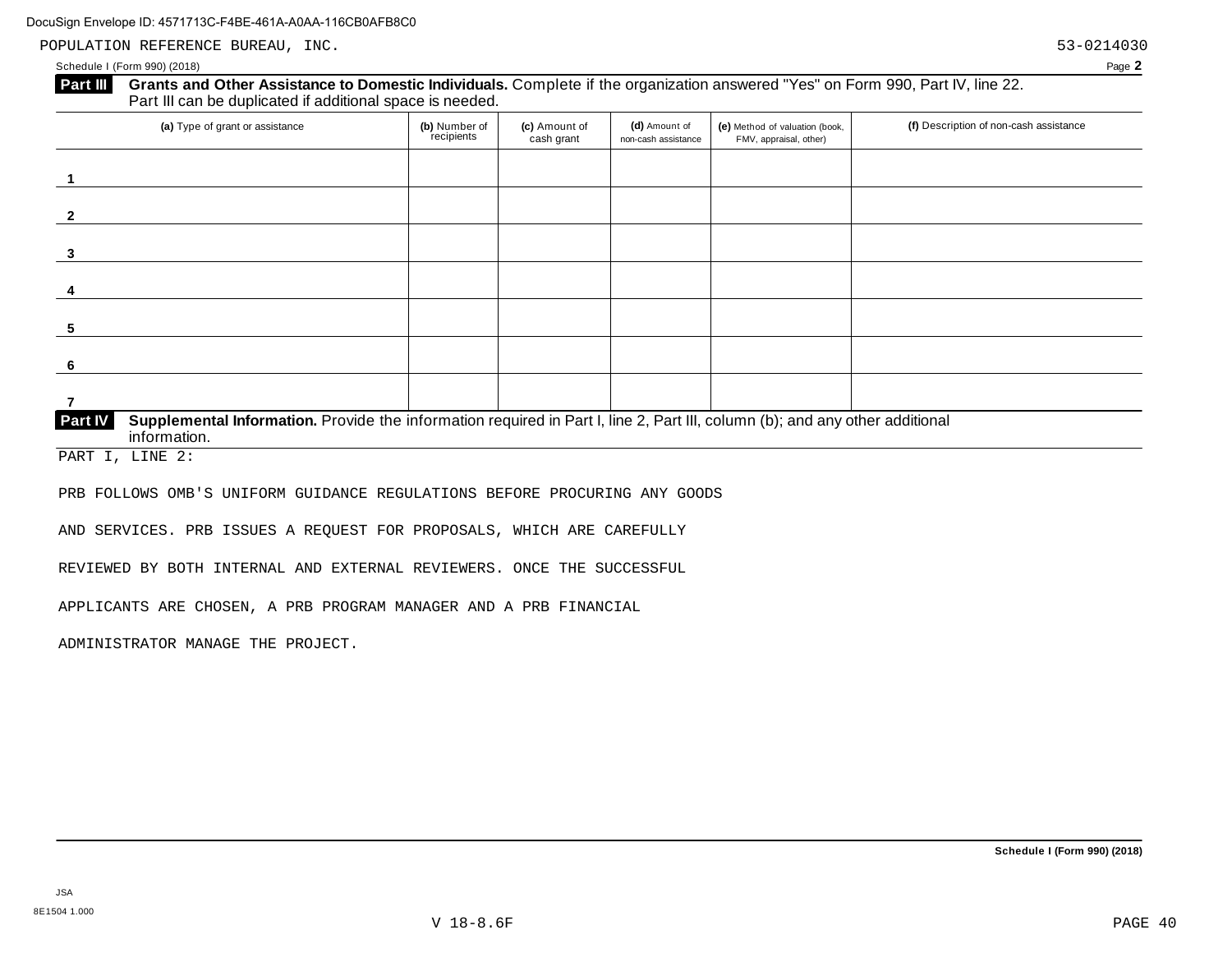POPULATION REFERENCE BUREAU, INC. Sometimes and the set of the set of the set of the set of the set of the set of the set of the set of the set of the set of the set of the set of the set of the set of the set of the set o

#### Schedule I (Form 990) (2018) Page **2**

# **Part III** Grants and Other Assistance to Domestic Individuals. Complete if the organization answered "Yes" on Form 990, Part IV, line 22. Part III can be duplicated if additional space is needed.

| (a) Type of grant or assistance                                                                                                                         | (b) Number of<br>recipients | (c) Amount of<br>cash grant | (d) Amount of<br>non-cash assistance | (e) Method of valuation (book,<br>FMV, appraisal, other) | (f) Description of non-cash assistance |
|---------------------------------------------------------------------------------------------------------------------------------------------------------|-----------------------------|-----------------------------|--------------------------------------|----------------------------------------------------------|----------------------------------------|
|                                                                                                                                                         |                             |                             |                                      |                                                          |                                        |
| $\overline{2}$                                                                                                                                          |                             |                             |                                      |                                                          |                                        |
| 3                                                                                                                                                       |                             |                             |                                      |                                                          |                                        |
| 4                                                                                                                                                       |                             |                             |                                      |                                                          |                                        |
| 5                                                                                                                                                       |                             |                             |                                      |                                                          |                                        |
| -6                                                                                                                                                      |                             |                             |                                      |                                                          |                                        |
|                                                                                                                                                         |                             |                             |                                      |                                                          |                                        |
| Part IV<br>Supplemental Information. Provide the information required in Part I, line 2, Part III, column (b); and any other additional<br>information. |                             |                             |                                      |                                                          |                                        |

PART II:

COLUMN (H) - PURPOSE OF GRANT OR ASSISTANCE

1) SUB-GRANT FOR YOUTH POLICY ADVOCACY

2) SUB-GRANT FOR COMMUNITY RADIO STATIONS AND YOUTH JOURNALISTS

ENGAGEMENT IN MALAWI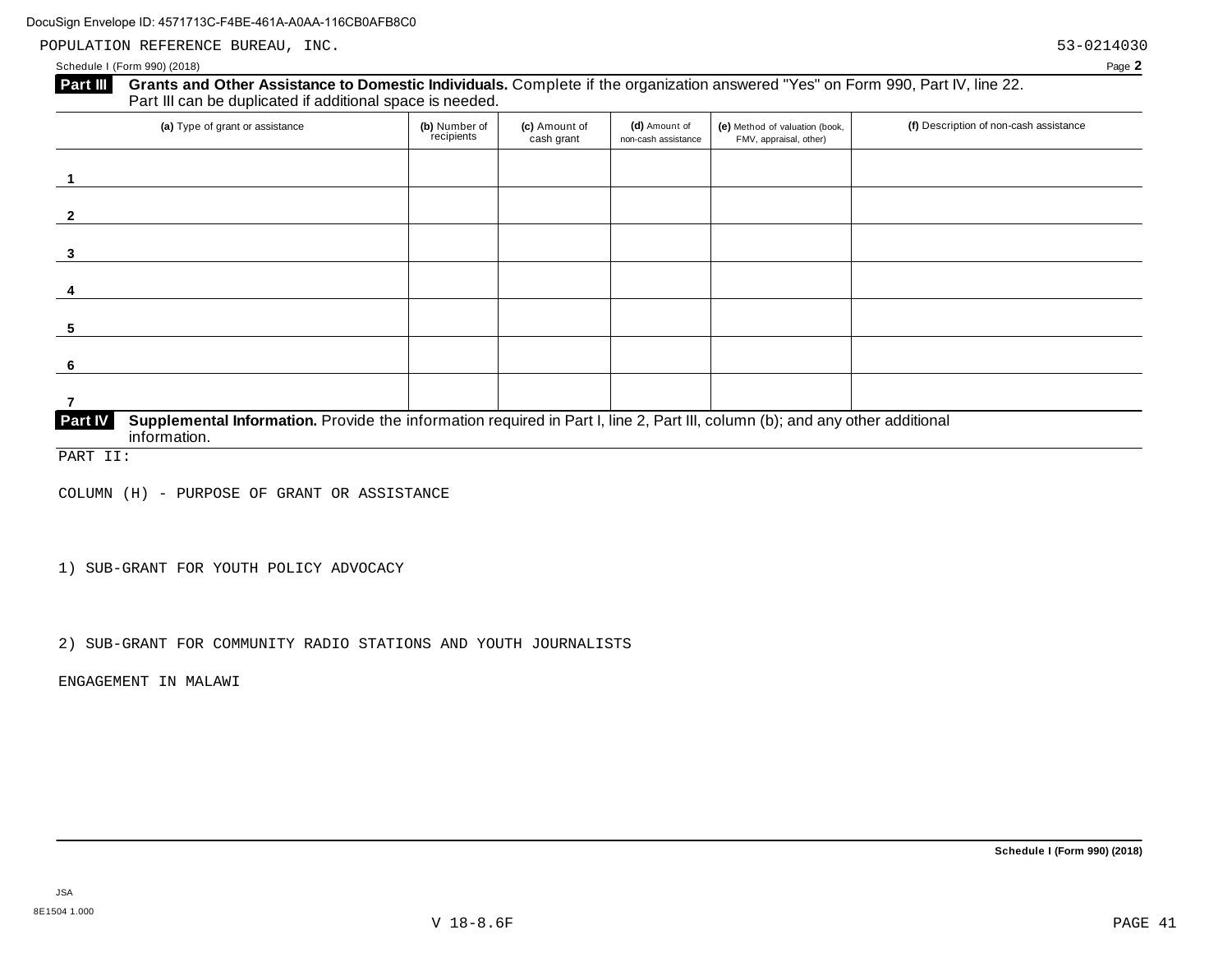|              | <b>SCHEDULE J</b><br><b>Compensation Information</b>   |                                                                                                                                                                                                                   |                                       | OMB No. 1545-0047                          |        |  |
|--------------|--------------------------------------------------------|-------------------------------------------------------------------------------------------------------------------------------------------------------------------------------------------------------------------|---------------------------------------|--------------------------------------------|--------|--|
|              | (Form 990)                                             | For certain Officers, Directors, Trustees, Key Employees, and Highest                                                                                                                                             |                                       |                                            |        |  |
|              |                                                        | <b>Compensated Employees</b><br>Complete if the organization answered "Yes" on Form 990, Part IV, line 23.                                                                                                        |                                       |                                            |        |  |
|              | Department of the Treasury<br>Internal Revenue Service | Attach to Form 990.<br>Go to www.irs.gov/Form990 for instructions and the latest information.                                                                                                                     |                                       | <b>Open to Public</b><br><b>Inspection</b> |        |  |
|              | Name of the organization                               |                                                                                                                                                                                                                   | <b>Employer identification number</b> |                                            |        |  |
|              |                                                        | POPULATION REFERENCE BUREAU, INC.                                                                                                                                                                                 | 53-0214030                            |                                            |        |  |
|              |                                                        | <b>Part I</b> Questions Regarding Compensation                                                                                                                                                                    |                                       |                                            |        |  |
|              |                                                        |                                                                                                                                                                                                                   |                                       | <b>Yes</b>                                 | No     |  |
|              |                                                        | 1a Check the appropriate box(es) if the organization provided any of the following to or for a person listed on Form                                                                                              |                                       |                                            |        |  |
|              |                                                        | 990, Part VII, Section A, line 1a. Complete Part III to provide any relevant information regarding these items.                                                                                                   |                                       |                                            |        |  |
|              |                                                        | First-class or charter travel<br>Housing allowance or residence for personal use                                                                                                                                  |                                       |                                            |        |  |
|              |                                                        | Payments for business use of personal residence<br>Travel for companions<br>Tax indemnification and gross-up payments<br>Health or social club dues or initiation fees                                            |                                       |                                            |        |  |
|              |                                                        | Discretionary spending account<br>Personal services (such as maid, chauffeur, chef)                                                                                                                               |                                       |                                            |        |  |
|              |                                                        |                                                                                                                                                                                                                   |                                       |                                            |        |  |
| b            |                                                        | If any of the boxes on line 1a are checked, did the organization follow a written policy regarding payment<br>or reimbursement or provision of all of the expenses described above? If "No," complete Part III to |                                       |                                            |        |  |
| $\mathbf{2}$ |                                                        | Did the organization require substantiation prior to reimbursing or allowing expenses incurred by all                                                                                                             | 1b                                    |                                            |        |  |
|              |                                                        | directors, trustees, and officers, including the CEO/Executive Director, regarding the items checked on line                                                                                                      |                                       |                                            |        |  |
|              |                                                        |                                                                                                                                                                                                                   | $\mathbf{2}$                          |                                            |        |  |
| 3            |                                                        | Indicate which, if any, of the following the filing organization used to establish the compensation of the                                                                                                        |                                       |                                            |        |  |
|              |                                                        | organization's CEO/Executive Director. Check all that apply. Do not check any boxes for methods used by a                                                                                                         |                                       |                                            |        |  |
|              |                                                        | related organization to establish compensation of the CEO/Executive Director, but explain in Part III.                                                                                                            |                                       |                                            |        |  |
|              | Χ                                                      | Compensation committee<br>Written employment contract                                                                                                                                                             |                                       |                                            |        |  |
|              | $\mathbf X$                                            | $\mathbf X$<br>Independent compensation consultant<br>Compensation survey or study                                                                                                                                |                                       |                                            |        |  |
|              | $\mathbf X$                                            | $\overline{\mathbf{x}}$<br>Form 990 of other organizations<br>Approval by the board or compensation committee                                                                                                     |                                       |                                            |        |  |
| 4            |                                                        | During the year, did any person listed on Form 990, Part VII, Section A, line 1a, with respect to the filing                                                                                                      |                                       |                                            |        |  |
|              |                                                        | organization or a related organization:                                                                                                                                                                           |                                       |                                            |        |  |
| а            |                                                        |                                                                                                                                                                                                                   | 4a                                    |                                            | Χ<br>Χ |  |
| b            |                                                        | Participate in, or receive payment from, a supplemental nonqualified retirement plan?                                                                                                                             | 4 <sub>b</sub>                        |                                            | X      |  |
| c            |                                                        | Participate in, or receive payment from, an equity-based compensation arrangement?<br>If "Yes" to any of lines 4a-c, list the persons and provide the applicable amounts for each item in Part III.               | 4c                                    |                                            |        |  |
|              |                                                        |                                                                                                                                                                                                                   |                                       |                                            |        |  |
|              |                                                        | Only section 501(c)(3), 501(c)(4), and 501(c)(29) organizations must complete lines 5-9.                                                                                                                          |                                       |                                            |        |  |
| 5            |                                                        | For persons listed on Form 990, Part VII, Section A, line 1a, did the organization pay or accrue any                                                                                                              |                                       |                                            |        |  |
|              |                                                        | compensation contingent on the revenues of:                                                                                                                                                                       |                                       |                                            |        |  |
| a            |                                                        |                                                                                                                                                                                                                   | 5a                                    |                                            | Χ      |  |
|              |                                                        |                                                                                                                                                                                                                   | 5 <sub>b</sub>                        |                                            | X      |  |
|              |                                                        | If "Yes" on line 5a or 5b, describe in Part III.                                                                                                                                                                  |                                       |                                            |        |  |
| 6            |                                                        | For persons listed on Form 990, Part VII, Section A, line 1a, did the organization pay or accrue any                                                                                                              |                                       |                                            |        |  |
|              |                                                        | compensation contingent on the net earnings of:                                                                                                                                                                   |                                       |                                            |        |  |
| a            |                                                        |                                                                                                                                                                                                                   | 6a                                    |                                            | Χ      |  |
|              |                                                        |                                                                                                                                                                                                                   | 6b                                    |                                            | X      |  |
|              |                                                        | If "Yes" on line 6a or 6b, describe in Part III.                                                                                                                                                                  |                                       |                                            |        |  |
| 7            |                                                        | For persons listed on Form 990, Part VII, Section A, line 1a, did the organization provide any nonfixed                                                                                                           | 7                                     |                                            | Χ      |  |
| 8            |                                                        | payments not described on lines 5 and 6? If "Yes," describe in Part III.<br>Were any amounts reported on Form 990, Part VII, paid or accrued pursuant to a contract that was subject                              |                                       |                                            |        |  |
|              |                                                        | to the initial contract exception described in Regulations section 53.4958-4(a)(3)? If "Yes," describe                                                                                                            |                                       |                                            |        |  |
|              |                                                        |                                                                                                                                                                                                                   | 8                                     |                                            | Χ      |  |
| 9            |                                                        | If "Yes" on line 8, did the organization also follow the rebuttable presumption procedure described in                                                                                                            |                                       |                                            |        |  |
|              |                                                        |                                                                                                                                                                                                                   | 9                                     |                                            |        |  |
|              |                                                        | For Paperwork Reduction Act Notice, see the Instructions for Form 990.                                                                                                                                            | Schedule J (Form 990) 2018            |                                            |        |  |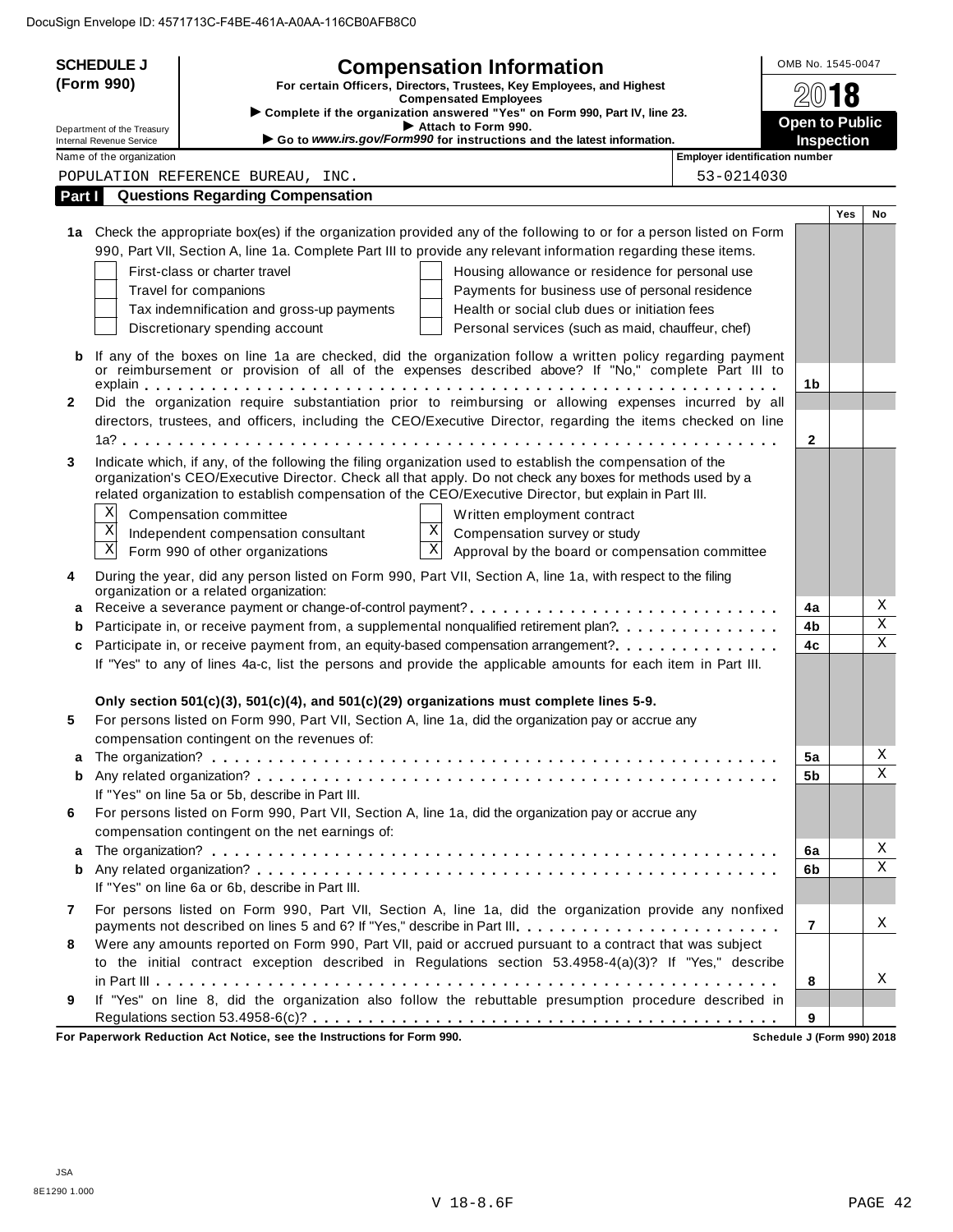POPULATION REFERENCE BUREAU, INC. 53-0214030

#### Schedule <sup>J</sup> (Form 990) <sup>2018</sup> Page **2**

# **Part II Officers, Directors, Trustees, Key Employees, and Highest Compensated Employees.** Use duplicate copies ifadditional space is needed.

For each individual whose compensation must be reported on Schedule J, report compensation from the organization on row (i) and from related organizations, described in the instructions, on row (ii). Do not list any individuals that aren't listed on Form 990, Part VII.

Note: The sum of columns (B)(i)-(iii) for each listed individual must equal the total amount of Form 990, Part VII, Section A, line 1a, applicable column (D) and (E) amounts for that individual.

|                                                |      |                          | (B) Breakdown of W-2 and/or 1099-MISC compensation |                                           | (C) Retirement and             | (D) Nontaxable           | (E) Total of columns | (F) Compensation                                           |  |
|------------------------------------------------|------|--------------------------|----------------------------------------------------|-------------------------------------------|--------------------------------|--------------------------|----------------------|------------------------------------------------------------|--|
| (A) Name and Title                             |      | (i) Base<br>compensation | (ii) Bonus & incentive<br>compensation             | (iii) Other<br>reportable<br>compensation | other deferred<br>compensation | benefits<br>$(B)(i)-(D)$ |                      | in column (B) reported<br>as deferred on prior<br>Form 990 |  |
| VIRESH DESAI                                   | (i)  | 203,572.                 | 2,000.                                             | $\mathsf 0$ .                             | 15,374.                        | 22,330.                  | 243, 276.            | 0.                                                         |  |
| 1 <sup>CFO</sup>                               | (i)  | $\Omega$                 | $\Omega$                                           | 0.                                        | $\Omega$ .                     | $\overline{0}$ .         | $\Omega$ .           | $\overline{0}$ .                                           |  |
| LINDA A. JACOBSEN                              | (i)  | 192,632                  | 1,800                                              | $\mathbf 0$ .                             | 14,203.                        | 25,752.                  | 234,387.             | $0$ .                                                      |  |
| $2^{\text{VP-U.S. PROGRAMS}}$                  | (i)  | $\mathbf 0$              | $\Omega$ .                                         | $\mathbf 0$ .                             | $\mathbf{0}$ .                 | 0.                       | $\Omega$ .           | $0$ .                                                      |  |
| BARBARA SELIGMAN                               | (i)  | 221,043                  | 3,000                                              | $0$ .                                     | 16,306.                        | 2,759.                   | 243,108              | $\overline{0}$ .                                           |  |
| $3^{\text{VP-INTERNATIONAL}\text{ PROGRAMS}}$  | (i)  | $\mathbf 0$              | $\mathbf{0}$ .                                     | $\overline{0}$ .                          | $\mathbf 0$ .                  | $0$ .                    | $\mathbf{0}$ .       | $\overline{0}$ .                                           |  |
| PETER C. GOLDSTEIN                             | (i)  | 145,288.                 | 1,500.                                             | 0.                                        | 8,396.                         | 4,615.                   | 159,799              | $\overline{0}$ .                                           |  |
| 4 <sup>VP-COMMUNICATIONS &amp; MARKETING</sup> | (i)  | $\mathbf 0$              | $\mathbf{0}$ .                                     | 0.                                        | $\mathbf 0$ .                  | $0$ .                    | $\overline{0}$ .     | $\overline{0}$ .                                           |  |
| MARK S. MATHER                                 | (i)  | 148,867.                 | 3,500                                              | $\mathbf 0$                               | 9,105.                         | 2,462.                   | 163,934.             | $\overline{\overline{\mathbf{0}}}$ .                       |  |
| 5 <sup>ASSOCIATE</sup> VP-U.S. PROGRAMS        | (i)  | $\mathsf{O}$             | 0                                                  | $\mathsf{O}$ .                            | $\mathsf{O}$ .                 | 0.                       | $\mathbf 0$          | $\overline{\overline{\mathbf{0}}}$ .                       |  |
| MARLENE LEE                                    | (i)  | 136,977.                 | 1,500.                                             | $\mathbf 0$                               | 8,599.                         | 9,442.                   | 156,518.             | $\overline{0}$ .                                           |  |
| 6 <sup>SENIOR</sup> PROGRAM DIRECTOR           | (i)  | $\Omega$                 | $\Omega$ .                                         | $0$ .                                     | $\mathbf 0$                    | $0$ .                    | $\mathbf{0}$ .       | $\overline{0}$ .                                           |  |
| JEFFREY JORDAN                                 | (i)  | 284,838.                 | 16,740                                             | 0.                                        | 22,554.                        | 30,072.                  | 354,204.             | $0$ .                                                      |  |
| TRUSTEE, PRESIDENT AND CEO                     | (ii) | $\mathbf 0$              | $\mathbf{0}$ .                                     | $0$ .                                     | $0$ .                          | 0.                       | $\mathbf{0}$ .       | $\overline{0}$ .                                           |  |
|                                                | (i)  |                          |                                                    |                                           |                                |                          |                      |                                                            |  |
| 8                                              | (i)  |                          |                                                    |                                           |                                |                          |                      |                                                            |  |
|                                                | (i)  |                          |                                                    |                                           |                                |                          |                      |                                                            |  |
| 9                                              | (i)  |                          |                                                    |                                           |                                |                          |                      |                                                            |  |
|                                                | (i)  |                          |                                                    |                                           |                                |                          |                      |                                                            |  |
| 10                                             | (i)  |                          |                                                    |                                           |                                |                          |                      |                                                            |  |
|                                                | (i)  |                          |                                                    |                                           |                                |                          |                      |                                                            |  |
| 11                                             | (i)  |                          |                                                    |                                           |                                |                          |                      |                                                            |  |
|                                                | (i)  |                          |                                                    |                                           |                                |                          |                      |                                                            |  |
| 12                                             | (i)  |                          |                                                    |                                           |                                |                          |                      |                                                            |  |
|                                                | (i)  |                          |                                                    |                                           |                                |                          |                      |                                                            |  |
| 13                                             | (ii) |                          |                                                    |                                           |                                |                          |                      |                                                            |  |
|                                                | (i)  |                          |                                                    |                                           |                                |                          |                      |                                                            |  |
| 14                                             | (i)  |                          |                                                    |                                           |                                |                          |                      |                                                            |  |
|                                                | (i)  |                          |                                                    |                                           |                                |                          |                      |                                                            |  |
| 15                                             | (i)  |                          |                                                    |                                           |                                |                          |                      |                                                            |  |
|                                                | (i)  |                          |                                                    |                                           |                                |                          |                      |                                                            |  |
| 16                                             | (i)  |                          |                                                    |                                           |                                |                          |                      |                                                            |  |

**Schedule J (Form 990) 2018**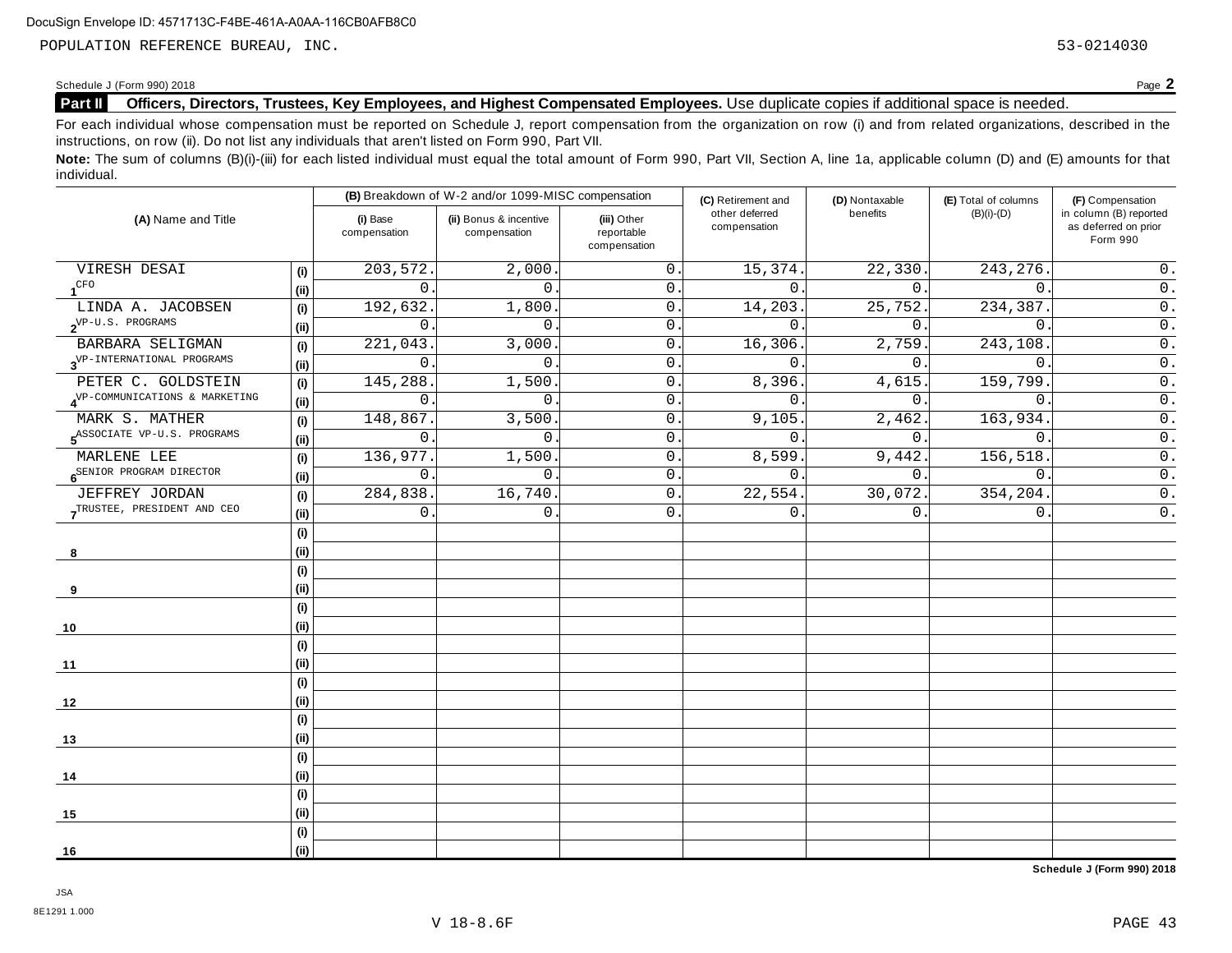POPULATION REFERENCE BUREAU, INC. 53-0214030

Schedule J (Form 990) 2018 Page **3**

# **Part III Supplemental Information**

Provide the information, explanation, or descriptions required for Part I, lines 1a, 1b, 3, 4a, 4b, 4c, 5a, 5b, 6a, 6b, 7, and 8, and for Part II. Also complete this part for any additional information.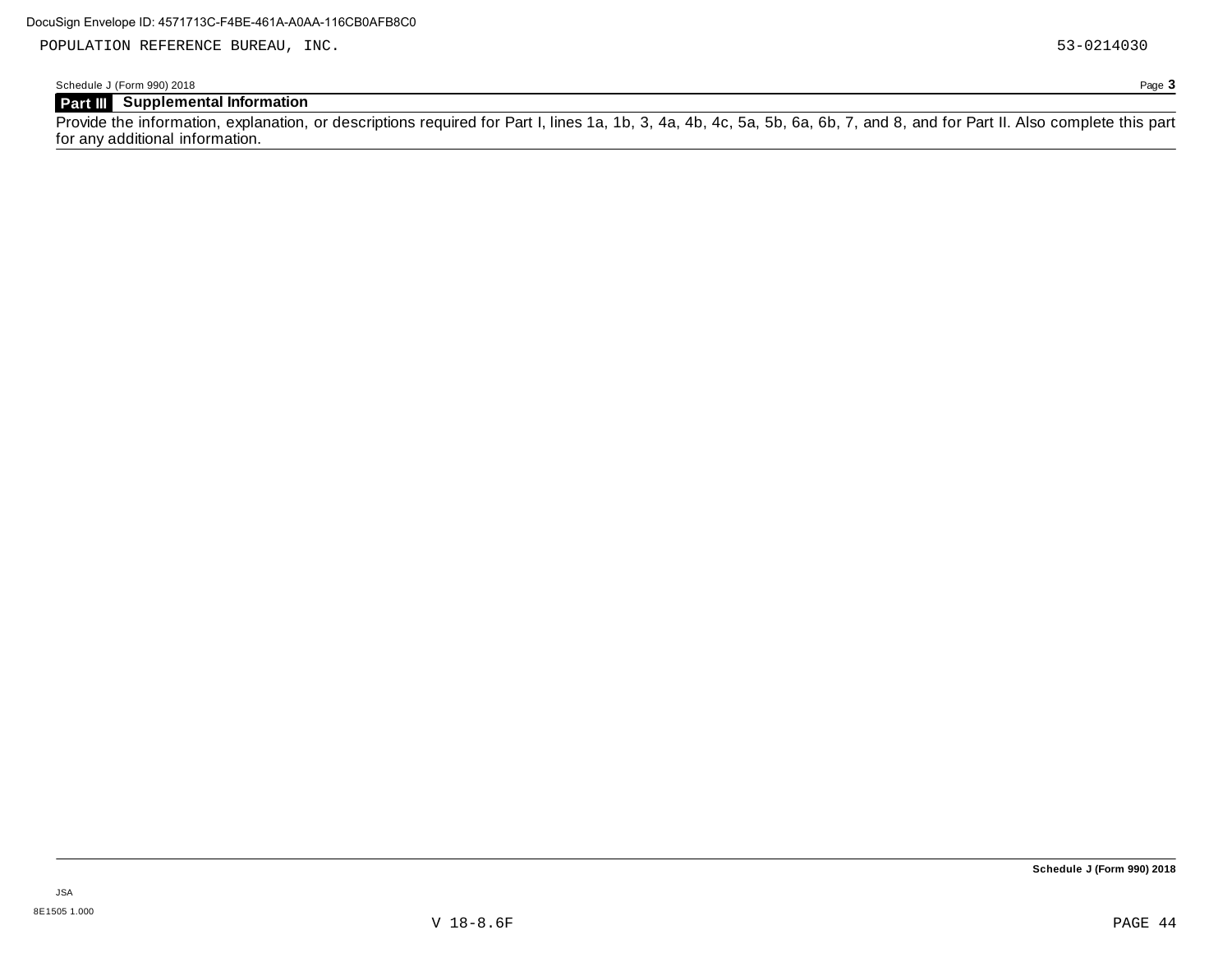# **SCHEDULE O** Supplemental Information to Form 990 or 990-EZ DAMB No. 1545-0047

**(Form 990 or 990-EZ) Complete to provide information for responses to specific questions on** plete to provide information for responses to specific questions on  $\mathbb{Z}^{0}$  **18 EV I O**<br>
■ Attach to Form 990 or 990-EZ. Depen to Public<br>
■ Public Public Public



| Department of the Treasury        | Attach to Form 990 or 990-EZ.<br>Information about Schedule O (Form 990 or 990-EZ) and its instructions is at www.irs.gov/form990. |                                       |  |  |  |
|-----------------------------------|------------------------------------------------------------------------------------------------------------------------------------|---------------------------------------|--|--|--|
| Internal Revenue Service          |                                                                                                                                    |                                       |  |  |  |
| Name of the organization          |                                                                                                                                    | <b>Employer identification number</b> |  |  |  |
| POPULATION REFERENCE BUREAU, INC. |                                                                                                                                    | 53-0214030                            |  |  |  |

FORM 990, PART I, LINE 1:

THE POPULATION REFERENCE BUREAU INFORMS PEOPLE AROUND THE WORLD ABOUT POPULATION, HEALTH AND THE ENVIRONMENT, AND EMPOWERS THEM TO USE THAT INFORMATION TO ADVANCE THE WELL-BEING OF CURRENT AND FUTURE GENERATIONS.

FORM 990, PART VI, SECTION A, LINE 1:

PRB'S EXECUTIVE COMMITTEE MEETS EVERY TWO MONTHS AND IS EMPOWERED TO ACT ON BEHALF OF THE FULL BOARD OF TRUSTEES. THE FULL BOARD OF TRUSTEES MEETS TWICE A YEAR IN PERSON AND ONCE VIA TELECONFERENCE.

FORM 990, PART VI, SECTION B, LINE 11:

THE ORGANIZATION'S FORM 990 UNDERGOES A NUMBER OF INTERNAL AND EXTERNAL REVIEWS BEFORE IT IS FILED WITH THE IRS. THE RETURN IS PREPARED BY THE ORGANIZATION'S PUBLIC ACCOUNTING FIRM, BDO USA AND IS REVIEWED BY THE ORGANIZATION'S CHIEF FINANCIAL OFFICER. A FINAL DRAFT OF THE FORM 990 IS PROVIDED TO EACH MEMBER OF THE ORGANIZATION'S BOARD OF TRUSTEES FOR FINAL REVIEW. BDO WALKS THROUGH VARIOUS SCHEDULES OF THE FORM 990 WITH FULL BOARD AND ANSWERS ANY QUESTIONS. AFTER A BOARD QUORUM APPROVES THE FORM 990, THE PRESIDENT/CEO SIGNS THE RETURN AND BDO FILES IT ELECTRONICALLY WITH THE IRS.

FORM 990, PART VI, SECTION B, LINE 12C: EACH TRUSTEE, DIRECTOR, OFFICER, AND KEY EMPLOYEE COMPLETES A CONFLICT OF INTEREST QUESTIONNAIRE WHICH IS REVIEWED BY THE CFO AND THE CHAIR OF THE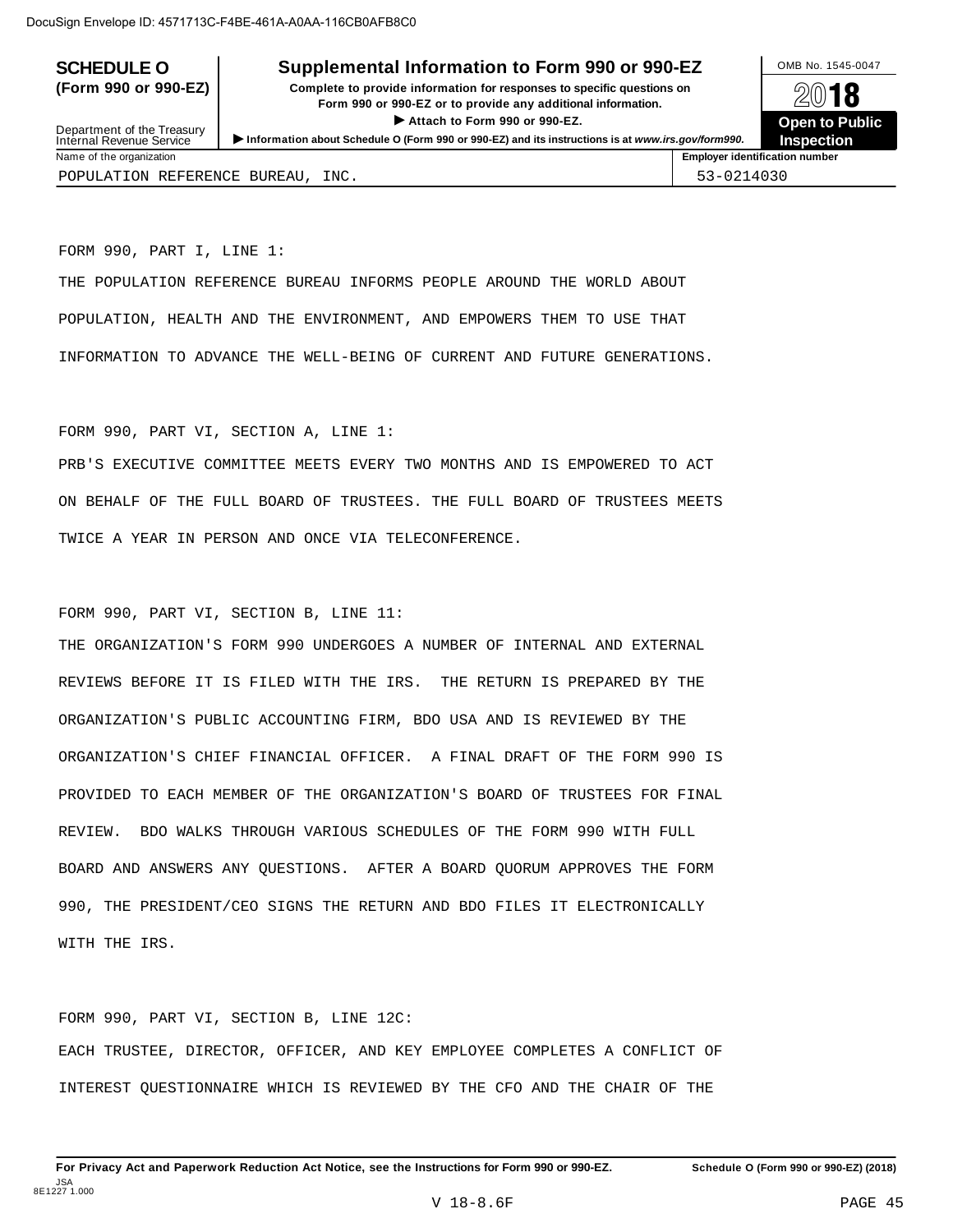AUDIT COMMITTEE. ANY QUESTIONS ARE FOLLOWED UP THE AUDIT COMMITTEE CHAIR AND A FULL REPORT IS GIVEN TO THE BOARD OF TRUSTEES.

FORM 990, PART VI, SECTION B, LINE 15:

PRESIDENT/CEO COMPENSATION IS DETERMINED BY THE PRB EXECUTIVE COMMITTEE AND APPROVED BY THE FULL BOARD OF TRUSTEES. THE CEO AND CFO REVIEW PERFORMANCE AND COMPENSATION FOR DEPARTMENT VPS AND SENIOR STAFF. DEPARTMENT VPS REVIEW PERFORMANCE AND COMPENSATION FOR THEIR DEPARTMENT EMPLOYEES. THE VPS MEET TOGETHER TO REVIEW COMPENSATION RECOMMENDATIONS TO ENSURE EQUITY ACROSS DEPARTMENTS. KEY EMPLOYEE AND VP COMPENSATION IS DETERMINED BY THE CEO AND CFO, IN CONJUNCTION WITH A REVIEW BY THE HR DIRECTOR. COMPARABILITY DATA FROM SIMILAR ORGANIZATIONS IS USED TO COMPARE BOTH BASE SALARIES AND INCREASES.

FORM 990, PART VI, SECTION C, LINE 19:

THE ORGANIZATION MAKES ITS GOVERNING DOCUMENTS, CONFLICT OF INTEREST POLICY, AND FINANCIAL STATEMENTS AVAILABLE TO THE PUBLIC UPON REQUEST AND BY WAY OF GUIDESTAR. ADDITIONALLY, FINANCIAL STATEMENTS ARE AVAILABLE IN THE ORGANIZATION'S ANNUAL REPORT AND ON PRB WEBSITE.

FORM 990, PART XII, LINE 2C: THERE HAVE BEEN NO CHANGES DURING THE YEAR IN THE PROCESS FOR OVERSIGHT OF THE AUDIT OF THE FINANCIAL STATEMENTS.

ATTACHMENT 1

# FORM 990, PART III - PROGRAM SERVICE, LINE 4A

INTERNATIONAL PROGRAMS:

BUDGET-ADVOCACY TRAINING CONDUCTED THROUGH THE PACE-POLICY,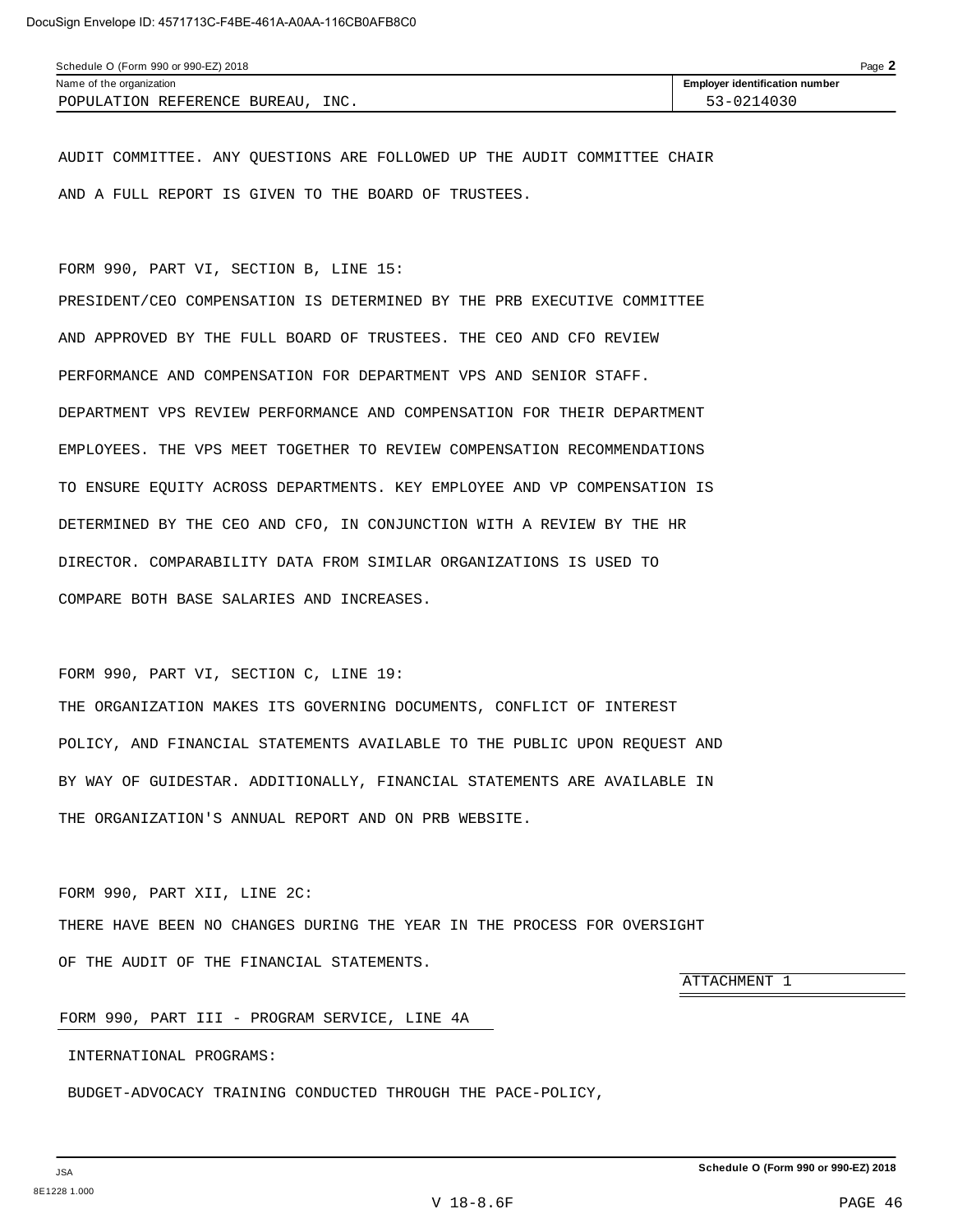| Schedule O (Form 990 or 990-EZ) 2018 |                                       |  |  |  |
|--------------------------------------|---------------------------------------|--|--|--|
| Name of the organization             | <b>Employer identification number</b> |  |  |  |
| INC.<br>POPULATION REFERENCE BUREAU  | $53 - 0214030$                        |  |  |  |

ATTACHMENT 1 (CONT'D)

ADVOCACY, AND COMMUNICATIONS ENHANCED FOR POPULATION AND REPRODUCTIVE HEALTH-PROJECT HELPED ACHIEVE HEALTH BUDGET INCREASES OF UP TO 8% IN KENYA'S BUSIA, NAROK, AND SAMBURU COUNTIES. YOUTH ADVOCATES IN NORTHERN NIGERIA, TRAINED THROUGH THE PACE PROJECT, SECURED POLICY COMMITMENTS FROM STATE LEADERS BY CREATING AND DISSEMINATING COMPELLING, EVIDENCE-BASED ADVOCACY VIDEOS FOCUSED ON ENDING CHILD MARRIAGE AND INCREASING ACCESS TO YOUTH FAMILY PLANNING SERVICES. THE WORLD HEALTH ORGANIZATION AND FP2020 FEATURED THE 2019 EDITION OF THE EMPOWERING EVIDENCE-DRIVEN ADVOCACY (EEDA) PROJECT'S YOUTH FAMILY PLANNING POLICY SCORECARD AT REGIONAL FAMILY PLANNING MEETINGS THROUGHOUT THE YEAR. WITH SUPPORT FROM THE BILL & MELINDA GATES FOUNDATION, THIS SIGNATURE PRODUCT TRACKS INDICATORS OF YOUTH-FRIENDLY FAMILY PLANNING SERVICES ACROSS 16 COUNTRIES IN AFRICA AND ASIA.

ATTACHMENT 2

#### FORM 990, PART III - PROGRAM SERVICE, LINE 4B

U.S. PROGRAMS:

AS THE UNITED STATES PREPARED FOR ITS DECENNIAL CENSUS, PRB PRODUCED A PREVIEW OF WHAT TO EXPECT AND PROVIDED ANALYSIS IN A SERIES OF ARTICLES ON SUCH TOPICS AS THE RISK OF UNDERCOUNTING YOUNG CHILDREN AND THE IMPACT OF ADDING A CITIZENSHIP QUESTION TO THE 2020 U.S. CENSUS. IN PARTNERSHIP WITH THE U.S. CENSUS BUREAU, PRB ORGANIZED THE 2019 AMERICAN COMMUNITY SURVEY (ACS) DATA USERS CONFERENCE, WHICH BROUGHT TOGETHER NEARLY 300 ACS DATA USERS.